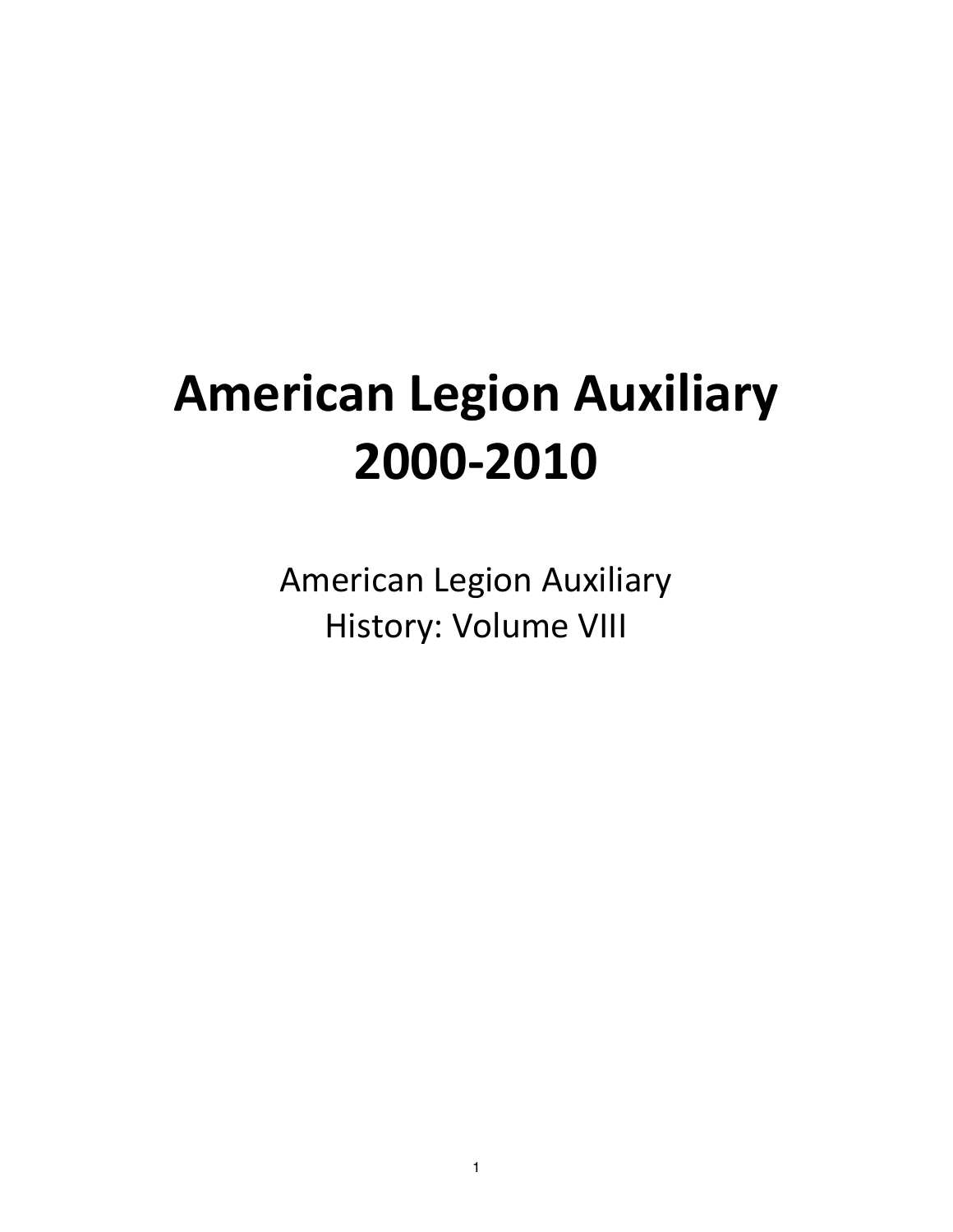# **PREAMBLE TO THE CONSTITUTION OF THE AMERICAN LEGION AUXILIARY**

For God and Country, we associate ourselves together for the following purposes:

To uphold and defend the Constitution of the United States of America; to maintain law and order; to foster and perpetuate a one hundred percent Americanism; to preserve the memories and incidents of our associations during the Great Wars; to inculcate a sense of individual obligation to the community, state and nation; to combat the autocracy of both the classes and the masses; to make right the master of might; to promote peace and goodwill on earth; to safeguard and transmit to posterity the principles of justice, freedom and democracy; to participate in and contribute to the accomplishment of the aims and purposes of The American Legion; to consecrate and sanctify our association by our devotion to mutual helpfulness.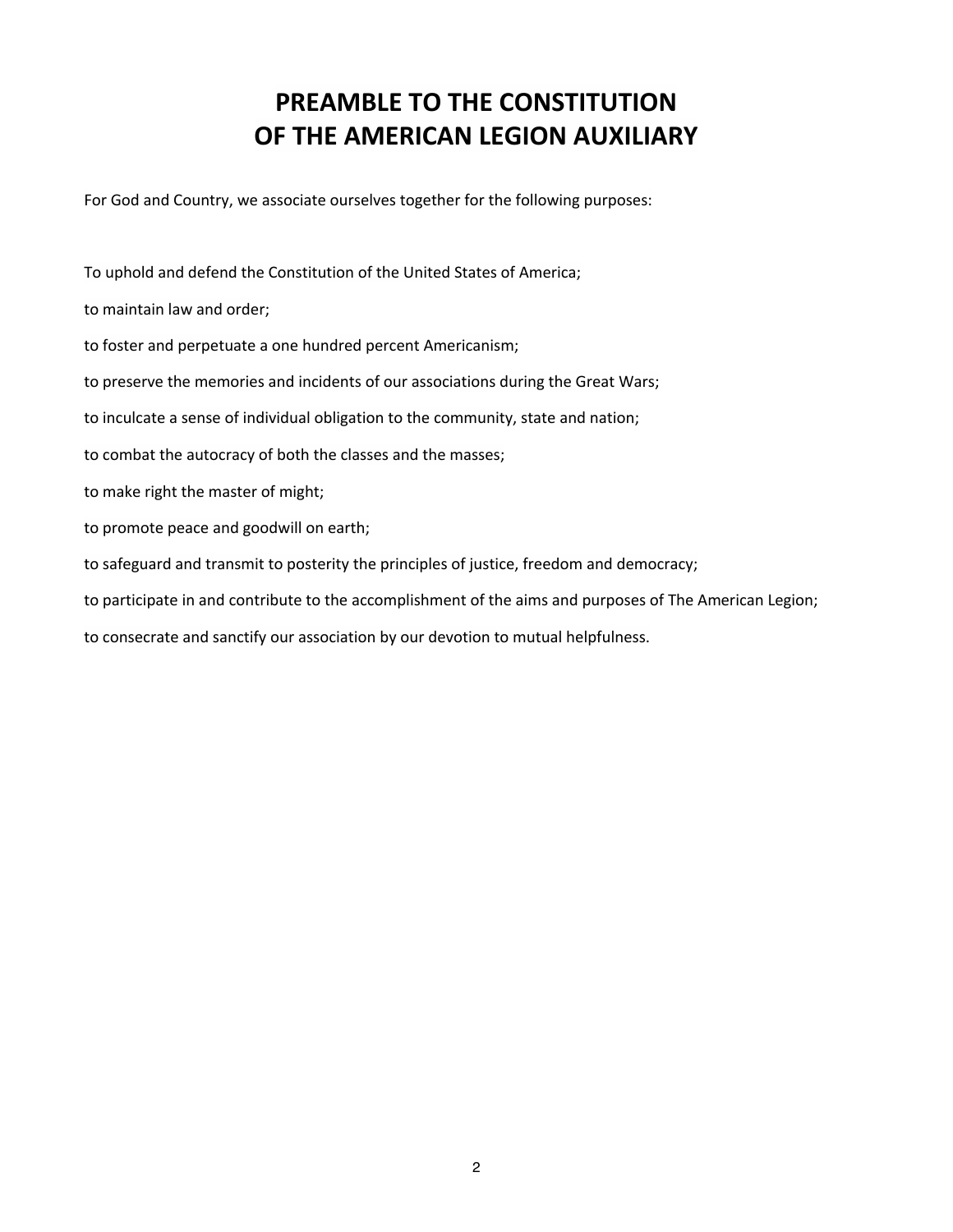# **Preface**

*"During the conflict that was placed before them, they not only gained the gratitude of many in their own generation but they proved, for the first time on a global scale, the enormous value of a woman's contribution, paving the way for future generations of women to do the same."* — Kathryn J. Atwood, author, *Women Heroes of World War I*

Every day, hundreds of thousands of members contribute another chapter to the rich history of the American Legion Auxiliary. Each of these dedicated individuals has a story to tell.

Collectively, those stories date back to 1919, when the American Legion Auxiliary (ALA) was formed as the official affiliate of The American Legion, a veterans service organization that had just been created to boost troop morale.

Women responded immediately and enthusiastically to the opportunity to serve veterans. Within a year, ALA membership swelled as women from all walks of life launched 1,342 local units in 45 states.

At the time, this type of patriotic commitment was not unusual.

In the wake of World War I, women had been stepping up in droves to support America's military efforts — even though it was unfamiliar territory for many of them. They left their homes to respond to calls to join recruitment efforts, work in munitions factory jobs and serve in the military as nurses, sometimes in dangerous, lifethreatening conditions.

They joined recruitment efforts, passing out pamphlets to encourage men to enlist and worked in factories to fill critical roles that the men had left behind. Many women also enlisted in the military, serving in stateside positions to allow men to serve in combat. And others served as nurses, ambulance drivers, messengers and mechanics.

Women who did stay at home often were suddenly left to manage their households without the assistance of their spouses. In many cases, they sought out meager food rations to make sure they were able to feed their families.

In addition to facing the terrors of a distant war, many of the women were unfamiliar with these new responsibilities. At the time, only 20 percent of women had ever worked outside their homes. They were enthusiastic about demonstrating their patriotism in unprecedented ways.

It was in this climate that women joined the ALA, initiating a legacy of volunteerism that continues more than 100 years later.

Over the years, their numbers continued to grow as ALA members encouraged other women to join them in supporting veterans, military, their families, and their communities in impactful ways.

During the period spanning 2000 through 2010, ALA's membership had grown from 11,000 women in 1919 to more than 1 million in all 50 states, and in cities around the world.

This historical book captures the major events of the decade, as well as the meaningful impact made by its membership.

We dedicate this edition to the millions of members who served their country through countless hours of volunteerism, advocacy, and community service. No matter the donation or service, whether it was visiting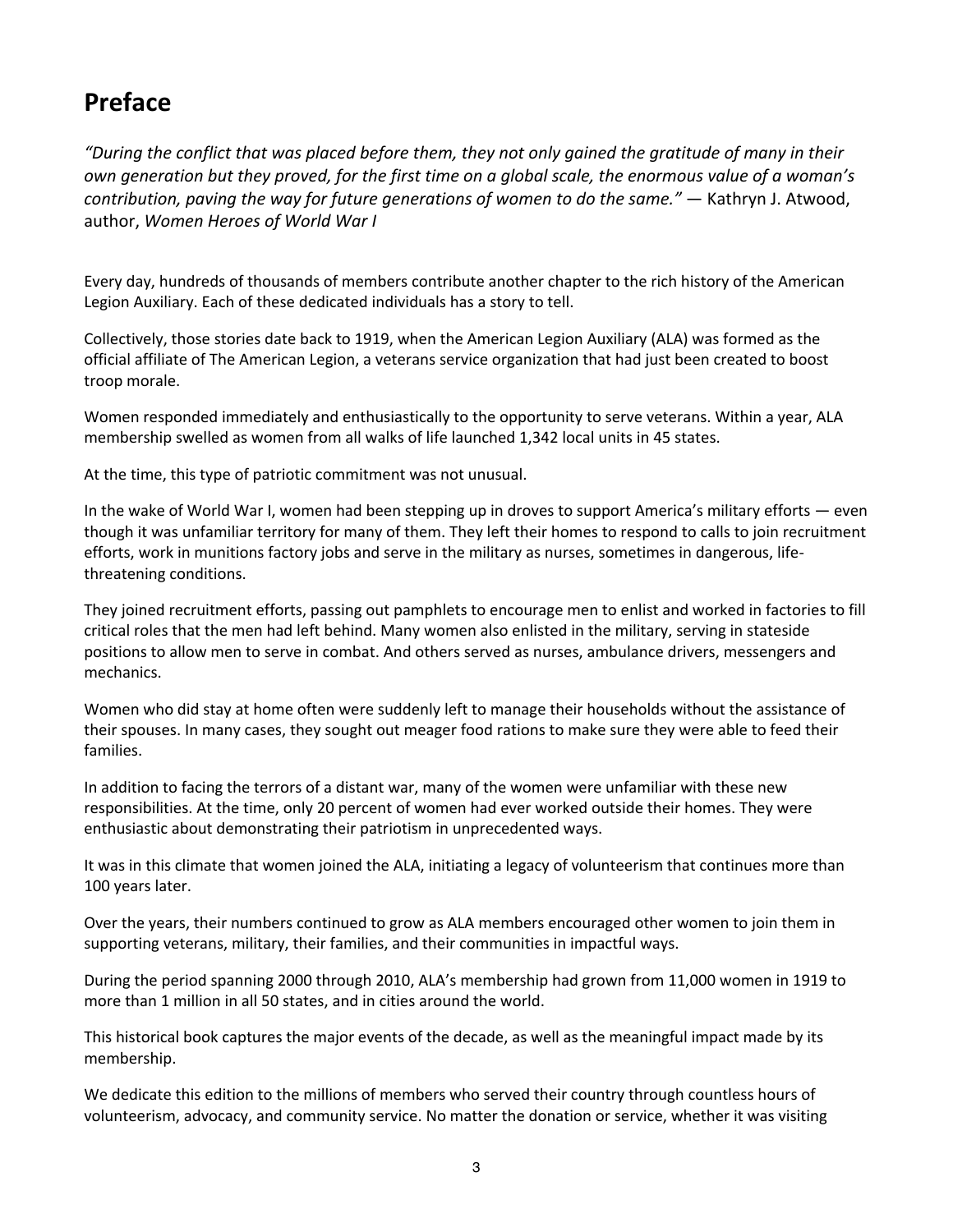disabled veterans, advocating on their behalf on Capitol Hill, raising funds for ALA Girls Nation, or distributing poppies, these members of the ALA have left a legacy that won't be soon forgotten.

# **ALA Timeline 1919 - 2000**

1918 - World War I ends.

1919 - Theodore Roosevelt Jr., then a U.S. Army lieutenant colonel, proposed an organization of veterans to help improve troop morale. As a result, The American Legion was formally organized.

1919 - Members of The American Legion created a new women's organization to serve as the official affiliate of the Legion. The Women's Auxiliary to The American Legion was established.

1920 – The American Legion selects the poppy of Flanders Field as its official memorial flower. Members distribute them in exchange for contributions to support active-duty military, veterans, and their families.

1921 – The ALA hosts its first National Convention in Kansas City, Mo., and it also recognizes the poppy as its memorial flower.

1924 - The ALA initiates the Poppy Program to commemorate the sacrifice of men and women who served and died during the war.

1925 – The ALA moves its National Headquarters to the War Memorial Plaza in Indianapolis.

1927 - The ALA officially decides to distribute poppies made only by veterans, as part of its veterans awareness and support campaign.

1934 - The first year the Auxiliary had two membership classes – Senior and Junior.

1937 – The ALA establishes the ALA Girls State program to teach high school students about U.S. government and citizenship.

1937 - The resolution to support youth betterment activities including American Legion Boys State and ALA Girls States was passed. In the ALA, this activity came under the eye of the Americanism Committee. It was not a separate program.

1941 - After Japan attacks Pearl Harbor, America declares war on the country. The ALA creates the Emergency Voluntary Committee to support the war effort. They also donate six mobile blood units to the Red Cross.

1944 – The national president's project: purchase of training cars with dual controls to be placed in U.S. Navy Amputation Centers; donations for research into ways of improving artificial devices; and setting up Battle Fatigue Stations at permanent hospitals (recovering servicemen and veterans could grow plants and flowers).

1947 - The first assembly of ALA Girls Nation is held in Washington, D.C. Annually, two young women from each ALA Girls State program gather to elect an ALA Girls Nation president, meet government officials, and visit the White House. Eighty-two girls from 41 states attended ALA Girls Nation, held Aug. 9-14.

1955 - ALA membership continues to grow, reaching more than 998,000.

1956 - The ALA opens an office in Washington, D.C.

1960s/70s - ALA members participate in global outreach efforts, primarily for children and disaster victims in the Dominican Republic, Ecuador, Costa Rico, Malaysia, Panama, Nicaragua, Belize, West Java, Guatemala, Peru, and the Philippines.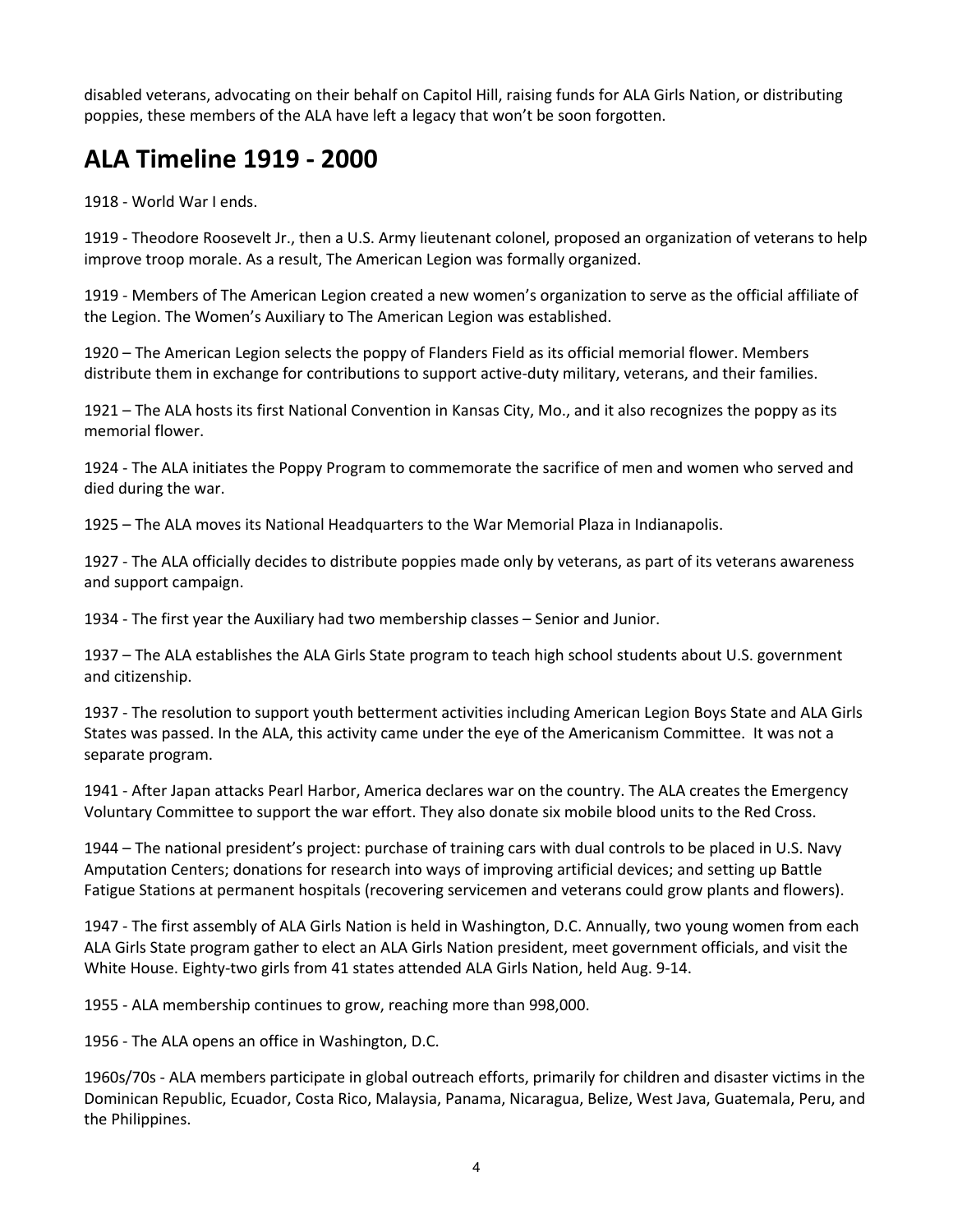1970 - The Auxiliary Emergency Fund is established.

1993 - Recognizing the challenges facing homeless veterans, the ALA invests in programs to assist them, starting with more than 1 million pounds of donated food.

1995 – The ALA celebrates its 75th anniversary.

2000 – The ALA celebrates its 80th anniversary, a new century, and millennium with the theme "Celebrate America 2000." It also marks the year by raising \$660,000 for the World War II Memorial.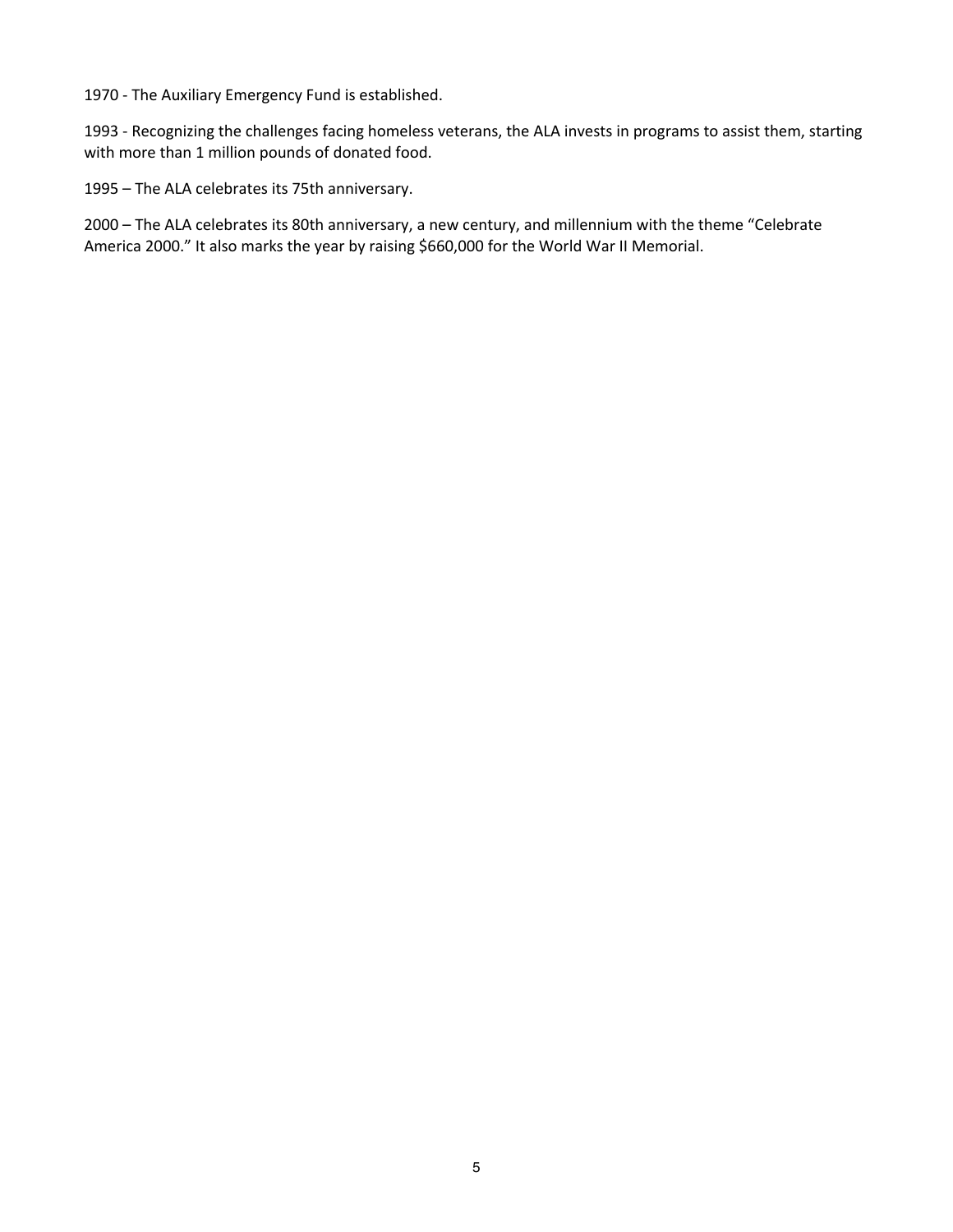# **2000: Fears Rise in a Y2K Era**

Unlike previous years, the minutes ticking down to the New Year of 2000 were filled with trepidation for many Americans, along with other people across the globe.

In the years leading up to 2000, experts had predicted a digital apocalypse — failing water systems, malfunctioning traffic lights, inoperable ATM machines, and airplanes falling out of the sky. They explained this would be the result of a computer bug that would leave computer systems unable to process how to switch from 1999 to 2000.

Any of those type of disruptions, as simple as electricity failures, could particularly cause problems with national security. For more than a year, the U.S. Department of Defense steadfastly addressed any issues that could cripple critical infrastructure systems.

And, as a U.S. Navy official said during a national conference, it was equally important to take steps to manage public perceptions. Some conspiracy theorists warned that nuclear weapons could be discharged as a result of Y2K.

Headlines in newspapers and magazines reinforced the fears: "Time's Up" and "The End of the World?: A Guide to Millennium Madness." The American Red Cross urged people to prepare by stockpiling water, canned food, and withdrawing cash to place in safe place.

Meanwhile, U.S. President Bill Clinton, a 1963 American Legion Boys State and Boys Nation alumnus, urged experts to avert a catastrophe. "We need every state and local government, every business, large and small, to work with us to make sure that [the] Y2K computer bug will be remembered as the last headache of the 20th century, not the first crisis of the 21st," Clinton said during a press conference.

Yet, 2000 arrived and those fears were laid to rest as more than 1 billion people around the world tuned in on their TVs — as usual — to watch the ball drop amidst a celebration at New York Times Square.

With their nerves calmed, Americans experienced several months that were relatively unchanged with military activity — little that made ripples in media headlines. Earlier in the year, the U.S. Navy was deployed to support evacuation operations from Sierra Leone and Special Forces troops were sent to lead a training mission in Nigeria.

However, as the year drew near to a close, Al-Qaeda launched a suicide attack on the USS Cole in the port of Aden, Yemen, killing 17 U.S. Navy soldiers and injuring 39 others. The Oct. 12 bombing extended a pattern of Al-Qaeda attacks against the United States that had started nearly a decade earlier.

One of the survivors described the chilling atmosphere in the wake of the bombing. "Everything on the ship went dark, and it took a few seconds for the emergency lighting," recalled Cliff Moser, a former U.S. Navy independent duty corpsman. "I could literally feel cold when the explosion happened. I could literally feel her being raised up out of the water and with two sighs, settling back down.

"There are some wounds that time does not heal," he said in an interview for *The Journal Gazette* of Fort Wayne, Ind. "The sharpness will go away to a certain extent, but they'll always be there."

The year closed out as the nation experienced one of the most contentious presidential elections in history, as George W. Bush, son of the 41st U.S. President George H. W. Bush was declared president after the U.S. Supreme Court called for a halt to a Florida recount, which was in its 36th day.

Al Gore, who was vice president at the time, conceded the race to Bush.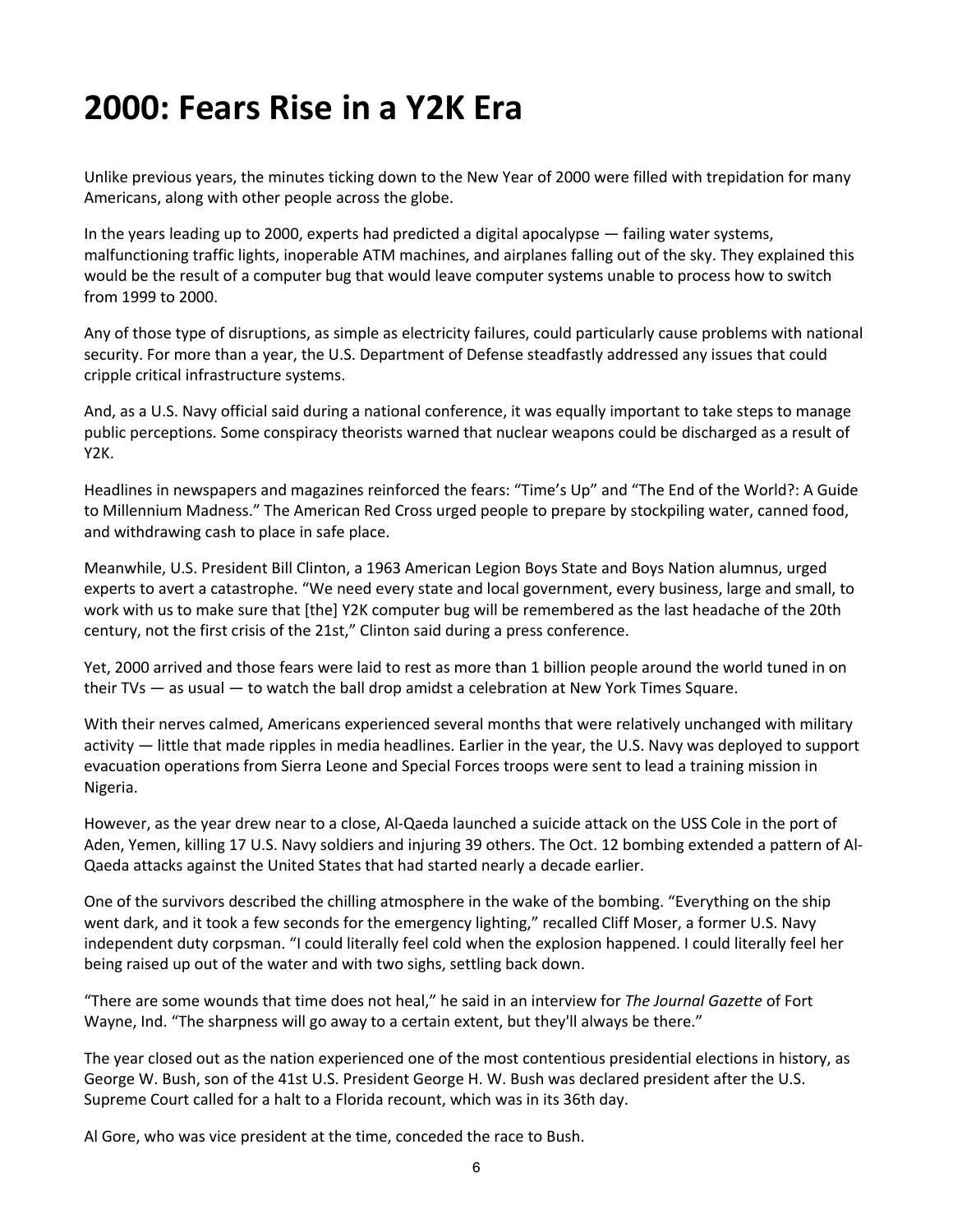#### **Other news during the administrative year:**

- Oct. 11, 2000 250 million gallons of coal sludge spill in Martin County, Ky., and is considered to be a greater environmental disaster than the Exxon Valdez oil spill.
- Oct. 31, 2000 The first crew was launched to the International Space Station from the Baikonour Cosmodrome, taking two days to arrive.
- Nov. 7, 2000 New York elects Hillary Clinton to the U.S. Senate, the first former first lady to win a public office.
- Nov. 16, 2000 Bill Clinton becomes the first sitting US President to visit Vietnam.
- Jan. 16, 2001 U.S. President Bill Clinton honors former President Theodore Roosevelt with a posthumous Medal of Honor for his service in the Spanish-American War.
- Jan. 26, 2001 Colin Powell is sworn in as Secretary of State, the first African-American to hold the post.
- Feb. 16, 2001 British and American forces carry out bombing raids attempting to disable Iraq's air defense network.
- Feb. 19, 2001 Hundreds gather at the Oklahoma City National Memorial to witness the dedication of the Oklahoma Bombing Museum.
- $\bullet$  Feb. 28, 2001 Americans mark the 10<sup>th</sup> anniversary of the end of the Gulf War (Aug. 2, 1990, to Feb. 28, 1991).
- June 11, 2001 Timothy McVeigh is executed for the Oklahoma City bombing which occurred on April 19, 1995.
- Aug. 8, 2001 NASA launches the Genesis spacecraft.

# **2000-2001 - American Legion Auxiliary Administrative Year Serving Our Military as "Volunteers in Service"**

*"I invite you to be a pioneer woman from the days of long ago where nothing could stop the determination of a woman with a mission."* — Kristine West, 80th National President of the American Legion Auxiliary

As in previous years, thousands of American Legion Auxiliary members from units all over the United States, and the world, gathered for their National Convention. The destination for the 1999-2000 gathering was Milwaukee, a stunning lakefront city that's home to numerous war memorials, including the War Memorial Center that commemorates the dead of World War II and the Korean War.

Newly elected National President Kristine West, from the Department of New Hampshire, addressed an enthusiastic group with a call to continue their dedication to servicemembers.

West, who had just served as national vice president, urged them not to lose sight of the Auxiliary's purpose when it was first organized in 1919. It's all about those men and women who dedicated their lives to serving their country, she said. All of the organization's programs should focus on activities and services for veterans.

"… We need to make every day Veterans Day. We need to volunteer and give service back to them," said West, in announcing her theme for the year: "Volunteers in Service."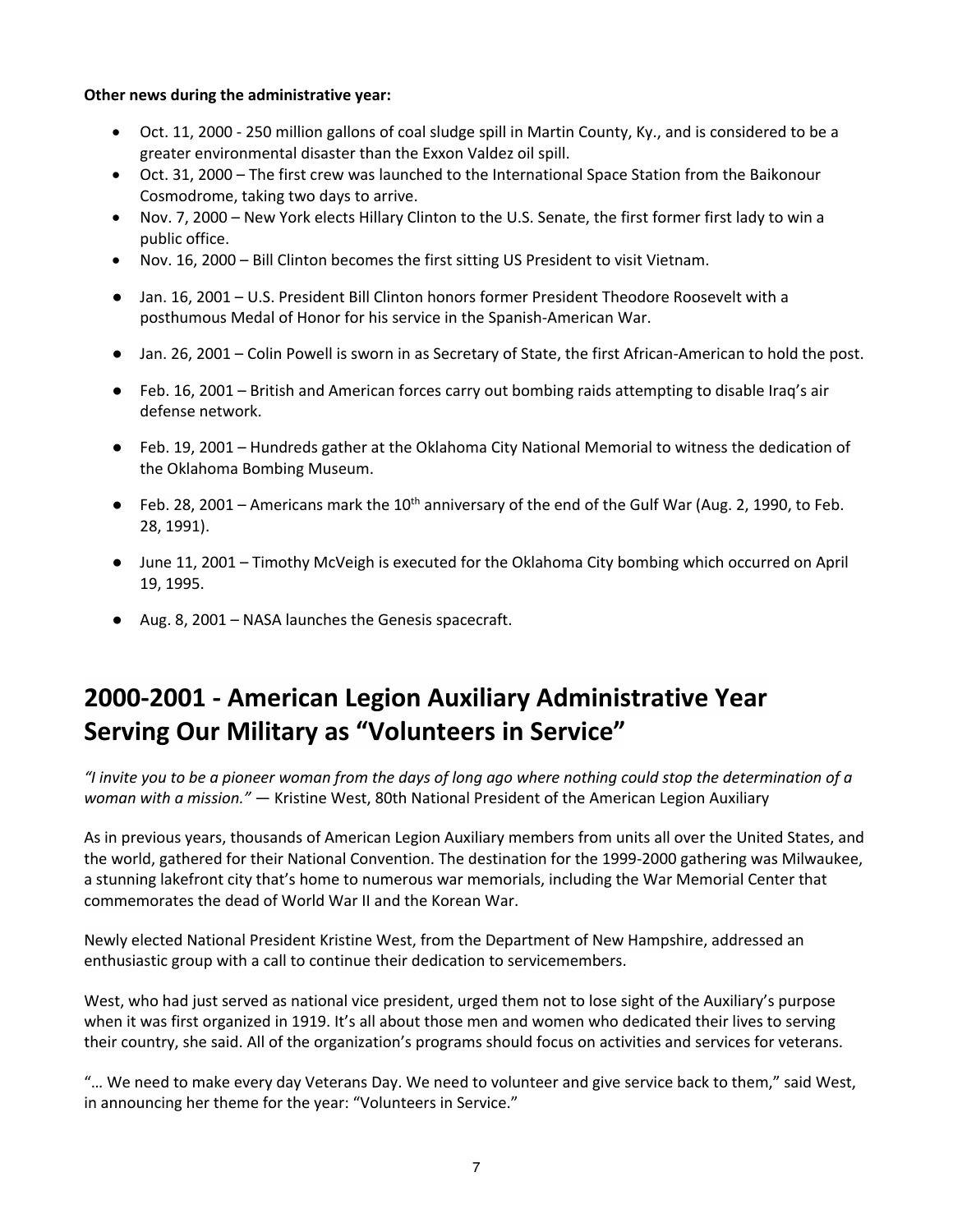The theme was fitting for a woman who had dedicated more than 20 years of service to the military as part of the Auxiliary. She joined ALA New London Unit 40 in New Hampshire through the eligibility of her husband, George V. West, U.S. Air Force, Korean Era; and her two brothers, John F. Spindler, U.S. Army, Vietnam Era; and Frederick E. Spindler, U.S. Navy, Vietnam Era.

In 1988, West had been elected Department of New Hampshire president in recognition of her leadership. She continued her service on the national level by chairing more than 10 committees, including Legislative, Education, Constitution & Bylaws, Children & Youth, and Veterans Affairs & Rehabilitation. She also served as the Eastern Division national vice president in 1991-1992.

Following West's installation on Sept. 7, 2000, a New Hampshire U.S. senator had this to say: "In a time where civic duties seem to be waning, Kristine exemplifies true civic pride and involvement. Kristine's hard work, determination, and energy are truly commendable. Her deep concern for the common good is admirable. She has truly demonstrated the qualities of strong leadership which will take her far in her new position."

As one of her first initiatives to demonstrate Volunteers in Service, West encouraged the Auxiliary to pledge \$50,000 for the 2000 National Veterans Creative Arts Festival (NVCAF). The annual event celebrates the works of veterans who use the creative arts to recover from and cope with physical and emotional disabilities at VA health care facilities across the country.

Although this type of therapy had been shown to benefit veterans' rehabilitation, many programs had suffered government budget cuts.

"What better way can we show our love than to make a difference in the rehabilitation of our veterans?" West asked members gathered at the convention.

The Auxiliary's National Executive Committee further showed their commitment to the NVCAF by adopting a resolution to become a national sponsor, a request that had been presented by the U.S. Department of Veterans Affairs.

As part of the resolution, the Auxiliary would assist with financial and volunteer support, seek funding from corporate donors, and establish a long-term plan for supporting the NVCAF, in addition to the ALA fundraising efforts as well as setting up a financial portfolio for long-range planning to support the NVCAF. The NEC adopted it.

Other officers elected and installed during the 2000 National Convention:

- National Vice President Sherry McLaughlin (Department of Iowa, absent due to illness)
- Central Division NVP Lois Icenogle (Department of Kansas)
- Eastern Division NVP Imagene Stewart (Department of Washington, D.C.)
- Northwestern Division NVP Beverly Otterness (Department of Minnesota)
- Southern Division NVP June Meek (Department of Oklahoma)
- Western Division NVP Patty Cooper (Department of Oregon)
- National Chaplain Patricia Jewell (Department of Michigan)
- National Historian Dianne McClung (Department of West Virginia)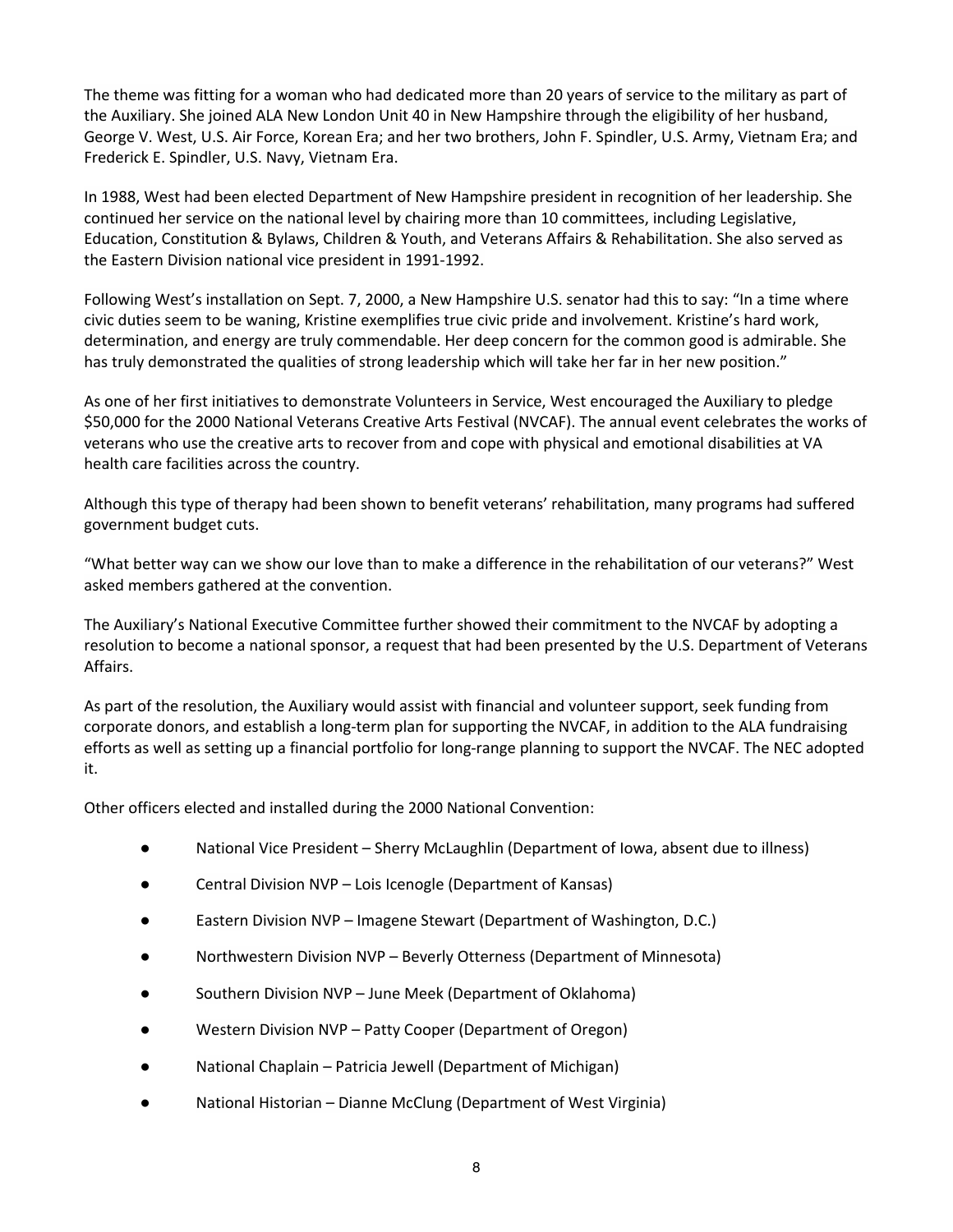- National Secretary Peggy Sappenfield (Department of Indiana)
- National Treasurer Marta Hedding (Department of Indiana)

# **Service, Membership Growth, and Memorials**

American Legion Auxiliary members, embarking on their new administrative year, were resolute to keep servicemembers and veterans at the forefront of all of their service programs. They also set out to encourage other women to join in their efforts as part of a continuing membership campaign.

Membership was of particular concern for the decades-old organization. As changes in society brought in new ways of communicating, the American Legion Auxiliary found it increasingly challenging to get the word out to a younger generation. Membership had steadily declined.

National Treasurer Marta Hedding noted that membership was at a 30-year low. "Not only does a smaller membership impact the good work we can do; it also impacts our finances," she said. "I encourage each of you to take an active personal role in working membership."

President West also regularly encouraged members to focus on membership. "I invite you to be a pioneer woman from the days of long ago where nothing could stop the determination of a woman with a mission," she said. "Ours will be to see an increase of membership from two years ago."

Just over a month after the ALA National Convention, many members left their homes once again to head to Washington, D.C. They greeted the veterans who were among the finalists for that year's National Veterans Creative Arts Festival, held from Oct. 15-21. They volunteered for all aspects of the event, as well as contributed \$50,000 to support it.

Actors Ernest Borgnine and Jane Powell were emcees for the event. Academy Award-winning Borgnine, a veteran himself, had served in the U.S. Navy for nearly 10 years, including during World War II. He received many awards for his service. Powell had encouraged war bond drives during WWII, serving as Oregon's "Victory Girl."

However, it was more than 120 veterans from across the nation who took the spotlight during the week's activities, including a grand finale and a gala variety show that highlighted performances like ballroom dancing, Broadway solos, religious vocal groups, magic shows, dramatic readings, and tap and line dancing. An art exhibition featured veterans' works in needlework, leather carving, woodwork, sculpturing, weaving, glasswork, oil painting, photography, and ceramics.

The veterans were selected from among 2,933 competitors to show off their talents in art, dance, drama, and music categories. Auxiliary members bonded with the veterans during a series of events leading up to the final night, including workshops, rehearsals, an art exhibition of veterans' works, and sightseeing tours.

Just a few weeks later, National President West joined a host of veterans and other dignitaries at the official groundbreaking ceremony of the World War II Memorial in Washington, D.C. It was an event that was filled with anticipation for many Auxiliary members, including West, who had chaired the ALA World War II Memorial Committee.

The Auxiliary was able to contribute \$662,970 to the building of the memorial, which honors the 16 million people who served as part of the United States Armed Forces during WWII. Earlier, during the National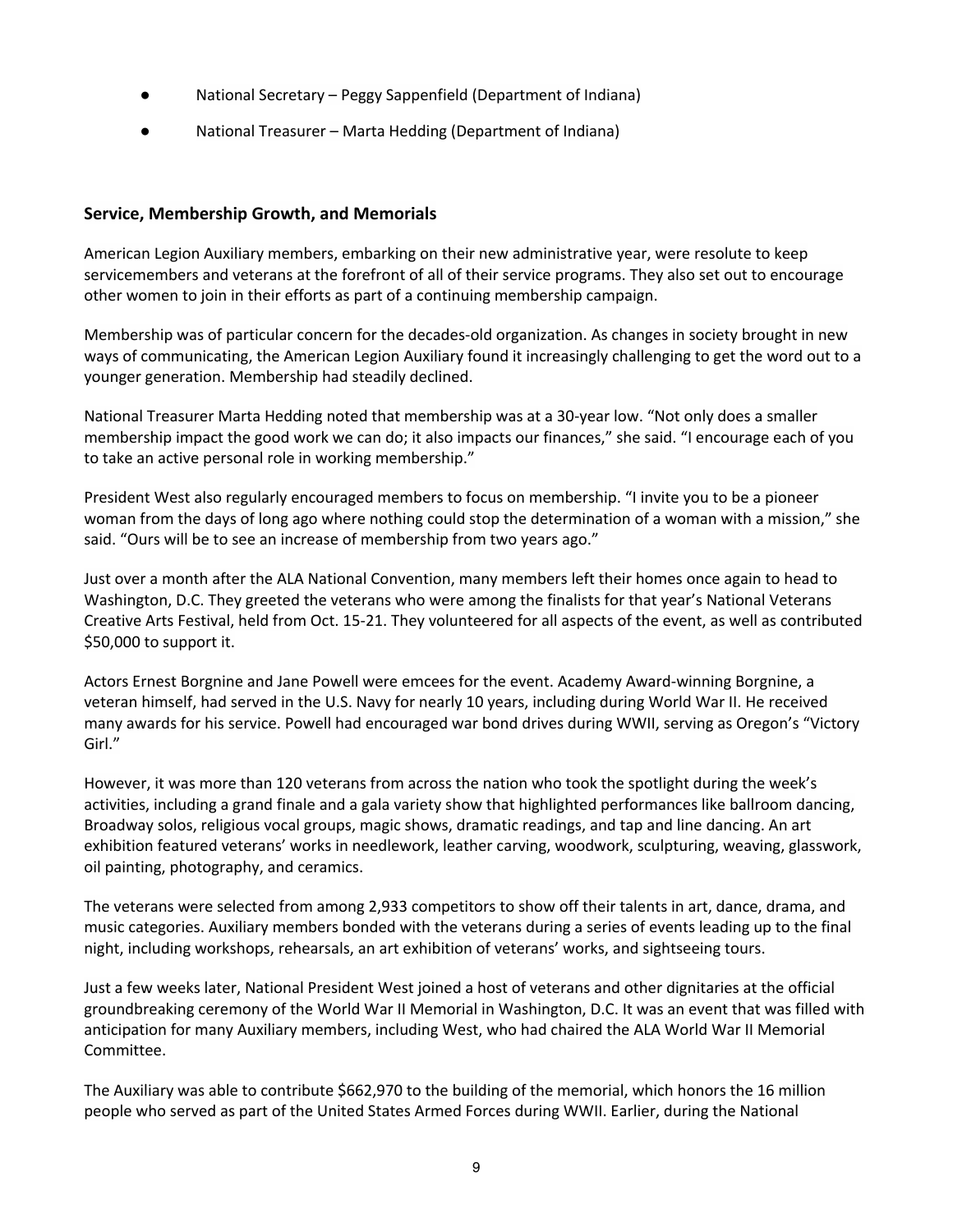Convention, West had presented a check to U.S. Sen. Bob Dole (R-Kan.), who had served in the U.S. Army during WWII, for the memorial.

Without the contributions from the Auxiliary and other private donors, it was highly unlikely the memorial would have ever been built. Although the federal government contributed \$16 million, Congress had ruled that no additional federal money could be used for the memorial. The ALA gift fulfilled a promise made under the leadership of Virginia Hobbs, who had initiated the fundraising campaign during her presidency from 1998-1999.

The women of the Auxiliary, along with members of The American Legion, were moved by the personal wish of a WWII veteran, who had served under Gen. George S. Patton during the war. Durbin, as his son Pete recalled in an article for FedSmith.com, "… couldn't get over the fact there wasn't a World War II memorial, and he never stopped talking about it."

Durbin, a mail carrier from Berkey, Ohio, had petitioned U.S. Rep. Marcy Kaptur in 1987 to take action on behalf of his dream. Kaptur listened, quickly introducing legislation to build a memorial on the Mall to honor WWII veterans.

Sen. Dole, who was severely wounded in the war, and beloved actor Tom Hanks, joined in as advocates to make a veteran's dream come true. Unfortunately, Durbin wasn't able to see the memorial completed. He passed in 2000 from pancreatic cancer. However, Auxiliary members helped make it possible to carry on his dream, for hundreds of thousands of Americans to memorialize the service of WWII servicemembers.

In April 2001, National President West also represented the American Legion Auxiliary at a Children's Miracle Network "sponsor summit" at a Walt Disney World resort in Orlando, Fla. She joined representatives of more than 80 sponsoring firms attended several days of meetings and an awards gala honoring their contributions to improving children's health and quality of life.

"This event is a great way to exchange ideas with people who really care about our children, just like we do," said West, referring to The American Legion's commitment to the organization since 1997. "It also allows us to tell our story and let the corporate sector know who we are and what The American Legion Family is about."

# **Making an Impact Across America, Around the World**

In addition to getting back to a grassroots membership drive led by National Vice President Sherry McLaughlin, members dedicated the year to volunteerism as a way of making an impact across America, and around the world, on behalf of veterans, their families, and communities.

In the spirit of an organization that makes an impact from a grassroots level, hundreds of thousands of ALA members demonstrated the motto of having a spirit focused on *Service Not Self* in all aspects of their volunteerism.

From a top-level view, the Auxiliary volunteered 4.7 million hours and \$14.4 million in contributions to serve nearly 3 million veterans, children, and other individuals during the 2000-2001 administrative year. As part of their service, members generated \$2.2 million in donations from distributing poppies. They also donated \$149,176 to the Children's Miracle Network and \$28,506 to the Spirit of Youth fund.

While the overall numbers are impressive, the individual stories were worthy of closer attention. For that reason, ALA President West made every effort to meet with many of those women, traveling across the country to visit them one on one, attending meetings, and encouraging members as they carried out the mission and work of the Auxiliary.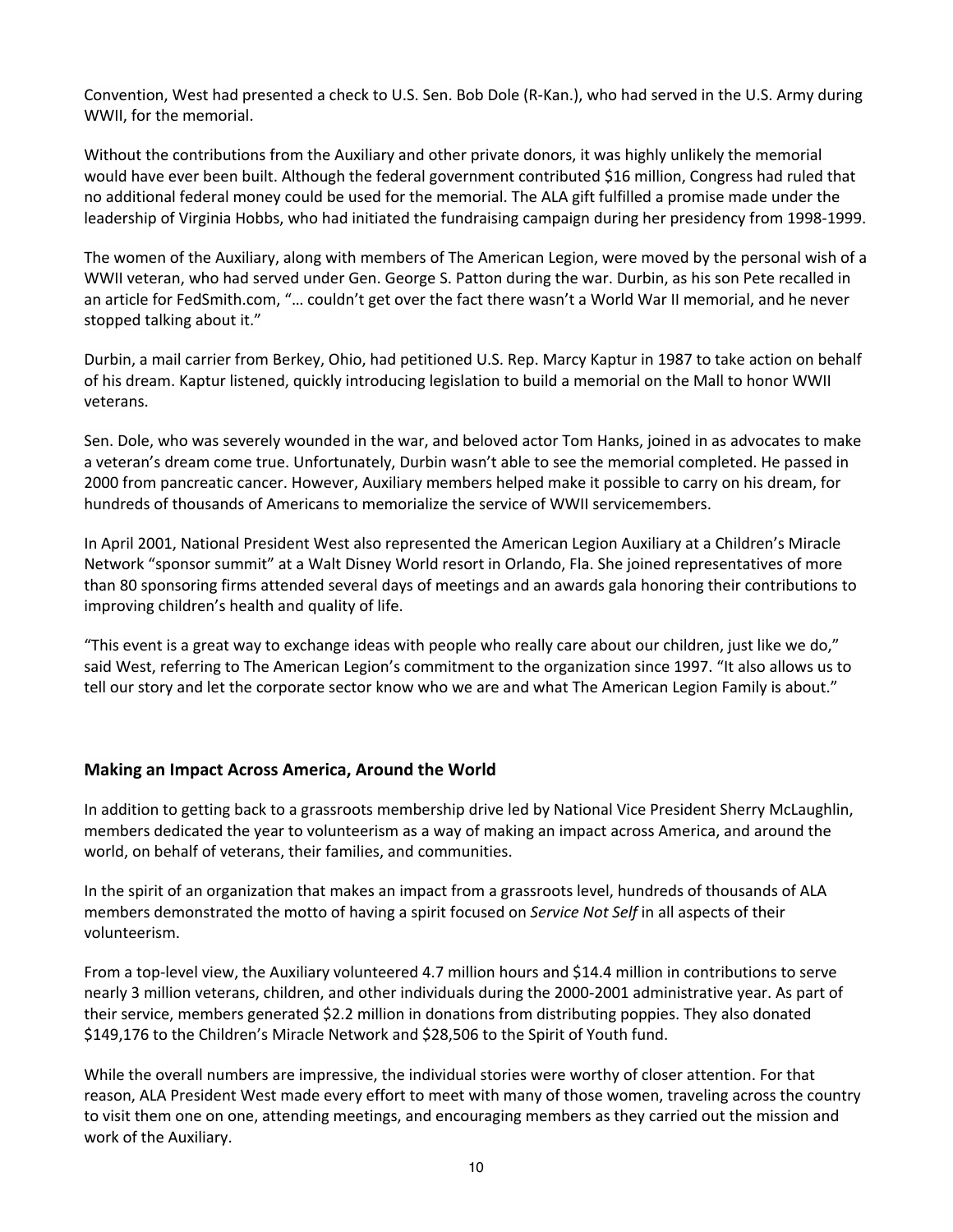On March 11, about 500 ALA members gathered in Washington, D.C., for the Auxiliary's 20<sup>th</sup>

Annual Awareness Assembly. During the national conference, attendees discussed the organization's programs, projects, and legislative initiatives.

In reports delivered by ALA departments and committees, it was clear to see how members worked diligently to nurture patriotism, encourage volunteerism, honor the service of military, ultimately, impact the lives of millions of veterans, children, and other individuals.

As part of National Executive Committee meetings, held prior to the Awareness Assembly, members heard from National President West.

"… as NECs, you have a great deal of responsibility and duties to perform. … You are the liaison between the national organization and the department," West said. "It is up to you to be sure the communication lines are open and functioning. … We can all learn from one another. We can all learn something new every day."

During the meeting, national chairmen also offered progress reports on their various programs. Here are a few highlights:

**Members helping members:** To support members faced with challenges, the Auxiliary provided \$39,200 in grants through the Auxiliary Emergency Fund. The funds assisted 45 members, a 66% above total grants at the same time the previous year.

**Members helping communities:** As part of their outreach to the community, members prepared for the annual Children's Miracle Network Walkathon to raise funds and committed to raising \$250,000 for The American Legion Child Welfare Foundation.

**Members encouraging patriotism:** The Annual ALA Girls State Directors Conference was held earlier in October, for the national ALA Girls State Committee, ALA Girls State directors, key staff members, and other interested individuals. ALA Girls State Chairman Penny Maklary said, "Knowledge of legal issues, awareness of activities in other departments, and preparedness to overcome and handle current issues make this conference a necessity."

**Motivating members to embrace leadership:** Jan Pulvermacher, national Leadership Committee chairman, said, "Leadership is listening and learning. It is educating yourself and your members about the American Legion Auxiliary. It is assembling a knowledgeable group of officers and chairmen to work for God and country and then delegating and directing those individuals to accomplish the goals of that administrative year. It is energizing your members so that they are willing and enthusiastic workers for the veterans and their families."

**Communicating in a new era:** Members also discussed increasing challenges facing members in getting the word out about the American Legion Auxiliary, particularly since people have more ways to get their news because of rapidly evolving technology. According to National Public Relations Chairman Jacklyn Skinner, "…more avenues of communication are available than ever before, [including] bulletins, newsletters, newspapers, radio, television, email, web pages, … [and] videos."

In response to the digital changes, the organization also decided to introduce a new category for its Heart of America Awards — Electronic Media, according to Public Relations Director Mary Ellen Clipp. She also said the committee was exploring camera-ready public service ad slicks to promote ALA membership.

The Veterans Affairs & Rehabilitation Committee also announced the publication of a free booklet entitled, "The American Legion Guide: Women Veterans." The guide, available from the VA&R Division of The American Legion's Washington, D.C. office, gives women in the military invaluable information about transitioning from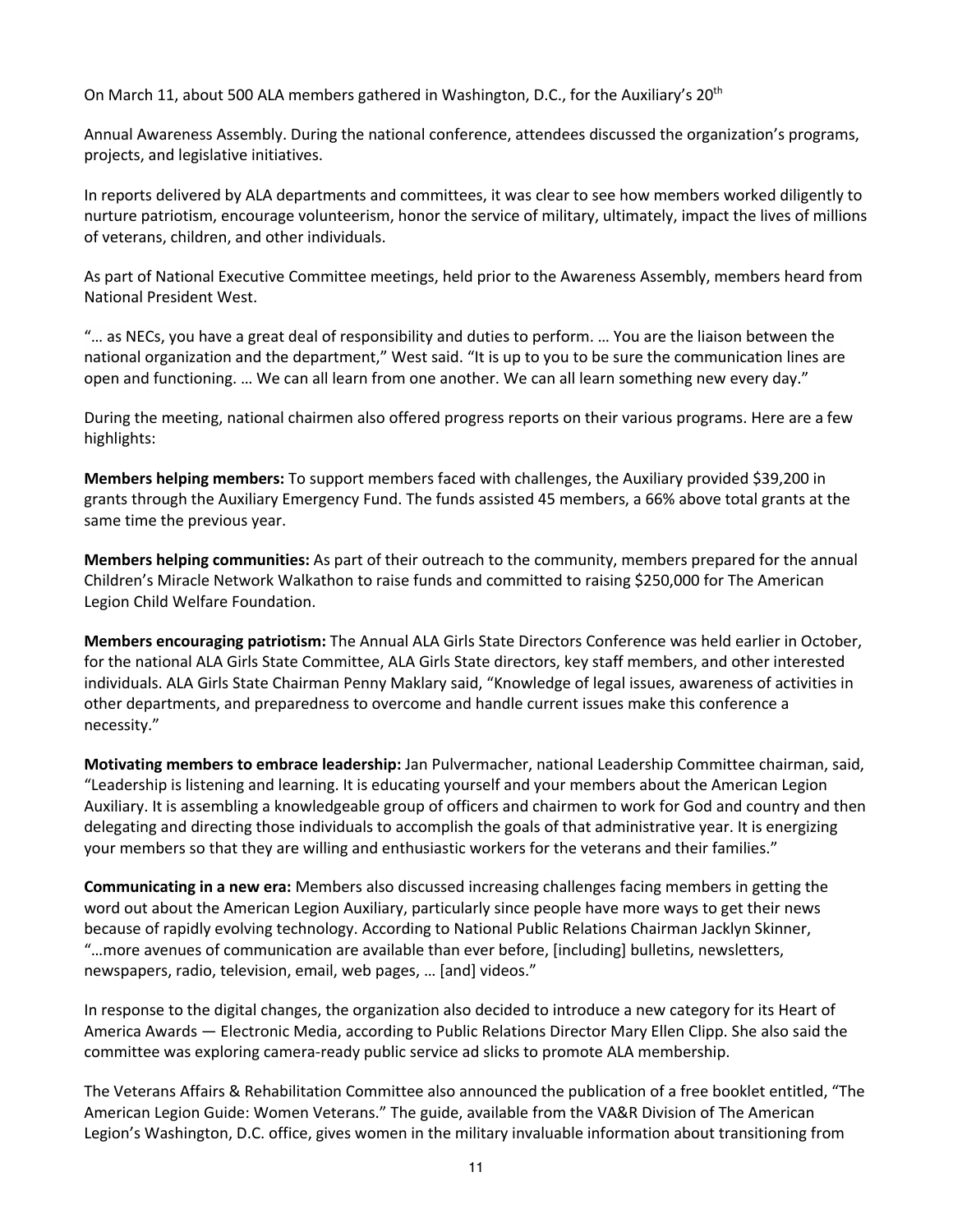active duty, compensation and pension, childcare, homelessness and housing, employment, education and health issues.

As part of other events during the Auxiliary's Annual Awareness Assembly, West chose to honor actress Jane Powell as the recipient of the Public Service Award, paying tribute to her dedication to the National Veterans Creative Arts Festival. West, an employee of FedEx, also joined members in honoring FedEx President and Chief Executive Officer Frederick W. Smith with a Showcase Award. Mike Lynch, executive director of Help Hospitalized Veterans, also was given a Showcase Award in recognition of his commitment to veterans and the work the organization achieved.

Other dignitaries recognized included Secretary of Veterans Affairs Anthony Principi; Paul Morin, President of the National Association of State Veterans Homes; and Elizabeth Mackey, Director of the National Veterans Creative Arts Festival (and member of the Department of Minnesota Unit 428).

Members also joined in on a legislative rally with The American Legion. They later scheduled and followed up with meetings with their senators and representatives to advocate on behalf of veterans.

In other developments throughout the administrative year, the NEC, upon the recommendation of the Advisory Committee, approved a resolution that would allow all veterans to be eligible to make poppies under the supervision of the ALA. The resolution addressed a shortage of veteran-made poppies throughout the country as a result of VA medical centers having an inadequate number of patients to keep up with demand. It was forwarded to The American Legion for final consideration and adoption.

# *Service Not Self***: The Life of an Auxiliary Member**

*"We live each day at the intersection of yesterday and tomorrow, reaping from the past and planting for the future."* — ALA National Historian Dianne McClung, citing an unknown author

From September 2000 to August 2001, West traveled throughout the country to visit units and departments, starting with a visit in Columbus, Ohio, and ending with stops in Wichita Falls, Texas; Moscow, Idaho; Waterloo, Iowa; Middleton, Wis.; Chevy Chase, Md.; Indianapolis; and Europe during the months of July and August. In all, she visited nearly 100 locations throughout the United States and abroad.

Those visits allowed West to stay in touch with the grassroots efforts that are being made daily, making the American Legion Auxiliary an organization that continues to make an impact after nearly 100 years.

"Every visit that I make and every VA hospital that I go to and state veterans homes mean so much to me, and it means so much to our veterans," West said during a meeting of the National Executive Committee.

Reports and personal stories that flowed in from units, departments, and divisions painted a vivid picture of the day-to-day lives of Auxiliary members, including many selfless acts and donations that benefit the lives of individuals and encourage others to do the same.

Poppy Committee Chairman Marie Smith recalled a memorable encounter while distributing poppies at a local store in her community. Nothing unusual happened that day until she noticed an 18-wheeler slowing down along the street. To her surprise, the driver stopped. He came over and said, "My mother helped with Poppy Days where I grew up, and I know the story of the poppy and why it is so important.'"

After making a generous donation, the driver returned to his truck, but this time with poppies displayed on his shirt and his cap.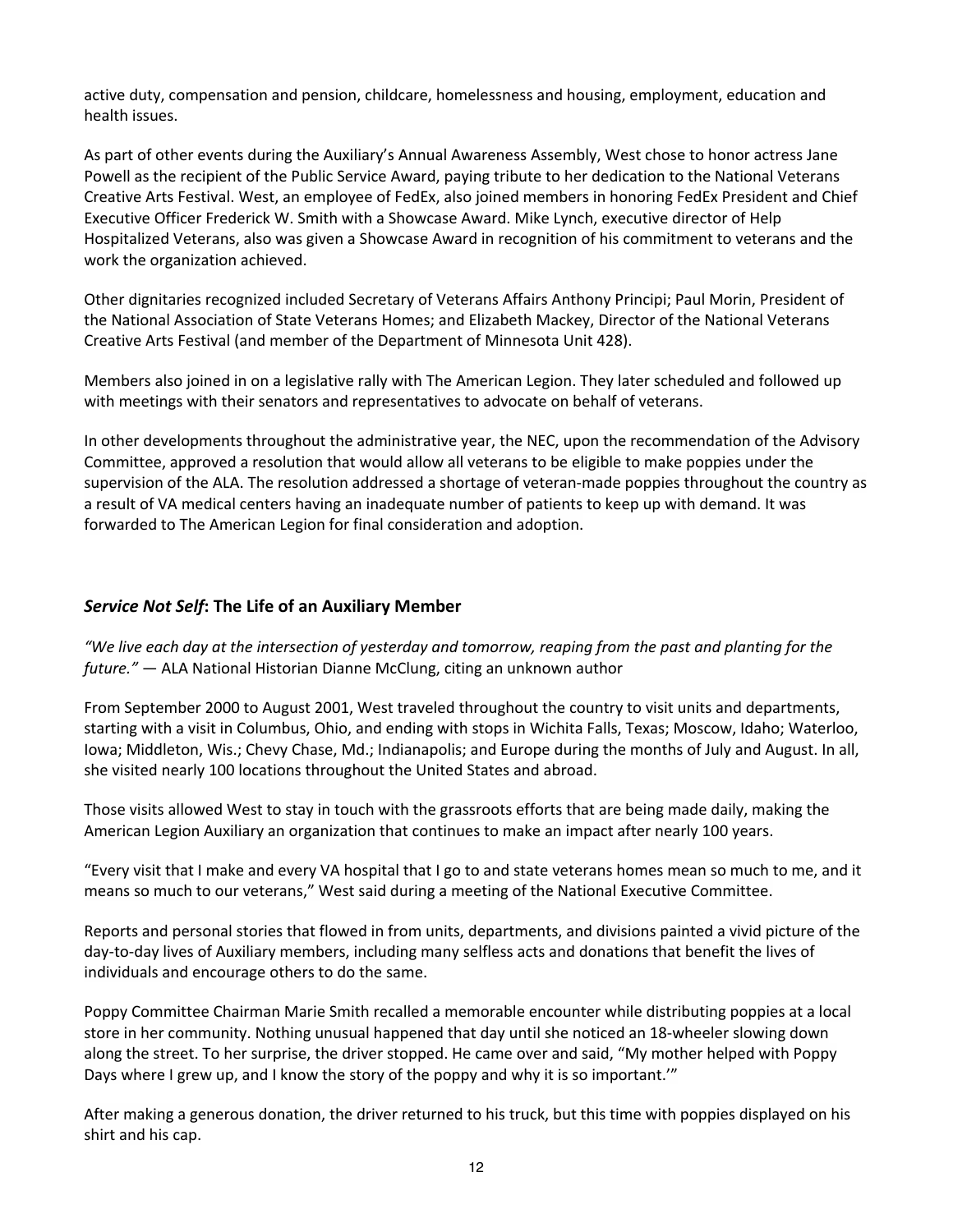Numerous national meetings held throughout the administrative year recorded many of the ALA activities to ensure that the Auxiliary maintains its status as a nonprofit organization.

Other major meetings during the 2000-2001 administrative year:

**ALA Girls Nation:** As part of the 55th ALA Girls Nation gathering in Chevy Chase, Md., in July, NASA astronaut Dr. Janice Voss gave a video presentation on her latest mission taken in February 2000. She updated the senators on NASA research and the education and experience needed to be accepted into the space program.

The 95 student senators of the annual assembly also learned about the role of lobbyists in the political process as part of a presentation by The American Legion Legislative Director Steve Robertson.

And ALA National President West encouraged the students to use what they learned when they go out into the world to make it a better place. She also asked them to remember the veterans and the sacrifices they've made.

**Junior Auxiliary:** The National Junior Meeting, which was organized as a way to encourage young ALA members to follow a life of patriotism and service, met for their annual meeting in Milwaukee. Among the Honorary National Junior Officers elected for 2000-2001: Lindsey Dunbar of California, president; Heather Hanko of Maryland, historian; and Cheri Rolfes of Iowa, who took on the role of chaplain.

**National Information Conferences:** ALA leaders joined members of The American Legion for four National Information Conferences held in Nashville, Tenn.; Las Vegas, Nev.; Houston, Texas and Toledo, Ohio, during the fall of 2000. In addition, six were held in spring 2001 in Manchester, N.H.; Indianapolis; Macon, Ga.; Las Vegas; Cherry Hill, N.J.; and Sioux City, Iowa. This three-year trial venture between the organizations focused on Leadership, Membership, Americanism, Education, Veterans Affairs & Rehabilitation, and Children & Youth.

# **Gathering for the 2001 National ALA Convention**

National ALA President West wrapped up her administrative year with many reflections on all that had been accomplished by dedicated members. West and thousands of members gathered in San Antonio, Texas, Aug. 25- 30, 2001, where they conducted business and honored those who demonstrated excellence in serving veterans.

Among those receiving tributes was Veronica Spence, a regular volunteer at the San Francisco VA Medical Center. Spence was honored with the VAVS Volunteer of the Year Award for dedicating more than 18,000 hours of service during her 35 years of service to veterans.

In accepting the award, Spence shared that her father had spent three years in a VA medical center. "I guess it stems from that. Somehow or other, I had to repay what they did for him because they even taught him how to crochet."

Members attending the convention also honored First Lady Laura Bush for her literacy advocacy efforts and initiatives on behalf of the nation's children. They presented her with the ALA Woman of the Year Award during a joint session with The American Legion.

During the convention, ALA members also took the time to mourn the loss of Past National President Dora "Dorey" Seymour, who passed away Jan. 12, 2001, following a brief illness. Seymour, who served as president from 1980-1981, was eligible through her husband, Lyle, a World War II veteran. Seymour was active through the Department of Kansas before moving to Las Vegas, where she continued to serve as a committed ALA member.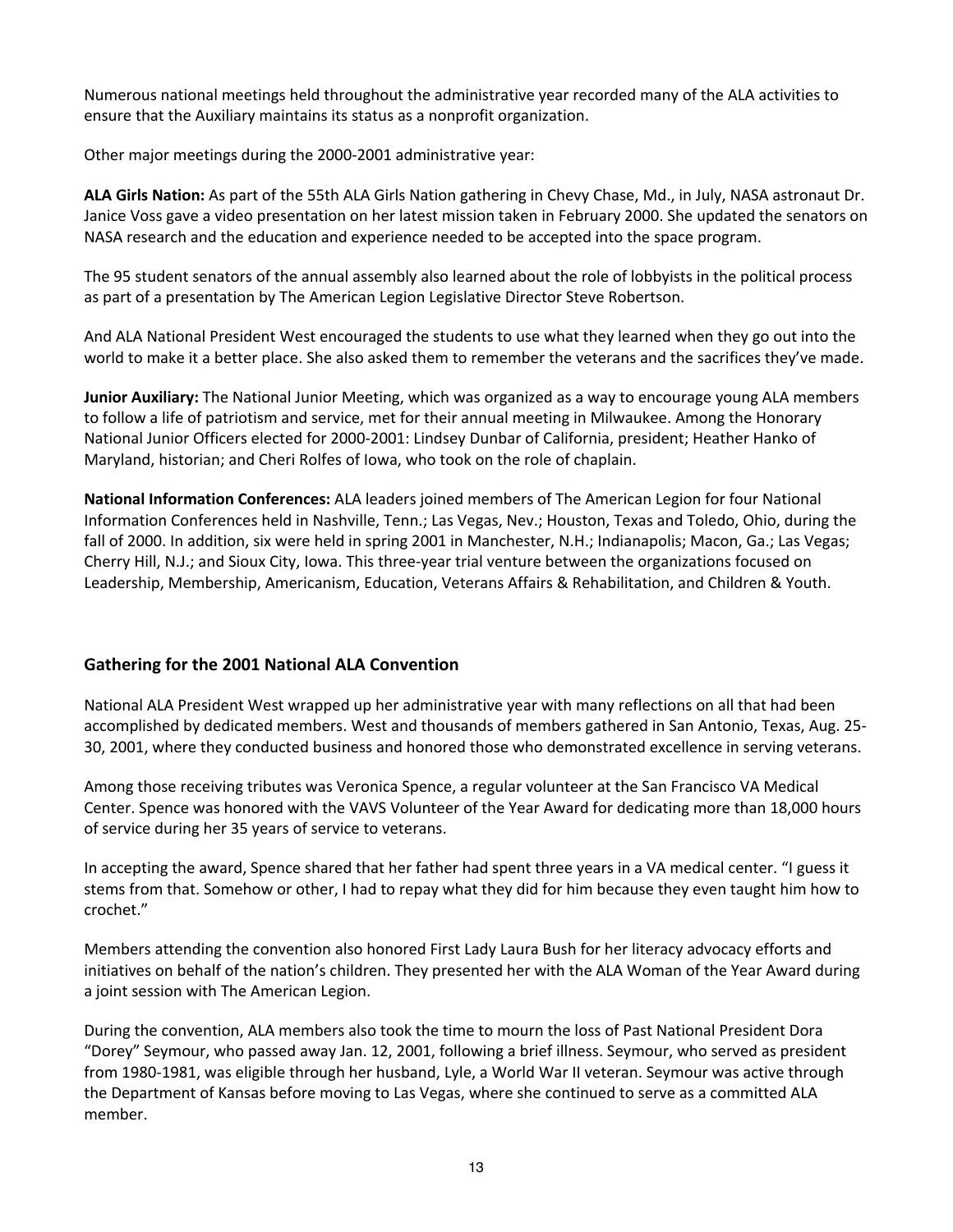As President West and members closing out another productive year of service to servicemembers, veterans and their families and communities, donating more than 3.4 million volunteer hours and \$4.6 million, they encouraged one another to continue the work that for future generations.

# **Making an Impact**

Through ALA programs in 2000-2001, members made many impressions throughout their communities, including:

**Americanism** – Members helped boost voter turnout in their communities by helping with voter registration, voter reminder phone calls, transportation to the polls, and assistance for those who were unable to leave their homes. They also made sure to welcome new American citizens and raised \$20,647.50 in donations for the Spirit of Youth Fund. — Chairman Patricia Kranzow

**Auxiliary Emergency Fund** – ALA members were dedicated to helping other members by raising more than \$133,700 in donations for the Auxiliary Emergency Fund during the 2000-2001 administrative year. As a result, more than 59 members received \$48,200 in grants. — Chairman Paula Bradshaw

**Children & Youth** – Members volunteered more than 924,000 hours and donated more than \$2.1 million to ensure that the lives of 828,854 children were better than they were before. Some of these children were faced with serious life-threatening illnesses and disabilities. Organizations receiving funding included the Special Olympics, the Make A Wish Foundation, Ronald McDonald House and St. Jude's Hospital. — Chairman Katherine Morris

**Child Welfare** – Through the Child Welfare Foundation, members raised awareness about the needs of children. As a result, they added \$105,328 to the fund and awarded \$323,620 to 14 nonprofit organizations during the 2000-2001 administrative year (a \$10,000 increase from the prior year). This committee was re-established after several years of absence at the request of The American Legion. — Chairman Linda Boone

**Community Service** – Auxiliary members made an impact throughout their communities by contributing more than 507,000 volunteer hours to the National Make a Difference Day, Habitat for Humanity Inc., and other organizations. Monetary donations were made in the amount of \$227,148 for cancer research and camp tuition for children with cancer; \$88,541 to youth centers; \$19,822 to soup kitchens; \$95,000 to homeless shelters; and \$168,065 to food banks. — Chairman Carol Van Kirk

**Education** – ALA members, recognizing the importance of educating future generations, volunteered at local schools in their communities, met with school officials to discuss needs, and raised funds for equipment resource materials and books. They also invested time and resources in adult literacy programs, ensuring that no adult feels ashamed about not being able to read. In all, ALA members volunteered more than 9,000 hours to education programs and drove over 13,000 miles. Also, 1,329 members reported that they volunteered 35,434 hours as part of the "America Reads Challenge."— Chairman JoAnn Cronin

**Finance** – Declining ALA membership continued to cause financial concerns because a significant portion of the organization's revenue is generated by dues. Members sought creative ways to raise funds that support their programs, including greeting cards and return address label campaigns. During the 2000-2001, departments reported receiving more than \$337,000 in revenue, of which \$50,000 was committed to the National Veterans Creative Arts Festival. Overall, members raised \$129,000 to fund the NVCAF program. — Chairman Anna Gear

**ALA Girls State** – The goals of the Annual ALA Girls State program to educate young women about government were a success, reaching 15,300 young women from 6,042 high schools. A total of 4,204 ALA units throughout the country invested the time and resources to sponsor ALA Girls State programs. A total of 96 girls were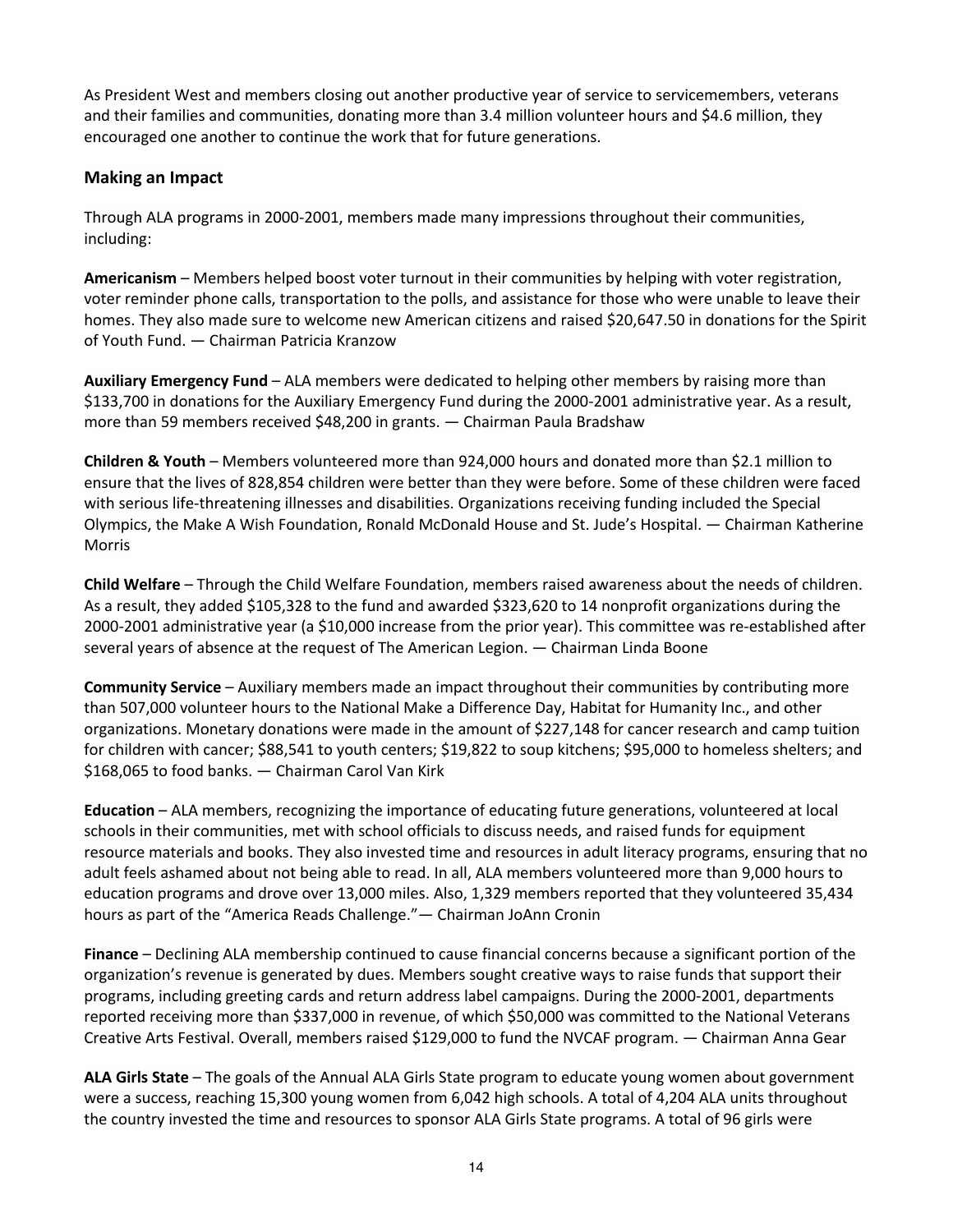selected to attend ALA Girls Nation in Washington, D.C. There were also two firsts at this ALA Girls Nation: Senators advanced their state flag during the opening processional and retired it at the conclusion of the session, and all appointed justices wore official black robes for the inauguration ceremony. — Chairman Penny Maklary

**Junior Activities** - In keeping with their goal to encourage ALA service for many generations to come, the members supported Junior ALA members in numerous programs. Using the theme "2000 and Beyond as Volunteers in Service," the program focused on four initiatives in 2000-2001: education of Juniors in knowing America and the veteran; training for senior membership; involvement in all Auxiliary programs; recognition of Junior members, who volunteered 22,367 hours of service during the year. — Chairman Rita Navarreté

**Leadership** – Developing leaders at all levels of the organization was among the top priorities of the Leadership Committee — from Juniors to veteran ALA members, as well as improving the image of the ALA throughout all communities. As Chairman Jan Pulvermacher said, "We are not born leaders. It is a constant process of listening, learning, and developing our skills through study, participation, and engagement with others." — Chairman Jan Pulvermacher

**Legislative** – As part of advocating for veterans, the ALA focused on proposed legislation that would ensure access to healthcare, allowing every veteran and their family members to seek treatment at U.S. Department of Veterans Affairs medical facilities using a private health care plan, or, if applicable, Medicare. ALA members also sought to increase VA healthcare funding to \$21.6 billion by 2002, including allocating \$80 million to build much needed state-run veterans' nursing homes. — Chairman Desireé Stoy

**Membership** - As part of boosting membership under the Happy Trails Kris-Cross America campaign, the committee focused on ensuring that members kept up with their renewals, recruited Junior members, get the word out to younger families and recruiting at least 10 new senior members in every unit. The ALA also recognized 1,344 units who achieved 100% membership with the 21st Century 100 percent Unit Award. — Chairman Carlene Ashworth

**National Security** - The committee placed emphasis on programs that focused on the plight of military personnel and their families, including contacting leaders through more than 8,000 letters, phone calls, and personal visits and delivering more than 80,000 cards, letters and packages to servicemembers. — Chairman Patricia Donohue

**Past Presidents Parley** - Aspiring nurses around the nation were the beneficiaries of nearly \$55,000 in scholarships as a result of efforts by the Past Presidents Parley Committee. The Department of Illinois present 24 applicants with \$1,000 scholarships each, while the Department of Michigan present 28 students with \$500 scholarships each. — Chairman June Stolte.

**Poppy** - Members focused on raising awareness of the significance of the Poppy through education, promotion, and fundraising. Many departments reported that "Poppy Puppies" were a hit as gifts, awards, decorations and fundraising campaigns. Members also raised awareness through poppy cards and calendars. — Chairman Marie Smith

**Veterans Affairs & Rehabilitation** - In analyzing the needs of veterans, members identified a need to recognize and help caregivers since many injured veterans do not remain in hospitals. They also set up programs to recruit, retain, and reward volunteers who donate their time to meet veterans' needs all year long. Supporting the National Veterans Creative Arts Festival also was a key focus of this committee. During the 2000-2001 administrative year, more than 134,000 volunteers served more than 1.6 million veterans for a total of 2,822,514 volunteer hours. — Chairman Elsie Bailey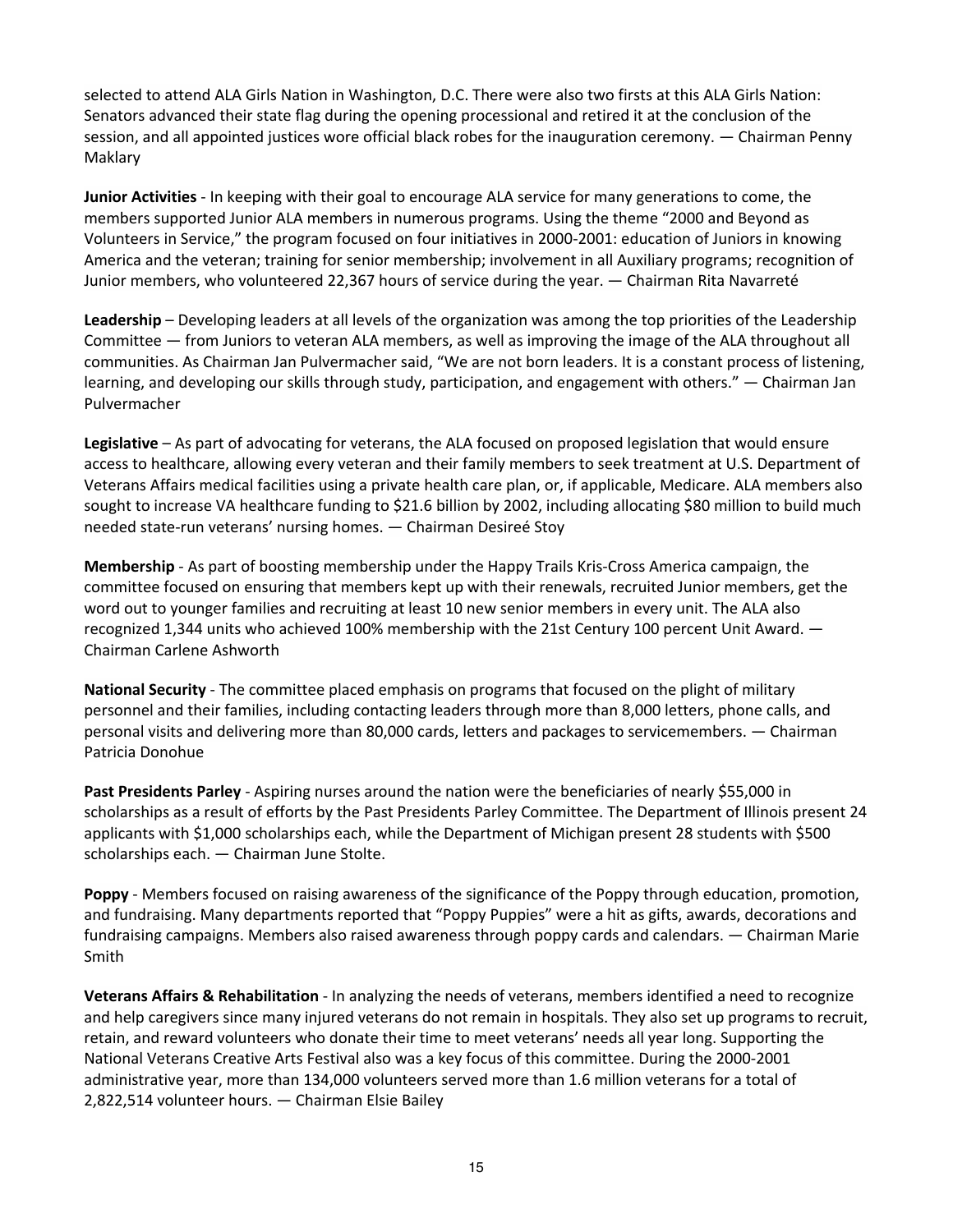# **2001 - America is Under Attack**

On Jan. 20, 2001, about 300,000 people endured the cold, wet, and foggy weather in Washington, D.C., to witness the inauguration of George W. Bush as the 43rd President of the United States. His father, George H.W. Bush, the nation's 41st President, joined other family members, including First Lady Laura Bush, in observing the swearing-in ceremony administered by Chief Justice William Rehnquist.

In addition to this ceremony marking only the second time the son of a former president went on to become president himself, it also represented one of the deepest divides in American political history.

Some supporters of the Democratic nominee, Al Gore, who distrusted the results of a Florida recount that decided the election, showed up to the inauguration with signs that proclaimed "Not My President."

Others had a more optimistic outlook, looking forward to Bush following through on his promises to primarily focus on a domestic agenda.

Unfortunately, Bush would not get the opportunity. On Sept. 11, just several months after Timothy McVeigh was put to death by lethal injection for his part in the Oklahoma City bombing of 1995, an unimaginable terrorist attack was carried out on American soil.

Just after 9 a.m. that day, news reporters led with what appeared to be an accident — a commuter plane had crashed into one of the towers at the World Trade Center in New York.

While Americans tuned in, they watched in horror as live broadcasts captured a Boeing 767 plow directly into the World Trade Center's second tower. More terrifying news unfolded as a third plane hit the Pentagon near Washington, D.C. The passengers and crew members on a fourth hijacked plane, United Airlines Flight 93, heroically sacrificed their lives to overtake hijackers before they could hit another target. They perished when the plane crashed in a field in Pennsylvania.

"America is under attack," an aide whispered to President Bush, who was visiting an elementary school in Sarasota, Fla.

The final death toll was 2,996 people, including 343 New York City firefighters who desperately tried to rescue as many people as possible from the Twin Towers before they collapsed.

Any divisions among Americans quickly dissipated in the wake of the 9/11 tragedy. Patriotism reached new heights as people from all backgrounds united to grieve, volunteer, and donate in honor of the men, women, and children who were killed in the terrorist attacks. Americans everywhere demonstrated what it meant to be an American.

*"Terrorist attacks can shake the foundations of our biggest buildings, but they cannot touch the foundation of America. These acts shatter steel, but they cannot dent the steel of American resolve." — President George W. Bush*

The 19 suicide bombers involved in the attacks were identified as supporters of the Islamic extremist group Al-Qaeda, led by Osama bin Laden.

Bush quickly declared a Global War on Terrorism. On Oct. 7, 2001, the United States joined other countries in overthrowing the Al-Qaeda-supported Taliban government in Afghanistan, the start of Operation Enduring Freedom.

In response to the terrorist acts, the U.S. Congress enacted the USA Patriot Act, designed to strengthen national security by expanded law enforcement powers. Bush signed it into law on Oct. 26, 2001.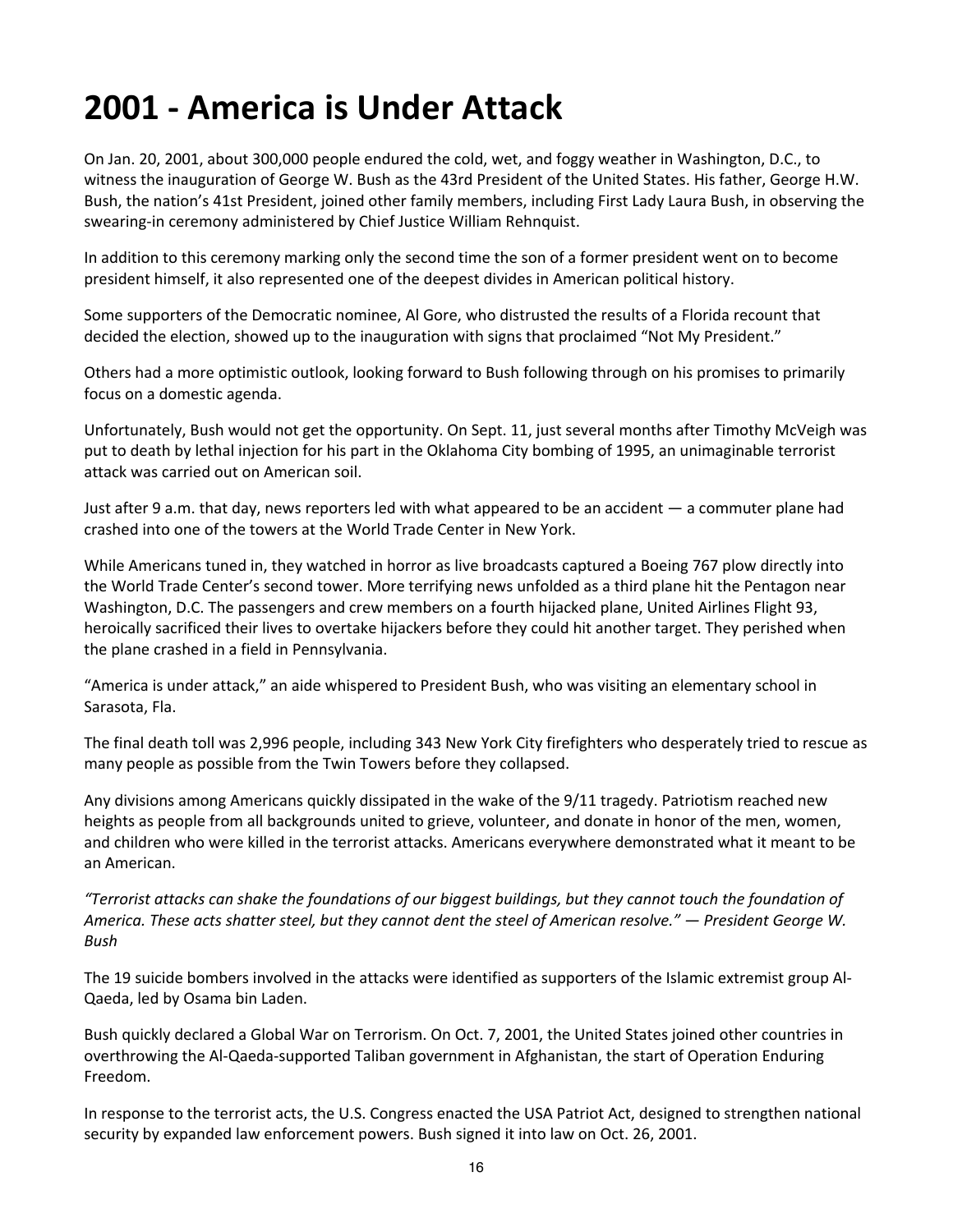Americans everywhere knew their lives would never be the same.

# **Other news during 2001**

- Jan. 16, 2001 U.S. President Bill Clinton honors former President Theodore Roosevelt with a posthumous Medal of Honor for his service in the Spanish-American War.
- Jan. 26, 2001 At least 20,000 died in a deadly earthquake measuring 7.9 on the Richter scale in India.
- Feb. 12, 2001 Scientists from China, Japan, the United States, Germany, France and Britain release findings about the human genome sequence.
- Feb. 19, 2001 Hundreds gather at the Oklahoma City National Memorial to witness the dedication of an Oklahoma City Bombing museum.
- March 7, 2001 Israeli Prime Minister Ariel Sharon takes office on March 7. Conflicts, including bombings and assassinations, escalate.
- April 28, 2001 American engineer and millionaire Dennis Tito funds his own flight into space aboard the Soyuz TM-32, the first tourist to do so.
- Sept. 11, 2001 19 suicide bombers carry out the deadliest terrorist attack in America in modern history, killing near 3,000 people.
- Sept. 18, 2001 With nerves already frayed, American media outlets, post offices, and other locations are targeted with deadly anthrax-laced anonymous letters. Five people die, and 17 others are infected.
- Oct. 7, 2001 The United States invades Afghanistan, beginning the War on Terrorism campaign.
- Oct. 8, 2001 In the wake of the terrorist attacks, President Bush announces the establishment of the Office of Homeland Security.
- Oct. 25, 2001 The USA Patriot Act was passed and signed by President Bush the next day.
- Nov. 13, 2001 President Bush signs an executive order permitting military tribunals against foreigners suspected of having connections to terrorist attacks against the United States.
- Dec. 2, 2001 Enron files for Chapter 11 bankruptcy protection, the largest in American history.
- Dec. 5, 2001 Unemployment rates hit 5.7%.
- Dec. 13, 2001 The United States withdraws from the 1972 Anti-Ballistic Missile Treaty.
- Dec. 22, 2001 Passengers aboard a Paris to Miami flight overtake a passenger after he tries to set off explosives hidden in his shoes.
- Dec. 27, 2001 China is granted MFN (most favored nation) status with the United States, allowing it to receive equal trade advantages.
- Jan. 4, 2002 First U.S. soldier dies due to hostile fire in Afghanistan.
- Jan. 8, 2002 Bush signs the "No Child Left Behind Act," an education reform law.
- Jan. 16, 2002 Space shuttle Columbia takes off on its last mission. It disintegrates 16 days later upon its re-entry, killing all 7 astronauts aboard.
- Jan. 22, 2002 Kmart files for bankruptcy, making it the largest American retailer to do so.
- Feb. 1, 2002 Daniel Pearl, a *Wall Street Journal* reporter who had been kidnapped in Pakistan, is murdered.
- March 19, 2002 Operation Anaconda ends in Afghanistan after 18 days. 500 Taliban and Al-Qaeda are reported dead, as well as 11 allied troops.
- May 12 Former U.S. President Jimmy Carter visits with Fidel Castro in Cuba, making him the first U.S. President, in or out of office, to visit since 1959.
- June 7, 2002 President Bush proposes to create a new Department of Homeland Security in response to the 9/11 attacks.

# **2001-2002 - American Legion Auxiliary Administrative Year**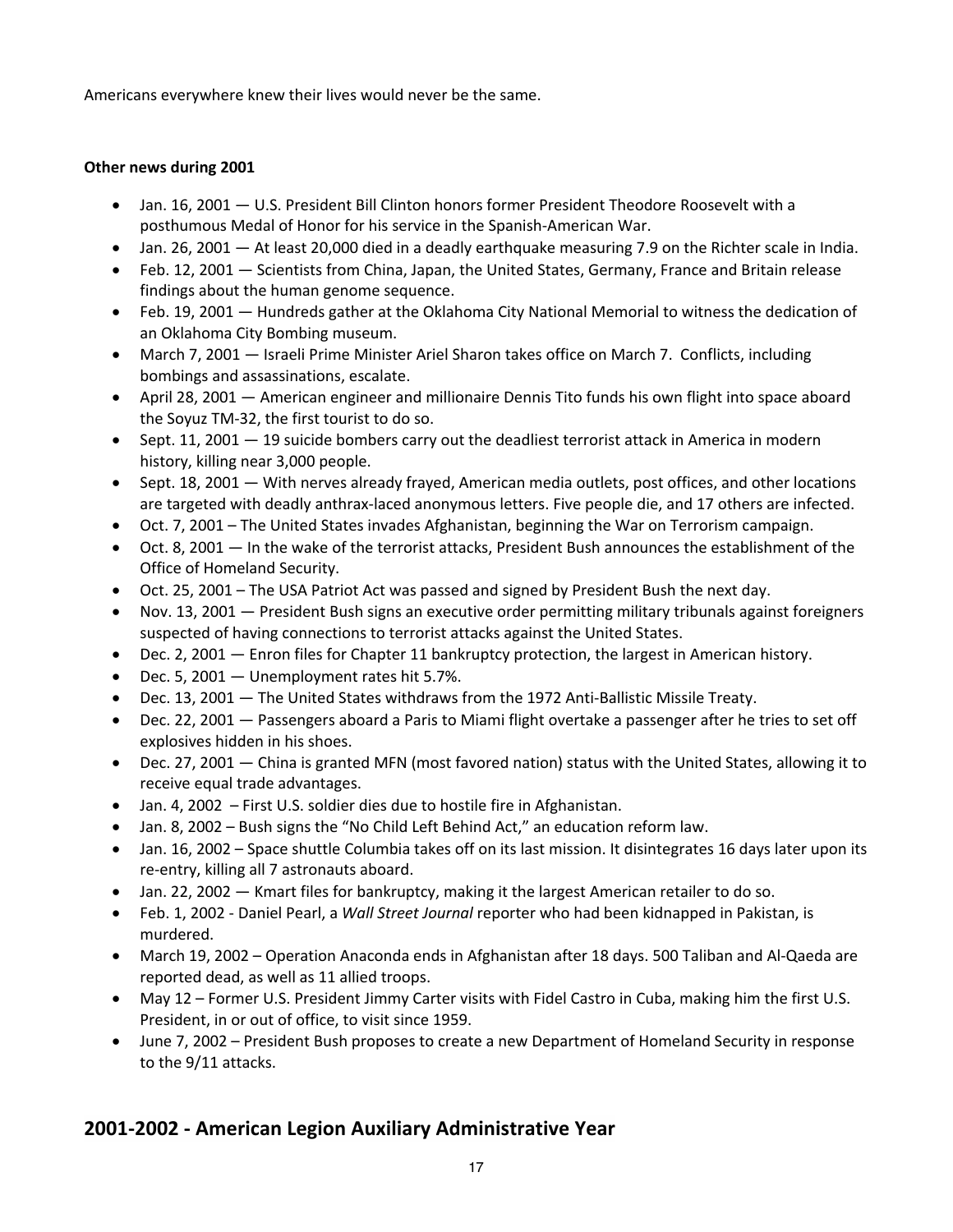# **"We Can Build a Better World"**

*"Through hard work, a little magic and many dreams, our organization can grow and achieve great things for America. If we can dream it, we can achieve it!"* — Sherry McLaughlin, 81st National President of the American Legion Auxiliary

While temperatures climbed to a blazing 99 degrees in San Antonio, Texas, things were getting equally heated in the San Antonio Convention Center in August 2001, where thousands of ALA members applauded the enthusiastic message from their newly elected president, Sherry McLaughlin.

McLaughlin encouraged members to dream bigger — and to believe they could truly make a difference in the lives of America's veterans and military, as well as their families and communities.

McLaughlin, a member of Emil H. Dutler Unit 177, had come to the position after 45 years of service in the Auxiliary, including the 1985-1986 year as department president of Iowa, 17 years as a counselor at ALA Iowa Girls State and the organizer of the first Junior Conference in 1971 and the Iowa Junior Camp in 1986. In honor of her service to ALA, as well as the Iowa Veterans Home and several local schools, McLaughlin was awarded the Iowa Governor's Volunteer of the Year Award in 1999.

A retired retail pharmacy manager, McLaughlin gained her eligibility through her husband, Arthur, who served in the Korean War. Their family included three children, including her daughter Wendy Riggle, an ALA member. "She taught all of us that volunteerism is very important," Riggle said. "She told us, 'You need to give back to the world; the world has given you so much and you need to give back.'"

In her installation address, McLaughlin said, "When I joined the American Legion Auxiliary some 45 years ago, … little did I dream that I would be standing before you today ready to embark on the greatest year of my life as your national president."

McLaughlin chose "There's Magic in America's Dreams" as her theme, stating that, "Through hard work, a little magic and many dreams, our organization can grow and achieve great things for America. If we can dream it, we can achieve it!"

The Spirit of Youth Fund was designated as her special project, as a way to emphasize programs that support America's youth and Junior members — the nation's future. She also announced a new awards program — the "Department Junior of the Year" which would recognize outstanding Junior members with an expense paid trip to the National Junior Meeting in Charlotte, N.C. the following August.

McLaughlin also expressed continued support for the National Veterans Creative Arts Festival, which provides art therapy to veterans at U.S. Department of Veterans Affairs hospitals throughout the nation. "Serving veterans is the cornerstone of our organization," she said.

In her parting remarks, McLaughlin reminded ALA members of the impact that they can make every day in their communities.

"Work on creating a positive image," McLaughlin urged. "Let your community know that The American Legion Family is alive and well and willing to work hard to spread the magic of America's dream. I ask each of you to reach down inside of yourself and give that little extra individual effort to make this the best year possible for the American Legion Auxiliary."

Many ALA members also were encouraged to hear remarks from President George W. Bush, who welcomed The American Legion family to his home state and pledged support to the military. After announcing the signing of a bill that allocated \$2 billion in supplemental appropriations for military pay and benefits, he declared that he would make national defense a priority.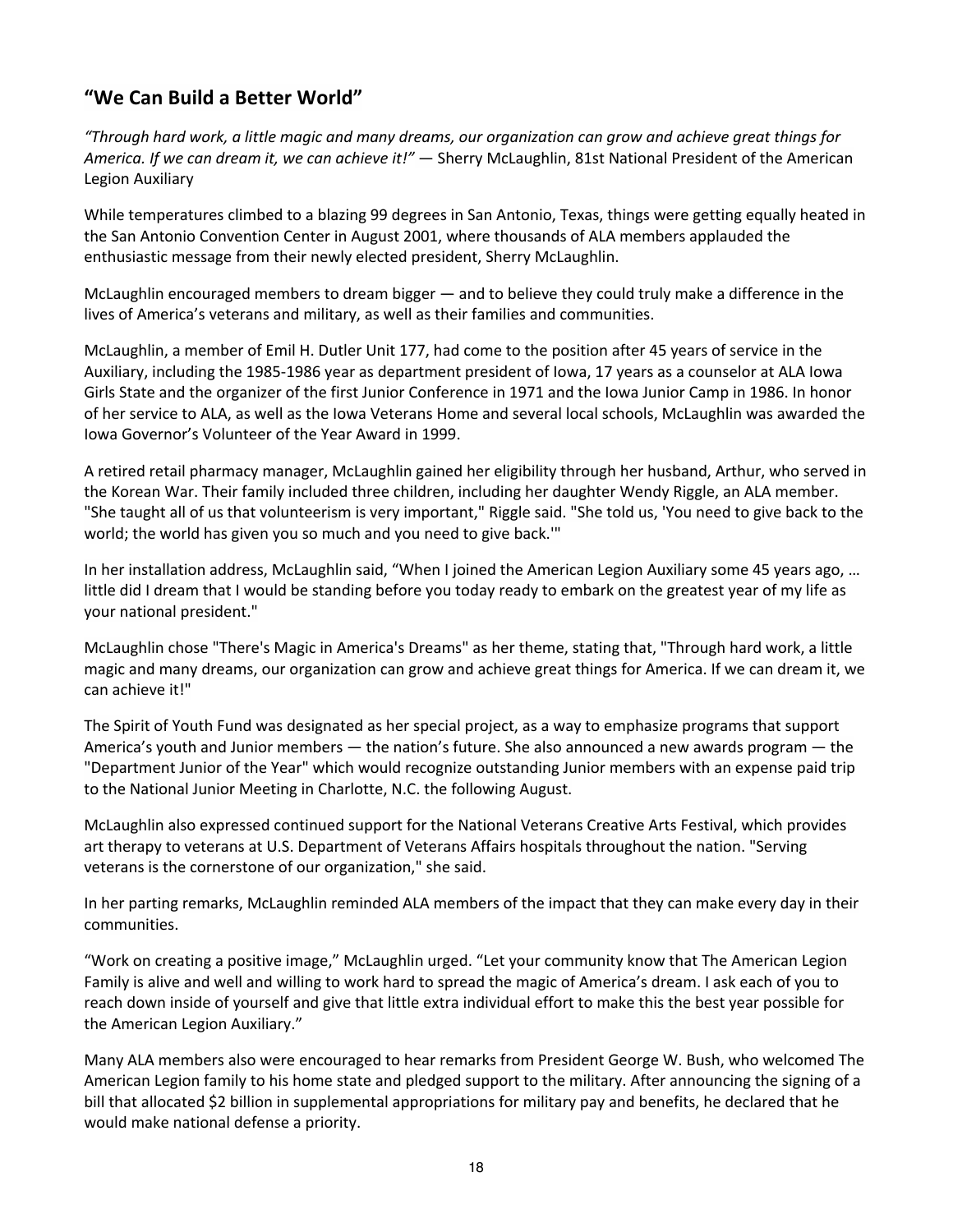"I've asked Congress to provide the largest increase in military spending since Ronald Reagan was the President and Commander-in-Chief of the United States," Bush told Legion Family members. "And to meet any dangers, our administration will begin building the military of the future. We are committed to defending America and our allies against ballistic missile attacks, against weapons of mass destruction held by rogue leaders in rogue nations that hate America, hate our values, and hate what we stand for.

"We have a clear eye on foreign policy," Bush added. "We recognize it's a dangerous world. I know this nation still has enemies, and we cannot expect them to be idle. And that's why security is my first responsibility."

In other directives, McLaughlin established programs to help units and departments focus on membership growth, focus on more strategic ways to strengthen their communities, and encouraged Junior member participation through the new Department Junior of the Year award. She also announced her national president's project, Spirit of the Youth Fund, with a goal to raise \$85,000 to support it.

"We can build a better world," McLaughlin said, encouraging members to believe in a positive future.

### **During the 2001 National Convention, members also elected new national officers**:

- National Vice President Elsie Bailey (Department of New Jersey)
- Central Division NVP Kay Mishler (Department of Michigan)
- Eastern Division NVP Verla Mae Shultz (Department of Pennsylvania)
- Northwestern Division NVP Lyla Semenko (Department of North Dakota)
- Southern Division NVP Betsey Lee Hodges (Department of North Carolina)
- Western Division NVP Carol Dalton (Department of Idaho)
- National Chaplain Betty Turner (Department of Georgia)
- National Historian Shirley Olinger (Department of New York)
- National Secretary Peggy Sappenfield (Department of Indiana)
- National Treasurer Marta Hedding (Department of Indiana)

#### **Leading by Example in the Wake of 9/11**

The words of ALA President McLaughlin and U.S. President Bush would continue to guide members just weeks later as they joined millions of Americans in grieving the tragedies and loss of lives in the September 11 terrorist attacks.

That same day, President McLaughlin had joined American Legion National Commander Richard Santos in Washington, D.C., where he was scheduled to testify before a joint session of the House and Senate Veterans Affairs Committees about legislative priorities. The legislators did not convene as news of the attacks spread across America.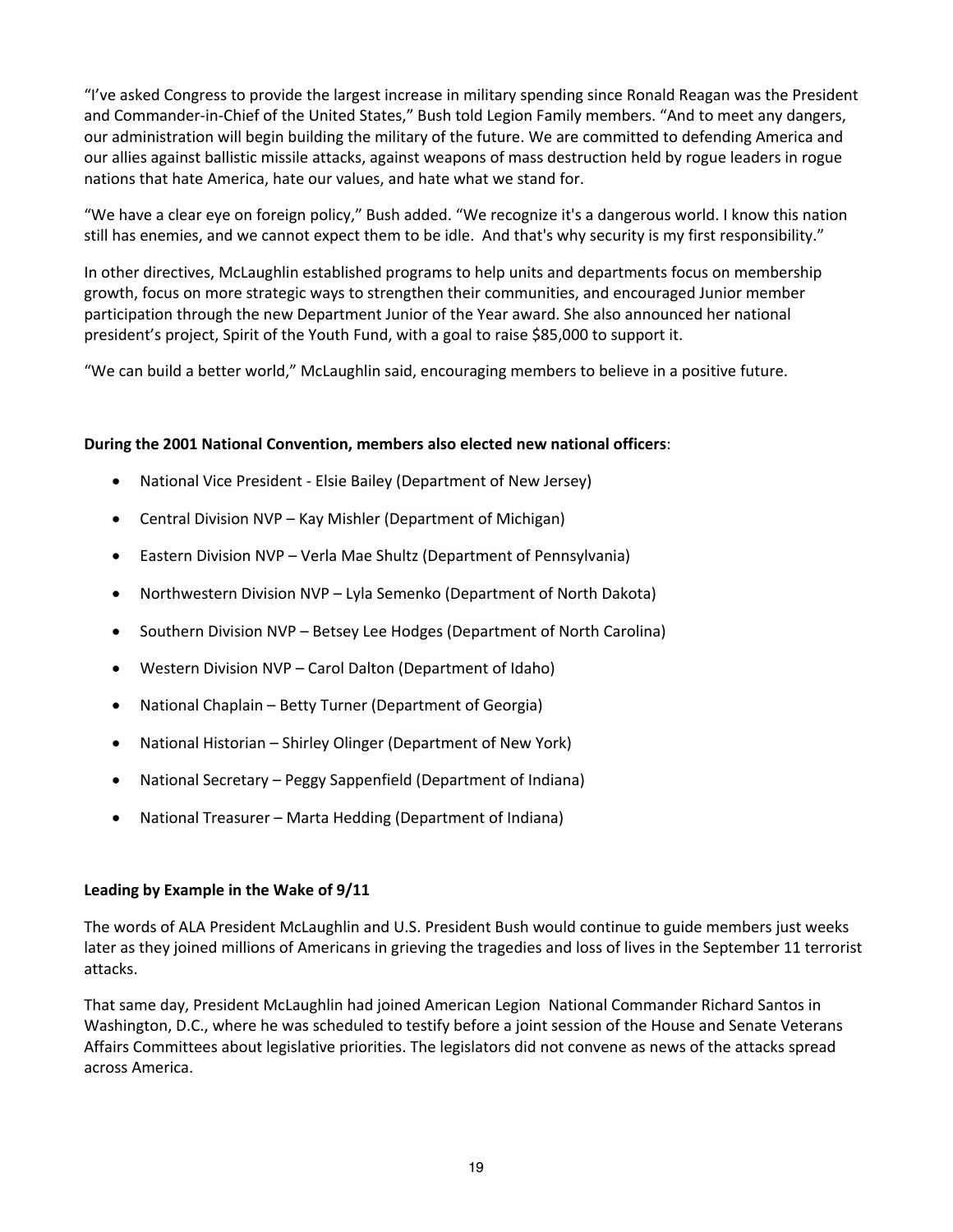McLaughlin was unable to leave the nation's capital for several days because all flights were canceled. However, she quickly resumed her schedule to meet with and encourage ALA members in Arkansas and Texas as soon as the air travel restrictions were lifted.

Members all over the world, demonstrating the heart of the American Legion Auxiliary to focus on "Service Not Self," were eager to mobilize to help out in any way possible. In the wake of the 9/11 attacks, members were constantly asking, "How can we help?" "What can we do?"

As part of her response, specifically for military families, McLaughlin said, "We volunteer to pitch in and help these spouses and children wherever we find them, and whenever we're called upon to supplement the military's own support system."

Some members joined volunteers who went to the Twin Towers crash site to assist rescue workers searching for survivors. Many donated money and services to the hundreds of thousands of people whose lives were personally shattered by the attacks.

In addition to grassroots efforts to help survivors, first responders and their families, the ALA established a "9/11 Donation Fund." From those funds, they awarded numerous grants, including \$10,000 for the Tragedy Assistance program for Survivors Inc. (TAPS). The nonprofit is a network of peers from all service branches who support those who have lost a loved one.

Members also joined in efforts to award more than \$547,000 to 20 nonprofit organizations through The American Legion Child Welfare Foundation.

### **Staying Resolved in our Mission**

In speaking to the nation after the attacks of 9/11, President Bush said, "These acts of mass murder were intended to frighten our nation into chaos and retreat. But they have failed. Our country is strong. A great people has been moved to defend a great nation."

Like many other Americans, the members of the American Legion Auxiliary remained committed to their mission to support The American Legion and to honor the sacrifice of those who serve by enhancing the lives of our veterans, military, and their families, both at home and abroad.

These dedicated members kept moving forward with their agenda, with ALA President McLaughlin leading the way.

She joined Past National President Virginia Hobbs, National Junior Activities Chairman Penny Maklary, and National Americanism Chairman Desireé Stoy at the ALA Girls State Information Conference in October, and later attended the Mid-Year National Executive Committee Meeting and the 20th Annual ALA Awareness Assembly in Washington, D.C.

During the Assembly gathering's National Executive Committee Meeting in March 2002, the women heard from Joe Cauoette, Americanism Commission chairman of The American Legion. He asked the women to help Legionnaires in their commitment to the children of fallen servicemembers, specifically in raising funds for the Legion's September 11 Memorial Scholarship.

"The larger the trust fund, the greater the number of deserving kids that we can help," he said. "Even in peacetime, over 2,000 servicemen and women are killed on active duty every year. … Many of them will leave behind children who need our help."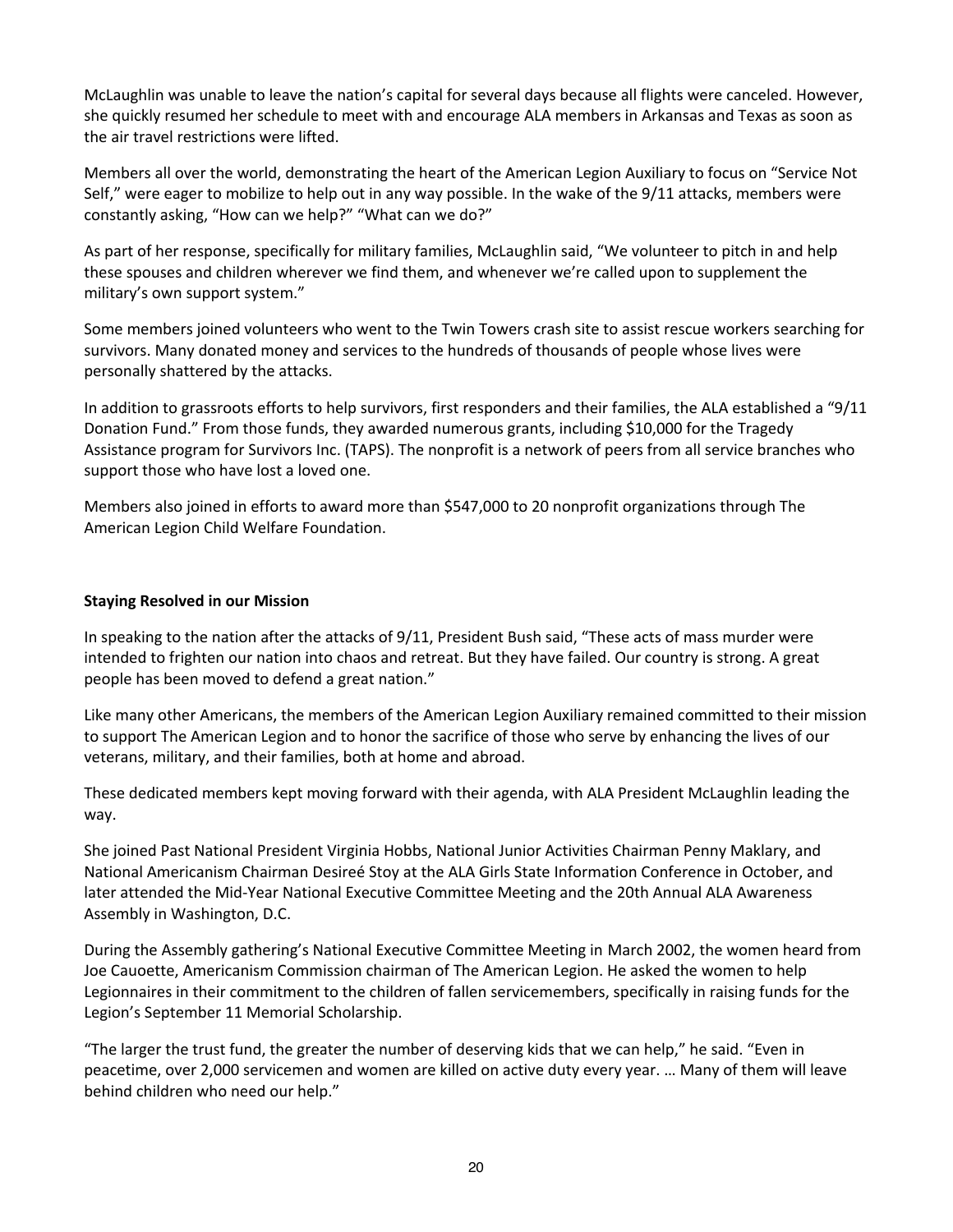During the meeting, it also was reported that ALA members already had generously donated more than \$90,000 to the organization's 9/11 Fund; \$27,000 to the Spirit of Youth Fund; nearly \$10,000 to the National Veterans Creative Arts Festival; and nearly \$61,000 to the Auxiliary Emergency Fund.

Members discussed the advocacy issues The American Legion supported, including generating additional funds for the VA, the opposition of the transfer of Veterans Employment and Training out of the Department of Labor to the Department of Veterans Affairs, and closing the gap between military pay and comparable civilian wages.

And, as part of a new domestic reality in America, members heard from experts on terrorism, including State Department terrorist expert retired Brig. Gen. Francis X. Taylor, who shared that intelligence reports revealed Al-Qaeda terrorist network cells in 58 countries. When asked how the Auxiliary could help support the war on terror, Taylor replied, "Don't be alarmed, but stay alert."

In addition to paying heed to Taylor's advice, the American Legion Auxiliary continued to make an impact for 9/11 efforts through various initiatives to serve and recognize others who serve.

One of the ALA's highest recognitions, the Public Spirit Award, was presented to Peter R. Teahen, an Iowan funeral director, grief counselor, and Red Cross volunteer. Teahan, who spent five weeks helping victims cope with the effects of terrorism following the 9/11 attack, had a history of volunteerism. He had previously helped in 46 disaster relief efforts, including the Oklahoma City bombing in 1995, several major airline crashes, and natural disasters.

"The most valuable gift we can give another human being is hope," Teahen said in accepting the award from President McLaughlin. "I am touched and humbled to receive this award on the six-month anniversary of the 9/11 attack on America. I accept it in memory of a 2-year-old child lost on Flight 282, three young children of Oklahoma, and thousands lost in 9/11. We are what we are by what we give to others."

McLaughlin also presented Showcase Awards to Mercy Medical Airlift; Bayonne, N.J. Fire Canteen, which had been organized in 1994 by ALA member Debra Noble, her husband, Jim, and four friends; and The Good Knight Campaign, an educational program run by retired law enforcement officials, whose mission is to prevent violence and exploitation against children.

During other presentations, members heard about the realities of military servicemembers — including those who never returned home and those who faced even more difficulties after serving their country.

Col. David J. Pagano, Commander of the U.S. Army Central Identification Laboratory, reported that their recovery efforts for missing servicemen and servicewomen from World War II, Korean War, and Vietnam War continued, with more than 78,000 still missing from WWII, more than 5,500 in North Korea, an estimated 8,000 from Vietnam and 130 from other wars. "The work continues," Pagano told the women.

The updates served as reminders of why ALA members do what they do, including talking to their legislators on Capitol Hill about the legislative issues most important to the organization.

McLaughlin continued to maintain a busy schedule throughout the remainder of the year, attending various departments nationwide, and the National Veterans Creative Arts Festival in Prescott, Ariz., in October. More than 100 first-place winners honored from the 2,886 veterans who competed for a spot from 101 VA facilities across the nation.

"We're proud that our American Legion Auxiliary continues leading the way as a national co-sponsor of this fantastic program," McLaughlin said. "These talented men and women deserve our support because they are veterans and deserve our respect and admiration for their accomplishments in the creative arts."

Festival Director Elizabeth Mackey presented McLaughlin with a service award recognizing the ALA in its role as a national co-sponsor of the festival.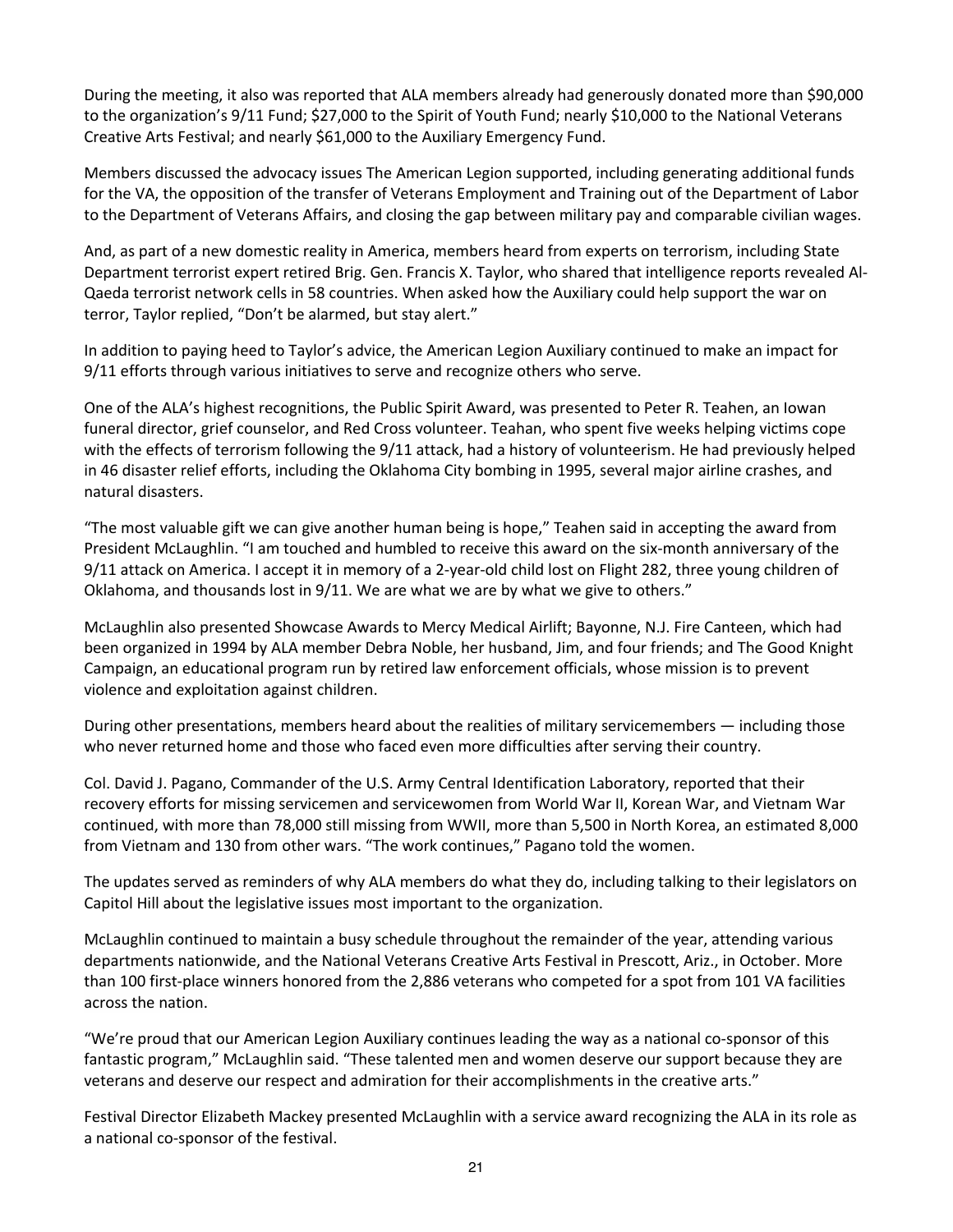### **Auxiliary Members Answering the Call for Service**

*"The American Legion Auxiliary does better and more work for The American Legion than they do for themselves."* — The American Legion National Commander Richard Santos

National President McLaughlin started the new year with a busy travel season, making official visits to departments in Utah, Nevada, Nebraska, Tennessee, Mississippi, Kentucky, Kansas, and California in January and February before attending the Lincoln Day Pilgrimage in Springfield, Mo. She also visited members in Michigan, Maryland, Delaware, and North Carolina, where she toured facilities for the 2002 National Convention.

Also, American Legion Auxiliary members continued to dedicate their time and resources to support The American Legion, improving the lives of veterans, military, and their families and communities.

And in the midst of that work, they received the tragic news that Arthur McLaughlin, husband of National President Sherry McLaughlin and a member of American Legion Post 177, had passed on March 16. After McLaughlin, her family and friends gathered to honor the loss of their loved one, she stayed committed to her responsibilities with the Auxiliary.

Later that month, McLaughlin continued her schedule, joining other ALA members as they continued their work on behalf of veterans. In addition to attending the Children's Miracle Network meeting in Orlando, Fla., she made an official visit to Puerto Rico.

She also attended the annual convention of The American Legion, Department of France, in Germany, along with National Vice President Elsie Bailey.

In July, 96 young women traveled to Chevy Chase, Md., for the 56th ALA Girls Nation where they heard from U.S. President George W. Bush, who challenged them to continue taking an active role in their communities. "I expect you to uphold the responsibilities of leadership," he told them.

They also heard from ALA President McLaughlin who challenged them "to continue your dream for the future" and guest speaker, Susan Halbert, senior vice president of the National 4-H Council, who said, "You are here, not because you are the leaders of the future, but because you are the leaders of today."

While they had many opportunities to learn firsthand about U.S. legislative processes, ALA Girls Nation attendees also took a moment to remember the sacrifices made by servicemembers while visiting memorials, including the Vietnam Wall, the Vietnam Women's Memorial, and the Korean War Memorial. They also visited the Women In Military Service For America Memorial (WIMSA). The tour guide at WIMSA, Deputy Director June Eldridge, told the girls that until June 2002, women veterans could be buried at Arlington, but without full military honors — which included an honor guard, a flag draped coffin and a 21-gun salute. This changed when the family of veteran Irene England took action to get this changed.

McLaughlin also took the time to greet women attending the 2002 ALA National Convention in Charlotte, N.C., in August. During the National Executive Committee meeting prior to the convention, leaders discussed several resolutions to be presented to members, including the creation of an endowment fund, the Century Club, and a proposed study to determine how to address the disparities in division sizes.

During the National Convention gathering, members heard from Elizabeth Mackey, director of the National Veterans Creative Arts Festival, who described the importance of art therapy in the healing of veterans.

"Our main goal is for the veterans to take that sense of self confidence, pride, and achievement back home with them and incorporate it into other aspects of their lives," she said. "Through your involvement, you set the stage for this type of growth to happen."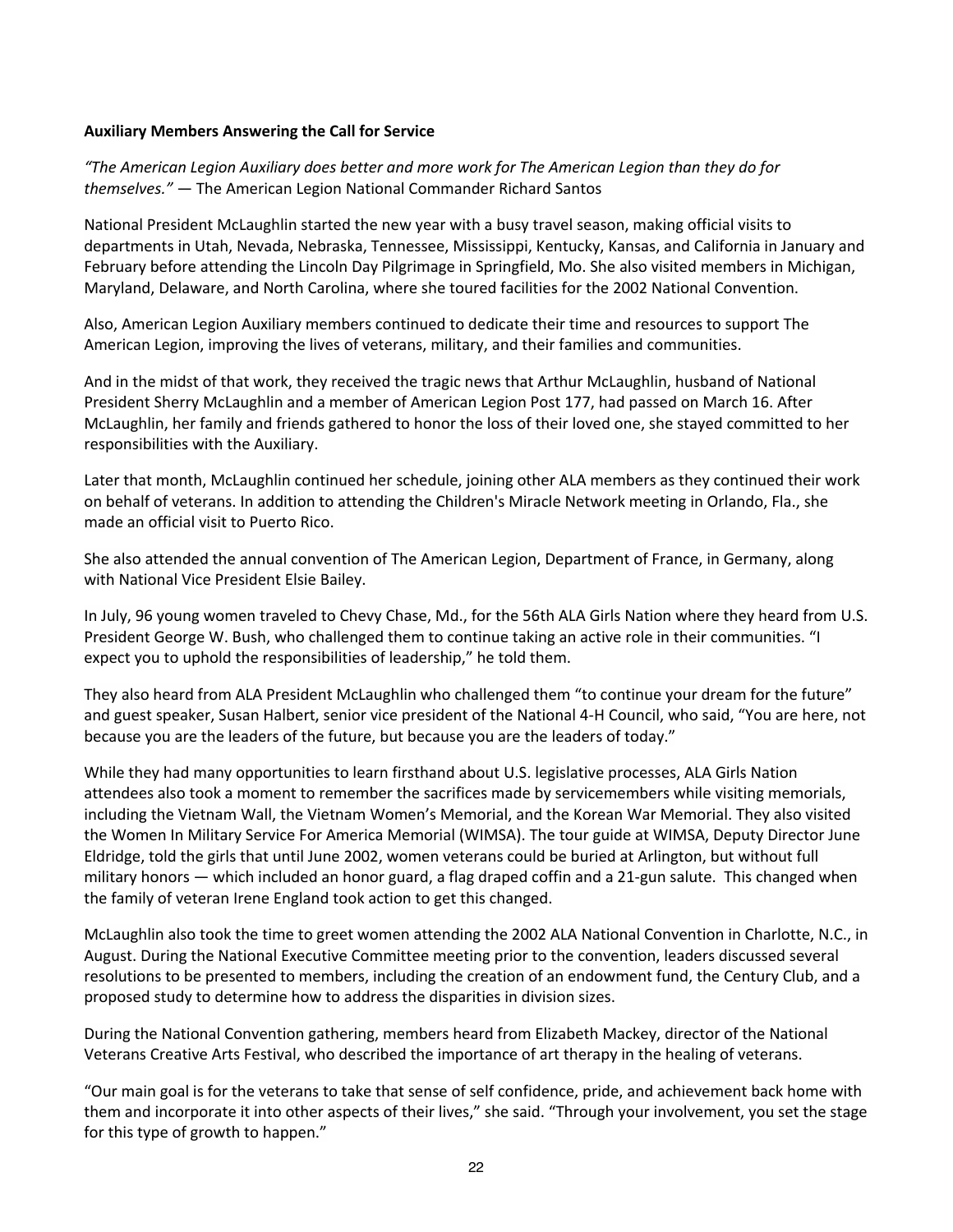In her final remarks as ALA national president, McLaughlin stressed the important work members had done to help a nation recover in the wake of a massive tragedy. When rushing to help victims of the terrorist attacks, members assisted The American Legion and Sons of The American Legion in establishing relief funds, and donated nearly \$95,000 to the ALA 9/11 Fund — monies that were used to help bereaved children who lost loved ones. Recipients of the funds also included the USO chapters in New York City and Washington, D.C.

And ALA members continued to make an impact throughout their communities in 2001-2002, touching the lives of 2.8 million people, including 1.5 million veterans. In all, members volunteered more than 5.1 million hours of which 2.7 million were designated to serve veterans. They also contributed more than \$13.5 million in donations during the 2001-2002 administrative year, according to official reports.

"I'm happy to report that American Legion Auxiliary members reacted terrifically, as always," McLaughlin said. "And in doing so, you brought a little magic into the lives of millions."

#### **Making an Impact**

Through ALA programs in 2001-2002, members made a significant impact in their communities:

**Americanism** - Members helped promote American patriotism throughout the administrative year, donating more than 140,000 flags, volunteering more than 100,000 hours and donating more than \$370,000 — all on behalf of the ALA's Americanism efforts. They also supported the ALA's Americanism Youth Conference in March at Valley Forge, Pa., which was attended by 48 high school students from 22 states. — Chairman Desireé Stoy

**Auxiliary Emergency Fund** - Members once again demonstrated their commitment to support other members, donating \$162,455 for the Auxiliary Emergency Fund. (The Department of Minnesota donated \$18,506 of the \$162,455.) They also had distributed nearly \$46,000 in grants to 53 ALA members by July 2002. — Chairman Midge Farrar

**Cavalcade of Memories** – The ALA expanded upon its historical collection by adding 12 pictures of Honorary Junior Past National Presidents and the crystal Patriot's Award of the Fisher House Foundation, which was given in recognition of donations made by the Auxiliary. — Chairman Agnes Kennedy

**Children & Youth** - As part of their contributions to youth, including through the Ronald McDonald House, TAPS, Toys for Tots, SADD, school bands and choirs, Special Olympics, Muscular Dystrophy, and Jerry's Kids, members volunteered 708,050 hours and contributed \$1,392,925. In all, they helped 1,341,195 children. — Chairman Sandi Dutton

**Child Welfare** - The American Legion Child Welfare foundation approved 20 grants totaling almost \$550,000 – the largest amount of grant awards in the history of the foundation. This was the largest amount of grant awards in the 47-year history of the foundation. The ALA sponsored four of the grants, which totaled \$146,000. — Chairman Virginia Hobbs

**Community Service -** After 9/11, ALA members helped organized blood drives to help meet the demand and to raise overall awareness. They also donated 14,222 volunteer hours and more than \$50,000 to Habitat for Humanity. Through all their efforts to communities, members volunteered more than 438,065 hours and donated more than \$2 million. — Chairman Carlene Ashworth

**Education -** ALA units across America awarded students with scholarships totaling nearly \$1 million, in addition to scholarships granted at the department and national levels. — Chairman Carol Van Kirk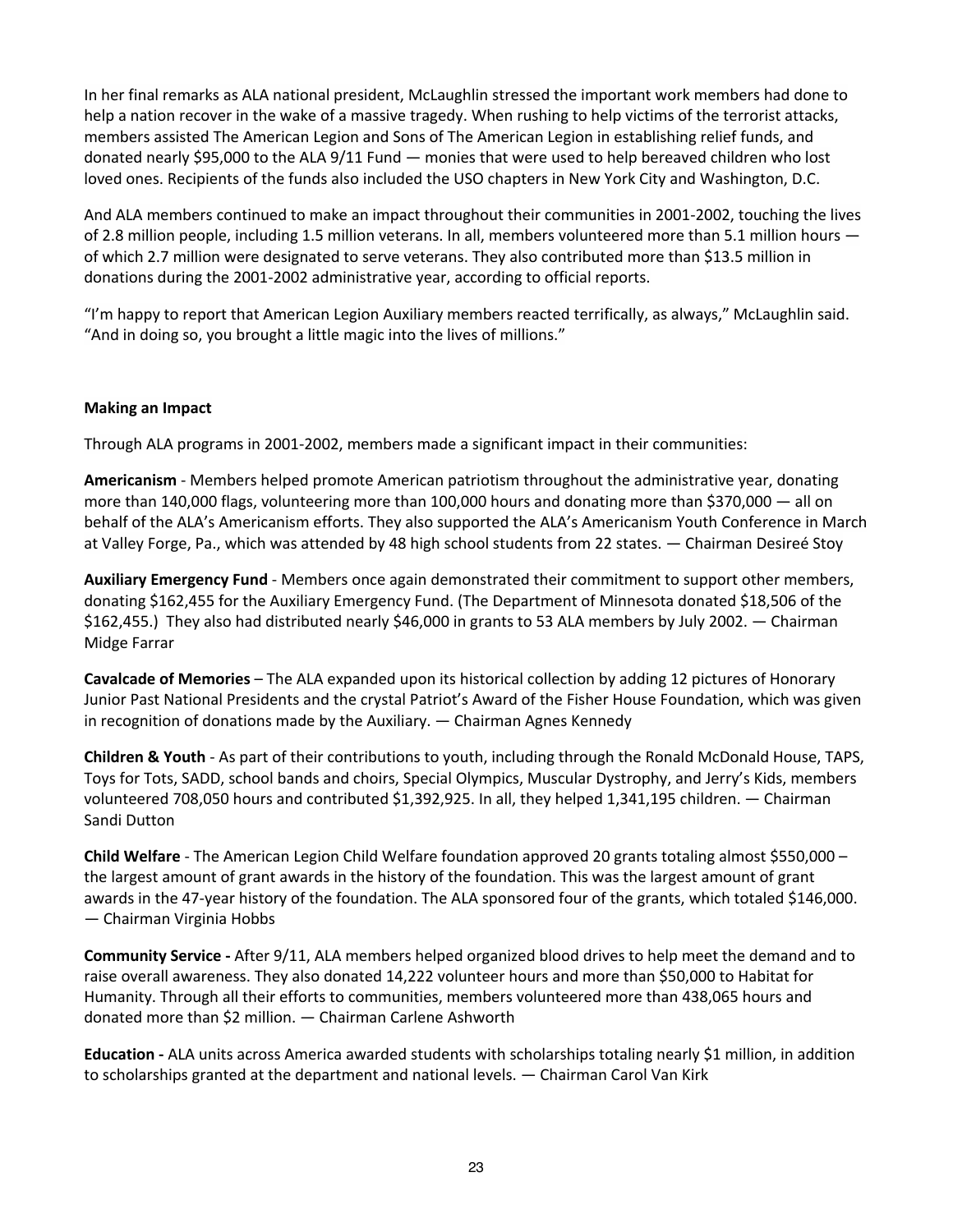**Finance** - The Finance Committee reporting generating nearly \$126,000 from its spring label program and \$192,282 from three direct mail campaigns, important financial initiatives designed to generate funds in the wake of declining membership. — Chairman Phyllis Bachman

**ALA Girls State** - Members in 49 departments worked hard to ensure that about 19,000 students — from 6,500 high schools — would be able to attend ALA Girls State programs. An additional 85 high schools participated in 2001, compared to the previous year. More than 2,200 members volunteered their time to support ALA Girls State. "For all the bad in the world, I'm heartened that there are people willing to recognize the positive in our youth, and lead them to ever greater levels of accomplishment," the father of one of the ALA Girls Nation senators said in a thank-you letter. "For that, my profound thanks to the American Legion Auxiliary." — Chairman Pat Kranzow

**Junior Activities** - Following in the path of senior members, Juniors showed their dedication to service, volunteering more than 20,000 hours to Community Service projects, 17,000 hours to veterans programs, and 27,000 hours to individual department projects during the administrative year. — Chairman Penny Maklary

**Leadership** - To encourage leadership at all levels, the ALA hosted eight regional conferences to give members the opportunity to share leadership topics. "Developing leaders at all levels is essential to ensure continued success of our programs for veterans and their families, our youth, our communities, and our Country," the chairman said. — Chairman Jacklyn Skinner

**Legislative** - As part of the ALA's legislative agenda, members sought funding for the Veterans Health Administration for long-term strategic planning and program performance measurement; additional revenue for staff and construction; and increased access to VA healthcare. — Chairman Jan Pulvermacher

**Membership** - Departments showed initiative in planning extra events to increase membership today and into the future. Many departments reported that their membership levels were ahead of the previous year, with 14 departments at 100% of their goals and five departments at an all-time high. — Chairman Beverly Otterness

**National Security** - Within a few months of initiating the 9/11 Fund, the American Legion Auxiliary estimated \$35,000 already had been raised to support those impacted by the terrorist attacks. Also, members sent more than 12,000 letters, cards, emails, and packages to active servicemembers. — Chairman JoAnn Cronin

**Past Presidents Parley** - Members donated \$104,399 to help fund scholarships for 130 student nurses. They also recognized 5,252 female veterans with gifts, cards, visits and other special gestures. — Chairman Kristine West

**Poppy** - ALA members ordered nearly 6 million poppies and collected \$1,865,443 in donations through poppy programs. Also, the Poppy Committee joined forces with the Public Relations Committee to heighten awareness by encouraging political figures and media personnel to wear a poppy on May 27. — Chairman Kathy Riordan

**Public Relations** - Public Relations and Poppy programs embarked on a joint activity to bring awareness of the American Legion Auxiliary memorial poppy to all elected officials, politicians, media personalities, prominent citizens, requesting that the poppy be worn on Memorial Day. — Chairman Rita Navarreté

**Veterans Affairs & Rehabilitation** – Members ensured that veterans were not forgotten. A total of 112,043 members volunteered more than 2.65 million hours to directly serve veterans, including 22,692 who visited VA facilities to donate a total of 767,543 hours. They also donated \$4,378, 126 to serve veterans, including \$27,700 that was donated to Fisher Houses and more than \$33,000 to the National Veterans Creative Arts Festival. -Chairman Katherine Morris

Other highlights for the year included an initiative to revive the Blue Star Banner program, which dated back to World Wars I and II. Families during those wars would display a banner in their home or in their window when a loved one was serving in the U.S. Armed Forces.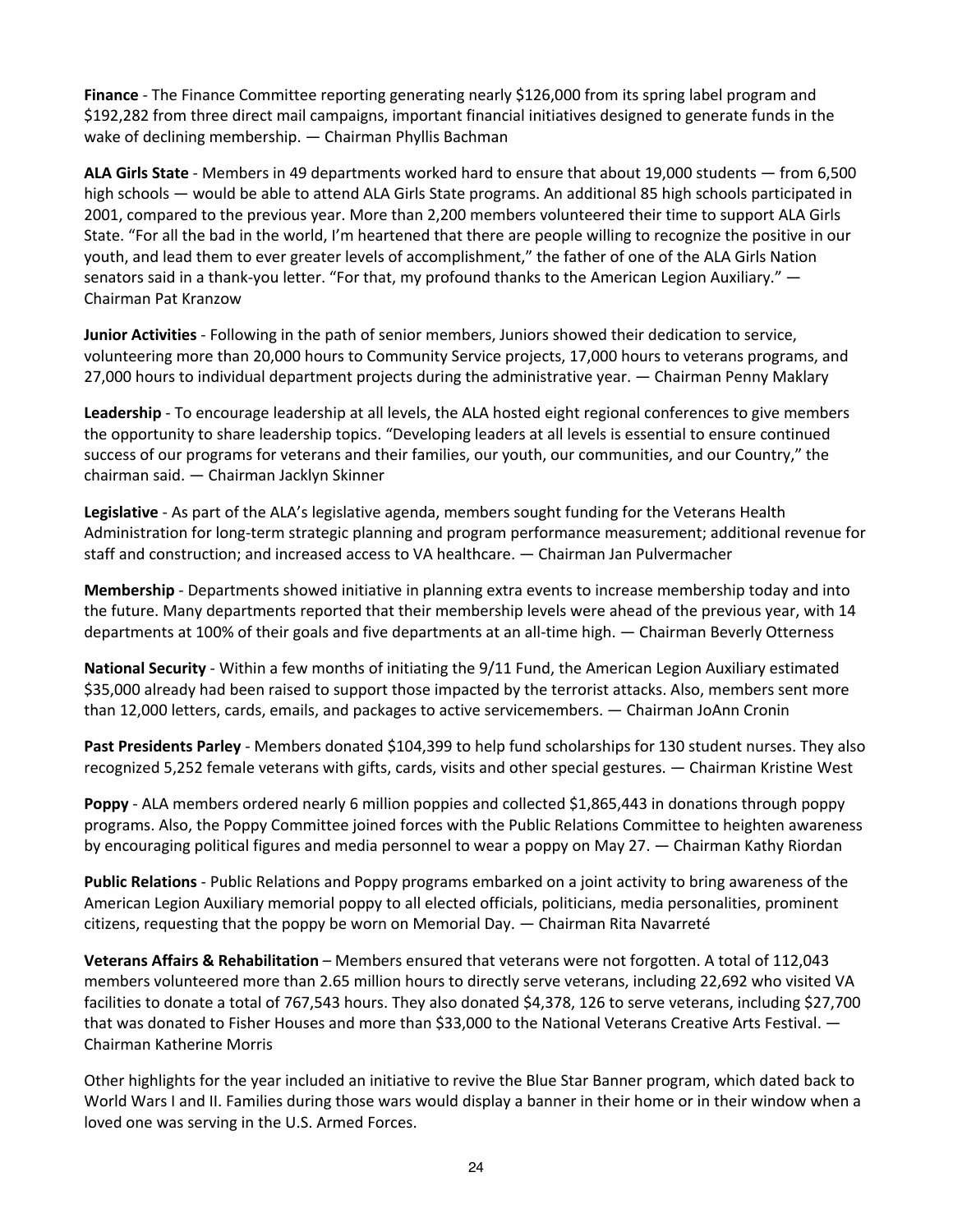The National President's Humanitarian Award was awarded to Fred Rogers, television children's show host, and Kathryn Koob, a retired foreign service officer, educator, and Iowan who was named ALA Woman of the Year. She attended ALA Girls State in 1955 and was one of the 44 American hostages taken by Iranian revolutionaries in 1979.

Another speaker at the joint session was Marie Osmond, a cofounder with singer and songwriter John Schneider of the Children's Miracle Network. They introduced "Miracle Child" Sam Wise of Concord, N.C. He was given a second chance at life because of the work performed at the Northeast Children's Medical Center in N.C. Sam's mother, Crystal, is a member of Unit 51 in Concord, N.C., as well as her mother and Sam's aunt.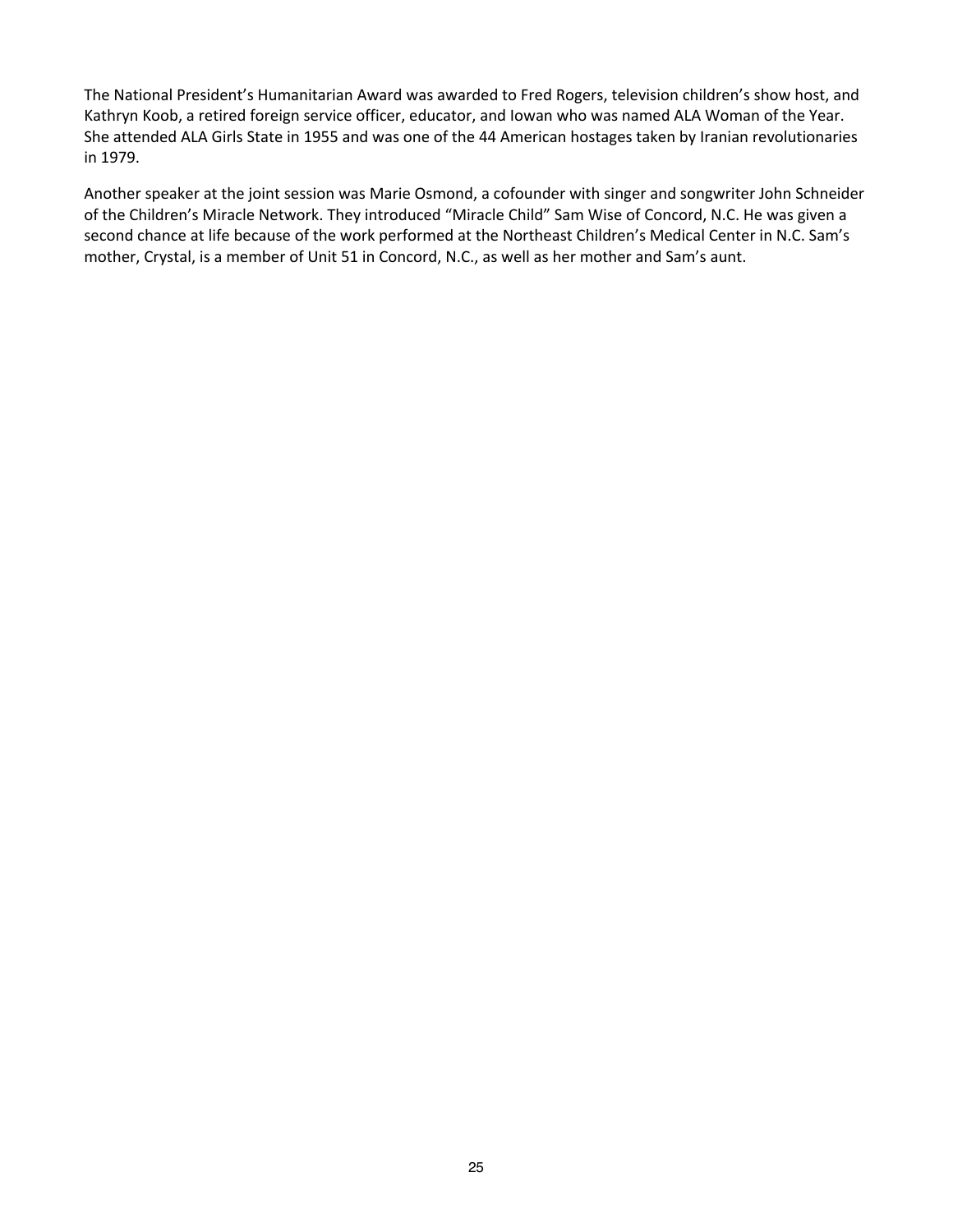# **2002: A Nation in a Flux of Change**

With nearly 67 million Americans subscribing to cable news services in 2002, it wasn't unusual for families to hear 24-hour news updates that included terms and phrases like "Al-Qaeda," "Taliban," "extremism," and "radicalism." Others kept close watch on news about the Global War on Terror through the major TV networks.

And, on Jan. 29, 2002, 51.8 million Americans turned on their televisions to hear the U.S. President's State of the Union address. In that speech, George W. Bush warned of more work to come after a series of attacks against Afghanistan's training camps, all in the wake of the Sept. 11, 2001, terrorist attacks that claimed nearly 3,000 lives.

"What we have found in Afghanistan confirms that, far from ending there, our war against terror is only beginning," Bush said as he described an "Axis of Evil," regimes like Iraq, Iran and North Korea that "sponsor terror." Just two days later, U.S. special forces would be deployed for Operation Enduring Freedom-Philippines, part of the War on Terrorism.

Weeks later, on March 19, 2003, more than 130,000 American servicemembers were deployed to Iraq as a U.S. led coalition initiated a war against the country. In a televised address, President Bush announced, "At this hour, American and coalition forces are in the early stages of military operations to disarm Iraq, to free its people and to defend the world from grave danger."

Bush had stood by the war based on the belief that Iraq was building "weapons of mass destruction" under its dictator Saddam Hussein.

Although the ongoing war against terrorism remained in their minds, Americans demonstrated their resiliency by returning to life as they knew it — as much as possible. They cheered on U.S. athletes as the XIX Winter Olympics got underway in Salt Lake City, Utah, in February. And more than 10 million people watched a new Fox network show called *American Idol*, an interactive show in which TV audiences cast their votes for their favorite singers.

While fears lingered about traveling by air, Americans continued to book flights to conduct business, take vacations and visit loved ones. However, preparing for those trips were significantly different. Passengers arrived earlier for their flights, removing their shoes, belts, and accessories to undergo screenings. Every single checked bag was screened as well, keeping with the regulations of the new Aviation and Transportation Security Act. Before 9/11, only 5% of baggage was screened.

There would be no goodbye hugs and kisses from loved ones as they boarded their planes; only ticketed passengers were allowed to get past security.

While Americans went on with their lives, Congress met and quickly approved nearly 50 bills and resolutions related to the 9/11 attacks, including the Enhanced Border Security and Visa Entry Reform Act that enforced the sharing of information among departments about visa and immigration data.

And on Sept. 11, 2002, Americans paused to remember those who lost their lives in the worst terrorist attack in their country. In New York, tens of thousands joined the President and First Lady Laura Bush at Ground Zero, the wreckage of the World Trade Center. In Washington, D.C., a group gathered to rededicate the Pentagon, after the building had been repaired from the damage resulting from the terrorist attack.

All over America, people joined together in small farming communities, rural areas, cities, both large and small, to pray, to light candles, and to remember.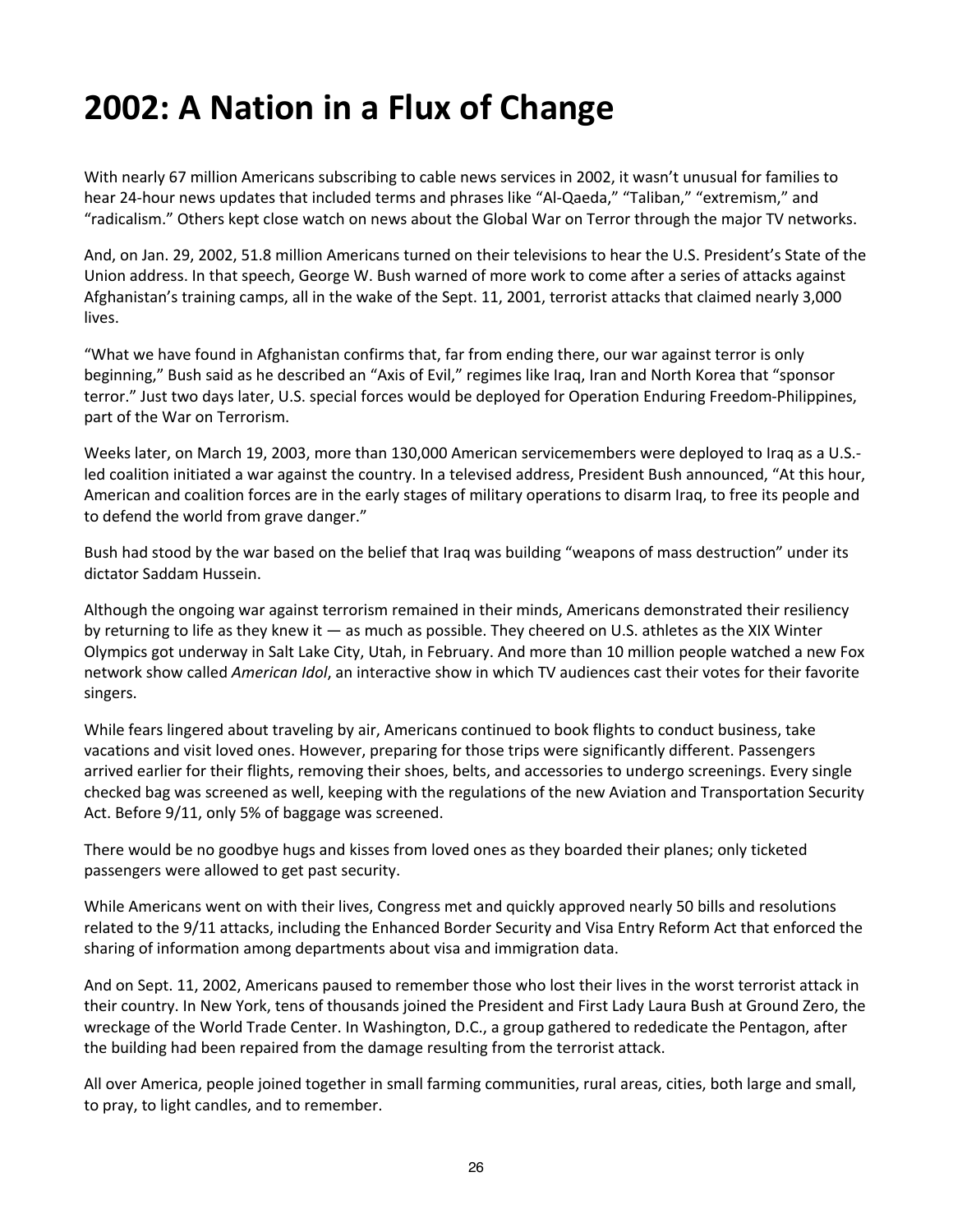In an address to the nation, President Bush, said, "September the 11th, 2001, will always be a fixed point in the life of America. The loss of so many lives left us to examine our own. Each of us was reminded that we are here only for a time. And these counted days should be filled with things that last and matter: love for our families, love for our neighbors and for our country, gratitude for life and to the giver of life.

"We resolved a year ago to honor every last person lost," Bush said. "We owe them remembrance, and we owe them more. We owe them and their children, and our own, the most enduring monument we can build, a world of liberty and security, made possible by the way America leads and by the way Americans lead our lives."

# **Other events in 2002:**

- Sept. 11, 2002 The Pentagon is rededicated, one year to the day after repairs are completed from the attack on the building.
- Oct. 9, 2002 The Dow Jones Industrial average drops below 7,200; the dot.com bubble bear market nears the bottom, signaling continued economic woes.
- Oct. 11, 2002 Former U.S. President Jimmy Carter is awarded the Nobel Peace Prize for "for his decades of untiring effort to find peaceful solutions to international conflicts."
- Oct. 16, 2002 U.S. Congress authorizes the Iraq War Resolution, authorizing the U.S. President to "use any means necessary" against Iraq.
- Nov. 8, 2002 The United Nations approves a resolution on Iraq, demanding that Saddam Hussein disarm or face "serious consequences."
- Nov. 25, 2002 President Bush signs the Homeland Security Act into law, establishing the Department of Homeland Security. It is the largest U.S. government reorganization since the Department of Defense was created in 1947.
- Dec. 9, 2002 United Airlines files for bankruptcy.
- Dec. 23, 2002 An Iraqi MiG-25 shoots down an MQ-1 Predator, marking the first time an unmanned drone has engaged in combat.
- Jan. 17, 2003 Jesse N. Edmisten, believed to be the nation's oldest living World War I veteran and member of the Lexington Lanning Post 111 in Lexington, Neb., dies at the age of 109.
- Feb. 4, 2003 Federal Republic of Yugoslavia is officially renamed Serbia.
- Feb. 15, 2003 An estimated 6 to 11 million people around the world take to the streets to protest war against Iraq.
- March 19, 2003 Invasion of Iraq by American and British-led coalition begins without United Nations support and in defiance of world opinion.
- March 20, 2003 A U.S.-led coalition launches an invasion of Iraq, beginning the Iraq War.
- March 23, 2003 In Nasiriyah, Iraq, 11 soldiers of the 507<sup>th</sup> Maintenance Company, as well as U.S. Marines, are killed during the first major conflict of Operation Iraqi Freedom.
- April 7, 2003 U.S. troops capture Baghdad; Saddam Hussein's regime falls two days later
- May 1, 2003 U.S. President Bush declares that "major combat operations in Iraq have ended" on board the USS Abraham Lincoln off the coast of California.
- Aug. 19, 2003 A suicide bomber drives a cement mixer full of explosives in the side of the United Nations compound in Baghdad and blows it up, killing 17 people and wounding at least 100. Among the dead is Sergio Vieira de Mello, the United Nations Secretary General's special representative in Iraq.

# **2002-2003 - American Legion Auxiliary Administrative Year "Make every day special for veterans."**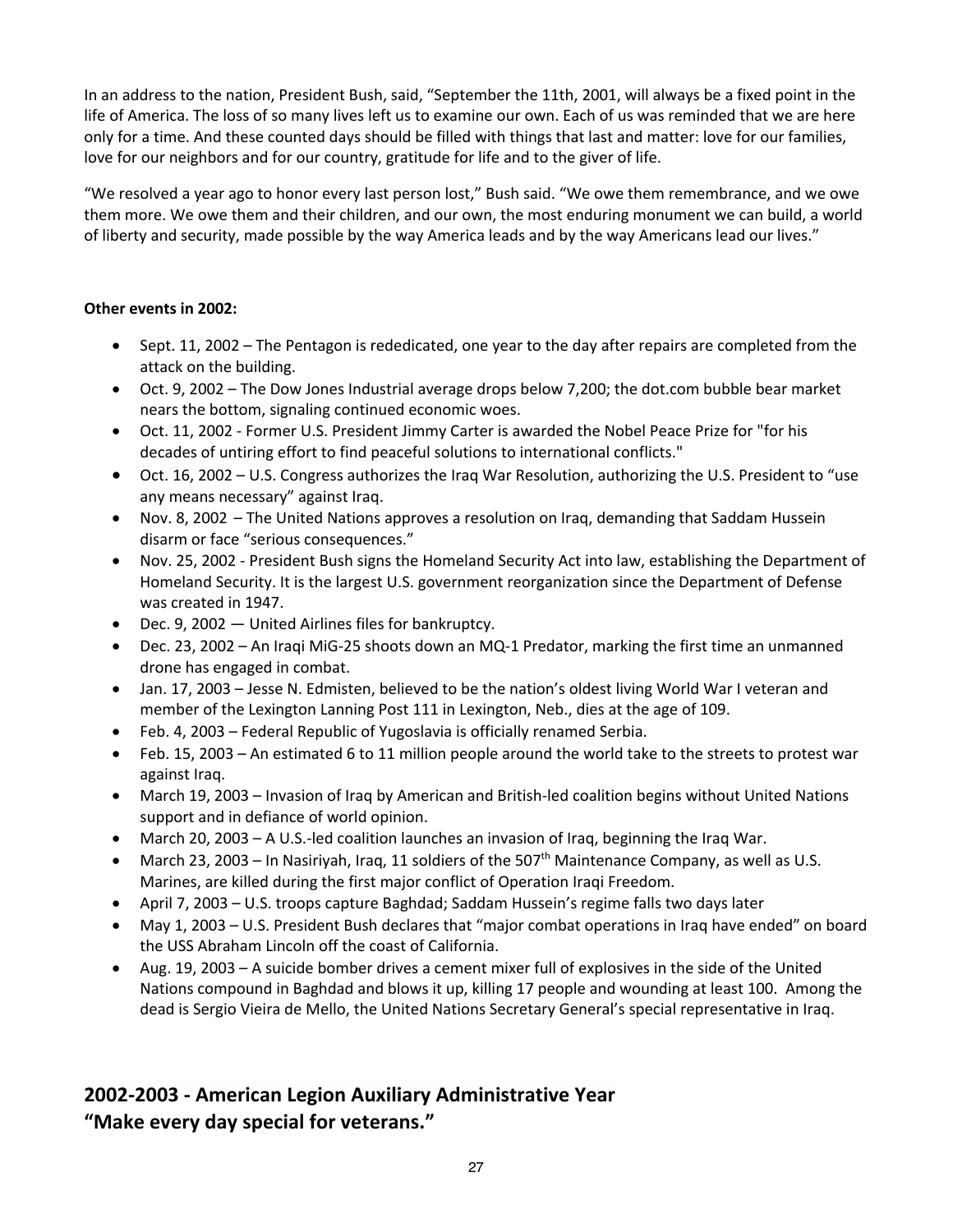*"Let them know we care. Show them our appreciation at every opportunity. Make every day special for veterans." —* Elsie Bailey, 82nd National President of the American Legion Auxiliary

As the newly elected national president of the American Legion Auxiliary during the 2002 National Convention, Elsie Bailey encouraged ALA members to remember their role as proponents of patriotism and service to the military.

Now, more than ever, Americans were seeking ways to be unified in the wake of 9/11 attacks and the War on Terrorism. And the Auxiliary was in an ideal position to lead the way, serving as an example of what it meant to be patriotic and serve the military who were on the frontlines.

Announcing her theme as "America, Pure Gold," Bailey encouraged members to demonstrate their patriotism every day and especially on Sept. 11, 2002, which had been designated as "Patriot Day" by The American Legion. As part of the Legion Family, members were asked to wear a red, white, and blue ribbon as a special patriotic tribute to 9/11 victims and survivors.

Bailey asked members to return to their hometowns with the following objectives: encourage the spirit of patriotism and inspire love of country; honor veterans and military personnel for their service and sacrifices; work toward the goal of making America safer for our children; strengthen the stability of our organization by increasing membership, organizing new units, and preventing charter cancellations; and

create a positive, optimistic outlook.

But, most of all, Bailey said, focus on the core mission of supporting veterans and active military throughout the year. "Let them know we care," she said in her comments at the National Convention in Charlotte, N.C. "Show them our appreciation at every opportunity. Make every day special for veterans."

Bailey also announced that the Auxiliary would continue to support important programs, including the Fisher House Foundation, VA medical centers and the National Veterans Creative Arts Festival, which the organization only had started supporting a couple of years earlier.

And, with the organization continuing to struggle with declining membership, Bailey prioritized recruiting members with a new initiative: "Country Hearts in Celebration." She encouraged the women to approach members from The American Legion and the Sons of The American Legion about recruiting new senior members for the Auxiliary. For every three women they recruited to join the ALA, Sons and Legion members would receive a "King Crow" lapel pin. Also, the Unit Development & Revitalization would continue its work in building and revitalizing units and prevent charter cancellations.

For Bailey, a resident of Whiting, N.J., patriotism and service to veterans had been a part of her identity since 1961 when she came a member of ALA Stevenson-D'Alessio Unit 12, through the eligibility of her late husband, John C. Bailey. The mother of two and grandmother of four had served as president of the Department of New Jersey from 1988-1989, and as national vice president during the 2001-2002 administrative year.

A country western music lover, Bailey had retired from the Somerset Medical Center where she had served as the personnel director. She also had demonstrated her passion for volunteerism as a member of the Eight et Forty Petit Salon 265 and the Whiting Rescue Squad Auxiliary. She was a volunteer mentor to a fifth-grade child, and an active parishioner of St. Elizabeth Ann Seton Catholic Church.

In her closing remarks during the National Convention, Bailey also announced that her special project would be a "Veterans Pot of Gold."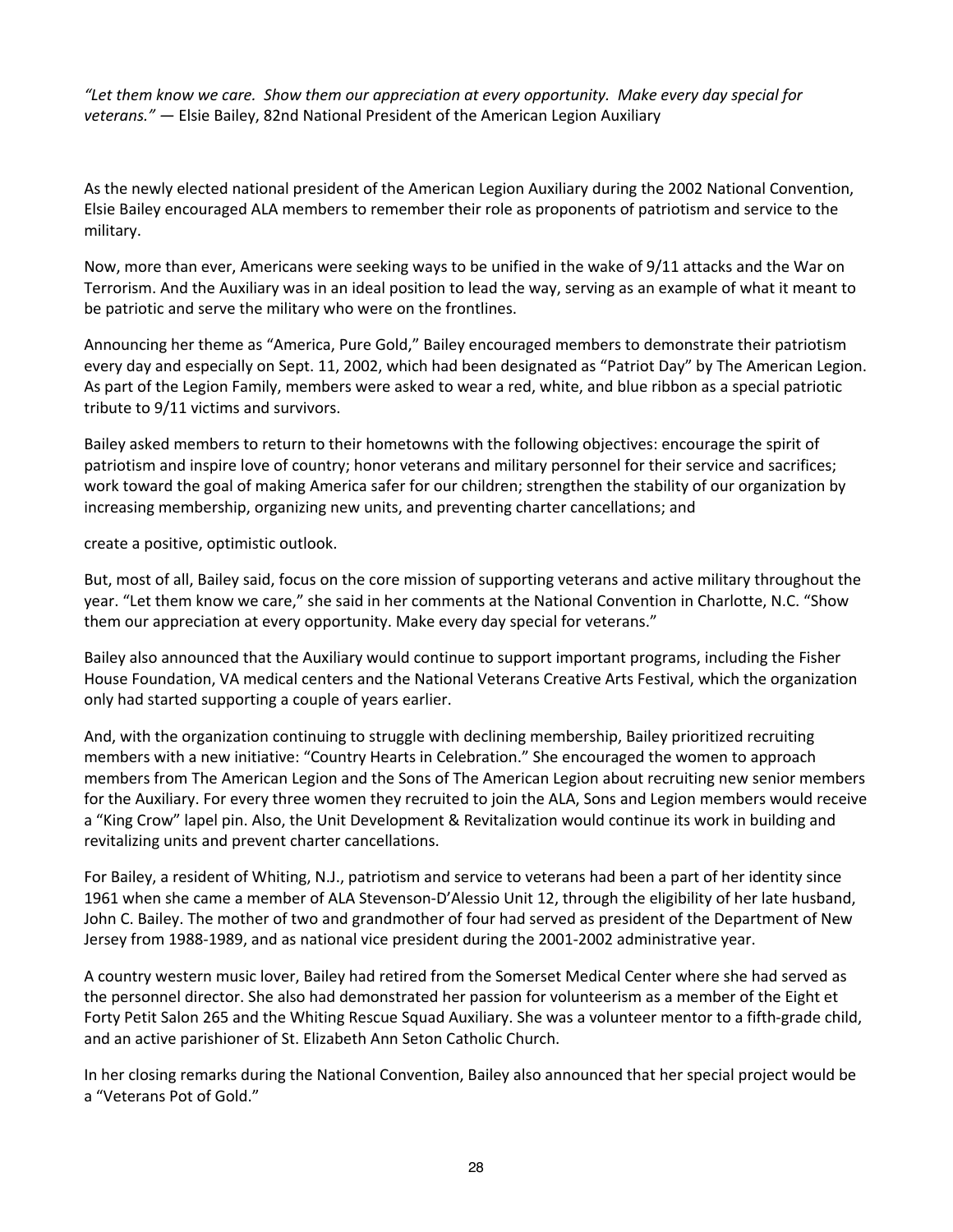"I ask the entire American Legion Family to 'Stand by Me' as we go our way together, hand in hand and heart to heart, with 'America, Pure Gold' in our hearts and on our minds," she said.

# **Other national officers elected at the 2002 National Convention:**

- National Vice President Katherine Morris (Department of Texas)
- Central Division NVP Karen Lowe (Department of Indiana)
- Eastern Division NVP Laurel Matthews (Department of New Jersey)
- Northwestern Division NVP Barbara Monroe (Department of Montana)
- Southern Division NVP Cora "Corky" Bradshaw (Department of Arkansas)
- Western Division NVP Janet Easely (Department of Washington)
- National Chaplain Emma Peoples (Department of Washington)
- National Historian Janis A. Jelinek (Department of Wyoming)
- National Secretary Peggy Sappenfield (Department of Indiana)
- National Treasurer Marta Hedding (Department of Indiana)

### **Advocating for Veterans Every Day**

One of the first stops on National ALA President Bailey's schedule was Washington, D.C., where she joined American Legion National Commander Ron Conley as he testified before a joint session of the Senate and House Veterans Affairs committees.

The American Legion's legislative priorities included adequate funding for the Veterans Health Administration and allowing veterans to choose their healthcare providers, especially since many veterans are Medicare eligible. Conley, a U.S. Air Force Vietnam era veteran from Pittsburgh, also noted that the VA could not bill Medicare directly for health care provided to veterans.

"Today's servicemembers have once again answered that call, and we, as a grateful nation, must not deny this new generation of American veterans the care they have earned through their honorable service to this country," said Conley in reminding legislators of the nation's obligation to its veterans.

As members of the American Legion Auxiliary set out to fulfill their mission for the administrative year, they also heard from the Veterans Administration about the challenges facing veterans in recent years.

One of the most disturbing trends, was the increasing number of veterans facing homelessness. In 2001, estimates gathered by the VA revealed that 345,000 veterans did not have a place to call home — up 34% since a previous report in 1998. Also, statistics revealed that 40% of veterans suffer from mental illness and 80% are fighting drug or alcohol dependency. The number of homeless single women veterans with children also had increased, according to the VA.

ALA President Bailey, who set up the "Veterans Pot of Gold" campaign to fund veteran needs, said members must be relentless in addressing homelessness.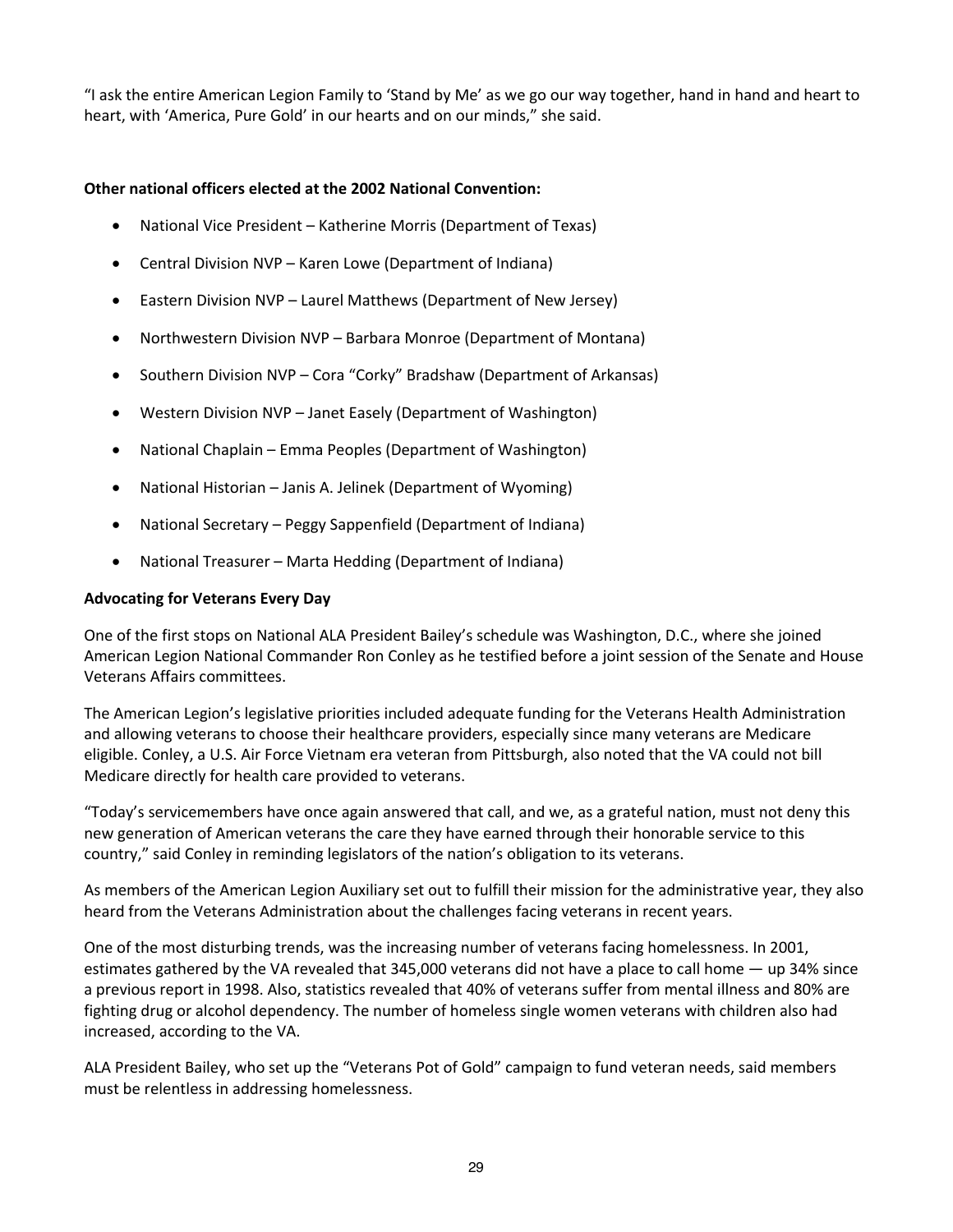"The focus should be on preventing homelessness instead of trying to pick up the pieces," said Bailey, who visited many departments across the United States to deliver her message. "In my travels, I can report that we are tackling big issues. Without fanfare, motivated by a spirit of service, Auxiliary members are assisting veterans who became homeless. The work we are doing is too important to America for us to flinch. We can't do that, and we won't."

Later in the fall, Bailey joined members during the Presidents & Secretaries Conference conducted in Indianapolis, the location of ALA's National Headquarters. In all, representatives from 31 departments attended the conference, the first major meeting of the new administrative year.

In her comments, Bailey stressed the importance of having a stable membership base in order to work the programs. "Without the numbers, not only will our organization lose, but so do the millions of veterans and their families who are at the heart of everything we do in the American Legion Auxiliary," she said.

In addition to the reports members provided on the activities in their committees, Kristine West, Past Presidents Parley chairman, announced the plans for the new Women Veteran of the Year program. Also, National Security Chairman Carlene Ashworth reported that The American Legion Family Support Network was officially established to help Legion Family members who suffer loss because of natural disasters as well as to assist families of active duty, Reserve, and National Guard personnel deployed overseas.

"Our lives are not the same as they were before 9/11," Ashworth said. "We must not live complacently thinking someone else will take care of us, or our families."

In October, ALA members, including President Bailey, joined other volunteers at the National Veterans Creative Arts Festival (NVCAF) in Minneapolis to support and help recognize the first-place winning veterans from arts competitions at 101 VA facilities nationwide. The Auxiliary continues to follow through on its commitment to support the NVCAF, which provides opportunities for veterans to explore art as a form of therapy.

As NVCAF Director Elizabeth Mackey said, the program is designed to raise the spirits of veterans as well as their self-confidence. "Through artistic expression comes release of pain and suffering and the positive recognition that the veterans receive as a result and reinforces their commitment to continue to deal with their problems in a way in which society accepts and encourages," she said.

The following March, Bailey attended the Mid-Year National Executive Meeting in Washington, D.C. As part of business, members proposed and adopted a resolution to eliminate any references to the Century Club as an "endowment fund" as it would limit the members' ability to use the funds as intended.

Elaine Walmsley, chairman of the Auxiliary Emergency Fund Committee, announced that \$50,785.93 had been donated to the fund as of Jan. 31. The fund was set up to allow members to help members in need. Walmsley reported that 35 grants, totaling \$22,150, had been distributed to ALA members who were struggling with the loss of a spouse, a natural disaster, or other financial difficulties.

During the ALA's 21st Awareness Assembly in Washington, D.C., members also had the opportunity to hear an inspiring message from a soldier who lost both of his legs as a result of a parachuting accident in 1994.

U.S. Army Sgt. 1st Class (Ret.) Dana Bowman, a member of the Golden Knights, became the first double amputee to re-enlist in the Army nine months after the accident. He stressed the commitment he made to serve his country.

"It's not the disability; it's the ability," Bowman told the women. "Tragedy can help us become stronger. If we don't have obstacles or barriers, we don't know what we can accomplish."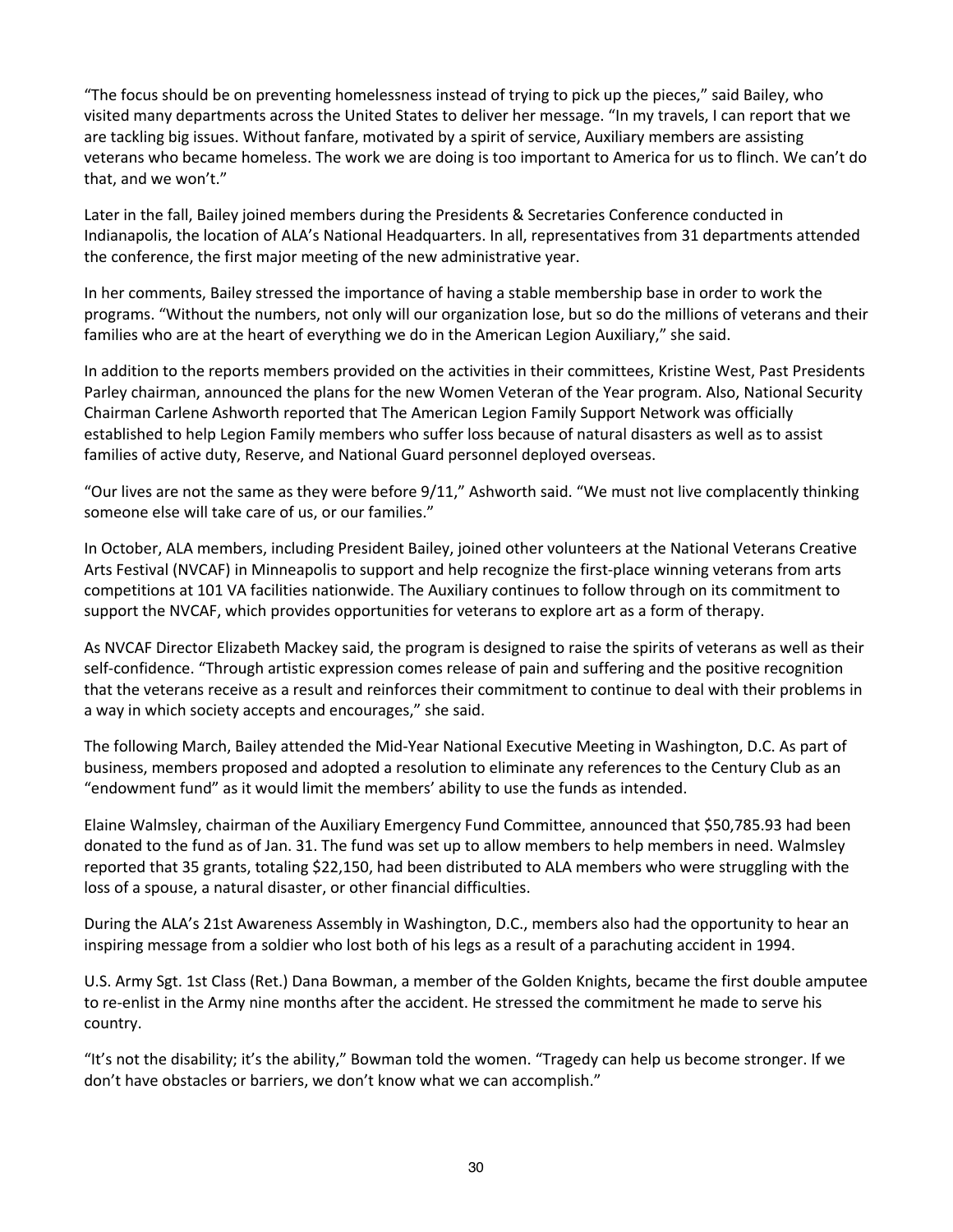Other speakers included Carol Colman, Director Emergency Food and Shelter Program, Federal Emergency Management Agency, Army Sgt. Maj. Jack Tilley, and Andrew Erdmann, Policy Planning Staff U.S. Department of State.

Erdmann discussed a pending United Nations resolution to give Iraq more time to surrender any weapons of mass destruction it may have been harboring. "This is not the second resolution, but the 18<sup>th</sup> in regards to Iraq," he said. "Iraq was supposed to disarm in 1991."

During awards presentations, the Auxiliary presented Hollywood and Armed Forces Network personality Chris Noel with their Showcase Award for her work in starting the Vetsville Cease Fire Houses to help homeless veterans. Randy Fogle and John Unger were presented with the ALA's 2003 America's Hope Award. They represented all of the rescued miners who were trapped for 77 hours, 240 feet underground in a mine that was filling up with water. Also, U.S. Secretary of State Colin Powell was honored with the Auxiliary Public Spirit Award; however, he was unable to attend.

Later in March, when U.S. troops invaded Iraq, ALA members were among those praying for their safe return. ALA President Bailey asked members to support the troops overseas, as well as the families they left behind.

"We must lift our voices in prayer, each in our own way," she said. "We must pray and then stand together, proud and strong, in encouragement and support for the President of these United States, for our troops and for our 'America, Pure Gold!'"

They continued to raise funds and initiate other programs to demonstrate their support. For example, the Department of Indiana American Legion Family raised \$75,000 for a 9/11 Scholarship Fund through a "Support the Troops" yard sign campaign. Other ALA members raised funds to purchase treats and toiletry items for troops, while others greeted them at airports with banners, candy, coffee, and donuts.

Throughout the year, Bailey continued to visit departments across the United States and attended meetings, including the National Leadership and Information Conferences with TAL; the National Chairmen's Workshop; the Pre-Convention National Executive Committee Meeting, and the 2003 ALA National Convention in St. Louis. For the Auxiliary, St. Louis is a special place; it is where a group of veterans organized The American Legion in 1919.

One of the top NEC agenda items included a report from the Restructuring Study Committee, which was designated to review the size of divisions and procedures for electing national division vice presidents. According to Jeanne Brandt, chairman of the committee, department surveys indicated a need for equalization for the numbers of departments in all divisions.

The committee recommended having six divisions to be named Northeastern, North Central, Northwestern, Southeastern, South Central, and Southwestern. Further study would continue, and more information would be shared at the Presidents & Secretaries Conference.

During the 2003 ALA National Convention, members heard from the national commanders of The American Legion and Sons of The American Legion, who encouraged them to continue to do their part to build a stronger American Legion Family.

Sons National Commander Steve Laws told them to return home with a renewed spirit and attitude, knowing "…that you are going to do something to make a difference in someone's life." American Legion Commander Ronald Conley reminded them that the VA health care is in a crisis, but it is a system that's worth saving. He further stated that up to 300,000 veterans will wait up to two years before seeing a primary care physician at a VA facility. He pointed out that if The American Legion Family does not stand up for veterans, "…no one will."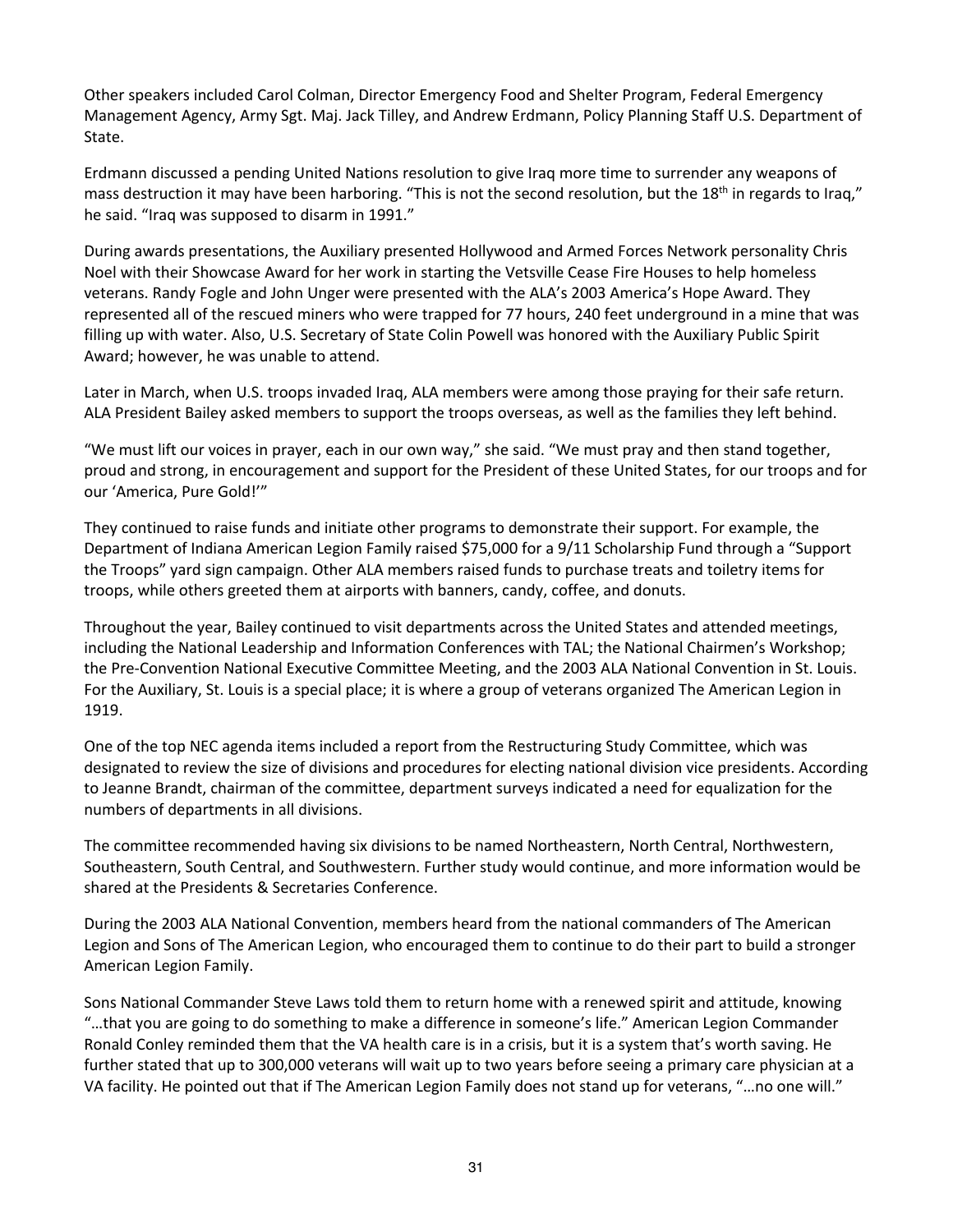"It is important that The American Legion Family takes an active, aggressive role in making sure that we have VA health care," Conley said in urging ALA members to continue to pressure Congress to address those needs.

Representatives of various organizations supported by Auxiliary members also expressed thanks for their donations and service.

John Hanson, senior vice president for Marketing and Communications, United Service Organization, said it provides entertainment and other day-to-day activities for troops overseas with about 120 centers around the world. "The USO is a lifeline," he said. "It's a shelter from the storm. It's a refuge. It's a place you can go to get away from your job for a couple of hours, to eat American food, read American magazines, talk to American people, and forget for a moment that you are a long way from home."

Mick Shannon, founder and CEO of Children's Miracle Network, told members "…our kids are receiving the best care, again, thanks to you." One of the children served was a 2-month-old baby of an Iraq soldier who was born with complications from a premature birth.

As ALA National President Bailey reflected on the organization's 2002-2003 administrative year, she once again expressed the importance of members' work in the lives of servicemembers and veterans every day. She also announced donations to her special project, Veterans Pot of Gold, already had reached nearly \$50,000. The funds were used to purchase equipment and meet veterans' special needs at VA medical centers, outpatient clinics, domiciliaries, and state veterans homes.

"…you have never wavered," Bailey told members gathered at the 2003 convention. "No one, however, could have predicted that during my term of office, members of the American Legion Auxiliary would be called on once again to stand by our country in a time of war …. At every level of our organization, we delivered this simple message to military families: 'We are here to help.'"

"Our work … is a tremendous asset to this nation …," she said. "The American Legion Auxiliary was a leading force for providing housing and positive environment for veterans to reclaim their lives …. A small number of caring members can make a difference in their hometowns."

### **In Memory**

Past National President Mary Sue Jarrett, 1973-1974, passed away on May 23, 2003, at the age of 96. She was a member of the Warren F. Hoyle Unit 82, Shelby, N.C., since 1933, gaining her eligibility through her husband, World War I veteran Dr. Buford Martin Jarrett. Mary Sue often said that her right to be a member of the Auxiliary was the finest gift her husband ever gave her. Her son served in World War II. Mary Sue's gift of music was well known, whether it was through her singing or playing her accordion. The Auxiliary Girls Nation chorus was created during her term as national president. She was elected president at the 1973 ALA National Convention.

#### **Making an Impact**

Through ALA programs in 2002-2003, members made a significant impact in their communities:

**Americanism** - Promoted an understanding of the American flag and other forms of Americanism through participation in the Americanism Youth Freedoms Foundation Conference (desire 100% state participation), the National Youth Conference, and the Americanism National Essay Contest. Nearly 16,000 entries were submitted for "What America's Future Holds for Me!" Prizes were awarded totaling \$18,495. Also, \$27,352 was donated to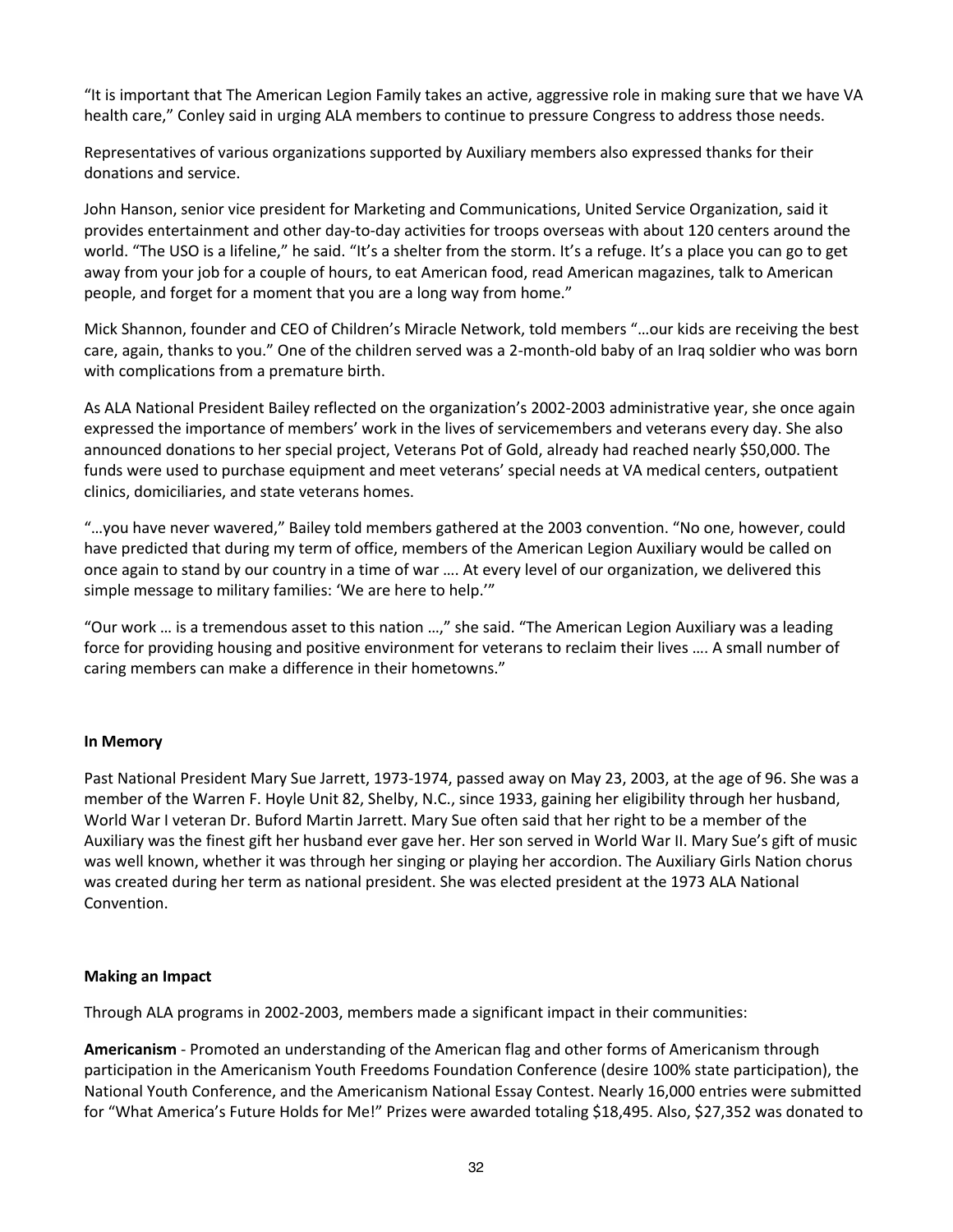"Spirit of Youth" fund, and members contributed a total of \$43,957 in funds and 5,010 volunteer hours to the programs of Americanism. — Chairman Jan Pulvermacher

**Auxiliary Emergency Fund** – Numerous disasters, including tornadoes in Oklahoma, floods in Indiana and Illinois, and fires in California, Arizona, and New Mexico, contributed to some members being in need. The Auxiliary Emergency Fund received \$158,976.30 in contributions from 50 departments. As of July 31, 2003, \$52,700 was distributed to members in 32 departments. — Chairman Elaine Walmsley

**Child Welfare Foundation** – As part of their goal to raise awareness and involvement in the Child Welfare Foundation (CWF) throughout all levels of the organization, members did their part to help The American Legion Family contribute \$488,953 to the fund. Two ALA members from the Department of Washington, Dee Cauglin and Sue Patterson, planned a walk across America to raise funds for the CWF and for the World War II Memorial. — Chairman Elizabeth Stewart

**Children & Youth –** Members focused on media events and fundraising activities for Children's Miracle Network to support Children & Youth initiatives. The prevention of child abuse and internet photography were added to the program this year, as statistics show about 2.9 million children are mistreated or neglected each year. The program also introduced the Youth Hero Award to recognize and honor children and youth under the age of 18 who perform a heroic deed. Eighty Youth Hero Awards were awarded in this first year. In all, more than 1.8 million children benefited from members who volunteered over 913,000 hours and donated \$4,539,444 on their behalf. — Chairman Carol Van Kirk

**Community Service –** ALA members made a significant impact in their communities through various programs, including National Make a Difference Day, Habitat for Humanity, National Family Week, Random Acts of Kindness, and Youth Service to America, and by serving in blood drives, cancer awareness initiatives, food pantries, homeless centers, domestic violence centers, churches, schools, and hospitals. For example, more than 600 units donated more than \$67,000 and volunteered over 36,000 hours to assist 159 chapters of Habitat for Humanity. In all, more than 180,000 members volunteered more than 2 million hours and donated nearly \$2.5 million to worthwhile projects and activities. — Chairman Penny Maklary

**Child Welfare Foundation** - In its nearly 50-year history, the foundation has awarded over \$5 million to nonprofit organizations. This year, grants awarded two that were sponsored by the Auxiliary: \$25,000 for Songs of Love, which serves chronically ill children; and \$29,000 for Child Advocate Association, which serves children in need. "Whatever you have done in your units and departments all over this country for a child has made a difference." — Chairman Elizabeth Stewart

**Education** - As part of their focus on Education, members volunteered more than 106,000 hours, based on the efforts reported by 40 departments. A total of 3,991 members provided tutoring assistance to 19,788 students, including 1,546 adults. Also, more than \$1 million was awarded in over 2,600 scholarships awarded by units and departments. Members donated more than \$27,000 to The American Legion's September 11<sup>th</sup> Memorial Fund and volunteered 3,078 hours and spent more than \$2,000 to help educate the nation's children on the role and importance of the nation's veterans. — Chairman Desireé Stoy

**Finance –** The Century Club's charter year ended on June 30, 2003, with an initial membership of 250. The committee also authorized a \$1,000 contribution to the Bob Hope Memorial to honor the comedian who did 57 tours for the United Service Organizations to entertain active-duty military servicemembers. The committee also approved the creation of a reserve fund for the National Veterans Creative Arts Festival. — Chairman Phyllis Bachman

**ALA Girls State** – Encouraged former ALA Girls State citizens to promote the program in their communities and challenged departments to recognize past program accomplishments. Also, technology innovations were introduced in the ALA Girls State Directors Conference with computer voting. A highlight of the conference was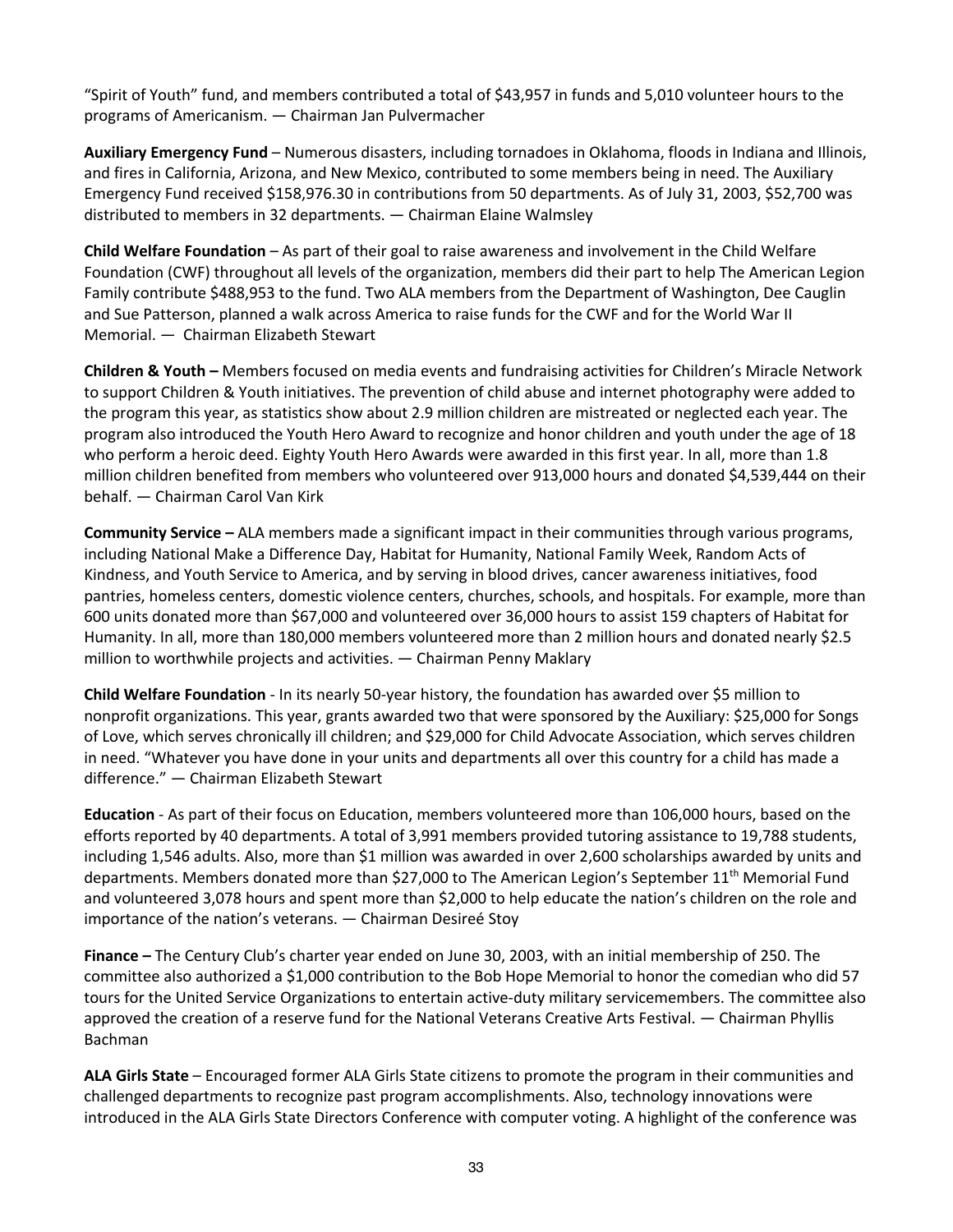a visit by the 2002 ALA Girls Nation President. Those who attended ALA Girls Nation heard Kathryn Koob, a retired Foreign Service officer, and a former ALA Iowa Girls State citizen. She encouraged the young women to take full advantage of the opportunities given them. "Don't be afraid of change. Change is accompanied by fear, but it is that fear which holds us back if we do not face the it head on and unafraid." — Chairman Rita Navarreté

**Junior Activities** – Emphasis was placed on involving Junior members into every aspect of Auxiliary programs and projects. As part of the administrative year, Juniors contributed more than 74,000 volunteer hours to serving veterans and their communities. In addition, 219 Juniors participated in the Veterans History Project. A new program to Junior Activities this year, it was created by U.S. Congress in fall 2000. The project collects firsthand accounts of U.S. veterans. Other accomplishments: 340 Juniors completed the leadership course; and 1,120 VolunTeens served in hospitals and homes, for more than 25,000 volunteer hours; and a new patch was introduced – the Poppy Patch. — Chairman Sharon Conatser

**Leadership** – To promote leadership at all levels, departments across the country held workshops. California hosted its first Junior Leadership Workshop, while more than 600 Auxiliary members attended the National Leadership and Information Conferences held in eight cities. — Chairman Pat Kranzow

**Legislative** – The American Legion asked for ALA members to help them advocate for the Veterans' Health Care Funding Guarantee Act of 2002, one of the legislative priorities presented to U.S. Congress. Members sent more than 21,000 letters to government officials and received 6,661 replies. Units also supported local elections and voter turnout in their communities through "Get Out the Vote" programs, providing transportation, assisting in voter education and wrote letters to newspaper editors. — Chairman Jacklyn Skinner

**Membership** – ALA units hosted special programs and awards, including Recruiter of the Year, to increase membership. During the administrative year, they recruited 75,743 new members, including 398 new senior members recruited by the Legion and Sons of The American Legion. Twenty-eight new charters were issued along with four reinstatements. However, units also reported 68,085 non-renewals. — Chairman Peggy Thomas

**National Security** – Using three major areas as a focus, Homeland Security, POW-MIA, and Save the Earth, members encouraged their friends and neighbors to take responsibility in doing their share to make America safe for communities and families. "The impending and eventual war in Iraq heightened the awareness of every American …. When our homeland security was threatened, Auxiliary members across the nation immediately went into action." They displayed hundreds of yellow ribbons throughout cities and towns; presented Blue Star Banners to more than 10,000 families, and donated more than 14,000 hours to increase public awareness about public safety issues. "Care packages, emails, letters … anything that would bring comfort were sent to our troops." — Chairman Carlene Ashworth

**Past Presidents Parley** - Through donations, members awarded \$108,000 to 190 nursing students. They also sent \$1,653 to the Women in Military Service Association. In all, members donated 8,896 volunteer hours and honored 5,000 women veterans with gifts, cards, and flowers. Committee members also set up an initiative to identify members of the Auxiliary and women veterans from WWI, WWII, Korean War, Vietnam, Grenada/Lebanon, and Persian Gulf wars and the Panama Conflict. — Chairman Kristine West

**Poppy** – Beginning May 2001, as a result of a resolution by The American Legion, all veterans are eligible to make poppies under the supervision or management of the American Legion Auxiliary. The Poppy Committee particularly focused on increasing awareness about the importance of the poppy in honoring servicemembers. "As we continue to wear the flower of remembrance and continue to distribute the poppy, we will forever honor our dead and assist the living victims of war. It is through the tireless efforts of The American Legion Family that the poppy continues to flourish throughout the communities of this great nation." — Chairman Denise Delaney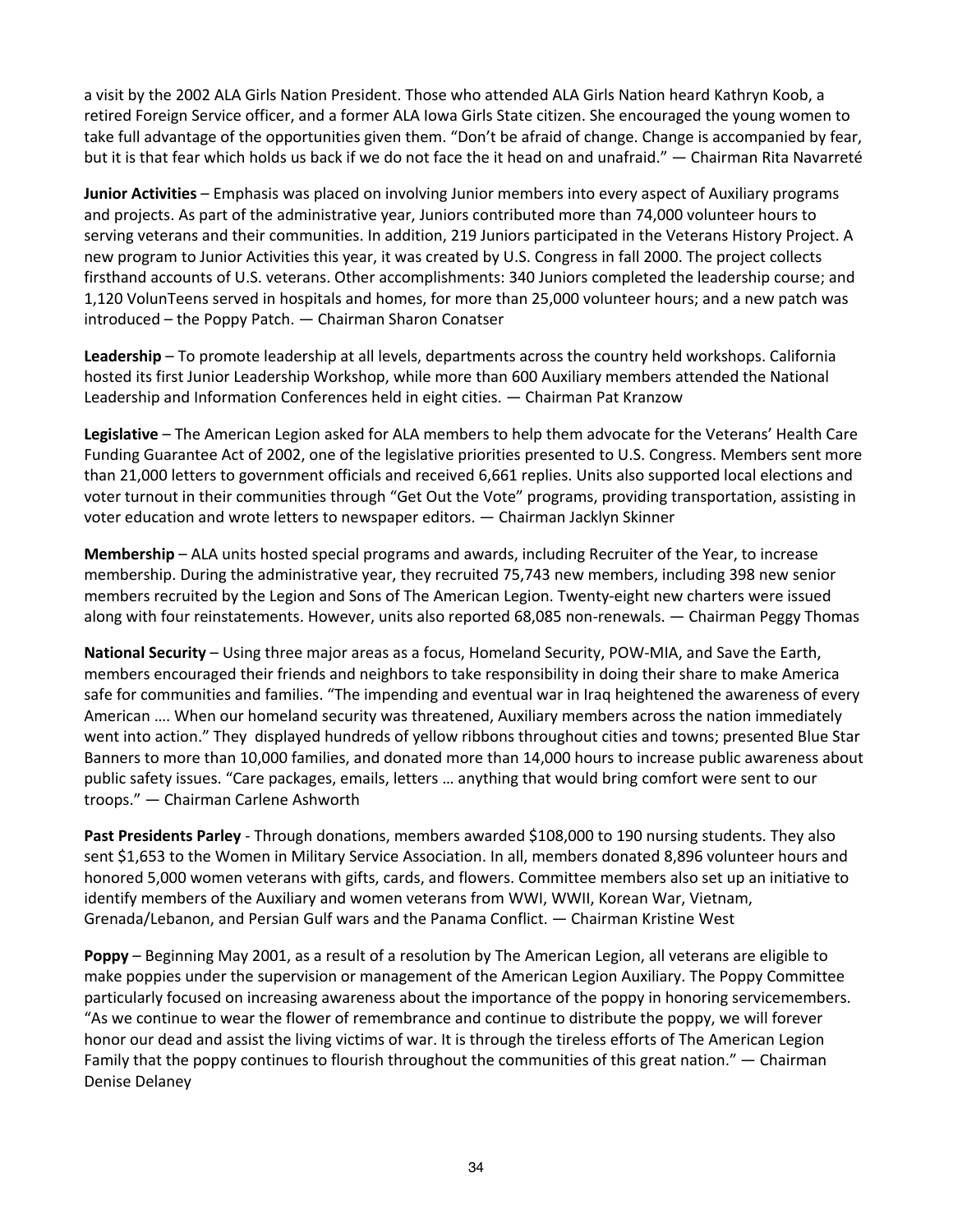**Public Relations** – Spreading the word about the American Legion Auxiliary continues to be a priority among all units and departments. As part of their efforts in the 2002-2003 administrative year, the National President's Gold Award for Excellence was awarded to Diamond Jubilee Unit 75, Department of Nevada — Chairman Beverly Otterness

Unit Development & Revitalization - With declining membership, spreading the word about the importance of the American Legion Auxiliary has taken on even more importance. The UD&R Committee challenged each department to save at least one potential lost charter. This was of particular concern since 146 unit charters cancelled during the 2001-2002 administrative year, but only 87 charters were issued in that period. Goals included revitalizing units and reducing the number of charters canceled each year, organizing units, and providing more members to help implement programs. Efforts were paying off. During the mid-year NEC meeting, it was reported more charters had been issued than canceled, the first time since 1999. — Chairman Flora Jean Craig

**Veterans Affairs & Rehabilitation** - As part of both grassroots and national campaigns, more than 93,000 ALA volunteers contributed more than 2.5 million hours of their time to assist veterans. Projects ranged from helping in non-referral nursing homes, geriatric day care centers, foster homes, halfway houses, hospices, soup kitchens, Fishers Houses, and homeless shelters for veterans. Thirty-three ALA departments donated \$620,000 to Holiday Gift Shops in VA centers so that veterans could give Christmas gifts to their family members. The ALA also committed to continuing to support the National Creative Arts Festival and addressing homelessness among veterans. — Chairman Sandi Dutton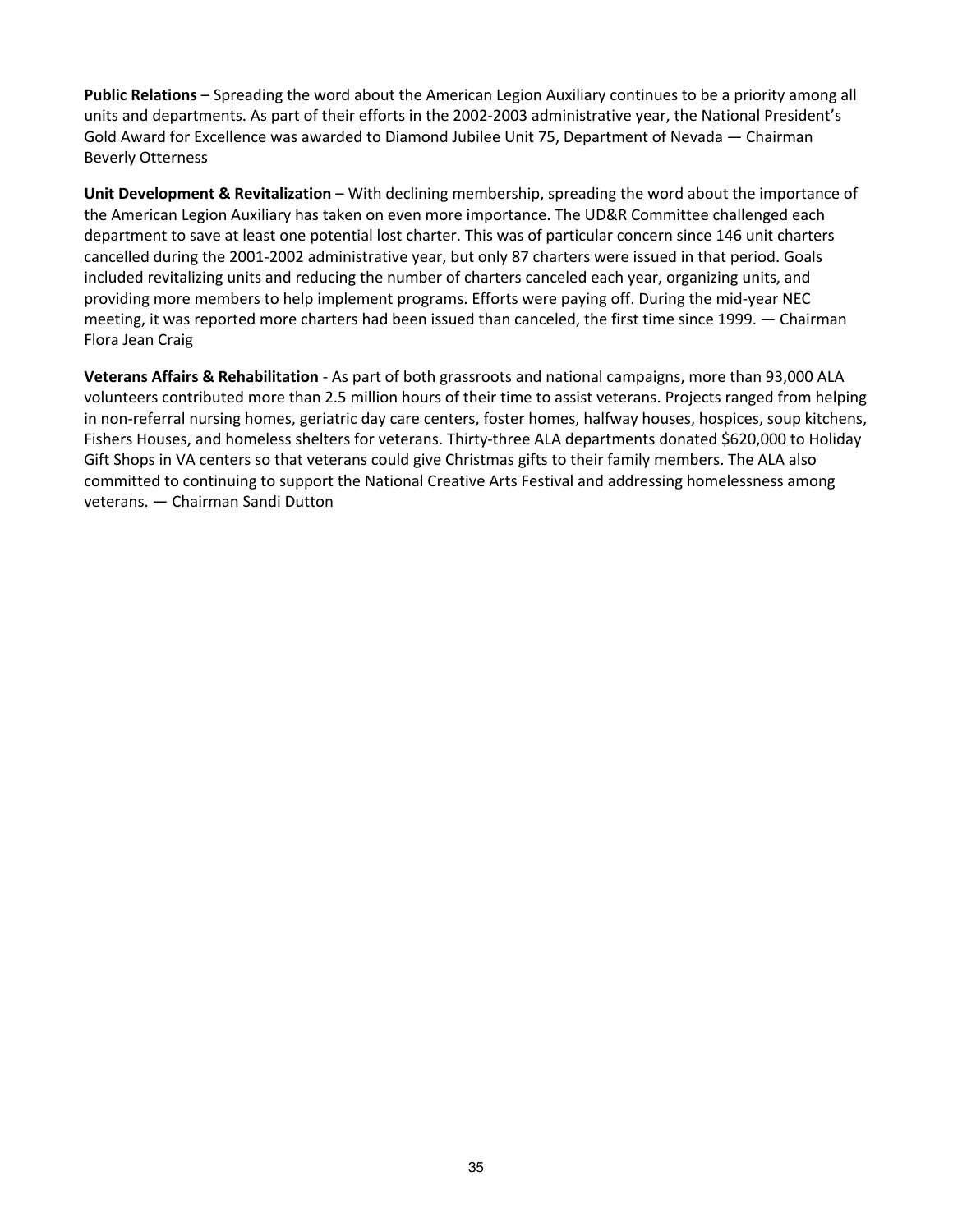# **2003: Tragedy in the Air, Protests in the Streets**

Within the first couple months of 2003, a sense of despair overtook Americans as one of NASA's worst disasters gripped the nation and millions of protesters around the world expressed anti-American sentiments.

As many people started their Saturday morning routines on Feb. 1, whether it was grabbing the newspaper, a cup of coffee, or a hug from a loved one, they started hearing broadcast reports of trouble with Space Shuttle Columbia's scheduled re-entry after a two-week long mission.

That afternoon, President George W. Bush addressed the nation with a grim address: "My fellow Americans, this day has brought terrible news and great sadness to our country. At 9 a.m. this morning, Mission Control in Houston lost contact with our Space Shuttle Columbia. A short time later, debris was seen falling from the skies above Texas. The Columbia is lost; there are no survivors."

The disaster was NASA's second fatal space shuttle accident — more than 15 years after the Challenger explosion of 1986.

As Americans mourned the loss of the seven astronauts aboard the craft, they faced the wrath of people around the world who gathered just two weeks later, on Feb. 15, for anti-war protests.

As many as 14 million people in 800 cities and towns around the globe — in countries and continents ranging from New Zealand, Europe, the Pacific Islands and Asia to Africa, Latin America, Canada, and the United States — took to the streets to protest an impending war in Iraq. According to the Guinness Book of World Records, it was the largest anti-war protest in world history.

In New York, Nobel Peace Prize Winner Archbishop Desmond Tutu joined more than 100,000 protesters in urging President Bush and other world leaders to refrain from war. "Listen to the voice of the people saying, 'Give peace a chance.'"

About 500,000 people showed up for protests in Germany. In London, nearly 1 million protested as part of the Stop the War Coalition.

However, there were also counter-protests, particularly in the United States, where many Americans, still raw from the terrors of 9/11, supported action against Iraq.

These public protests reflected the internal conflicts among members of the United Nations Security Council. Some countries voted against war in Iraq, resisting pressure from the United States and the United Kingdom to move forward with military action.

Other countries wanted to postpone a decision to give official inspectors more time to check Iraq for the "weapons of mass destruction" that the Bush administration claimed that the country was stockpiling. They also wanted to give Iraq time to disarm itself of any weapons.

President Bush, in a statement presented by a White House spokesperson, said war was considered a last resort and respected every individual's rights to protest. "The president is a strong advocate for freedom and democracy," said Jeanie Mamo. "And one of the democratic values that we hold dear is the right of people to peacefully assemble and express their views."

However, less than a month later, the United States and British invaded Iraq — without the support of the United Nations and in spite of protests by millions of people worldwide. The Iraq War started on March 20, with the bombing of the capital city of Baghdad.

"Our nation enters this conflict reluctantly, yet our purpose is sure," President Bush said in an address to the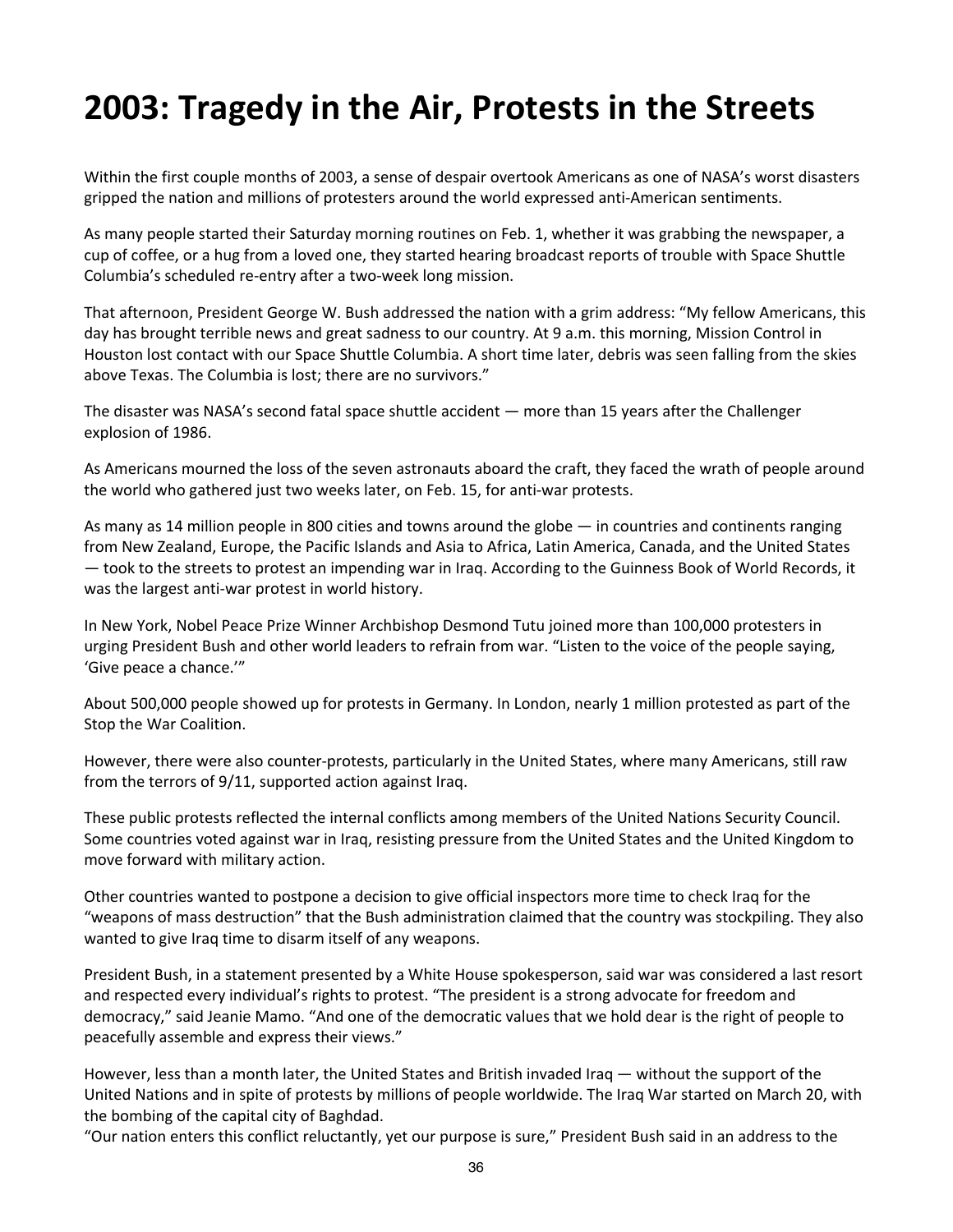nation. "The people of the United States and our friends and allies will not live at the mercy of an outlaw regime that threatens the peace with weapons of mass murder.

"We will meet that threat now with our Army, Air Force, Navy, Coast Guard and Marines, so that we do not have to meet it later with armies of firefighters and police and doctors on the streets of our cities," Bush said, referring to continuing fears of terrorists attacks on American soil.

#### **Other events in 2003**

- Oct. 26, 2003 The second largest fire in California's history breaks out near San Diego, destroying 250,000 acres and 2,200 homes, and claiming the lives of 15 people.
- Dec. 13, 2003 U.S. forces capture former Iraqi President Saddam Hussein during Operation Red Dawn.
- Dec. 22, 2003 A magnitude 6.6 earthquake hits near San Simeon, Calif.
- Jan. 4, 2004 Spirit, a NASA Mars Rover, lands successfully on Mars.
- Jan. 17, 2004 Authorities place the U.S. military death toll in Iraq at 500, including 346 in combat.
- Jan. 20, 2004 Pres. Bush warns in his State of the Union address that the threat of more terrorist attacks was still very real.
- Jan. 26, 2004 President Hamid Darzai signs the new constitution of Afghanistan.
- Feb. 4, 2004 Mark Zuckerberg launches Facebook from his Harvard dormitory room.
- March 1, 2004 Mohammed Bahr al-Uloum becomes President of Iraq.
- March 2, 2004 Al-Qaeda carries out the Ashora Marracre in Iraq, killing 170 and wounding over 500.
- March 11, 2004 Terrorists explode simultaneous bombs on Madrid's rail network, ripping through a commuter train and rocking three stations, killing 190.
- April 29, 2004 Vice President Dick Cheney and U.S. President George W. Bush testify before the 9/11 Commission in a closed, unrecorded hearing in the Oval Office.
- May 28, 2004 Ayad Allawi is chosen by the Iraqi Governing Council to become Prime Minister of Iraq's interim government.
- May 29, 2004 World War II Memorial is dedicated in Washington, D.C.
- June 5, 2004 Former Hollywood actor and former U.S. President Ronald Reagan dies. Funeral is held June 11.
- June 28, 2004 American authorities transfer formal sovereignty of Iraq to its new leaders.
- July 4, 2004 Cornerstone of the Freedom Tower is laid on the site of the World Trade Center in New York City. Actual construction does not start for several weeks.
- Aug. 3, 2004 The pedestal of the Statue of Liberty reopens after being closed since the Sept. 11, 2001, attacks.
- Aug. 13, 2004 Hurricane Charley strikes Punta Gorda, Fla., and devastates the surrounding area. It is the first of four individual hurricanes to produce winds of at least 75 mph to hit Florida in a single season.

## **2003-2004 - American Legion Auxiliary Administrative Year "We Get Things Done!"**

*"We must draw upon the example of past generations to see us through the current contest." —* Katherine Morris, 83<sup>rd</sup> National President of the American Legion Auxiliary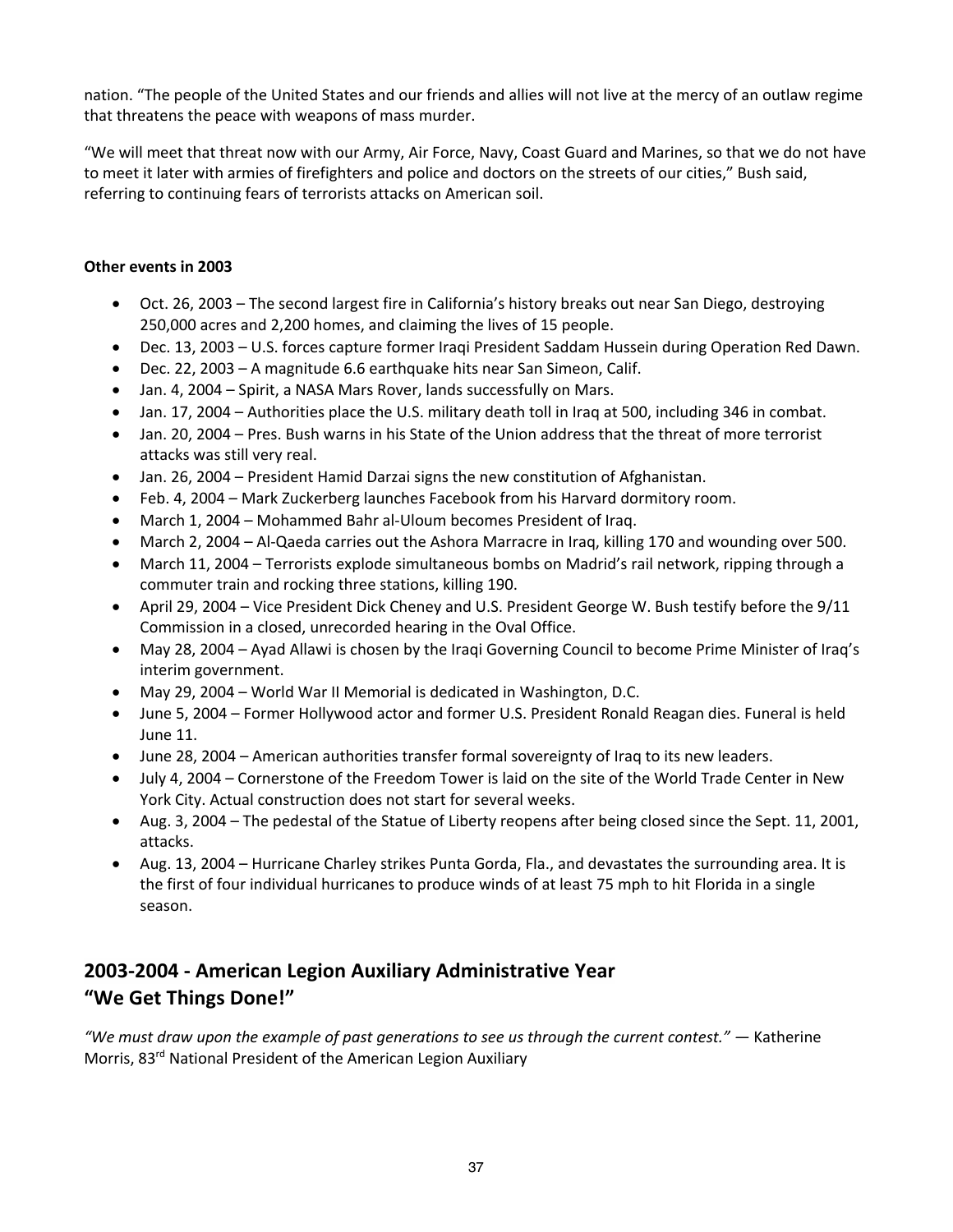As Katherine Morris took over the top leadership role of the American Legion Auxiliary, she urged members to stay true to the core mission of the organization founded in 1919. She reminded them why their work in support of veterans continued to be critical so many decades later.

Morris then announced her theme for the 2003-2004 ALA administrative year: "H.E.A.R.T.S. in Service," which represents:

H - Helping Hands

E - Educating Our Youth

A - Achieving Membership Goals

R - Rehabilitation of Our Veterans

T - Total Commitment

S - Success in All Our Endeavors

In explaining the campaign theme during her installation address, Morris said, "To put it simply: We get things done!"

During her installation address, Morris stressed the importance of educating children about what it means to "respect the men and women, those long past and those still with us today, who by their own personal sacrifice guaranteed the country's fragile freedoms.

"Urge children everywhere to study American history so maybe they'll have a better understanding about why these same men and women have answered the call to service for more than 200 years," she said to the women gathered at the 2003 National Convention in St. Louis that August.

Membership goals also remained a top priority as part of Morris's agenda. "Without a steady stream of new members, our Auxiliary's heartbeat will slow to a faint murmur," she said.

With the hard work that faced the organization, Morris said she would not be asking for members to focus on a special project. "I'm asking for your continuing and total commitment to our aims and purposes …," she said. "We have goals to reach and challenges to overcome."

Morris, who gained her membership through her husband, John, a Korean War-era Army veteran, served for decades as an Auxiliary member in her hometown of Houston, Texas. The couple were proud of their large family, which included eight children, 16 grandchildren, and six great-grandchildren.

A member of Griffith-Zann Unit 594 and a graduate of Massey Business College, Morris had worked 25 years as an administrative assistant for the City of Houston before serving as vice president for South Coast Roofing.

In addition to her membership in the Auxiliary, she also served as a member of Eight and Forty Salon 138, the Women's Federation of Houston, and Catholic Daughters. She also regularly volunteered for the Houston VA Medical Center.

As part of her homecoming celebration, Morris had the unique opportunity to share it with American Legion National Commander John Brieden, who was also from Texas. It marked the first time that the top leaders from the organizations were able to host a joint homecoming.

#### **Other National Officers elected during the 2003 ALA Convention:**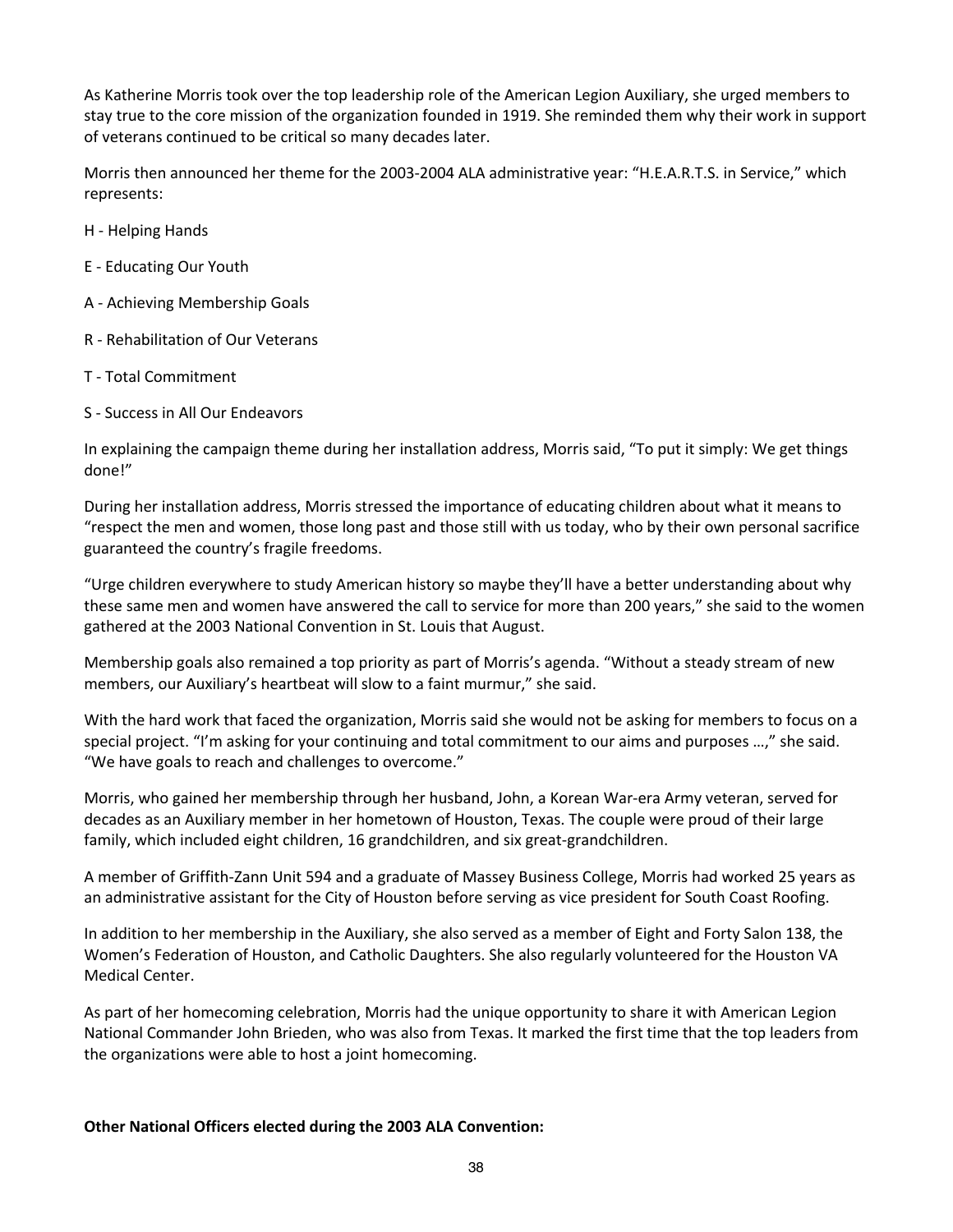- National Vice President Sandi Dutton (Department of Maryland)
- Central Division NVP Jeanne Carson (Department of Iowa)
- Eastern Division NVP Carol Poper (Department of New Hampshire)
- Northwestern Division NVP Eva Nollette (Department of Nebraska)
- Southern Division NVP Ruth James (Department of Florida)
- Western Division NVP Penny Maklary (Department of Arizona)
- National Chaplain Ann Fournier (Department of Massachusetts)
- National Historian Bernice Snead (Department of Connecticut)
- National Secretary Peggy Sappenfield (Department of Indiana)
- National Treasurer Marta Hedding (Department of Indiana)

#### **Getting Back to the Basics**

It didn't take long for ALA National President Morris to follow through on her commitment to get "back to the basics" in meeting the needs of veterans. She immediately set the standard for other ALA members by joining other volunteers at the National Veterans Creative Arts Festival (NVCAF), which was held in Oklahoma City in October.

As more than 110 veterans exhibited their talents during the annual event, Morris was encouraged to see six students among those volunteering at the festival. A local teacher, Debbie Hamilton, said the experience helped the students better understand the sacrifices that had been made by veterans.

Morris was so impressed with what she saw that she invited some of the winning participants to perform at the upcoming ALA Awareness Assembly. These performances would give even more ALA members the opportunity to appreciate the impact NVCAF continues to have on the lives of veterans. "This program gives our veterans a new self-worth," Morris said.

In addition to attending a conference of Presidents & Secretaries that fall, Morris also joined other members of The American Legion Family in attending a Pentagon briefing and advocating before lawmakers about legislation that supports veterans and servicemembers.

As part of National Commander John Brieden's testimony before the Joint Session of Veterans Affairs Committees, he stressed the importance of increasing funding for veterans healthcare. "Congress decided to open up and allow more veterans to come to the system. But they didn't increase the funding by a corresponding amount," Brieden said as part of his testimony before legislators.

"When you have more than double the amount of veterans involved with the healthcare system and they have increased funding 35%, 40%, you have a problem," Brieden added. "And the problem is waiting lines. The problem is really a rationing of care that comes about because of that lack of funding for the amount of people in the system."

In discussing the meeting, Morris had this to say: "We must persuade lawmakers that funding for VA medical centers, outpatient clinics and other programs remains a fundamental obligation of government. Helping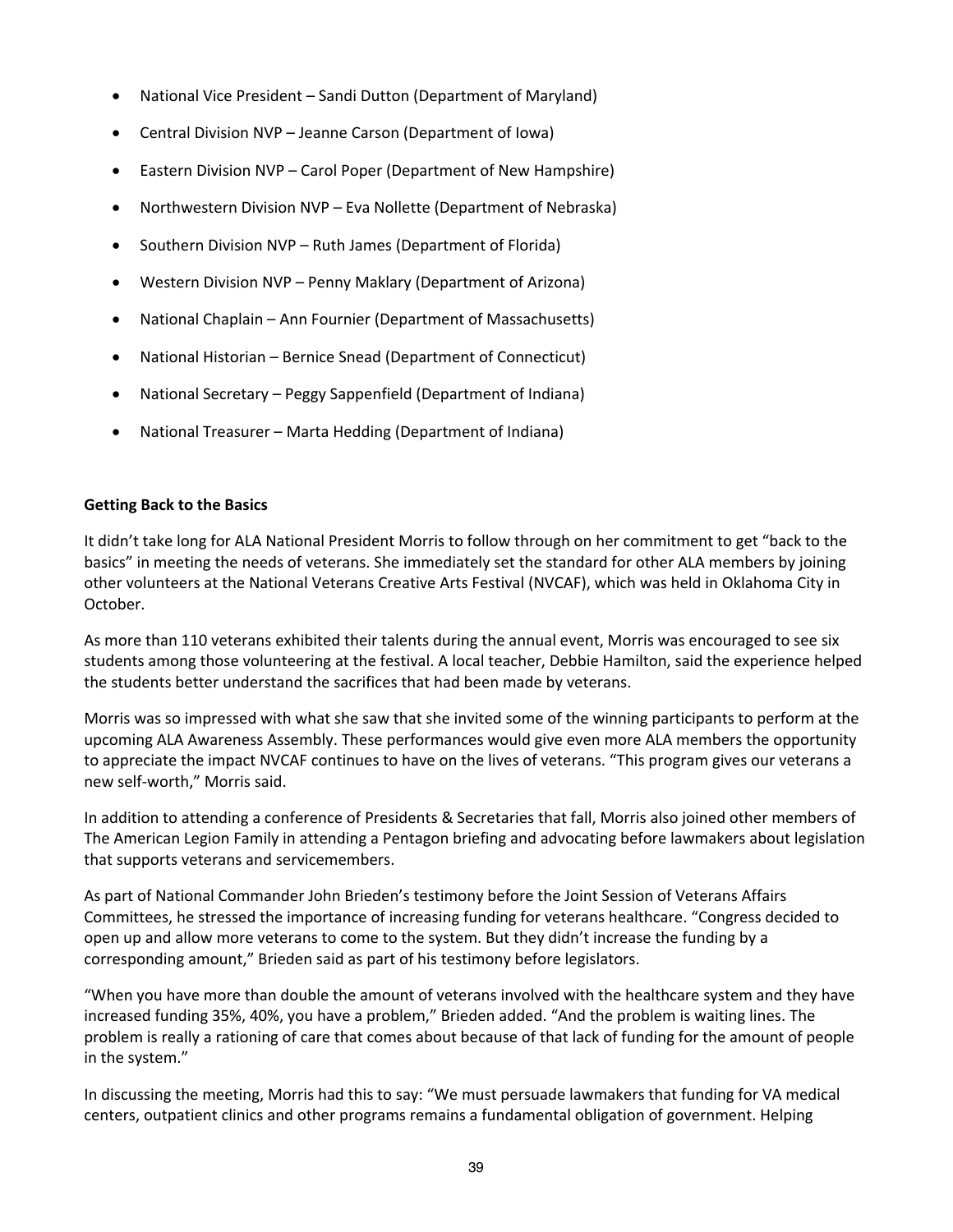veterans is not optional; it's essential, and it's a solemn obligation we must remind our lawmakers about every chance we get."

After leaving Washington, D.C., Morris traveled to other destinations to remind ALA members of their mission. She made stops in dozens of states, including Texas, Oklahoma, Nevada, New Hampshire, Oregon, Minnesota, North Carolina, Florida, Mississippi, Hawaii, and Arizona. Her itinerary also included international destinations like Tokyo, Japan; Seoul, Korea; and Manila, the Philippines.

As part of training another generation in patriotism, thousands of ALA members hosted ALA Girls State events in their communities. ALA Girls Nation was held in Chevy Chase, Md., in July 2004.

High school girls attending the events learned about legal issues, communication strategies, and U.S. government processes from firsthand activities.

During the annual ALA Girls Nation, 96 delegates from around the country participated in an immersive patriotic experience that included honoring veterans as part of a wreath-laying ceremony at Arlington National Cemetery, visiting the National World War II Memorial, and holding elections for their program. They also heard inspiring messages from numerous guest speakers, including ALA Girls State Chairman Jan Pulvermacher, Coast Guard SPAR Lorraine Jacyne Dieterle, a WWII veteran, National Commander John Brieden, and Nesse Godin, a Holocaust survivor.

The ALA Girls Nation delegates expressed the impact the experience had on their lives.

Cristin Browne, a delegate from New Jersey, said, "[ALA] Girls Nation was truly the experience of a lifetime. In these uncertain times, it has renewed my confidence in our wonderful system of government and given me hope for the future."

#### **Assessing ALA Membership Growth**

Challenges with ALA membership continued to be at the forefront of the organization's concerns in 2003-2004. During the Unit Development & Revitalization Committee National Seminar in Indianapolis, Chairman Flora Jean Craig noted that 23 new units were chartered since the ALA National Convention, but 18 unit charters were scheduled to be cancelled.

She also outlined three goals that needed to be addressed. Those included revitalizing struggling or near exhausted units, mentoring members who share similar membership goals, and organizing new charters in areas where sufficient eligible members exist but have no American Legion Family to join.

Craig said it was essential for members to resolve not to let units give up without a fight. Representatives from the 36 departments attending the conference were urged to establish their own UD&R committees. "Change comes slowly," Craig said. "We can't expect to see a major turnaround in some [departments] within a short span of time."

Leaders also expressed the importance of adapting to meet the unique needs of ALA members in each unit. "It's not a one-size-fits-all proposition," Craig said. "What you want the ALA to be is your responsibility."

#### **Staying Committed to H.E.A.R.T.S. in Service**

Throughout her administrative year, ALA National President Morris kept up with a demanding schedule, joining other ALA members at planning meetings, as well as volunteering and engaging in advocacy opportunities across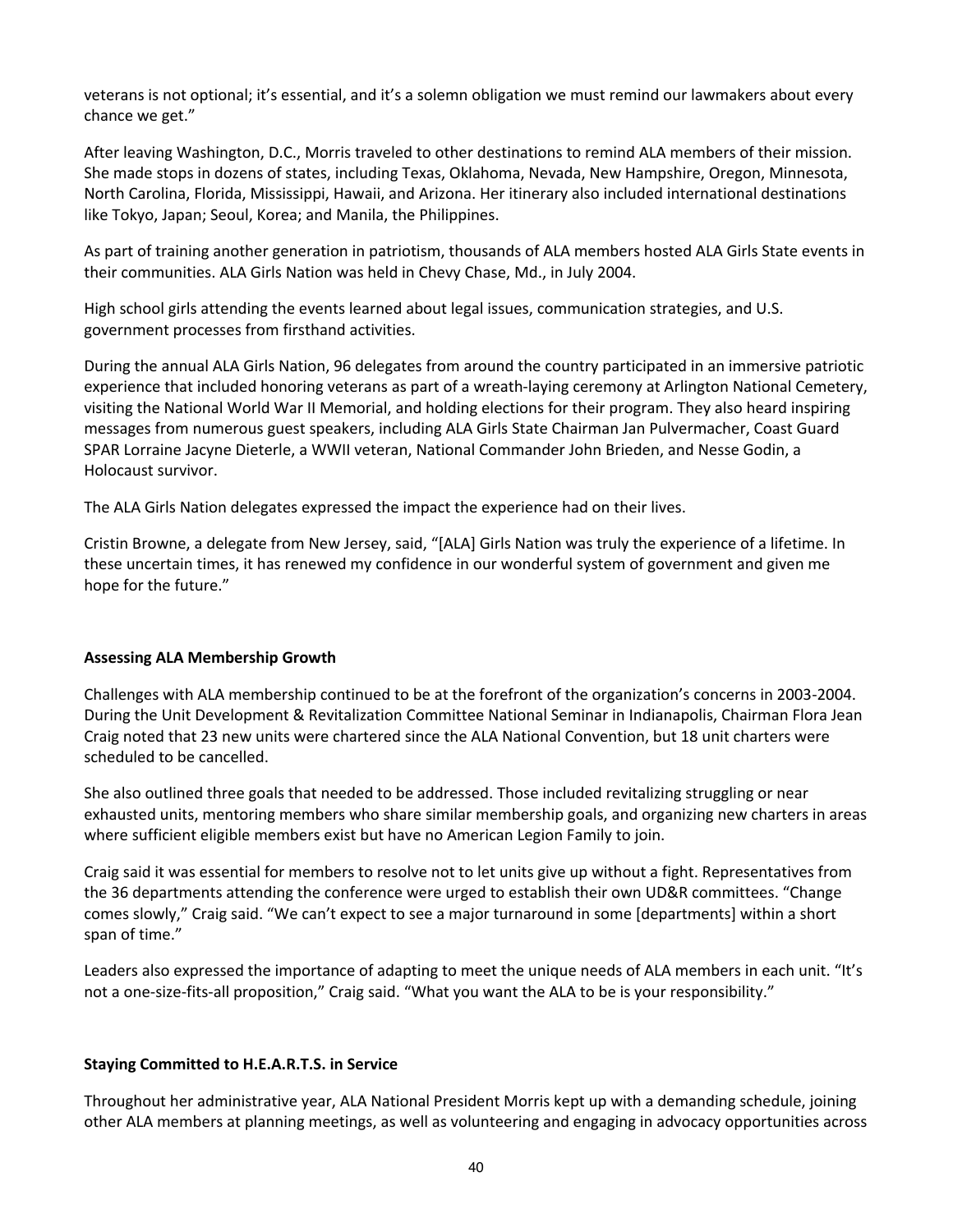the country. She also regularly reminded members of the Auxiliary's commitment to support veterans, their families, and their communities as outlined in her H.E.A.R.T.S. in Service campaign.

During the Mid-Year National Executive Committee (NEC) Meeting in Washington, D.C., ALA members heard from Susan Jollie, president of the National Women's History Museum, and a 1986 delegate to Wisconsin ALA Girls State. "We hope we can learn from you …," Jollie said. "You have played an invaluable role in educating your girls to the fact that they should be community leaders." Jollie said the museum would like to commemorate the legacy of the Auxiliary when it opened by presenting its contributions to the public.

In other NEC business, committees reported that they had collected \$62,227.93 in contributions for the Auxiliary Emergency Fund during a six-month period and were able to award 37 grants totaling \$24,000 to ALA members in need. Also, \$45,000 already had been raised by that time for the Child Welfare Foundation, which was celebrating its golden anniversary.

Rita Navarreté, chairman of the Leadership Committee, noted the overall benefits of initiatives that promote leadership at all levels, including helping members gain a better understanding of ALA programs. With more trained leaders, Navarreté said, the ALA can address some of the challenges with declining membership. She urged members at the NEC to focus on increasing attendance at National Leadership Information Conferences.

As a follow-up to a proposal from the previous administration, the ALA Restructuring Committee proposed increasing ALA divisions from five to six with the following names: New England, Midwest, Great Plains, Atlantic, Gulf States, and Rocky Mountains. The resolution, which passed at the Mid-Year NEC meeting, was presented as an amendment to delegates at the ALA National Convention for a final vote, where it did not pass.

Veterans took the spotlight during the ALA Awareness Assembly in Washington, D.C., in March, with 13 gold medalists from the National Veterans Creative Arts Festival (NVCAF) performing at the session for the first time. The performances were, in part, a celebration of the growing relationship between the Auxiliary and the NVCAF.

Master of Ceremonies Tom Brown, director of VA's National Wheelchair Games, said the veterans were dedicating their performances to the ALA in tribute for its ongoing sponsorship.

The 23rd annual Awareness Assembly also included topical speakers, including Public Spirit Award recipient Alma Powell. ALA members were commended by Powell, co-chairman of America's Promise/Alliance for Youth and the spouse of Secretary of State and America's Promise co-founder Colin Powell.

"You are role models for those who will inherit our future," said Powell, who accepted the ALA Public Spirit Award during a luncheon. "You are what America's Promise is all about." She noted that the ALA's commitment to children runs parallel to the goals set by America's Promise: Caring Adults; Safe Places; A Healthy Start; Marketable Skills; and Opportunities to Serve. Powell urged the Auxiliary's members to continue their commitment to children, saying, "I urge you all to join this crusade and keep the promise of America to our children."

ALA members also heard from other speakers during the assembly, including JoAnn Schneider, an ALA Arkansas Girls State alumna and spokesperson for the State Department's Office to Monitor and Combat Trafficking in Persons; retired Maj. Gen. Patrick Brady, co-chairman of the Citizens Flag Alliance; Victor Bernson of the Department of Defense; and Michael D. Brown, Department of Homeland Security.

Other major events on the schedules of ALA members and ALA National President Morris included the Freedoms Foundation at Valley Forge, the Children's Miracle Network's Celebration 2004, the Membership Workshop & UD&R Seminar, and the Children's Miracle Network Walkathon.

In another highlight of her presidency, Morris joined more than 130,000 people, many of them veterans and several ALA Past National Presidents, at the dedication of the National WWII Memorial on the National Mall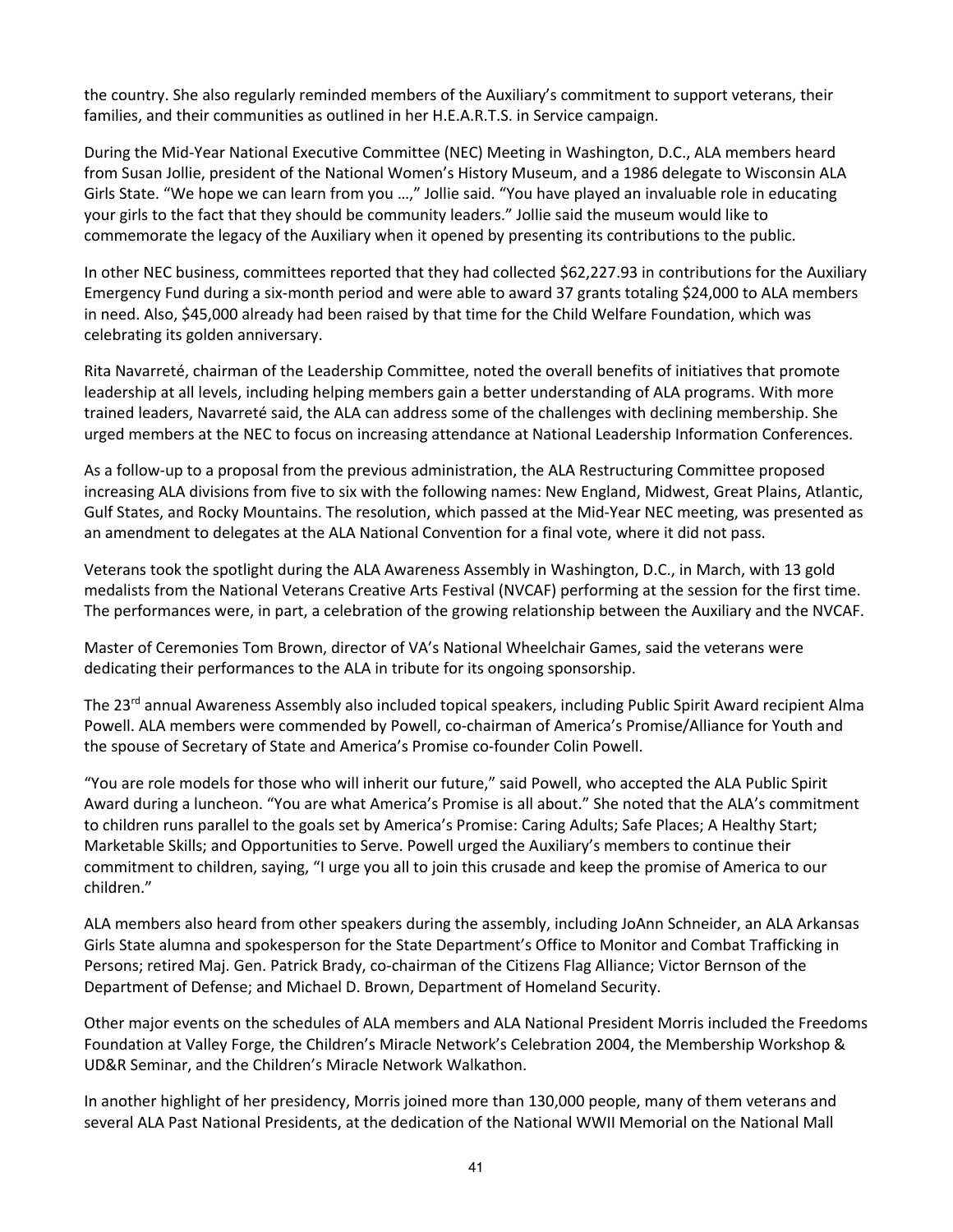over the Memorial Day weekend. The American Legion Family, which contributed \$4.4 million to the memorial construction, had relentlessly launched fundraising campaigns to make it a possibility. Guest speakers at the event included actor Tom Hanks, President George W. Bush, U.S. Sen. Bob Dole, and TV journalist Tom Brokaw.

In his comments, Dole, a wounded WWII combat veteran, spoke of the power of Americans when they set their mind to a cause. "This is … a memorial to the American people, who, in the crucible of war forged a unity that became our ultimate weapon," Dole said. "Just as we pulled together in the course of a common threat 60 years ago, so today's Americans united to build this memorial. Small children held their grandfather's hand while dropping pennies in a collection box. Entire families contributed in memory of loved ones who could win every battle except the battle against time."

The WWII Memorial, which is located between the Washington Monument and the Lincoln Memorial on the National Mall, is a granite and bronze monument that recognizes more than 16 million U.S. servicemembers who served in the war. It includes fountains, a curved wall of 4,000 gold stars, and an announcement stone that includes a script honoring "Americans who took up the struggle during the Second World War and made the sacrifices to perpetuate the gift our forefathers entrusted to us: A nation conceived in liberty and justice."

ALA Girls Nation brought 96 young women to Washington, D.C. to experience the power of government. Many of them would be entering the voting booth later this year for the first time. They traveled to the newly completed WWII Memorial where they heard Coast Guard SPAR Lorraine Jacyno Dieterle, a WWII veteran, speak about her experiences. They later raised their voices in song at the National Mall. "Where else could I have gotten the opportunity to sing patriotic songs on the steps of the Lincoln Memorial in the freezing, pouring rain, all the while, having the time of my life, and growing into the person I want to be for the rest of my life?" said ALA Girls Nation Senator Vanessa Hatfield of Nebraska.

Another first was a visit to the U.S. Holocaust Memorial Museum, an experience where the senators not only explored history through the eyes of those who did not survive, but also heard the voice of a survivor, guest speaker Nesse Godin. The girls learned that although the experience was horrific, kindness could be found within the barbed wire fence, "and love still found its way into Mrs. Godin's life." For Cristin Browne of New Jersey, "ALA Girls Nation was truly the experience of a lifetime. In these uncertain times, it has renewed my confidence in our wonderful system of government and given me hope for the future."

As ALA President Morris neared the end of her term, she presided over the Pre-Convention NEC Meeting and 2004 ALA National Convention in Nashville, Tenn. ALA members attending the annual meetings heard from numerous speakers, including retired U.S. Army Gen. Patrick Brady, chairman of the Board of the Citizens Flag Alliance.

In his comments to convention attendees, Brady noted that his daughter followed him in military service by joining the Army. "I gained a new appreciation for all that you have been through, those who are left behind who have husbands or family members in combat," said Brady, noting that his daughter served in Iraq. He then urged all Auxiliary members to continue writing their legislators in support of the Flag Amendment.

Elizabeth Mackey, director of the National Veterans Creative Arts Festival, thanked all Auxiliary members for supporting festivals at the local and national level. "Your support and successful fundraising efforts have a widespread and direct positive influence on veterans who truly need your involvement and who can't always seek out assistance on their own for reasons beyond their control," Mackey said in announcing that 3,000 veterans had participated in recent competitions.

In an expression of gratitude, Air Force veteran and gold medal winner Warren Weldon had donated his weaving to the Auxiliary to promote the festival through fundraising. ALA members had raised \$38,895.56 to support the NVCAF during the administrative year.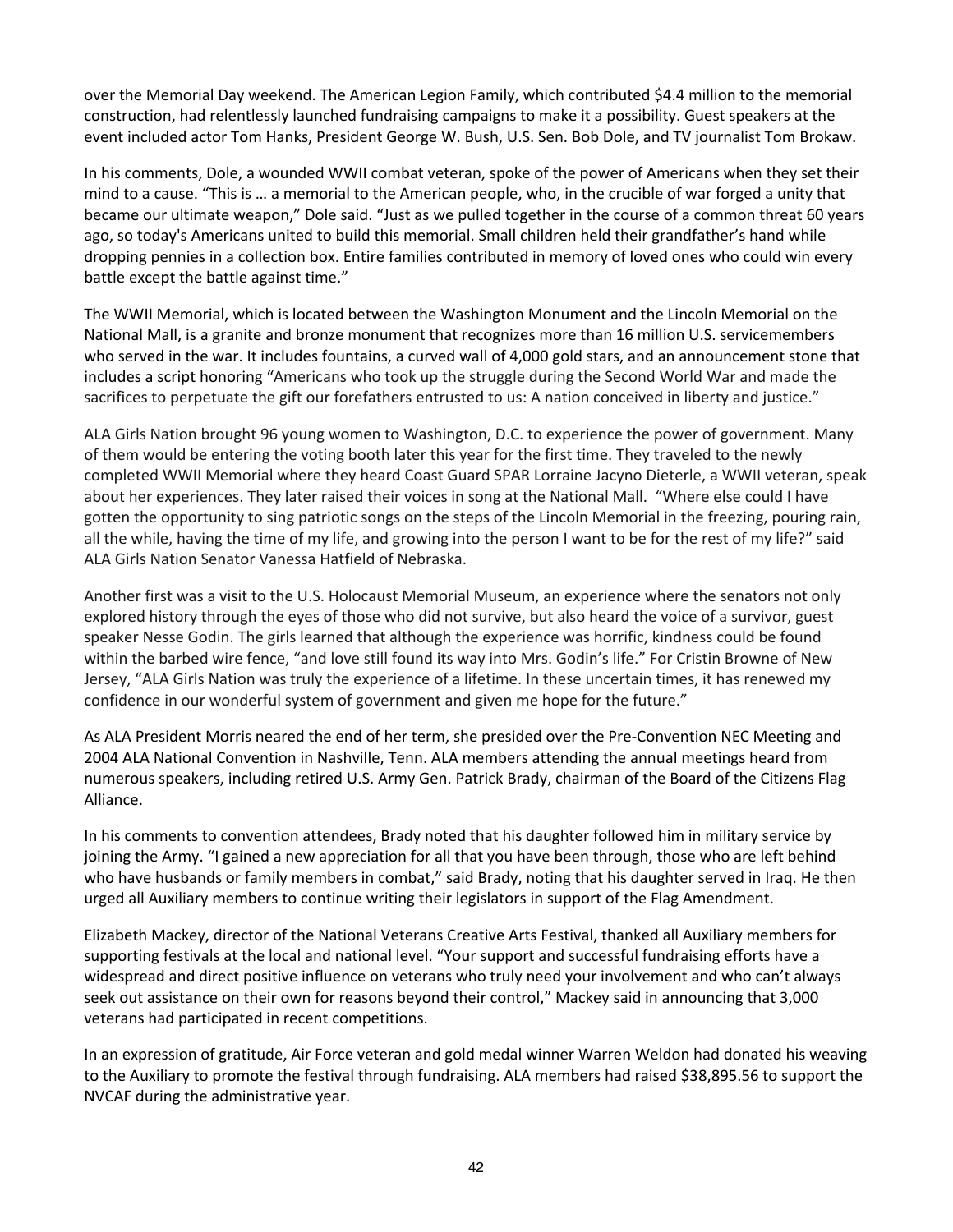Secretary of the Department of Homeland Security and American Legion member Tom Ridge thanked ALA members who joined other volunteers in providing support to victims in Florida hit by four hurricanes during a six-week period. He reminded the Auxiliary's convention delegates that it had been three years since 9/11, making clear "… that our nation's protection is a responsibility we must all shoulder together." Ridge continued by telling attendees that that day, Sept. 1, 2004, was the first day of the first National Preparedness Month, recognizing The American Legion Family's commitment to spreading the message. "Your contribution, the reach you provide through your members in the communities where you serve, adds extraordinary value to this very important effort," he said.

During a joint session of the Legion and Auxiliary, U.S. President George W. Bush thanked members for volunteering in the wake of the Florida hurricanes as well as on a day-to-day basis on behalf of veterans, youth, and communities.

He also reaffirmed his support for a constitutional amendment to protect the U.S. flag from desecration and a 40 percent increase in overall funding for veterans.

In other business, members approved resolutions that allowed members to be eligible for grants under the Auxiliary Emergency Fund after three consecutive years of membership instead of five, and increasing the maximum amount awarded to \$2,400. ALA members also heard an update from The American Legion, which noted that the Auxiliary's recruiting form had been placed on their website to help support membership growth efforts.

In her final ALA national president report, Morris told members to use the theme H.E.A.R.T.S. in Service as a reminder that veterans should be at the very heart of everything members do. And, with the United States involved in conflicts, the need is greater than ever, Morris said. "Casualties from the conflicts in Iraq and Afghanistan are making renewed calls on our compassion and understanding."

#### **In Memory**

Auxiliary members paused to honor the memory and service of Past National President Viola Moltzen, who passed away Jan. 16, 2004. Moltzen, who served under the Department of North Dakota, gained her eligibility through her husband, Alvin, a U.S. Army lieutenant and WWII veteran. Moltzen, who joined Repsdorf Unit 91 in New Salem, N.D., served as national president during the 1977-1978 administrative year.

#### **Making an Impact**

Through ALA programs in 2003-2004, members made a significant impact in their communities:

**Americanism** – As part of ALA grassroots programs supporting Americanism, high school students learned about the importance of registering to vote and voting. More than 42,000 students submitted entries for the ALA Americanism Essay Contest, "Every Heart Beats True for the Red, White, and Blue, Old Glory" and 79,753 flags were donated to schools and other organizations. In all, members volunteered 23,000 hours to Flag Education efforts and donated more than \$27,000 to support the Spirit of Youth fund. — Chairman Sharon Conatser

**Auxiliary Emergency Fund** – ALA members continued to learn the importance of the Auxiliary Emergency Fund, which was created to support other members facing financial challenges as a result of a natural disaster, the death of a spouse, or other hardships. As of July 31, 2004, the fund had received nearly \$146,000 and distributed 76 grants totaling more than \$53,000. — Chairman Denise Delaney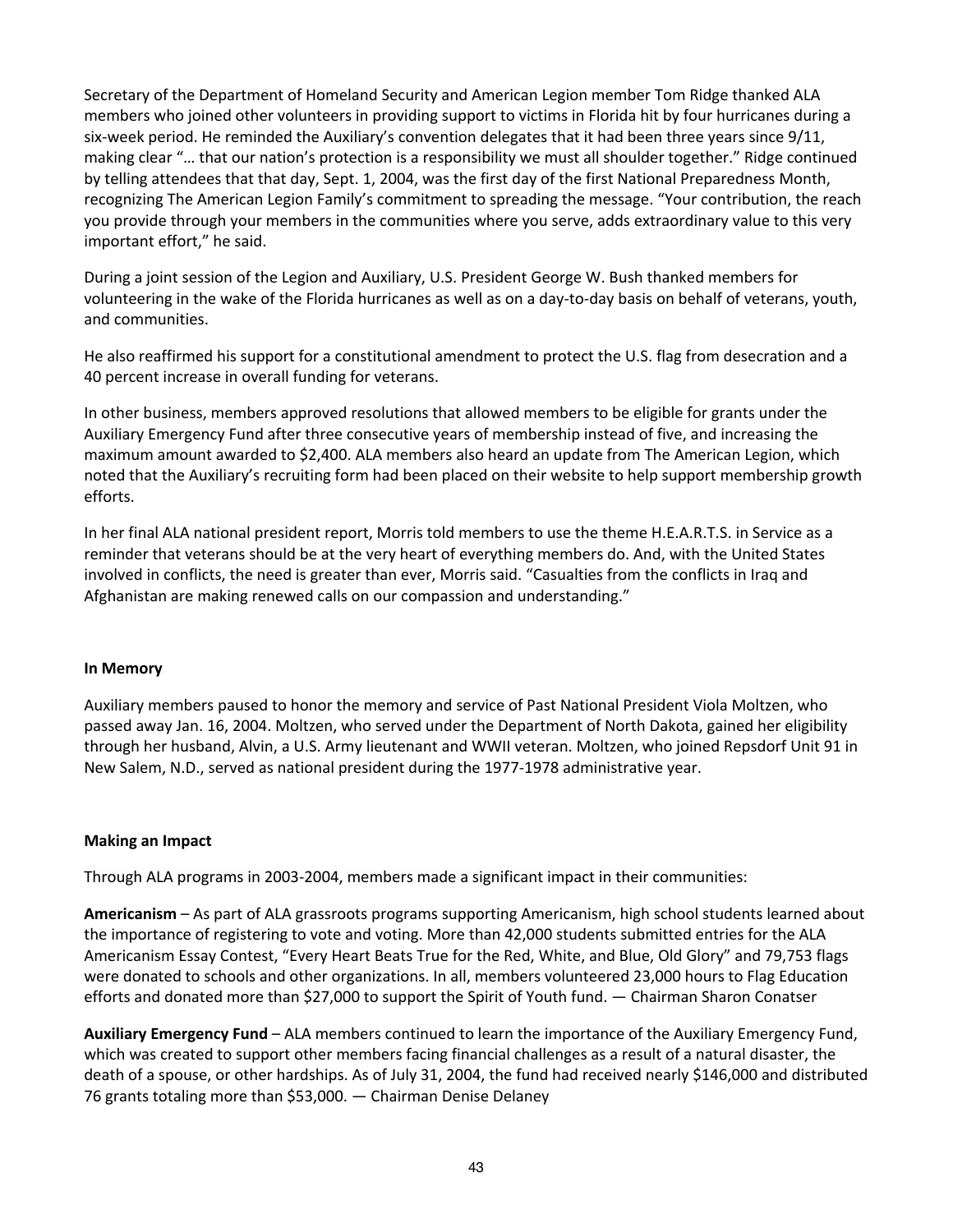**Child Welfare Foundation** - In recognition of the 50th anniversary of The American Legion Child Welfare Foundation, The American Legion Family contributed \$676,678 to support it — an increase of more than \$187,000 over the previous year. Auxiliary members increased their donations by nearly \$30,000. Grants from the fund supported ALA-sponsored organizations, including Every Child Inc., which received \$40,000, and the Juvenile Diabetes Research Foundation, which received a \$35,000 research grant. — Chairman Pearl Behrend

**Children & Youth** – During the 2003-2004 ALA administrative year, the Auxiliary presented 54 Youth Hero Awards to extraordinary youth throughout the nation; donated more than \$1.7 million in direct aid to children; raised more than \$238,000 for the Children's Miracle Network, and \$3 million to other children's groups. As a result of this effort, more than 135,000 children were helped. — Chairman JoAnn Cronin

**Community Service** – In addition to making an impact on a daily basis throughout their communities, nearly 11,000 senior and Junior ALA members joined each other to volunteer about 152,000 hours during "Make a Difference Day" on Oct. 26. Projects included cleaning a veterans park and providing meals for the homeless. Also, members donated more than 341,000 hours to the "Random Acts of Kindness" campaign and received more than \$60,000 in donations for this program. Members gave more than 16,000 pints of blood to the American Red Cross. In all, ALA members volunteered nearly 3 million hours and donated more than \$2.2 million to various community service projects. — Chairman Elaine Walmsley

**Education** – As part of Education Committee initiatives, Chairman Carlene Ashworth encouraged members to "broaden their horizons by reaching out and going beyond just providing scholarships." She asked them to become personally involved in the local schools and show up to "touch the lives our schoolchildren."

Throughout the year, members did just that, donating more than 22,000 in volunteer hours as part of the National Education Association's "Read Across America" project. They also provided students with 2,754 scholarships totaling more than \$1.4 million; spent over 49,000 hours tutoring 25,716 children and 1,796 adults; and supported The American Legion's project "Veterans in the Classroom" by arranging for students to hear the stories of nearly 2,500 veterans. — Chairman Carlene Ashworth

**Finance** – Because of membership decline, the committee had to find new ways to fund ALA programs and counter rising costs, said Chairman Anna Gear. Some of those innovative ideas included the formation of the Century Club which would begin in 2005. The funds would reduce each department's assessment for sending two senators to ALA Girls Nation. She also noted that ALA members are continuing to donate \$20,000 to The American Legion's Veterans Affairs & Rehabilitation; \$20,000 to the Legion's Children & Youth Committee; \$10,000 to the Citizens Flag Alliance; and \$10,000 to the Child Welfare Foundation — Chairman Anna Gear

**ALA Girls State** – Nearly 3,100 ALA units sponsored 8,916 girls to ALA Girls State programs, with only 25 departments reporting. According to those reports, many advances had been made to improve ALA Girls State programs, including online registration, acceptance of home-schooled students, and computerized voting. Also, 96 senators attended ALA Girls Nation 2004 in Maryland. — Chairman Jan Pulvermacher

**Junior Activities** - The focus for the administrative year included involving Juniors in the Auxiliary programs through the Patch Program; volunteerism to veterans and communities; leadership skills; and interesting, educational, and fun activities. Juniors earned more than 1,000 patches as part of the year's activities, while more than 450 Juniors enrolled in leadership courses. Naomi Farace of Florida, who was elected Honorary National Junior President, showed her appreciation for what the Auxiliary taught her in this message: "I am only one, but still I am one. I can't do everything, but still I can do something. And just because I can't do everything, I won't refuse to do the something that I can do." — Chairman Mary Harper

**Leadership** – An effort to enhance leadership of Auxiliary members at all levels of the organization was placed because "recognizing trained leadership is essential for growth and success of the American Legion Auxiliary." The Leadership Committee focused on a mentorship program, the Guide for Department Chairmen, promoting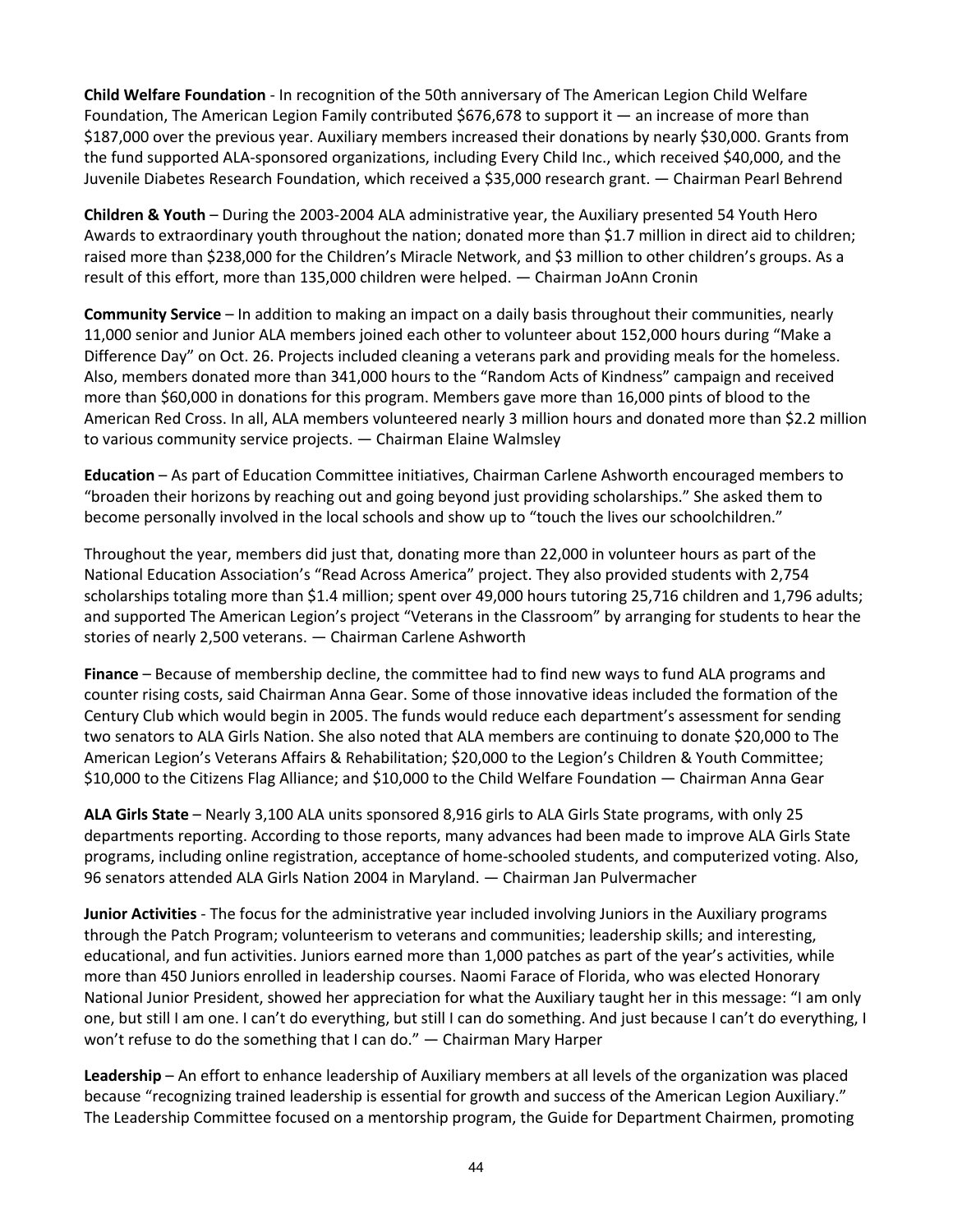the National Leadership Courses, and encouraging attendance at the National Leadership Information Conferences, which were held throughout the United States in many locations. — Chairman Rita Navarreté

**Legislative** – The American Legion Family raised concerns about President Bush's budget for the Department of Veterans Affairs for 2005 — only a \$200 million increase in discretionary funding. As a result, the VA would be tasked with collecting \$700 million more in third-party reimbursements, which could result in cuts in benefits and beds.

The American Legion strongly recommends allowing the VA to bill and collect from Medicare and Medicaid services for the treatment of Medicare-eligible veterans and changing VA medical care funding from discretionary to mandatory appropriations.

The Legislative Council also met its goal to increase the number of its members; nearly 100 additional members were added to the organization. — Chairman Peggy Thomas

**Membership** – In an effort to boost ALA membership, the organization held a workshop in Indianapolis, where members focused on developing recruitment and retention strategies and sharing information on unit programs that are working. Also, a direct mail solicitation program was successful in bringing in several thousand more members than in past years. In all, the Auxiliary recruited 62,708 new members with 52 new unit charters and two charter reinstatements. Legionnaires and Sons of The American Legion members also helped, recruiting nearly 1,200 new members on behalf of the ALA. Sixteen departments reached 100 percent or more of their recruitment goals. — Chairman Ruth Proctor

**National Security** – As part of their focus on National Security, Auxiliary members volunteered 23,469 hours and donated \$32,721 toward civil preparedness activities; distributed more than 19,000 Blue Star Banners to military families; sent more than 13 million coupons to commissaries around the world; and donated nearly 22,000 slippers for Operation Toasty Toes. In all, members donated more than 453,000 volunteer hours to programs that focused on military support, civil preparedness, and awareness. — Chairman Desireé Stoy

**Past Presidents Parley** – ALA members recognized six women in the military, acknowledging that it has taken nearly 70 years for women to receive the same status as men in America's military. Those honored as Outstanding Woman Veterans included Ramona Henricks (WWII); Caroline Jane Lake (Korean War); Barbara L. Shultz (Vietnam); Rhonda Ruth Akers (Grenada/Lebanon); Michelle Frey (Panama); and Lynn C. Zehr (Persian Gulf). All the women veterans honored also were ALA members. — Chairman Elsie Bailey

**Poppy** – Members increased awareness about the Poppy Program by asking state government officials to wear the symbolic poppy on Memorial Day, ordering more than 5.4 million poppies to be distributed during the holiday, and raising more than \$2.2 million through the program. U.S. Rep. John Shadegg of Arizona supported those efforts by sponsoring a resolution urging Americans to wear poppies in memory of the brave men and women who have died fighting for freedom in Afghanistan and Iraq. — Chairman Beverly Otterness

**Public Relations** – As part of their efforts to get the word out about the American Legion Auxiliary, members set a goal to have each ALA unit generate at least one article or form of local media coverage during the administrative year. Many ALA units were successful, reaching out to media officials to get coverage of their activities. The final estimates of articles and photos published would fill 395 issues of ALA's *National News.* — Chairman Patricia Kranzow

**Unit Development & Revitalization** – Major initiatives of the UD&R Program included revitalizing units and reducing the number of charters canceled each year. However, there has been an increasing concern that some ALA members are reaching a point where it becomes more difficult to maintain a unit. "We realize this 'aging out' will continue to be a problem area for our organization," said Chairman Flora Jean Craig. Members attending a membership seminar were challenged to charter one unit for each charter canceled. — Chairman Flora Jean Craig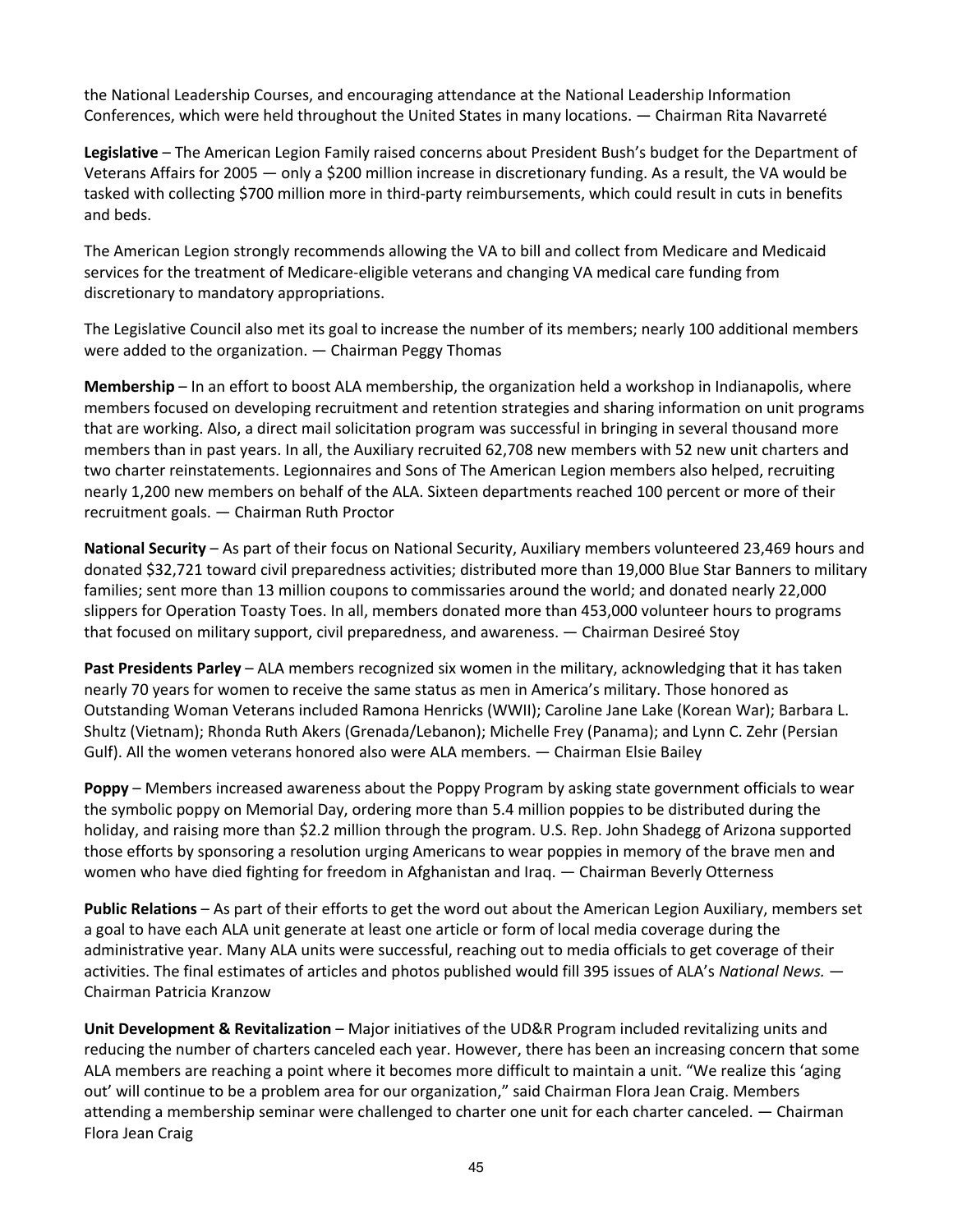**Veterans Affairs & Rehabilitation** – To support veterans at VA medical centers and those served by Fisher House, ALA members not only donated funds, they took the time to make lap robes, bedspreads, shawls, and afghans to ensure veterans knew they weren't forgotten. Members also cooked meals, baked cookies and cakes, and made fruit baskets and decorations for numerous veterans' parties.

Auxiliary units also contributed \$783,875 to host Gift Shops, events that allowed veterans to present their family members with gifts during holidays. Members also donated nearly \$49,000 to Fisher House.

In all, more than 69,000 volunteers donated over 2 million hours and over \$3 million in funds to serve 1,633,747 veterans. Chairman Carol Van Kirk said the donations and volunteerism were very encouraging, and recognized that there will be a need to expand those efforts. "With an increase of injured and ill veterans returning from the war, there will be an even greater need for our assistance," she said.

As a result, The American Legion Family leadership is partnering with the Department of Veterans Affairs to better prepare to meet veterans' needs in the future. New ideas being formulated for promoting and educating the membership and general public about the need of volunteers to assist the veterans.

Outstanding VAVS Volunteer of the Year, Mary Ann Davis, who serves at the Minneapolis VA Medical Center, said veterans often just want someone to talk to them. "Anyone can volunteer at a VA medical center," she said. "It's the most rewarding thing you can do." — Chairman Carol Van Kirk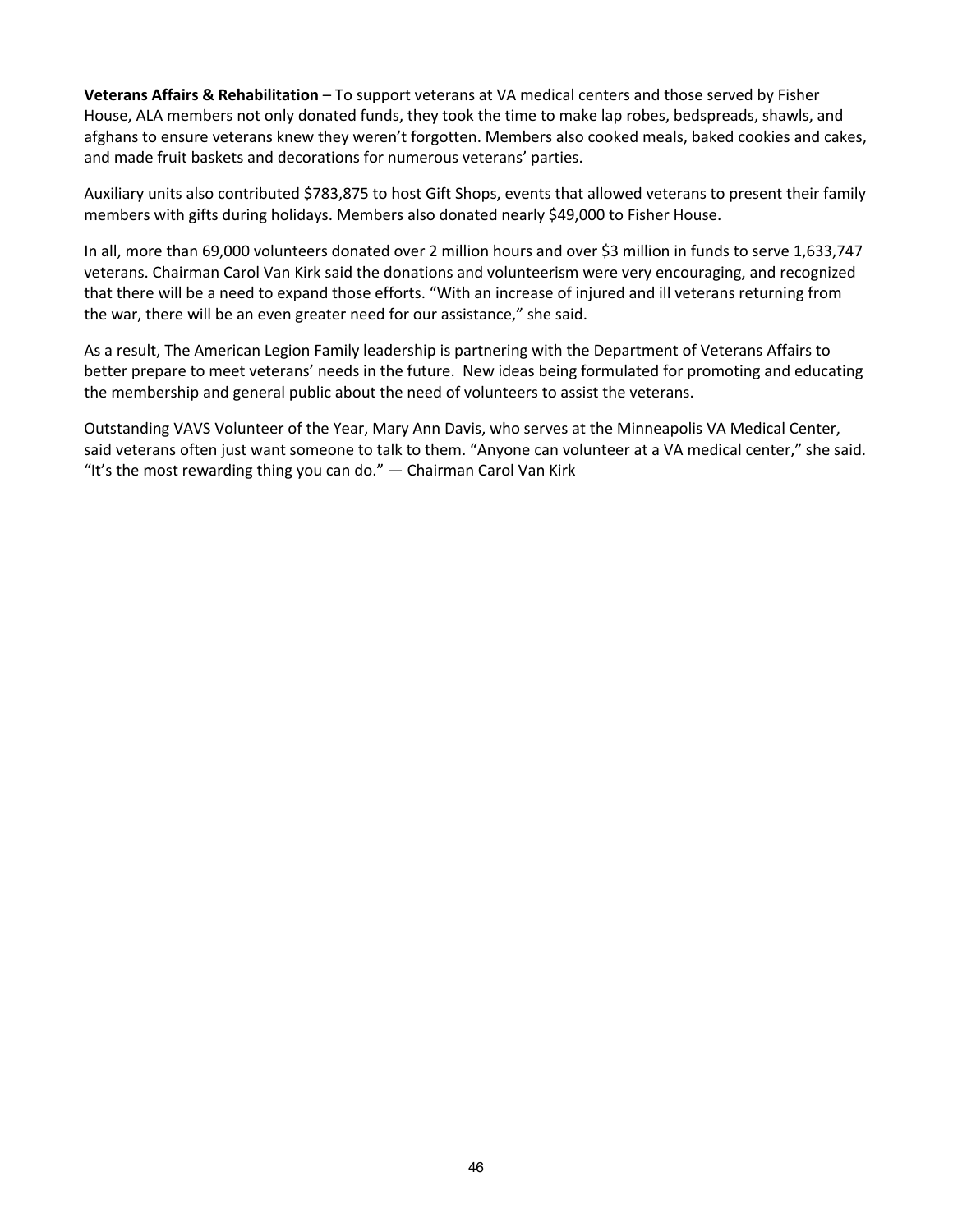## **2004: Freedom Will Always Prevail**

As terrorist attacks continued to cause havoc and fear around the globe in 2004, many people around the world found solace in the ideals represented by the Statue of Liberty, which once again started welcoming visitors that summer — for the first time since 9/11.

The iconic statue had been closed for a three-year period to undergo security improvements. However, visitors to the New York icon were only able to gain access to the observation deck on her pedestal; not to her crown.

In another symbolic act of America's healing, hundreds gathered for an Independence Day ceremony at the World Trade Center in New York — the site of 9/11 terrorist attacks. Many of the attendees, including 100 family members of those killed in the attacks, watched as the cornerstone of the Freedom Tower was laid. An inscription on the cornerstone for the skyscraper read: "To honor and remember those who lost their lives on September 11th, 2001, and as a tribute to the enduring spirit of freedom — July Fourth, 2004."

During the ceremony, New York Mayor Michael Bloomberg talked of Americans' resilience. "As we lay this cornerstone, we remember that the liberties, which are the bedrock of our nation, can never be shaken by violence or hate," he said. ""By laying this magnificent cornerstone of hope, we are sending a message to the people around the world that freedom will always prevail."

More than 150,000 patriotic men, women, and children also gathered to remember the heroes of another war, as part of a dedication of the National World War II Memorial in Washington, D.C. on May 29. Many of those among the crowd were aging WWII veterans, some of them making their way through the crowd with the aid of wheelchairs and walking canes. And a large number wore the pens and hats showing their membership in The American Legion Family.

It was a fitting tribute to the millions of veterans who served their country as part of WWII, some of whom didn't live to see the dedication.

Presidents George W. Bush, Bill Clinton, and George H.W. Bush were among the dignitaries at the new memorial, which was funded, in part, by donations from American Legion Auxiliary members. Former Sen. Bob Dole, a U.S. Army veteran who was wounded in WWII, was among those who helped efforts to build the memorial.

In his remarks during the 90-minute ceremony, Dole said, "What we dedicate today is not a memorial to war. Rather, it is a tribute to the physical and moral courage that makes heroes out of farm and city boys and that inspired Americans in every generation to lay down their lives for people they will never meet, for ideals that make life itself worth living.''

As the year drew to a close, it was clear that Americans, and people from around the world, remained deeply divided about the Iraq War. President Bush was the target of heightening criticisms as the toll of the war continued to claim the lives of military servicemembers.

Some criticized Bush for declaring that the war had ended a year earlier when he gave a speech under a banner reading "Mission Accomplished." At the time, Bush had said, "Major combat operations in Iraq have ended. In the battle of Iraq, the United States and our allies have prevailed."

Bush defended his position, indicating that significant steps had been taken to diminish terrorism with the removal of Saddam Hussein.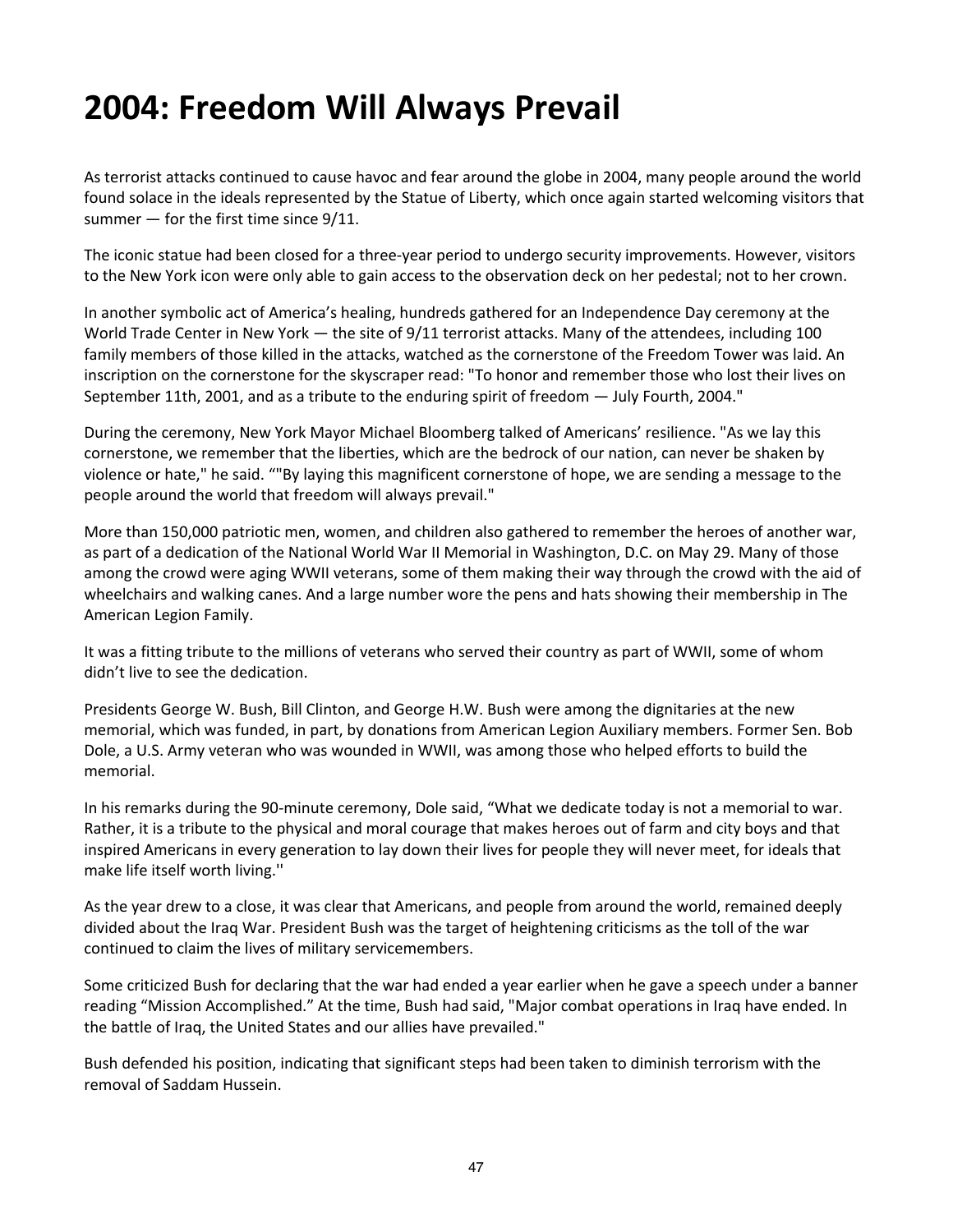It was clear that the dissensions about the war would keep Americans divided when the death toll of American servicemembers officially surpassed 1,000 on Sept. 7.

#### **Other Events in 2004**

- Sept. 7, 2004 American military deaths in Iraq operations surpass the 1,000 mark.
- Sept. 16, 2004 Hurricane Ivan (Category 3) makes landfall in Gulf Shores, Ala., and northwestern Florida with 120 mph winds. The weather event causes 120 deaths.
- Oct. 29 An Arabic news network broadcasts an excerpt from a video of Osama bin Laden in which he admits direct responsibility for the Sept. 11, 2001, attacks.
- Nov. 7 More than 10,000 U.S. troops and a small number of Iraqi army units participate in a siege on the insurgent stronghold of Fallujah.
- Nov. 11 Yasser Arafat's death is confirmed by Palestine Liberation organization.
- Dec. 26 A 9.1 magnitude earthquake in the Indian Ocean unleashes a tsunami in Thailand, Sri Lanka, and Indonesia. More than 230,000 people, including many American tourists, die within a matter of hours.
- Jan. 10, 2005 A mudslide occurs in LaConchita, Calif., killing 10 people.
- Jan. 19, 2005 Cancer replaces heart disease as the No. 1 cause of death for people ages 85 and under.
- Jan. 26, 2005 Condoleezza Rice is sworn in as U.S. Secretary of State, the first African American woman to hold the post.
- Feb. 8, 2005 Leaders of Palestine and Israel declare a truce.
- Feb. 15, 2005 YouTube, a video sharing website, is launched in the United States.
- Feb. 28, 2005 A suicide bombing at a police recruiting center in Al Hillah, Iraq, kills 127.
- March 4, 2005 United Nations warns that about 90 million Africans could be infected by HIV in the future without further action against the spread of the disease.
- May 10, 2005 A hand grenade lands about 65 feet from U.S. President George W. Bush while he was giving a speech in Tbilisi, Georgia; it malfunctions and does not detonate.
- July 7, 2005 Coordinated terrorist bomb blasts strike London's public transport system during the morning rush hour, killing 52 and injuring 700.
- July 10, 2005 Hurricane Dennis slams into the Florida Panhandle and causes billions of dollars in damage.
- July 21, 2005 Four terrorist bombers target London's public transportation system. All four bombs fail to detonate, leading to the capture of all bombers.
- July 26, 2005 NASA launches Discovery, the first scheduled flight mission after the Columbia disaster in 2003.
- Aug. 12, 2005 An F2 tornado strikes the coal mining town of Wright, Wyo., destroying nearly 100 homes and killing two people.
- Aug. 23, 2005 Hurricane Katrina makes landfall as a Category 3 hurricane, devastating much of the U.S. Gulf Coast from Louisiana to the Florida Panhandle. The hurricane kills more than 1,000 and causes over \$115 billion in damage.

## **2004-2005 - American Legion Auxiliary Administrative Year Shooting for the 1-Million Member Mark**

*"We don't want to be nearly a million members. We want to be over a million members." —* Sandi Dutton, 84th National President of the American Legion Auxiliary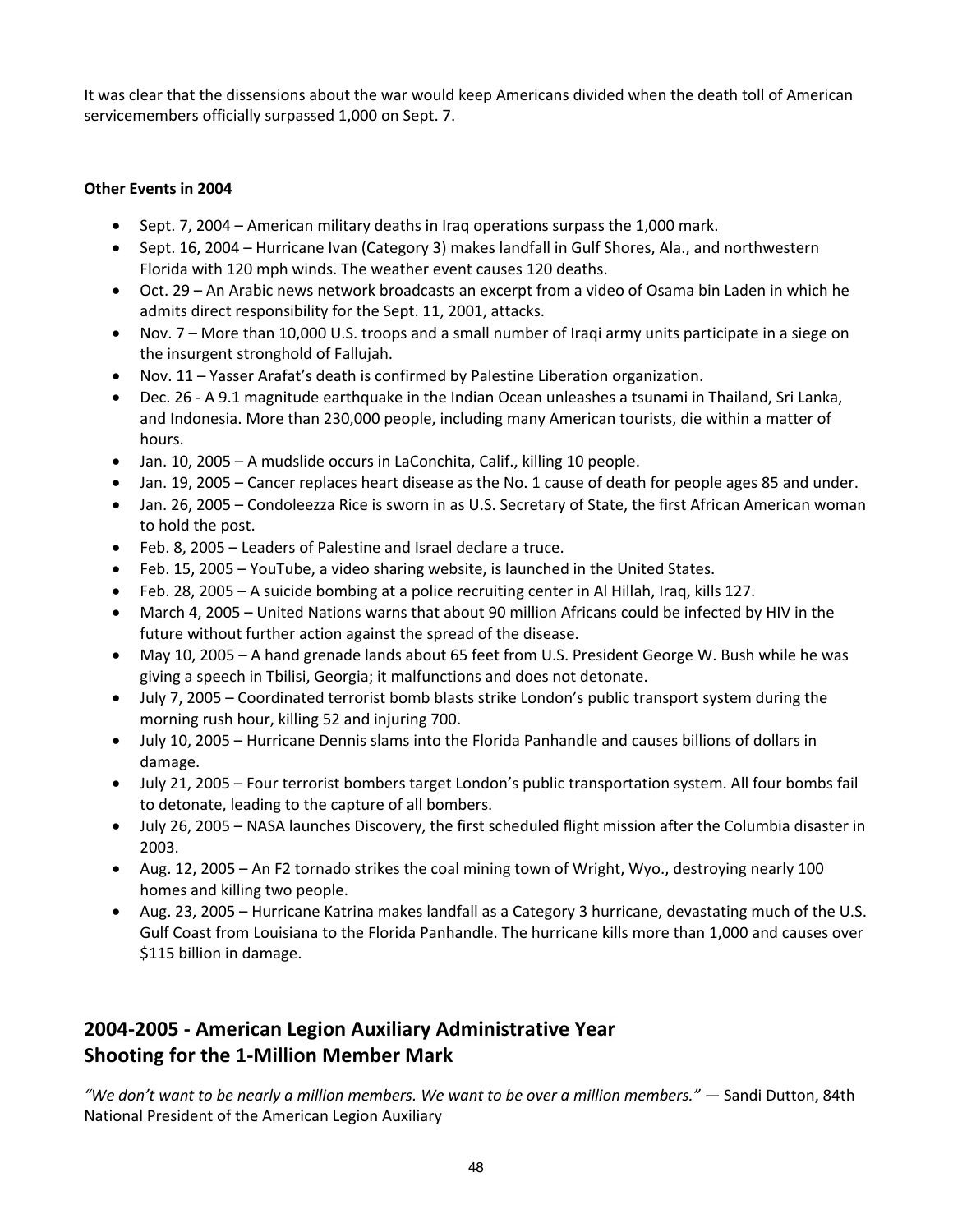While it had been many years since the American Legion Auxiliary's membership hovered at 1 million, newly elected ALA President Sandi Dutton reminded members that they still had everything it takes to once again reach that level of engagement. The path to that milestone requires members working closely with each other, Dutton said as she addressed the women attending the 2004 ALA National Convention in Nashville, Tenn.

They also would need to enact strategic public relations campaigns in their communities across the country, highlighting the great work being done through the many programs supported by the organization. While the ALA has an incredible impact through their programs, members don't talk about them enough, she said.

"Every single year, we should get better and better," said Dutton, an ALA member from the Department of Maryland. "We also need to continue to forge a strong family relationship with The American Legion and Sons of The American Legion. If somebody needs something done, we have to find a way to make that happen."

Dutton also discussed the need to be flexible, not always relying on the old ways of doing things. "You need to remember," she said. "It's a whole new ball game."

By continuing to work collaboratively, members can achieve their goal to increase ALA membership and keep the organization viable in fulfilling its mission to support veterans for many generations to come, Dutton said.

"We don't want to be *nearly* a million members," she said enthusiastically. "We want to be *over* a million members."

Having already served as an ALA member for nearly 35 years, Dutton had firsthand knowledge of what it meant to be committed to the women's patriotic organization. She gained eligibility through her father, Cal Willoughby, who served in the U.S. Army during World War II, and joined the Auxiliary as a Junior member.

She displayed leadership early, serving as president of her Junior Auxiliary group before taking on more leadership positions, including Honorary Department Junior Vice President, director of ALA Girls Nation in 1997, and numerous roles as a senior Auxiliary member, including national vice president. She also was a charter member of Eight & Forty Salon 796 and a member of La Societe de Femme Caban Locale 265.

In her spare time, Dutton and her husband, Dick, spend time as a family with their son and daughter-in-law. She also works as a senior account executive with Summit Marketing.

#### **Other National Officers elected during the 2004 ALA Convention:**

- National Vice President Carol Van Kirk (Department of Nebraska)
- Central Division NVP René Reese (Department of Ohio)
- Eastern Division NVP Josie Crossan (Department of Delaware)
- Northwestern Division NVP Genene Quick (Department of Wyoming)
- Southern Division NVP Margarita Cruz-Torres (Department of Puerto Rico)
- Western Division NVP Jean Clayton (Department of Alaska)
- National Chaplain Conney Bell (Department of South Carolina)
- National Historian Loretta Shellman (Department Of Wisconsin)
- National Secretary Peggy Sappenfield (Department of Indiana)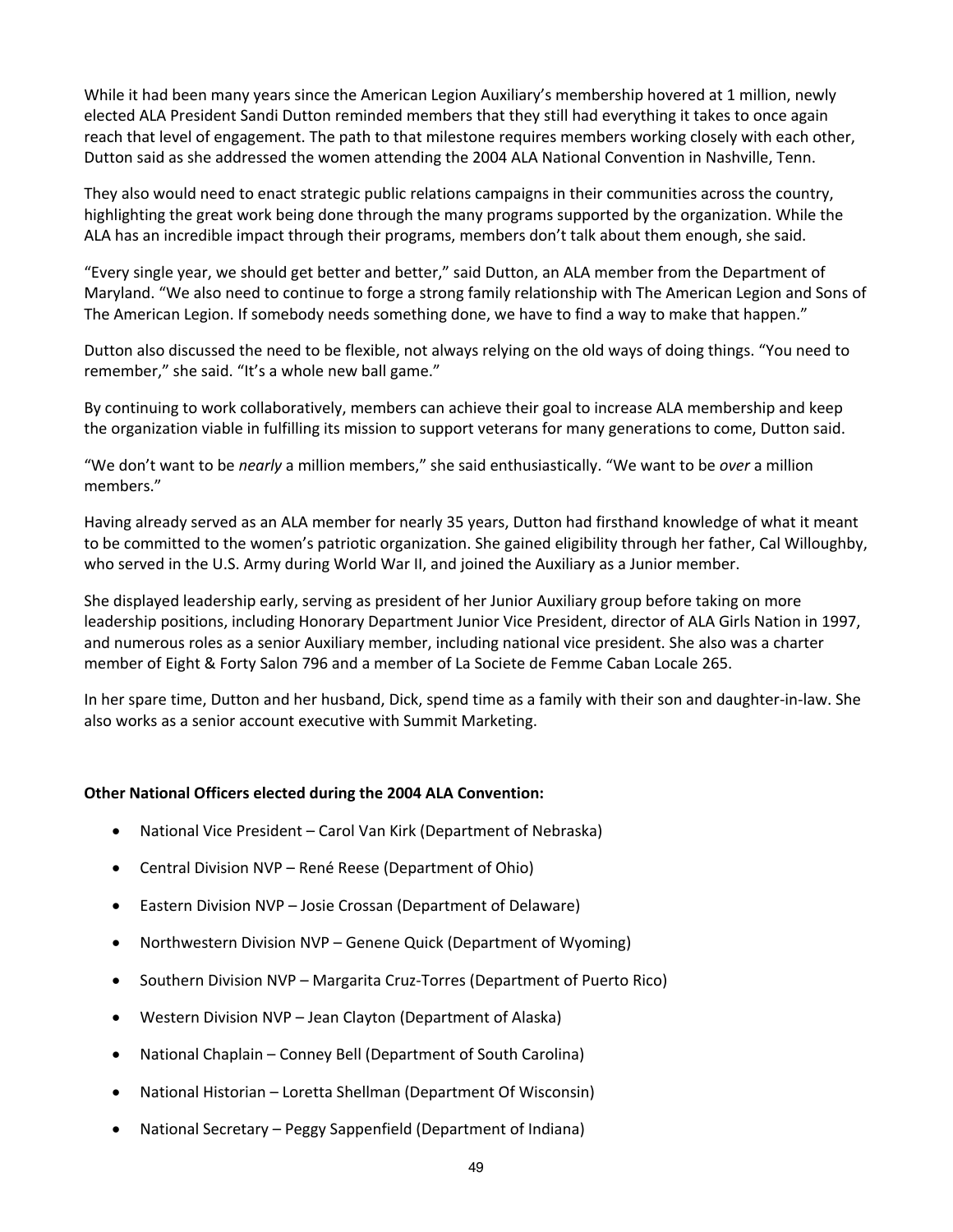• National Treasurer – Marta Hedding (Department of Indiana)

#### **Catch the Wave in the ALA**

Members inspiring other members to action was the motivational message behind ALA National President Dutton's theme for the year — "Catch the Wave." As she traveled across the country, personally meeting members one by one, Dutton encouraged them to work on rejuvenating each other.

Dutton asked those in leadership positions to own initiatives to promote their activities, inspire members to action, and increase membership. "You're selling the American Legion Auxiliary, so chairmen at every level should work together and be open-minded," she said. "If you give people ownership in a project, they're going to go out there and sell that idea."

Dutton offered numerous strategies to help members gain more results in less time, including combining programs at events and having departments transfer at least 50 percent of members acquired through the Direct Membership Solicitation program to a local unit. Dutton also suggested that members consider creative ways of giving back to veterans, such as donating their bonus air miles so that family members could visit the veterans.

Among the first major meetings Dutton attended during her administrative year was the Post-Convention NEC Meeting and the Presidents & Secretaries Conference, which were held shortly after the 2004 ALA National Convention.

During the Presidents & Secretaries Conference in Indianapolis, Dutton and other officials discussed numerous topics, including tips for retaining members who joined as a result of the Direct Membership Solicitation campaign, best practices for financial controls, and ways to integrate public relations initiatives in all Auxiliary programs.

As part of a workshop, two staff members from The American Legion's public relations team and Auxiliary National Headquarters PR Manager Lucia Anderson gave ALA officials a list of do's and don'ts in building a strong media relations campaign.

"The Auxiliary has a great story to tell, so tell it!" said American Legion Deputy Director Lee Harris. He told the attendees to inform the public about all the great things the Auxiliary does for veterans, children, and the local community.

ALA leaders also heard from several guest speakers, including Steve Edenbo from the Freedoms Foundation at Valley Forge, Pa., who gave living history lessons at the Americanism Youth Conference, and Olympian Reuben Gonzalez, who was a member of the U.S. luge team.

"You don't have to be a big shot to succeed," Gonzalez told the women in an inspirational talk. "Just be a little shot who keeps on shooting!"

In keeping with a recent tradition of ALA national presidents supporting the National Veterans Creative Arts Festival (NVCAF), Dutton joined other ALA members at the annual event, which was held in Salt Lake City, Utah, in October. The 2004 NVCAF celebrated the accomplishments of veteran artists and performers who had won local competitions in 52 VA Medical Centers across the country. The programs encouraged therapy for veterans through the arts.

The Auxiliary had donated more than \$75,000 to make the celebratory event a reality. Funds were used to cover veterans' travel and room and board. Auxiliary members also were on hand to volunteer in numerous ways,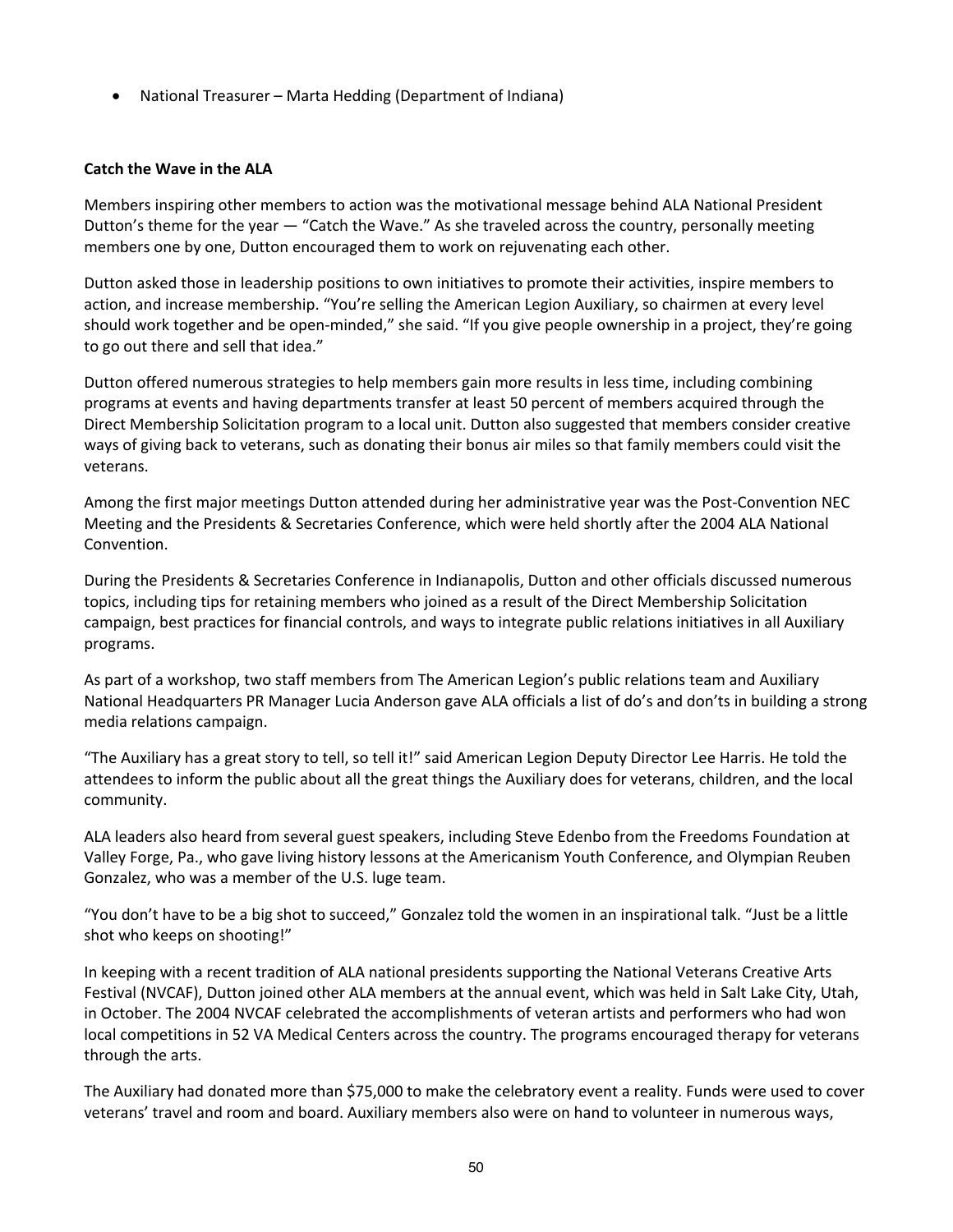including ironing costumes, making alterations, stocking hospitality rooms with refreshments, and simply providing hugs and words of encouragement to veteran participants.

Highlights of the event included performances and art displays from veterans, a speech from sculptor Gary Lee Price, a trip to the Mormon Tabernacle which featured a performance by the Mormon Tabernacle Choir and Orchestra, and a message from Deputy Secretary of Veterans Affairs Gordon H. Mansfield.

Mansfield, a veteran, commended the ALA for their work on behalf of veterans. "You have been partners with VA for 85 years," he said in his remarks. "For more than 30 years, your volunteers have recognized that healing requires special care, not only for the body but also for the mind and soul."

Actress Jane Powell, who served as mistress of ceremonies for the fifth time, said, "I am inspired each year by these veterans' spirit of determination to become better at [their] art, as they reach and fulfill higher goals for themselves." Actress Bo Derek also helped with the event, serving as national honorary chairperson for the Festival.

Impressed by the Auxiliary's commitment to the NVCAF, American Legion Past National Commander John P. "Jake" Comer recommended that fellow Legionnaires donate \$10,000 to the Auxiliary's Festival fund.

#### **Generating a Wave for Future Generations**

ALA members also invested in a series of efforts to ensure that younger women understood what the Auxiliary was all about.

One involved a partnership between the American Legion Auxiliary and Butler University in Indianapolis. As Lucia Anderson, ALA National Headquarters' public relations manager, reported, the project involved four female students studying public relations. They were assigned the task of improving the image of ALA among Americans, using a public relations campaign titled, "American Legion Auxiliary: Empowering Women, Inspiring Communities."

As part of the project, a focus group was organized of women between the ages of 18 and 24, who also were eligible for ALA membership but had not signed up. The students found that many younger people viewed the Auxiliary solely as an older women's organization — a misconception that needed to be addressed in future campaigns.

They recommended that the ALA take the following actions to increase membership among younger women:

- Emphasize the camaraderie of members and commitment of service to community
- Offer benefits more suited to younger members
- Develop a means of corresponding with women currently in the military
- Establish college units
- Develop a penpal campaign, regularly communicating to those in military service

In other developments focused on younger girls, the ALA again supported ALA Girls State and ALA Girls Nation as some of the key programs designed to teach high school girls the importance of patriotism, the legislative process, and advocacy.

To that end, 62 ALA members representing 25 departments gathered in Indianapolis for the ALA Girls State Directors Conference, which gave them time to talk about ways to strengthen the program. Agenda items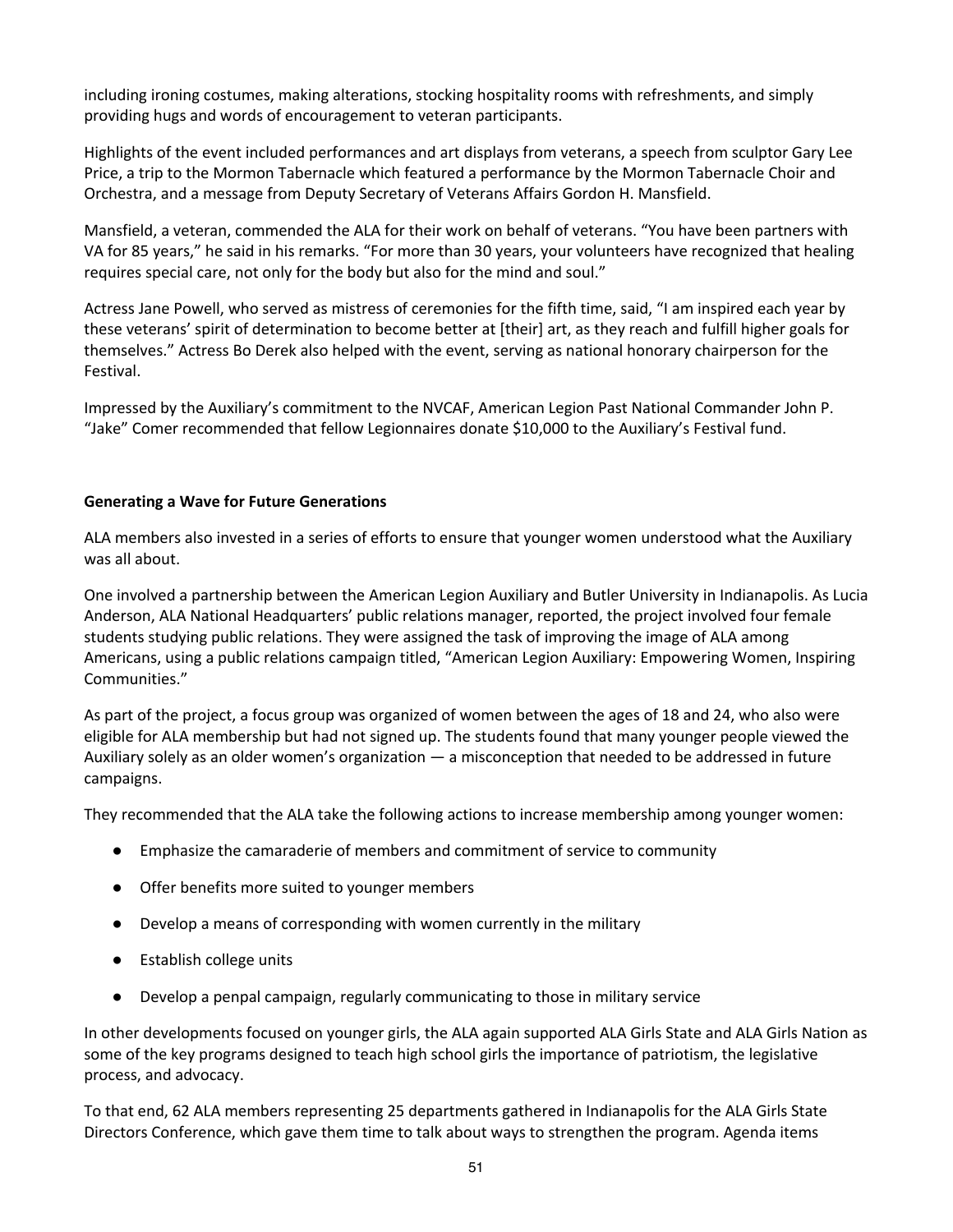included developing public relations campaigns for ALA Girls State programs, launching ALA Girls State websites, setting up alumnae associations and planning ALA Girls State curriculum.

Two former ALA Girls Nation participants, Kimberly Shrack and Sarah Hughes, both from Indiana, shared the impact the experiences had on them. "You have shaped, molded, and touched thousands of young women," Hughes told ALA members.

During the summer, another group of high school students gathered for the 2005 ALA Girls Nation. Out of all the ALA Girls State programs hosted across America, 96 senators were selected to attend this event in Chevy Chase, Md., about six miles from the White House.

The ALA Girls Nation gathering represented the 59th session of the immersive experience, which gave girls the rare opportunity to tour the White House, State Department, and other memorable destinations in Washington, D.C. As part of this year's events, the ALA Girls Nation senators also visited the Women in Military Service for America Memorial, the Holocaust Museum, the Fort Myer Officers Club, and Greenbelt, Md., Legion Post 136.

They also heard from ALA National President Dutton, ALA National Vice President Carol Van Kirk, and American Legion National Commander Tom Cadmus, who encouraged them to follow their dreams while serving their country through patriotism and service.

ALA members also sponsored 64 students to attend a Freedoms Foundation seminar, which is designed to encourage a sense of citizenship, leadership, and civic duty among youth. Attendees included several Junior Auxiliary members, and participants from ALA Girls State, ALA Girls Nation, and American Legion Boys State.

The students participated in engaging sessions, including working together to debate, amend, and pass a Patriot Act. They also heard from several guest speakers, including Bruce Murphy, Fred Morgan Kirby, professor of Civil Rights at Lafayette College, and Graham Lee, professor of Political Science at St. Joseph's University. They visited Valley Forge, Independence Hall, and the Liberty Bell.

#### **Advocating for America's Security**

With the War on Terror continuing to impact the lives of military servicemembers, as well as their families, ALA members were constantly aware of the importance of their patriotic volunteerism.

Throughout the year, several organizations immediately thought of The American Legion Family as a group of people they could depend upon to help keep Americans secure.

Members of the Auxiliary, Legion, and Sons were approached by representatives of the Citizen Corps, a nationwide grassroots movement created to give people the knowledge and skills needed to help themselves and their families during an emergency. They asked The American Legion Family to help by sponsoring and organizing training sessions in first aid and in CERT; supporting local fire and police departments; and reinvigorating local neighborhood watch groups.

In other developments, Legionnaires approved Resolution 169, which addressed national security. It called for all members of The American Legion Family to rally in support of the Department of Homeland Security, which was created to coordinate America's efforts to keep the country secure.

The resolution also urged Congress to "arm the Department of Homeland Security with the legal powers and fiduciary tools to harmonize the many agencies and offices with Homeland Security responsibilities into a viable and credible deterrent to those who seek to inflict violence on the U.S. and the American people."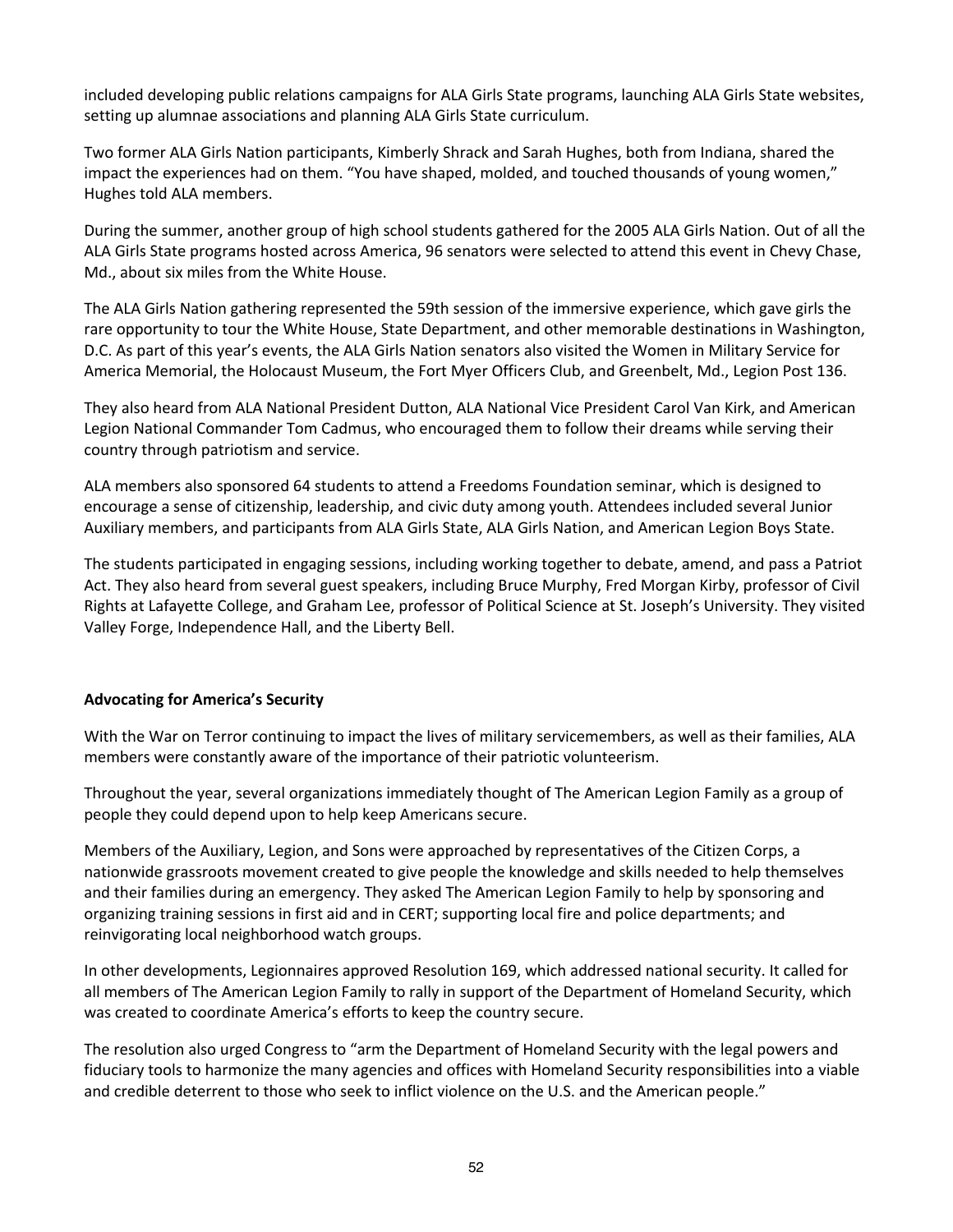On May 21, the Legion Family called upon members to join in a special celebration — The American Legion Blue Star Salute, which gives communities an opportunity to use Armed Forces Day to boost morale during the ongoing War on Terror. Members were given a 32-page promotion guide for the event, with details on the salute's objectives along with tips for hosting a successful event at the grassroots level.

#### **Growing as an Organization**

Throughout her tenure, Dutton continued to deliver her message for members to encourage and inspire each other as they push to grow the ALA organization. She spoke to members in groups and one on one during visits to their home states and at numerous meetings, including the Mid-Year NEC Meeting, the Awareness Assembly, and, later, the National Leadership and Information Conferences, and the 2005 ALA National Convention.

ALA leaders joined her in seeking ways to strengthen the organization. During the Mid-Year NEC Meeting in Washington, D.C., they voted to contribute \$10,000 to The American Legion to support Children & Youth programs, ensuring that the contribution be considered each year during the annual budgeting process. They also approved a resolution allowing for individual volunteer hours of members within their community be included in the reporting process.

The Unit Development & Revitalization Program released a brochure that detailed revisions on how to organize a unit. It provided easy-to-follow step-by-step instructions, including sample letters, charter applications, and charter roll.

During the Awareness Assembly held in Washington, D.C., members were entertained by veterans who participated in the National Veterans Creative Arts Festival and heard from former Secretary of State Madeleine K. Albright, who accepted the Auxiliary's 2005 Public Spirit Award. Albright and her family escaped from Czechoslovakia following the Nazi takeover in 1939 and told attendees "… we should never take freedom for granted." In her remarks, Albright said, "The American Legion Auxiliary is a model of what a volunteer organization should be." She was the first woman to serve as Secretary of State.

Other guest speakers included South Dakota Rep. Stephanie Herseth, a member of the House Veterans Affairs Committee. Herseth, an alumna of ALA South Dakota Girls State, talked to members about proposed legislation she co-sponsored, the Assured Funding for Veterans Health Care Act of 2005. "The nation made a commitment, a moral promise, to care for veterans while they are in service, and when they come home," Herseth said of the Act, which called for mandated funding.

Another guest speaker was Ken Abraham, co-author of *Let's Roll*, a biography of Todd Beamer, one of the passengers who died fighting terrorists who hijacked United Airlines Flight 93, which later crashed in Shanksville, Pa., on Sept. 11, 2001. He co-authored the book with Beamer's widow, Lisa Beamer.

ALA National President Dutton also highlighted a partnership between ALA member Barbara Mallak and Sonja Brown, Albuquerque, N.M., VA's Chief of Voluntary Service and Public Affairs. Dutton said their work was an ideal example of the impact the Auxiliary can have in the lives of veterans.

As part of the program at the Albuquerque VA Medical Center, more than 750 volunteers regularly serve the needs of veterans served at the facility. ALA members contributed 137,767 volunteer hours and \$270,000 in donations during the 2004-2005 administrative year.

Mallak also shared about the "Grant a Last Wish" program for terminally ill patients. She said volunteers arranged anniversary parties, trips home for the veterans, meals, and a wedding as part of fulfilling veterans' last wishes. The program has been such a success that the Joint Commission on the Accreditation of Healthcare cited it as a program that serves as a best practice among all VA facilities.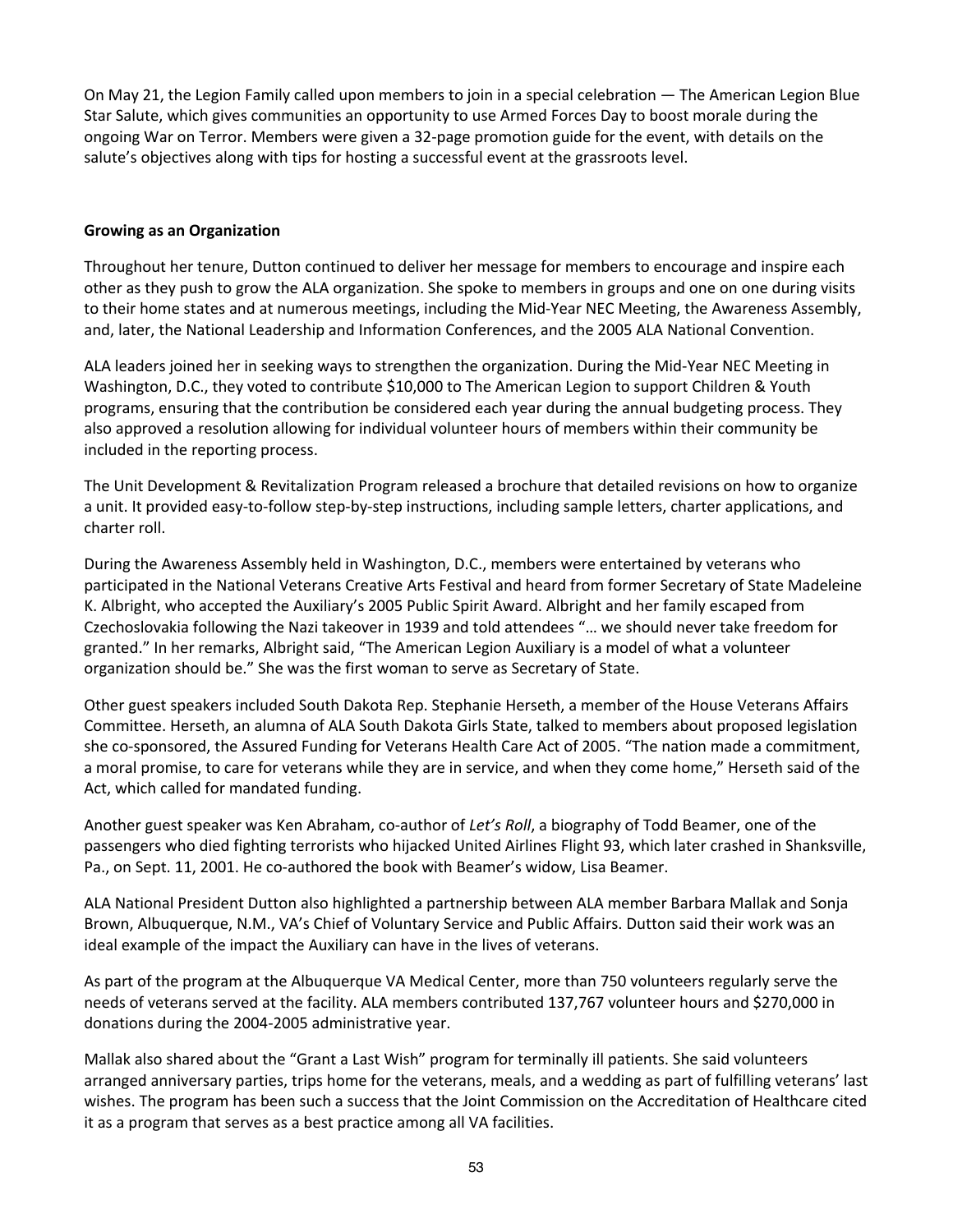During National Leadership and Information Conferences held in Macon, Ga., Hartford, Conn., and Omaha, Neb., members decided to change the name of the annual gathering to the National Information Conference. The name change reflected the desire of the Auxiliary to open up attendance to grassroots members — not just the leadership within departments. The meeting also marked the first time the ALA conducted its own national leadership conferences, since The American Legion had voted to end its participation in 2004. Attendees from locations all over the United States gathered to learn more about how to work the Auxiliary's programs, develop leadership strategies, become more skilled in veterans' advocacy, and motivate and encourage one another.

A premier program of the American Legion Auxiliary, the 59<sup>th</sup> session of ALA Girls Nation brought 96 young women from around the country to Washington, DC in July. Although the weather didn't always cooperate, the attendees made new friends and learned about the democratic process. They passed a resolution encouraging both ALA Girls Nation and American Legion Boys Nation senators to be political ambassadors upon returning home.

There were a couple sobering moments during the week when the girls were reminded of the horrors of war. They learned at Arlington National Cemetery that at least 170 men and women who were killed in Iraq and Afghanistan have been laid to rest there, a rate of two or three funerals a week. And the premiere exhibit at the Women in Military Service for America Memorial was "Faces of the Fallen," a paint and pencil artwork stretching nearly 100 meters across the interior of the gallery. The "faces" were portraits done to honor servicemembers fallen during the Afghanistan and Iraq conflicts.

On the lighter side, Holocaust survivor Nesse Godin gave the senators advice when choosing a man. Godin told them not to be fussy about looks, their mother should be the one to pick him out, and most importantly, "Chubby can get skinny and skinny can get chubby."

#### **Gathering for Annual National Convention**

ALA members once again gathered for their annual convention, meeting in Honolulu, Hawaii. They encouraged one another, reviewed proposals and motions to keep the Auxiliary moving in the right direction, and heard from leaders about the critical issues and needs facing veterans and military.

One of the most important agenda items leaders considered at the Pre-Convention National Executive Committee (NEC) Meeting was a motion to adopt new branding — a suggestion made by Butler University students who analyzed the Auxiliary's public image.

The NEC voted to approve a new emblem that more prominently displayed the word "Auxiliary;" not just the words "American Legion." Otherwise, people see the words "American Legion" and don't go any further. The newly designed emblem, along with a new tagline -- "Empowering Women, Inspiring Communities" -- would increase the name recognition of the women's organization.

During the NEC meeting, members also recognized the Department of North Carolina, which presented a check in the amount of \$6,074.16 to the National Veterans Creative Arts Festival, bringing their total to \$10,000. As a result, ALA National President Dutton said the contribution brought the total of the Auxiliary's national donation to \$140,343.17.

In other business, ALA members were encouraged to contact their legislators to support the Flag Amendment before Dec. 31. They also adopted numerous resolutions:

- Add a field service patch to the Junior Activities Patch Program.
- Increase participation in the Patch Program through three different levels, including kindergarten to fifth grade, sixth grade to eighth grade and ninth grade to 12th grade.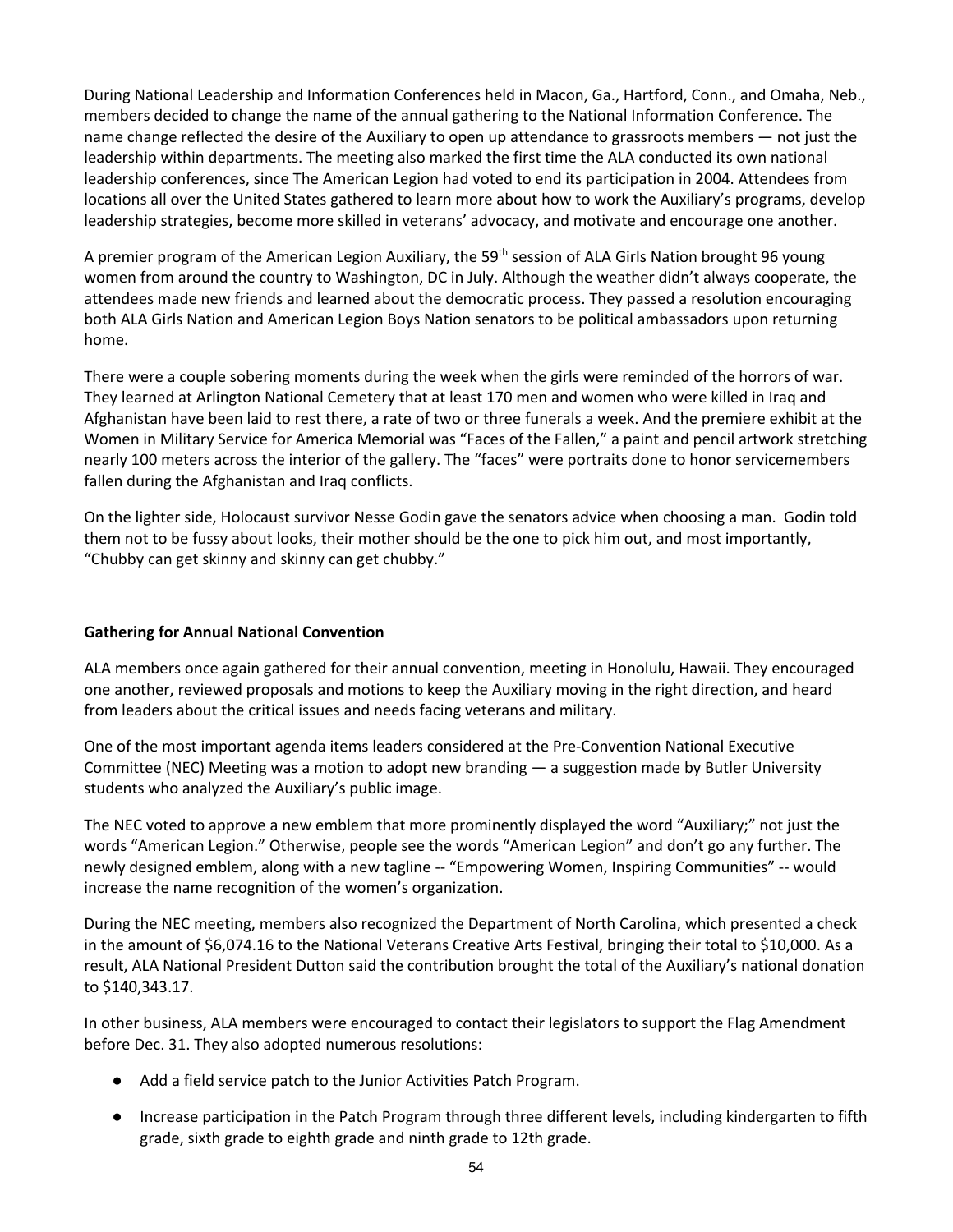- Expand the guidelines for use of Poppy Funds to include use for active-duty military personnel and their families.
- Include a prayer page to be included in the rules for the senior histories.
- Create an American Legion Auxiliary chaplains manual and maintain it on the chaplain site with publications, prayers, and other information useful to the Auxiliary chaplains.
- Amend the Constitution & Bylaws by adding the words "step-relatives are eligible," with the provision that the amendment shall only become effective upon acceptance by The American Legion. At a later NEC meeting, The American Legion voted to not pass the resolution.

As other events for the annual convention got underway, ALA President Dutton had the opportunity to address members of The American Legion Family during opening remarks. She shared what it had meant to serve the Auxiliary in the top leadership role during the 2004-2005 administrative year.

"Serving as the national president has been truly the year of my life," she said. "The absolute best part is to go around the world and meet all of you, our friends, our veterans who have served this country. The American Legion Family enjoys a reputation that is unequaled by any organization in the world.

"As we traveled the world, we went to places, and doors were opened that never would have been opened to another organization," she said. "You don't go to foreign countries and meet with the president of the country, or go and meet with our American ambassadors. It's just not done. But because we are The American Legion Family, it happens for us and that's because of all of you. I thank you for that. I thank you for giving us this most wonderful year. I thank you for allowing us to share in your dreams this year."

Dutton also expressed her gratitude to members of the Maryland delegation. "You don't get to this point without those people in your department," she said. "I've got the best department in the world. You also don't get to a position like this without helping hands."

#### **Making an Impact**

Through ALA programs in 2004-2005, members made a significant impact in their communities:

**Americanism** - Members set a goal for every department to become involved in the American Legion Auxiliary Freedom & Leadership Youth Conference. They also identified flag projects as another priority, including the Promoting the Pocket Flag Project, designed to get as many pocket flags to military personnel as possible, and promoting pride and respect for the U.S. flag. Nearly 700,000 pocket flags were distributed nationwide, with units spending more than \$9,400 and working nearly 5,000 hours to get the word out. One of the flag recipients wrote a thank-you note to the Auxiliary. He said it reminded him why they (servicemembers) are doing this and that there were millions of folks like those in the Auxiliary who supported them 100 percent. — Chairman Ruth Proctor

**Auxiliary Emergency Fund** – American Legion Family members stepped up to help other members after a series of hurricanes hit Florida in 2004, causing 85 percent of one Legion post's members to lose their homes or have them severely damaged. Many Legion post members in Florida also worked to transform their buildings into emergency operations centers. Together, they generated more than \$155,000 to provide relief supplies to those victimized by the natural disaster. — Chairman Linda Caudell

**Children & Youth Committee** – Using the theme "Grand Slam Home Run" to guide them in children and youthfocused activities, members donated \$1.17 million in direct aid to various programs and organizations, including the Children's Miracle Network, the Family Support Network, and the Child Welfare Foundation. They also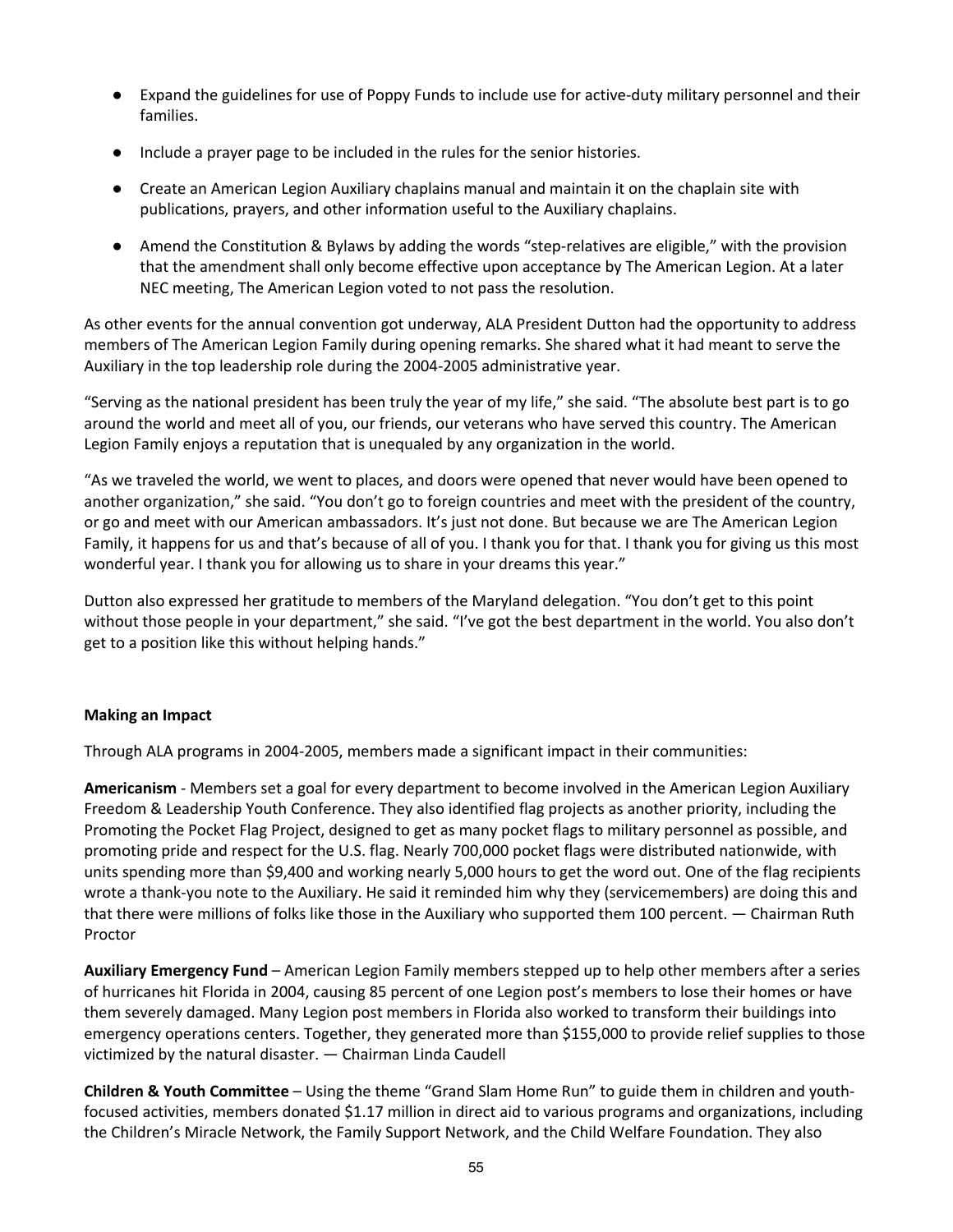awarded 34 students with Youth Hero Awards and donated Josh the Dog books to 335 children. In all, ALA members donated 419,346 volunteer hours to help 390,091 children. Total expenditures for Children & Youth were \$3.7 million. — Chairman Jan Pulvermacher

**Liaison to Child Welfare Foundation** – Every ALA unit was encouraged to contribute to the Child Welfare Foundation to support the organization's commitment. During the administrative year, Legion Family members awarded 19 of 71 grant requests, for a total of \$585,272 in funding — an increase of \$246,575 over the previous year. Some of the grant awardees included the Children's Organ Transplant Association in the amount of \$40,000, and the Immune Deficiency Foundation in the amount of \$42,500. In all, Auxiliary contributions totaled nearly \$113,000 in 2004-2005. The American Legion Family contributed \$660,939.62. — Chairman Pearl Behrend

**Community Service Committee** – ALA members focused on several areas of community service, including health and safety issues, encouraging community participation, and environmental conservation. The Auxiliary partnered with numerous organizations to reach their objectives, including the National Safety Council, the National Blood Program, the National Organ Donor Registration Program, the American Cancer Society, Red Cross, "Make a Difference Day," and Habitat for Humanity. They also supported blood drives and organ and tissue donor registration. In all, members volunteered more than 1.15 million hours and donated more than \$2.6 million. Members agreed that while sending a check to an organization is the easiest way to donate, it pales in comparison to the experience of doing. — Chairman Desireé Stoy

**Education Committee** – To support their commitment to Education, members made a special effort to connect directly with schools to find out how they could help. They also introduced a new brochure to get the word out about the organization. "The American Legion Auxiliary Supports Scholarships and Educational Opportunities for Our Youth" was designed to give members the opportunity to start conversations with counselors and other staff members about the opportunities the Auxiliary offers youth. In all, members donated more than 50,000 hours to serve more 43,700 people as part of their Education initiatives and awarded nearly \$1.9 million in scholarships. — Chairman Terry Porter

**Finance Committee** – Members made a decision to engage with an independent investment consultant to monitor the organization's portfolio on a monthly basis, compile quarterly reports and develop investment policy statements for the committee's review and adoption. ALA's national president, national vice president, national secretary, and national Finance chairman also attended the International Conference on Fundraising Workshops, which gave insights on capital campaigns, grant programs, request presentation, planned giving, online fundraising, partnering with community foundations, grassroots fundraising, and other similar topics. While departments reported \$357,746.77 from the distribution of fundraiser proceeds and the Century Club continuing to attract members, the Finance Committee continued to have concerns about overall declining membership. — Chairman Phyllis Bachman

**ALA Girls State** – Increasing a commitment to patriotism and civic engagement were among the top goals of ALA Girls State, which attracted more than 18,000 high school students during the 2004-2005 administrative year. In all, ALA units hosted 49 ALA Girls State sessions and sent 96 senators to ALA Girls Nation. As ALA Girls Nation President Blair Knowles said, "There was not a single day that I woke up that I didn't face a challenge and that I didn't learn something new …. You taught me that I am a strong, independent woman, and that I can continue in the face of hardships. And not only did you give me that gift, you gave that gift to 18,000 girls across the nation." — Chairman Mary Harper

**Junior Activities** – ALA Junior members volunteered nearly 77,000 hours to efforts to encourage Junior Auxiliary members, including forming 69 new Junior units. Three hundred Juniors took the leadership course. More than 2,500 patches were sent to deserving Junior members. During the 22nd National Junior Meeting, 2004-2005 Honorary National Junior President Naomi Farace told delegates, "It's not who you are underneath. It is what you do which makes who you are." — Chairman Nancy Brown-Park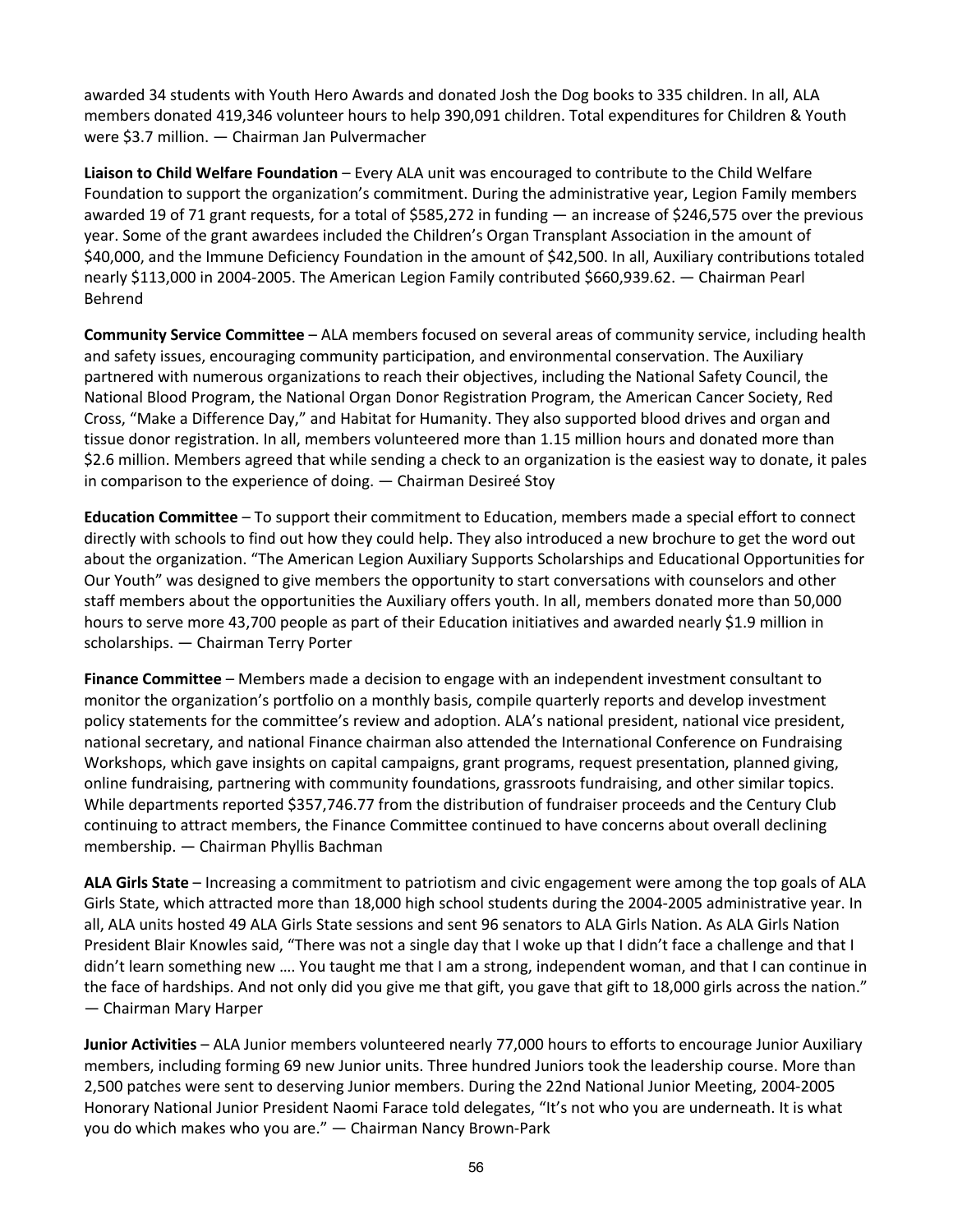**Leadership** – With leadership at top of the Auxiliary's objectives, the committee stressed the importance of setting SMART goals that are Smart, Measurable, Attainable, Relevant, and Trackable. Chairman Penny Maklary said, "Effective leadership began with a vision of where we wanted the Auxiliary to be in the future. We, as leaders, are to inspire members to serve … and become involved. The members we inspire today will inspire the next generation of leaders." As part of their activities, the Leadership Committee provided department Leadership chairmen with information designed to keep them informed and motivated, encouraged the use of a special leadership guide, and hosted leadership training sessions. — Chairman Penny Maklary

**Legislative Committee** – Developing deeper communications with legislators was among the primary objectives of The Legion Family for the 109th Congress. They also set priorities for legislative issues, including guaranteed full funding for the VA health care system, funding for a strong national defense, veterans employment and training services, survivors benefits programs, and a flag amendment prohibiting desecration of the flag. "It was quickly evident that changes taking place in Washington would be of grave concern to our veterans," said Chairman Carlene Ashworth. In all, ALA members sent more than 11,000 letters to U.S. senators, more than 10,500 letters to U.S. representatives, and 3,900 letters to state officials. — Chairman Carlene Ashworth

**Membership –** Throughout the 2004-2005 administrative year, the Auxiliary focused on several membership recruitment and renewal efforts, ensuring that they were moving forward with the organization — securing its mission for future generations. They recognized 1,481 Legionnaires and Sons of The American Legion with recruiting pins for signing up three or more new American Legion Auxiliary senior members, and 59 ALA members with Silver Brigade awards for signing up 25 or more new senior members. During the year, 79 new units were chartered, and four were reinstated. As part of another initiative, girls who wanted to join the Auxiliary for the Junior program encouraged their fathers to join the Legion. They also were encouraged to ask their mothers and sisters to join as well. — Chairman Barbara Koricanek

**National Security –** Using the theme "Help Solve the National Security Puzzle: Add Your Piece" to guide them, ALA members volunteered 93,550 hours toward efforts related to National Security. Members sent supplies to troops so that they could distribute them to children in Iraq, donated bulletproof vests, sent 12,500 pairs of slippers to troops, and gave Blue Star Banners to 15,000 families. They also logged 6,887 hours in fire safety training and support. — Chairman Pat Kranzow

**Past Presidents Parley** - As part of their initiatives for the year, Past Presidents Parley focused on organizing new parleys, distributing nursing scholarships, and honored six women veterans -- one woman from each branch of service. The honorees, all members of the Auxiliary, were Helen Hawthorne Williams, U.S. Navy Waves, WWII; Ann Marie Pina-Brown, U.S. Navy Nurse Corps, Korean War; Sonja Covert, U.S. Air Force, Vietnam War; Fae Casper, U.S. Army WAC, Grenada/Lebanon; Tracy Stoddard, U.S. Army, Panama; and Martha Krabill, U.S. Army, Persian Gulf — Chairman Katherine Morris

**Poppy Committee** – ALA units ordered nearly 5 million poppies to distribute as part of Poppy Day events and generated more than \$2.4 million in donations. They also took steps to raise awareness about the history and the meaning of the poppy through other events, including the Poppy Poster Contest, a Miss Poppy program, public relations campaigns, and grassroots efforts like letters and telephone calls. — Chairman Peggy Thomas

**Public Relations** – Members realized that reaching their membership goal of more than 1 million, they would need a robust public relations campaign that raised awareness about the organization, especially among younger generations. As part of that effort, the Public Relations Committee focused on exploring new and varied external and internal public relations campaigns, set up new ALA department websites, produced press release packets to be distributed by units, and rebranding. In all, members were successful in generating nearly 5,800 public service announcements, 5,475 program announcements, and 4,868 programs, interviews, or events coverage. — Chairman Priscilla Imburgia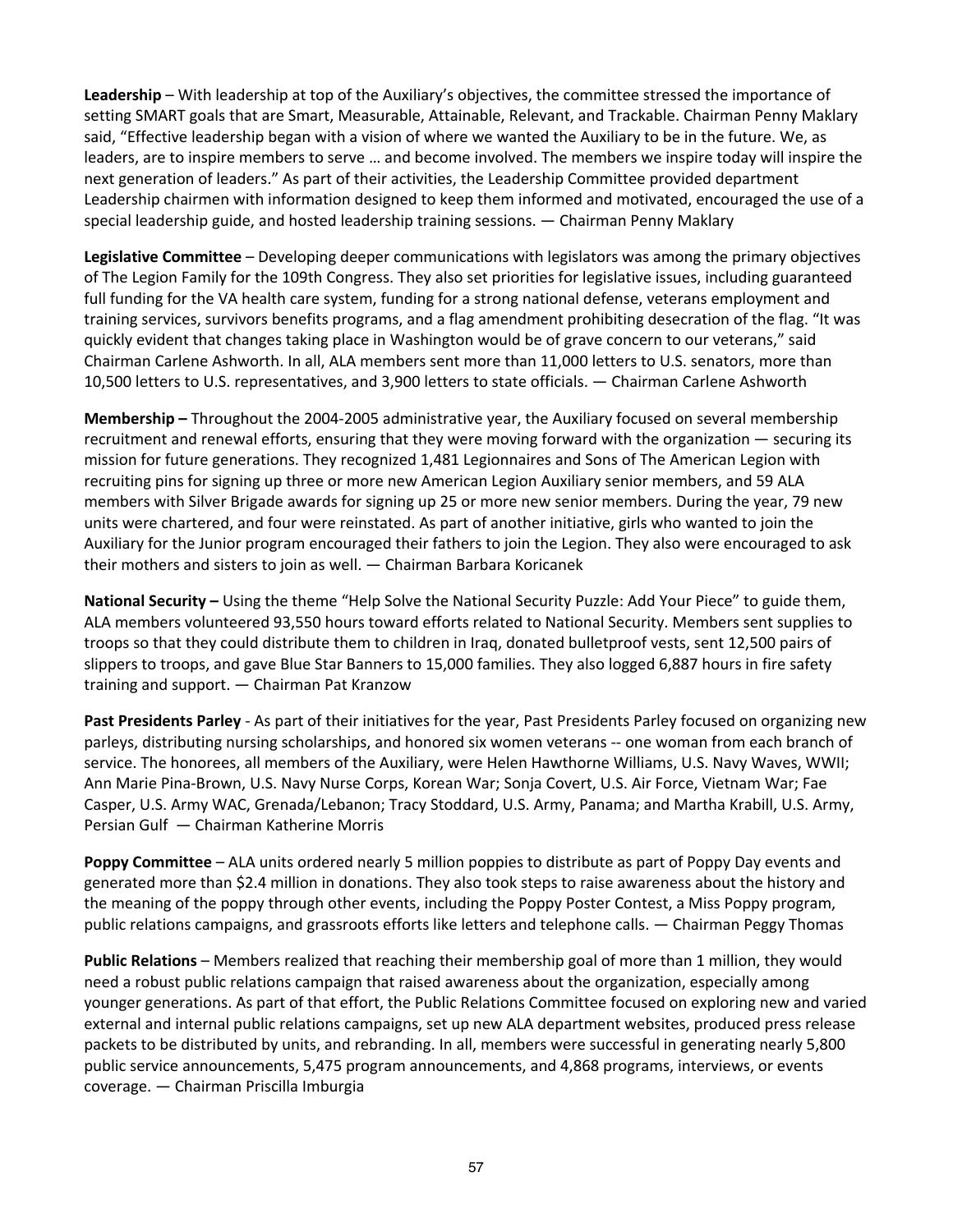**Unit Development & Revitalization** – UD&R Revitalize focused on helping the Auxiliary meet its membership goals by focusing on struggling units and reducing the number of charters cancelled each year. Programs were implemented to provide mentorship for all new and struggling units, host membership workshops, and encourage joint sessions among units. "The unit is the heart of our organization and it is our responsibility to provide help to those that request it," said Chairman Flora Jean Craig. "We realize it will take time for some of these departments to really get things turned around, but that's OK because that is what UD&R is all about: trying to strengthen and improve the units and, thus, the department."— Chairman Flora Jean Craig

Veterans Affairs & Rehabilitation - As part of their focus on the mission of serving veterans, ALA members showed their commitment by serving nearly 1.8 million veterans throughout the administrative year. In all, 78,000 members donated nearly 3.2 million hours by serving at VA facilities, and in Field and Home Service programs. More Junior ALA members also joined in on those efforts. Also, the Auxiliary nearly doubled its goal to raise \$75,000 for the National Veterans Creative Arts Festival. Every department contributed to the organization, raising \$140,343.17. — Chairman JoAnn Cronin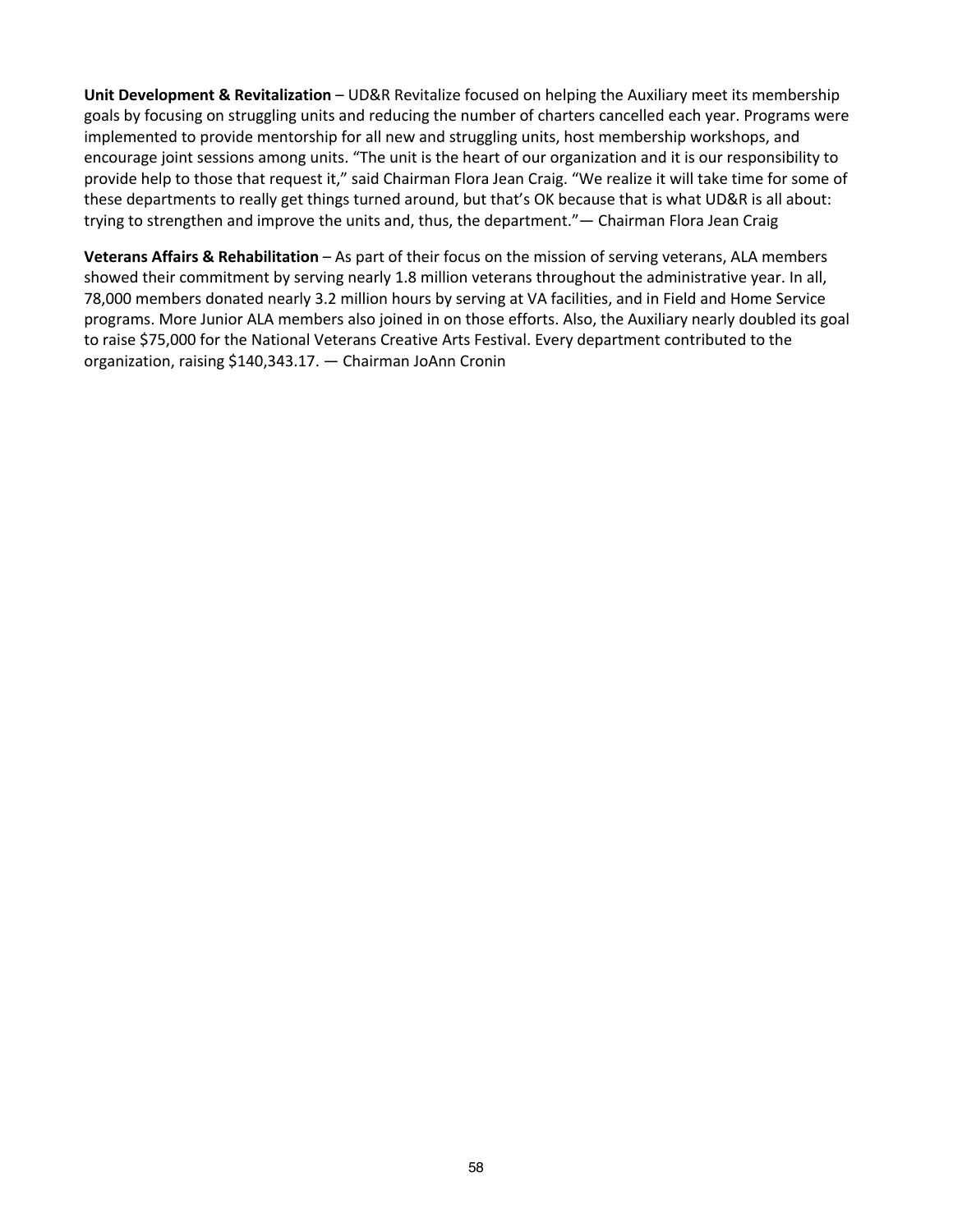# **2005: Hurricane of Disaster, Chaos, and Destruction**

#### *"Help Us, Please." "Katrina: The Storm We Always Feared."*

On the morning of Sept. 2, 2005*,* New Orleans' hometown newspaper was published with those banner headlines. That newspaper would never touch the doorsteps of thousands of its subscribers in the wake of Hurricane Katrina, which hit Louisiana, Florida, and Texas just a week earlier. The storm had demolished entire neighborhoods, endangering those who remained, and leaving others homeless.

New Orleans particularly was hit hard, with Hurricane Katrina peaking at Category 5 in a city with levees designed to resist winds at a Category 3. By some reports, 80 percent of the historic city was flooded — by as much as 20 feet in some neighborhoods.

Devastating images of people clinging to debris, trees, and rooftops and searching for loved ones poured in as devastation continued from Hurricane Katrina. When the final toll of the storm was calculated, more than 1,800 had lost their lives and damages amounted to \$115 billion. Hundreds of thousands of families were left without their homes and livelihoods — forcing them to start all over again in unfamiliar towns and cities.

As resident Windi Sebren said, "My life in New Orleans is over for the time being. I have to start over completely."

Mitch Handrich, a registered nurse manager at the scene, said, "It's like being in a Third World country. We're trying to work without power. Everyone knows we're all in this together. We're just trying to stay alive."

In the wake of the storm, chaos continued as government officials and responders struggled to provide the help that was needed to help the hundreds of thousands of people impacted by the hurricane. Few seemed prepared for a catastrophe of that magnitude.

Former Secretary of Homeland Security Michael Chertoff said response to the hurricane was inadequate. "That 'perfect storm' of catastrophes exceeded the foresight of the planners and maybe anyone's foresight," he said.

Global news also captured headlines in 2005. In Sudan, warring factions signed a peace agreement to end a 20 year civil war that claimed the lives of 2 million people. The Syrian military withdrew from Lebanon after 29 years.

But terrorist attacks continued to claim lives throughout the world. London commuters were terrorized during morning rush hour on July 7 when four radical Islamic terrorists launched a series of bombings that killed 52 and injured about 700 people. The attacks, which came to be known as 7/7, were carried out on three trains and a bus, making it the worst attack in that country since World War II.

The world marveled at the British who helped one another and moved forward with their daily activities immediately in the wake of the bombing.

Two days later, *The Times*, a British newspaper, ran an editorial with these words: "Terrorism will not defeat a way of life. Britain is at its best when it demonstrates, in its daily routine and lives, the values of humor, moderation, reasonableness, and imperturbability."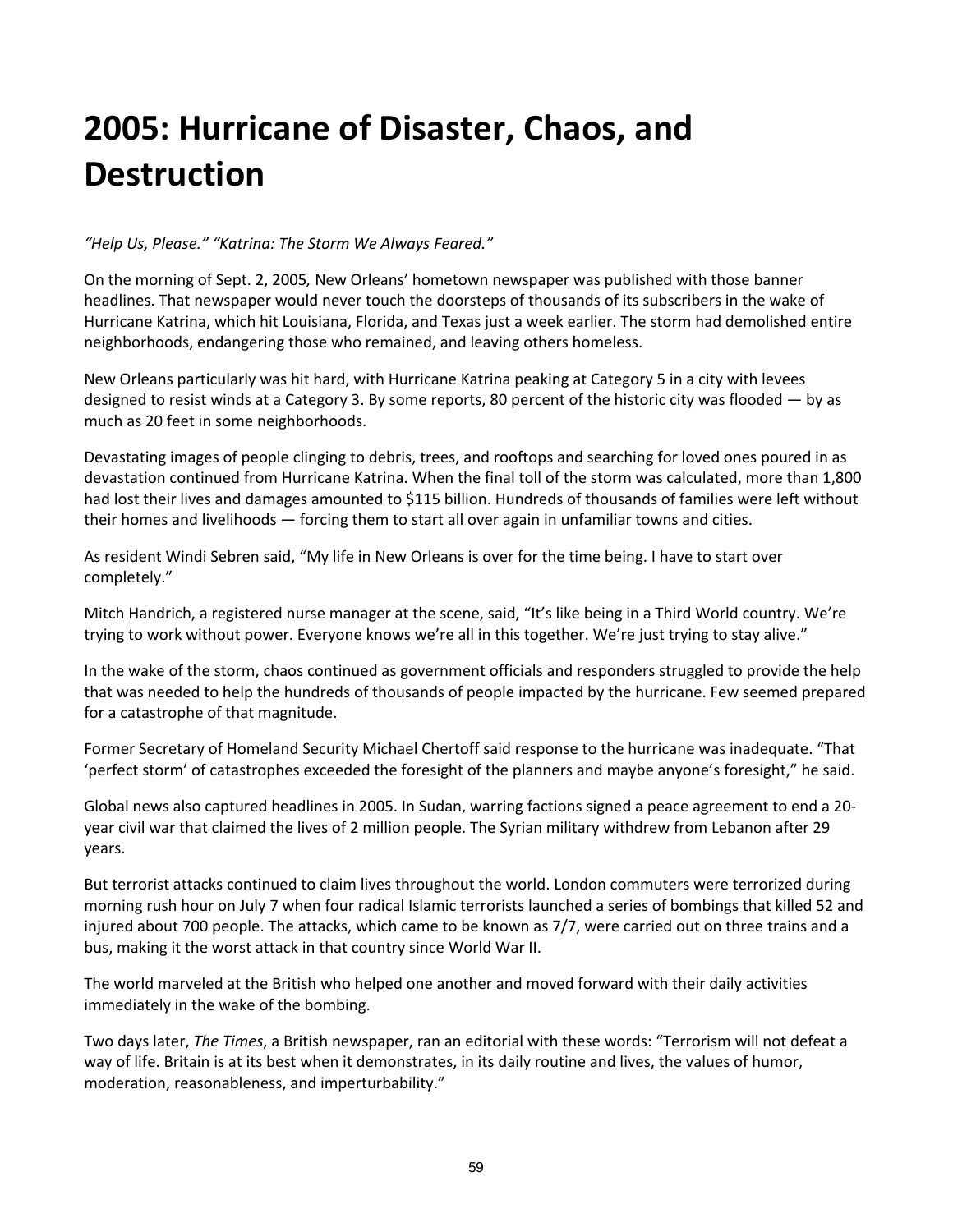#### **Other events in 2005**

- Jan. 19 Cancer replaces heart disease as the No. 1 cause of death for people ages 85 and under.
- Jan. 20 George W. Bush, winning a second term as U.S. President, is sworn into office.
- Jan. 26 Condoleezza Rice is sworn in as U.S. Secretary of State, becoming the first African American woman to hold the post.
- Feb. 14 Former Lebanese prime minister Rafik Hariri is assassinated, triggering protests.
- Feb. 15 YouTube, a video-sharing website, is launched in the United States.
- March 4 The United Nations warns that about 90 million Africans could be infected by HIV without further action against the spread of the disease.
- April 24 Benedict XVI becomes the next pope, replacing Pope John Paul II, who died April 2.
- May 10 A hand grenade lands about 65 feet from U.S. President Bush while he was giving a speech in Tbilisi, Georgia. The grenade malfunctions and does not detonate.
- June 24 Mahmoud Ahmadinejad, who wins Iran's presidential election, causes global alarm as he starts building upon Iran's nuclear weapons.
- July 1 Supreme Court Justice Sandra Day O'Connor announces her retirement.
- Aug. 2 President Bush signs the Central American Free Trade Agreement, which removes trade barriers between the United States, El Salvador, Guatemala, Honduras, Costa Rica, the Dominican Republic, and Nicaragua.
- Sept. 3, 2005 Chief Justice William H. Rehnquist dies of cancer, after serving on the Supreme Court for 33 years.
- Oct. 8, 2005 An earthquake of with a magnitude of 7.6 shakes the Kashmir region, a disputed territory between Pakistan and India. More than 80,000 people die and about 4 million are left homeless.
- Oct. 10, 2005 Angela Merkel becomes Germany's first female chancellor.
- Oct. 19, 2005 Former Iraqi president Saddam Hussein is put on trial for killing 143 people in Iraq.
- Oct. 25, 2005 The number of deaths of U.S. soldiers in Iraq reaches 2,000.
- Oct. 28, 2005 Lewis Libby, advisor to Vice President Dick Cheney, is charged with obstruction of justice and perjury in connection with a White House leak investigation.
- Dec. 7, 2005 Rigoberto Alpizar, a passenger on American Airlines Flight 924 who allegedly claimed to have a bomb, is shot and killed by a team of U.S. federal air marshals at Miami International Airport.
- Jan. 5, 2006 Twelve miners are reported dead after 41 hours of being trapped in the Sago Mine in West Virginia.
- Feb. 8, 2006 An eight-year federal study finds that a low-fat diet does not decrease the risk of heart disease, cancer, or stroke. Medical experts say the results are stunning.
- Feb. 12, 2006 A winter storm cripples the northeastern United States with up to 2 feet of snow. New York City receives a record 26.9 inches.
- March 9, 2006 President Bush signs a law renewing the Patriot Act.
- March 16, 2006 The United Nations General Assembly votes to establish the U.N. Human Rights Council.
- April 2, 2006 More than 60 tornadoes hit the United States, including Tennessee, where 29 people are killed.
- April 10, 2006 Hundreds of thousands of protesters nationwide demand legal status for undocumented immigrants. Congress fails to pass immigration reform, but President Bush signs legislation for a 700-mile fence along the U.S./Mexico border.
- May 25, 2006 Enron executives are found guilty of conspiracy and fraud for misleading investors.
- June 7, 2006 Al-Qaeda leader Abu Musab al-Zarqawi is killed after a bomb attack by a U.S. Air Force F-16 on a safe house in Iraq.
- July 5, 2006 An emergency United Nations Security Council meeting is held at the U.N. in New York City because of North Korean missile tests that day.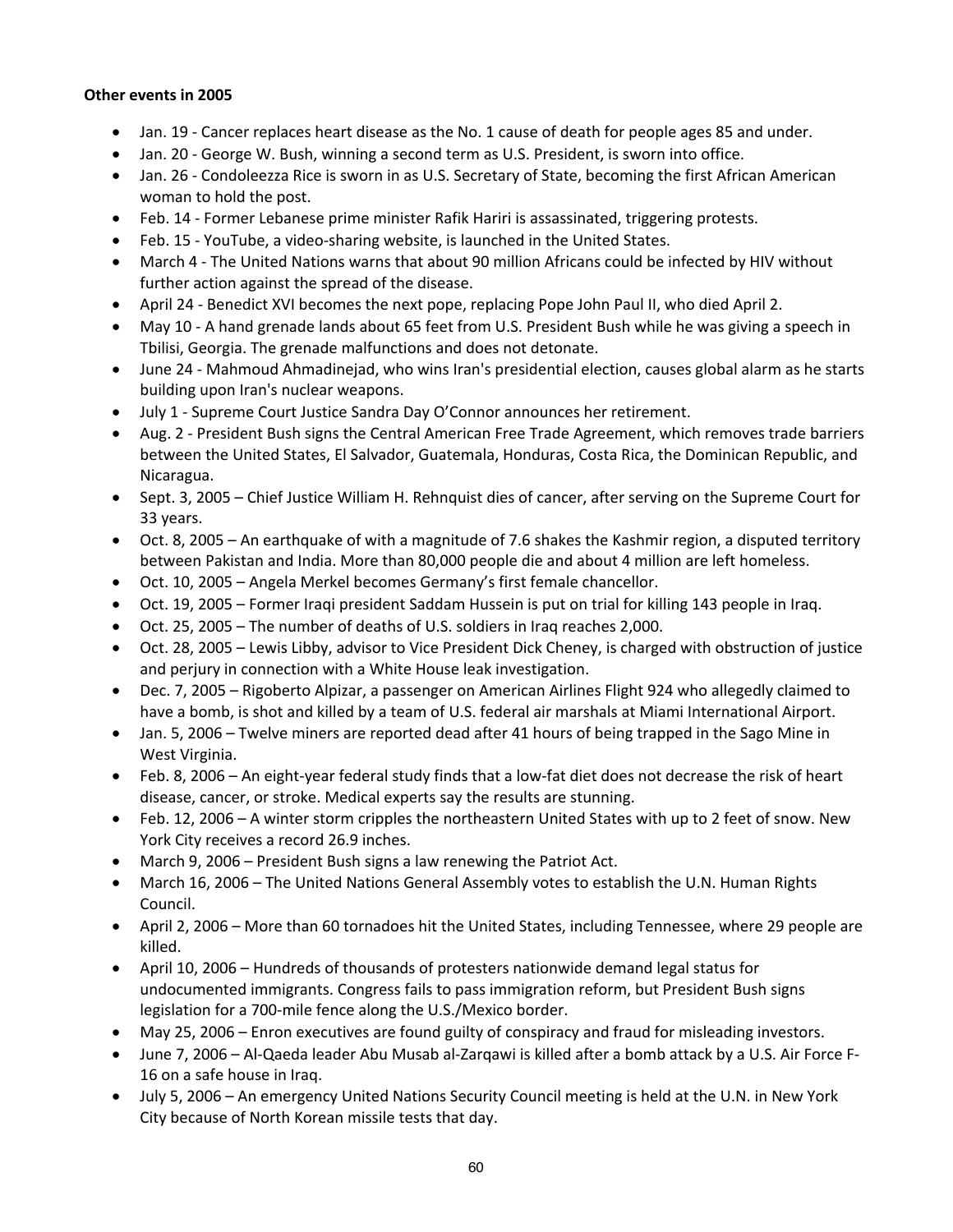- July 19, 2006 For the first time, President Bush uses his veto power, rejecting legislation to expand embryonic research using federal financing.
- July 31, 2006 Fidel Castro temporarily hands over power of Cuba to his brother Raul Castro.
- Aug. 10, 2006 Scotland Yard disrupts a major terrorist plot to destroy aircraft travelling from the United Kingdom to the United States. All toiletries are banned from commercial aircraft.

## **2005-2006 - American Legion Auxiliary Administrative Year Celebrate Freedom**

"Freedom cannot be taken for granted." — Carol Van Kirk, 85th National President of the American Legion Auxiliary

As Carol Van Kirk championed the mission of the American Legion Auxiliary in her new role as national president, she often encouraged members to do more to tell the human stories behind the war in Iraq — even if the media wasn't willing to do so.

During a visit to National Headquarters in Indianapolis, Van Kirk, an entrepreneur and dedicated volunteer, told members it was time to change the narrative about the war in Iraq.

"I'm sick and tired of negative news reports about how the war is going in Iraq," Van Kirk said. "We need to do more than simply support the troops. We need to be telling the story of how Iraqi girls are going to school and how our troops are helping children and families — not only in Iraq, but everywhere they find themselves fighting the war on terror."

She emphasized that one of the biggest challenges facing Americans is understanding that the war in Iraq wasn't just in that country. Instead, it was a war against terrorism all around the world.

Van Kirk, a resident of Sutton, Neb., had personally experienced the fear and threats caused by violence. She had been in Washington, D.C., for Auxiliary-related business on Sept. 11, 2001, when she heard an airplane crash into the Pentagon. She later witnessed the smoke coming from the building.

Along with that experience and her strong beliefs about America's ideals, Van Kirk was motivated to choose a simple yet powerful theme for her administrative year: "Celebrate Freedom."

As she addressed members after her installation as their new president during the 2005 American Legion Auxiliary National Convention in Honolulu, Hawaii, she said, "Freedom cannot be taken for granted."

She also encouraged women to continue to embrace any opportunities to volunteer or help grow membership. "The role of women is changing," Van Kirk said. "I think we need to make the American Legion Auxiliary the organization that women want to join. "We believe the American Legion Auxiliary is an excellent outlet for that deep-rooted volunteer spirit," she added. "Through this organization, we strive to empower women to inspire communities with just such a spirit."

In announcing her special project as ALA national president, Van Kirk asked members to help seriously wounded veterans by donating funds to purchase custom-made bedside computer carts. These computer carts would be helpful veterans undergoing treatment at VA medical centers.

Van Kirk also prioritized building up the Auxiliary Emergency Fund, which needed to be replenished in the wake of Hurricane Katrina and other natural disasters. "We certainly are paying out much more than we are taking in. It is critical that our members keep the fund viable through their donations," she said.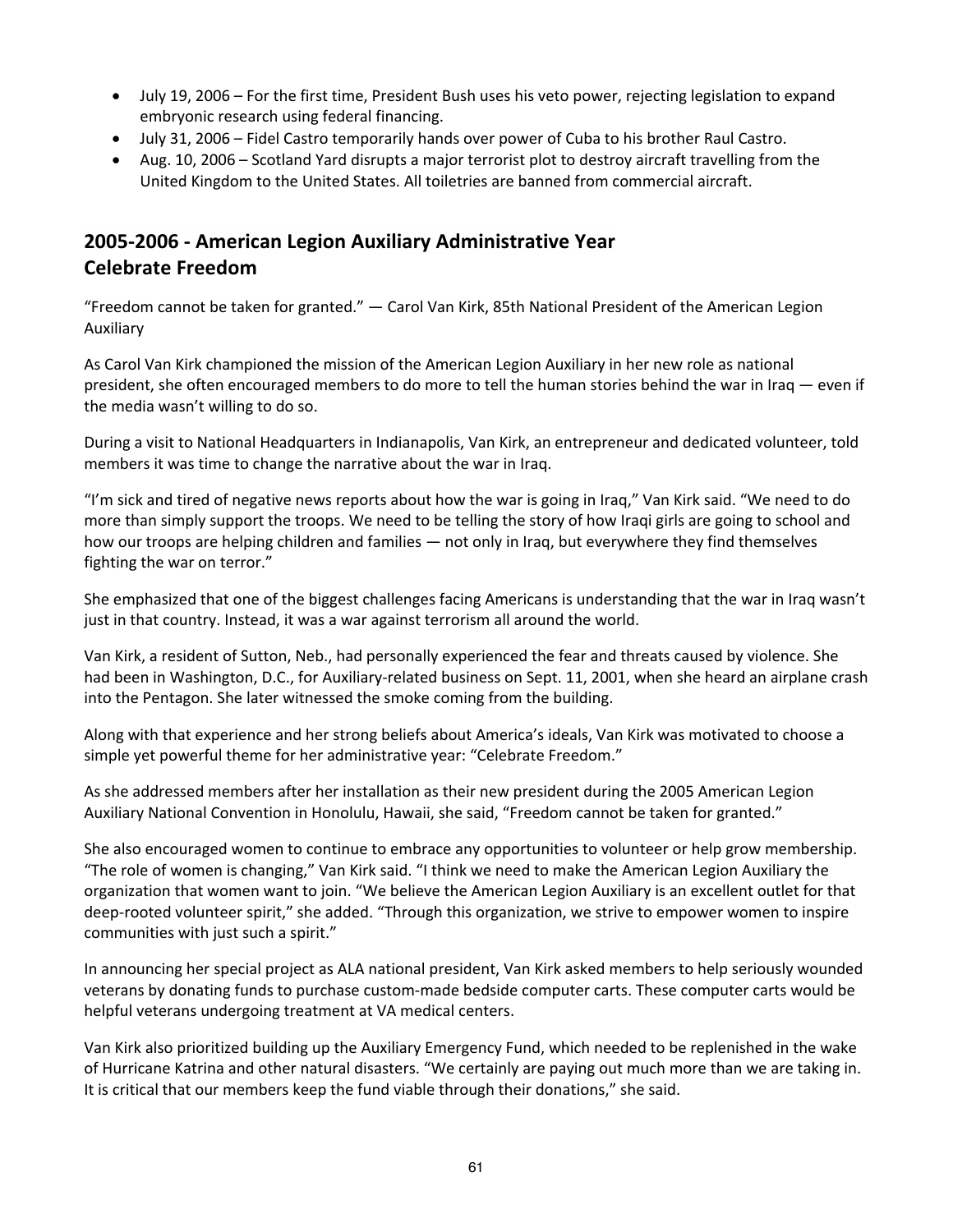Van Kirk, who gained her eligibility through her late husband, Jack, worked as the co-owner of a sand, gravel, and heavy equipment business in their hometown. In addition to working in the family business, she also served diligently as a member of ALA Argonne Unit 61 in Sutton.

#### **Other national officers elected during the 2005 National Convention:**

- National Vice President JoAnn Cronin (Department of Missouri)
- Central Division NVP Mary Harper (Department of Missouri)
- Eastern Division NVP Linda Caudell (Department of Maryland)
- Northwestern Division NVP Kathryn Young (Department of SD)
- Southern Division NVP Ann Blalock (Department of Alabama)
- Western Division NVP Ruby Kapsalis (Department of California)
- National Chaplain Rosey Newman (Department of Indiana)
- National Historian Flora Jean Craig (Department of North Carolina)
- National Secretary Peggy Sappenfield (Department of Indiana)
- National Treasurer Marta Hedding (Department of Indiana)

#### **Reinvigorating the Auxiliary**

As did her predecessors, Van Kirk undertook a rigorous schedule as ALA national president during the 2005-2006 administrative year, traveling throughout the country and internationally, meeting other ALA members and military and government officials, and conducting important business to reinvigorate the Auxiliary for another year.

One of the first meetings on her agenda was the Post-Convention NEC Meeting on Aug. 25, 2005, where members discussed adding more professional training and workshops to ensure that those serving at the national and department levels were prepared to take on the challenges of their roles.

ALA leaders also heard about a decision to re-open the Washington, D.C. office in January 2006, which had been temporarily closed.

They also set numerous goals to keep the Auxiliary moving forward, including boosting organizational resources by attracting and retaining professional staff and leadership; encouraging more engagement among members; diversifying the income stream to support the ALA's mission; proactively promoting a positive image of the ALA; and continually fostering a positive relationship within The American Legion Family.

Also, as part of their ongoing concerns about declining membership in a rapidly changing society, Van Kirk and other members met with an external consultant who led them through an analysis of the organization. The professional consultation was designed to help members identify strengths, weaknesses, opportunities, and threats — an exercise that many business corporations use to identify ways to grow.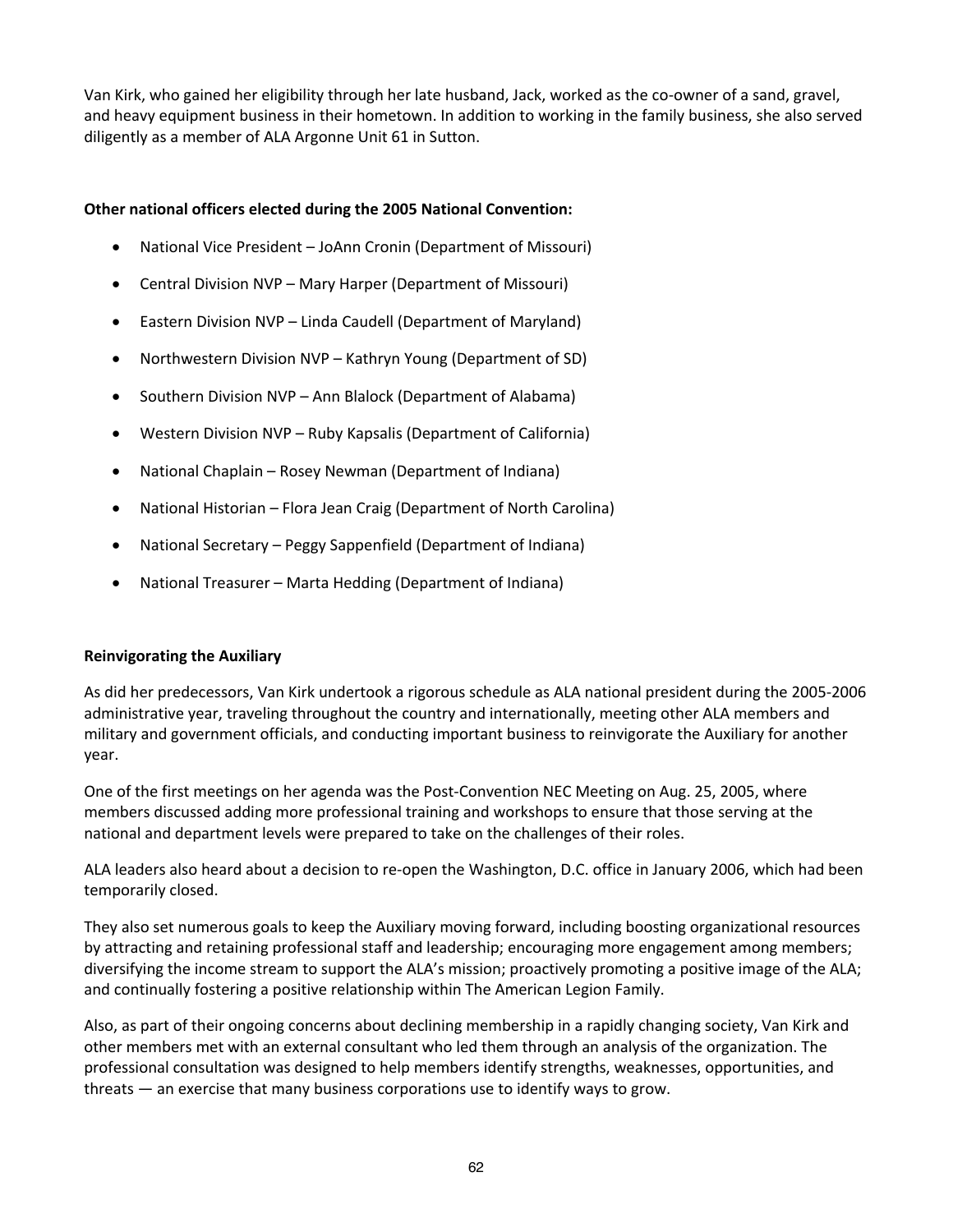Van Kirk joined National Headquarters' Public Relations Manager Lucia Anderson in efforts to continually remind ALA members of the need to replenish the funds for the Auxiliary Emergency Fund, in the wake of Hurricane Katrina. In September 2005, the organization set up a new group section on its newly redesigned website to keep Auxiliary members up to date on what other units and departments had been doing to help victims of Hurricane Katrina.

"The web group is not only a great information tool," Anderson said. "It also encourages our members to locate other Auxiliary units or individuals eligible for assistance through the Auxiliary Emergency Fund."

Van Kirk also was on hand to continue the Auxiliary's commitment to support the National Veterans Creative Arts Festival. She joined other ALA members who traveled to Denver, Colo., in October to assist the more than 120 veterans who emerged as final winners from a pool of nearly 3,000 participants nationwide.

For the first time, the Festival featured a category in creative writing, adding to the previous categories of music, dance, drama, and arts.

"We believe that participants at every level of the competition are winners because they have experienced healing and recovery through creative expression," Van Kirk said in her remarks as participants celebrated the artistic abilities of the veterans. "We applaud the tremendous talent, courage, and determination it takes to become a gold medal winner."

Festival attendees also heard from the Honorable R. James Nicholson, Secretary of Veterans Affairs.

"The Department of Veterans Affairs is committed to healing beyond just physical rehabilitation," Nicholson said. "The National Veterans Creative Arts Festival provides an artistic channel for our nation's heroes to recover physically, mentally, and emotionally."

Later in the year, Van Kirk joined Nicholson in making an announcement about televising the National Veterans Creative Arts Festival on public television in 2006.

As the new year of 2006 started, the American Legion Auxiliary welcomed a new national secretary, Pamela S. Gilley. Formerly the executive assistant to the national secretary, Gilley took over the role from Peggy Sappenfield, who officially retired at the end of January.

Gilley, a veteran of the U.S. Army, had been working as part of the National Headquarters staff since January 2004. She also served in volunteerism as a member of American Legion Robert E. Kennington Post 34 and ALA Unit 34, both in Indianapolis.

ALA members, along with other members of The American Legion Family, received affirmation of the impact of their volunteerism and advocacy during a personal address from President George W. Bush.

"Members of The American Legion are showing the heart of the Legion every single day, not just when catastrophe hits," said Bush, who had been invited to The American Legion meeting in Washington, D.C., where members were discussing ways to maintain peace and protect Americans.

"Our nation is grateful for your service on and off the battlefield," Bush added. "As you serve your fellow Americans in need, you're also strongly supporting the American flag. It was a Legion that helped draft our nation's first flag code back in 1923. And Legionnaires have been working ever since to make sure the flag is cherished and protected. I appreciate your leadership of the Citizens Flag Alliance, and like you, I support a constitutional amendment to protect the American flag."

#### **Meeting new challenges in a new era**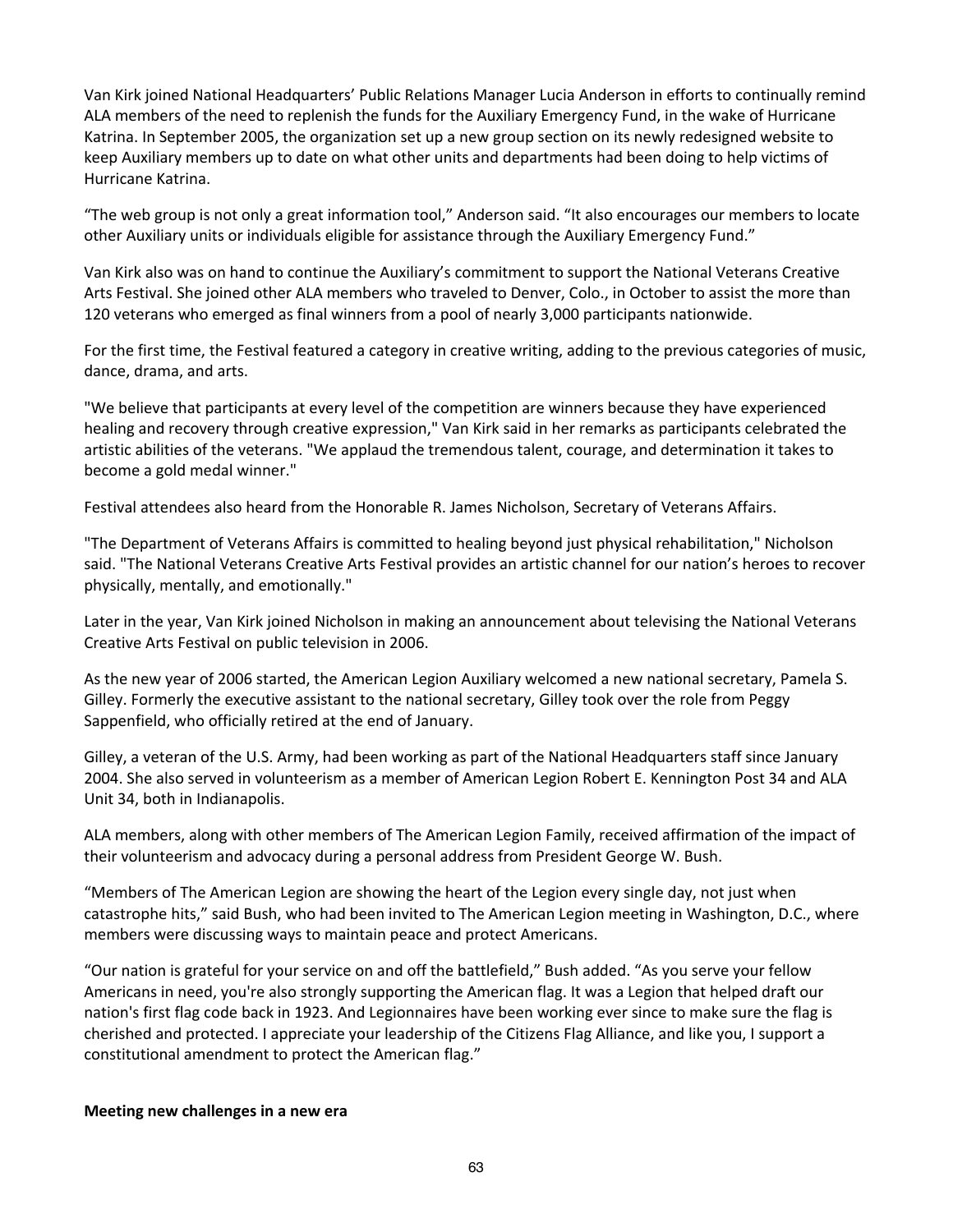The Auxiliary continued to respond and adjust to the way Americans were increasingly interacting with each other through digital channels, including the internet and social media platforms. As a result, they chartered their first eUnit — an electronic-based membership unit that was established in East Palo Alto, Calif.

The idea for ALA eUnit 472 had been first proposed by ALA Girls State citizens. Members were unable to devote the time and effort that had been required at a local unit but wanted to do more for the ALA Girls State program, as well as become more involved with other ALA programs. As a result, the Auxiliary launched this flexible organization option to meet their needs.

The ALA also announced that members would now be able to make online donations as part of the technological advances they were embracing. As a result, members could easily and quickly contribute to the Auxiliary Emergency Fund and other programs through a secure platform on the organization's website. Members also were informed that they could start ordering supplies online, including ALA paraphernalia and brochures.

As part of other changes in the organization's communication channels, ALA National Headquarters announced in April that it was now able to give members updates through new weekly electronic newsletters. Up until then, nearly all members were receiving newsletters through traditional mail, a process that was more costly because of printing and postage costs.

In other developments, Van Kirk joined in efforts to implement a strategic plan designed to strengthen the Auxiliary through membership growth and retention. She met twice with strategic plan committee members.

After a series of meetings with ALA members throughout the United States, including those in their hometowns, Van Kirk traveled to Washington, D.C., to attend the Mid-Year NEC Meeting in February. She informed Auxiliary members that they had a special request from The American Legion to support their efforts to enact remedial legislation that would shut down a judicial practice allowing misuse of taxpayers' money.

Members also voted to accept the listing of charters to be cancelled for 84 ALA units — a disheartening trend that had the Auxiliary concerned for a number of years.

During the 2006 ALA Awareness Assembly in Washington, D.C., more than 300 members gathered to hear about issues related to their mission to support veterans and military servicemembers. In addition to discussing finances, leadership, and membership goals, they heard from various speakers, including Dr. Alfonso R. Batres, head of the VA's Readjustment Counseling Services; National Guard Sgt. Leigh Ann Hester, a Silver Star recipient who served with the 617<sup>th</sup> Military Police Company in Richmond, Ky., and former Army Nurse Leslie Lightfoot, and founder of Veteran Hospice Homestead Inc.

One of the topics focused on the VA's readjustment counseling work on behalf of returning Iraq and Afghanistan theater veterans.

They also presented the Public Spirit Award to Department of Veterans Affairs employees, in recognition of their extraordinary efforts as responders to Hurricanes Katrina and Rita. The award was accepted by the Honorable James Nicholson, Secretary of Veterans Affairs on behalf of the VA.

As part of their activities during the 2005-2006 administrative year, Auxiliary members also supported various youth programs and conferences to fulfill their mission to train future generations in volunteerism and patriotism. They donated funds to send 54 students, including participants in ALA Girls State, American Legion Boys State, and Junior ALA programs, to the Americanism Youth Conference at Freedom Foundation in Valley Forge, Pa., in March.

In April, ALA leadership officials traveled to Orlando, Fla., for the Children's Miracle Network celebration. Members have consistently supported the organization for years.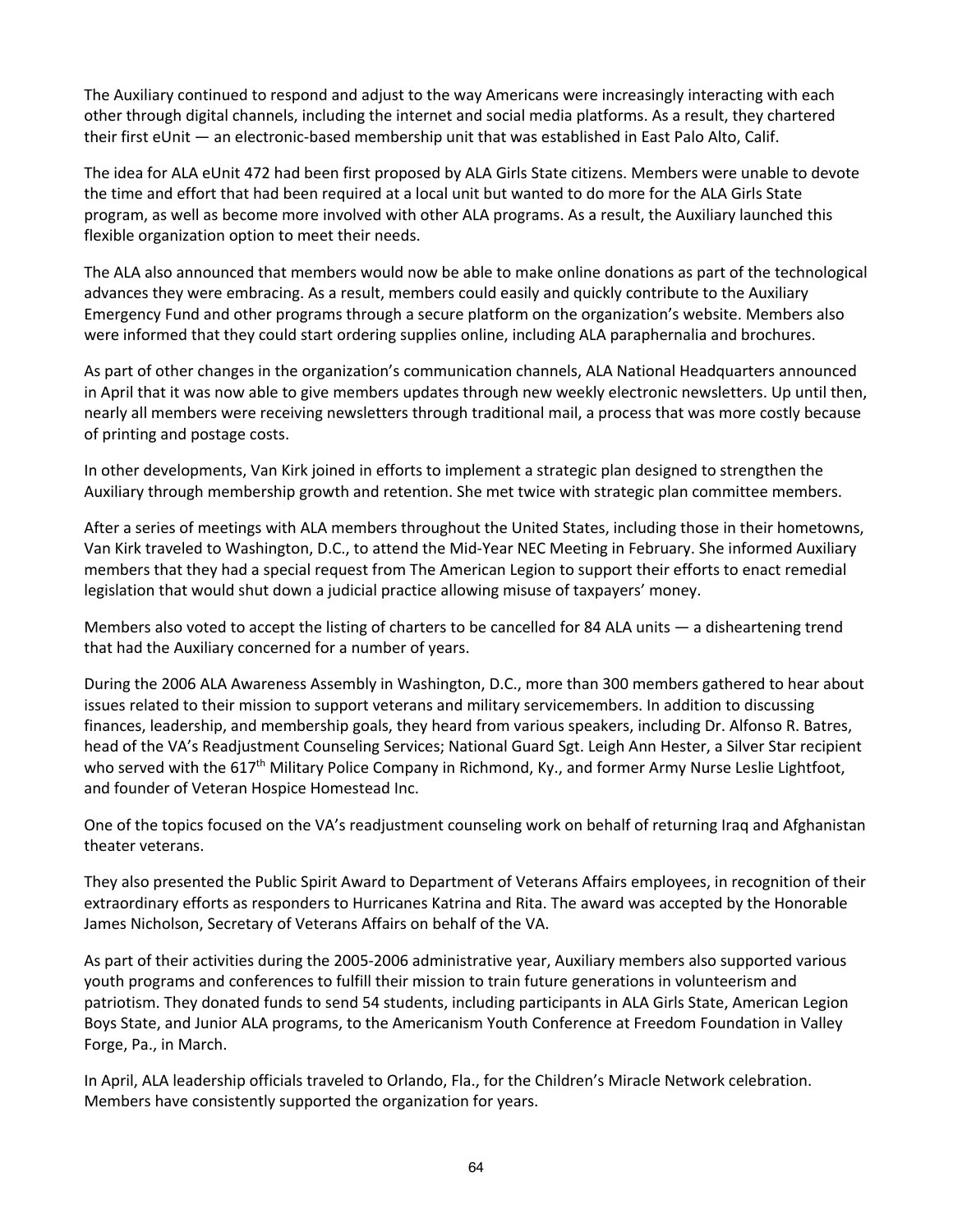During that summer, 96 high school students gathered in Chevy Chase, Md., for ALA Girls Nation. In addition to gaining firsthand practice at the government process by electing their leaders, they visited Arlington National Cemetery to honor those who sacrificed their lives for the country. They also toured the Pentagon, the Vietnam Veterans Memorial, the United States Holocaust Memorial Museum, the White House, and Capitol Hill.

In a touching moment, the ALA Girls Nation attendees also heard from guest speaker and Holocaust survivor Nesse Godin. "I'm not a speaker. I'm not a teacher. I'm not a lecturer. What I am is a survivor," she told the girls.

The high school students also had the opportunity to meet the former Miss America Debbye Turner, who encouraged them to go after their dreams. "Every worthwhile success requires sacrifice," she said.

#### **Continuing the ALA Legacy**

In other highlights of her administrative year, Van Kirk met with Secretary of State Condoleezza Rice in Washington, D.C., whom she later presented with the 2006 ALA Woman of the Year Award during the ALA National Convention. Rice, who had recently been in the Middle East to discuss a peace plan between Israel and Lebanon, also had been named as one of the World's Most Influential People by *Time* magazine.

Van Kirk also joined other national ALA leaders on a trip to Sparks, Nev., where they participated in the 60th anniversary celebrations of the VAVS program. She helped present ALA Military Academy Awards to Cadet Michelle K. Mallette of Elmira Heights, N.Y., who had recently graduated from West Point; Cadet First Class Nicole Graham of Blue Springs, Mo., a graduate of the Air Force Academy; and Midshipman 1<sup>st</sup> Class Amanda Minikus of Raleigh, N.C., a graduate of the Naval Academy.

During the year, ALA members, along with other members of The American Legion Family, had anxiously awaited a vote by Congress on an amendment to the U.S. Constitution. The proposed amendment, which would make it a crime to desecrate the U.S. flag, represented an effort that they had pursued for more than a decade as part of their "Countdown to Victory" campaign. Although it was approved by the U.S. House of Representatives in 2005, it failed by one vote in the U.S. Senate in June 2006.

The Auxiliary continued to explore ways to support troops, advocate for veterans, and promote patriotism as the administrative year wound down. During August, they gathered in Salt Lake City, Utah, for the 86th ALA National Convention at the Salt Palace Convention Center.

At the National Executive Committee Meeting held prior to the convention, Van Kirk presented the Unsung Hero Award to the U.S. Coast Guard, recognizing its work in rescuing more than 22,000 survivors and contributing to hurricane relief efforts. Coast Guard Admiral Thad Allen accepted the award on behalf of responders.

During the ALA National Convention, ALA members from all over the nation, and the world, gathered to celebrate milestones, encourage one another, and hear motivational speeches about their mission.

American Legion National Commander Thomas Bock presented awards to ALA National President Van Kirk and Past National President Anna Gear "for their unwavering work with The American Legion and the Citizens Flag Alliance in our efforts to secure a flag amendment."

Members also were recognized by James R. Nicholson, Secretary of Veterans Affairs, who told them that they were making a significant difference through their advocacy and contributions.

"My department considers itself blessed to be the recipient of your support," said Nicholson, after noting that its budget for 2007 was increased to \$80 billion — up from \$70 billion the previous year. He said it was the largest discretionary budget increase ever requested and granted by the VA.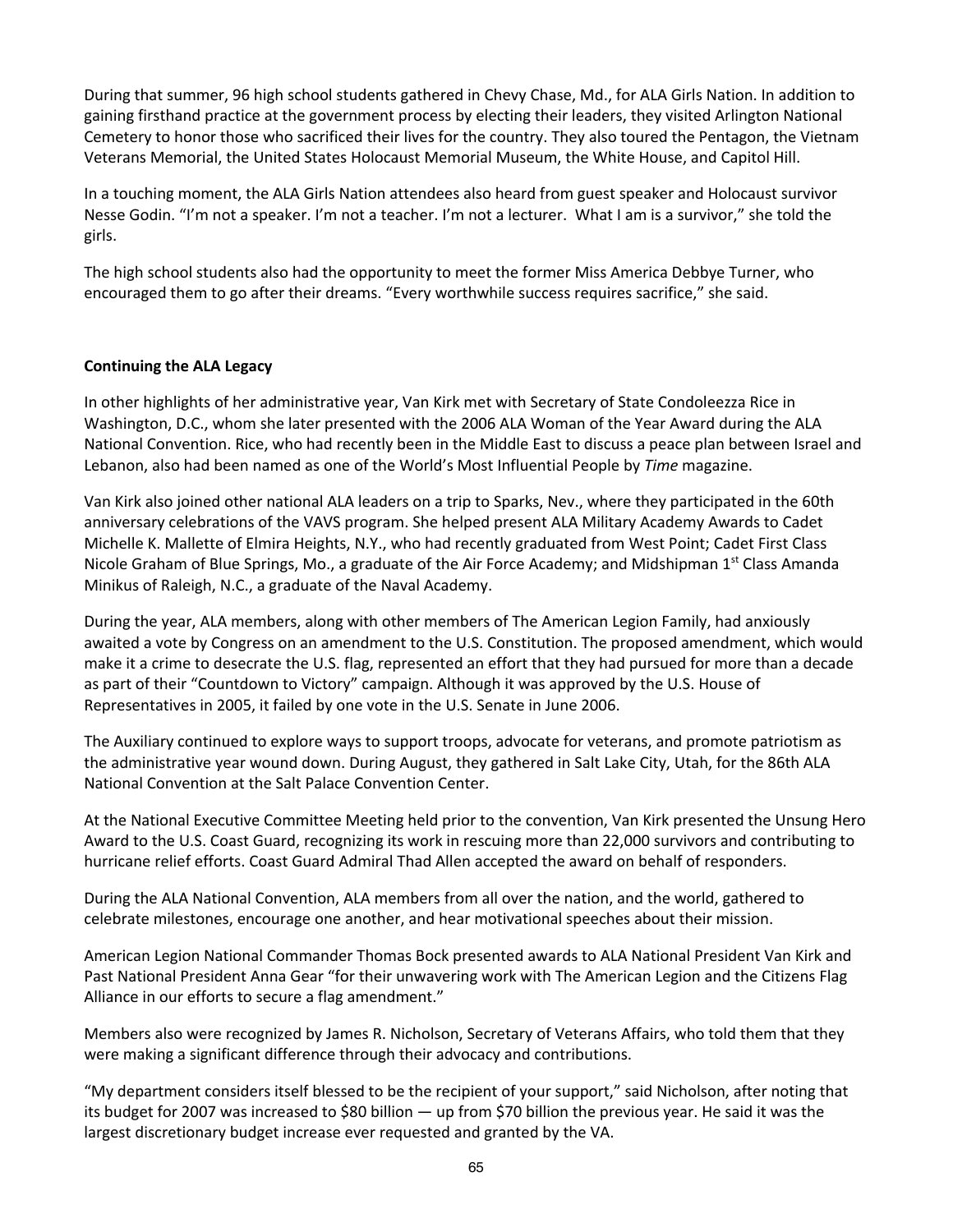Auxiliary members also heard about an initiative to support and honor 9/11 victims, and veterans and the American flag. The ALA joined in an affiliation with Healing Field, an organization established to remember the lives lost on Sept. 11, 2001. The alliance was designed to further the mission of both organizations, including respectfully honoring and recognizing the sacrifice that our American servicemen and women and their families make.

National Convention attendees were encouraged to purchase a flag to represent a lost American Legion Family member. Flags were placed in one of two Healing Field displays during the convention, one at the Reflecting Pond at Temple Square and the other located in the Convention Exhibit Hall.

Van Kirk also announced that the Auxiliary had been working with the U.S. Coast Guard to establish an annual award from the ALA, similar to those that the ALA presents to other military branches. However, the Coast Guard Academy asked that the ALA consider sponsoring their new chapter of the American Association of University Women instead. The goal of the chapter is to promote equity for all women and girls, lifelong education and positive societal change, and opening it up for cadet membership.

Van Kirk also presented Secretary of State Condoleezza Rice with the ALA Woman of the Year during the conference. "The American Legion Auxiliary has an important role to play in this global war on terror for our nation, and I am so proud and so honored that you have honored me," Rice told ALA members in accepting the award.

She went on to thank the women for the impact they continue to make. "When we think about the power of women, the American Legion Auxiliary exhibits just what can be accomplished when like-minded women work together. Only a group of strong, public-spirited women could step in to fill the gap for the thousands of families whose loved ones are bravely serving overseas and to create the Family Support Network as a hotline that families can call for help," she said. "Only a group of strong, public-spirited women would say we are going to continue to fight to protect America's flag, because desecrating our nation's symbol, desecrating our nation's symbol of freedom and democracy, should be against the law.

"And only a group of strong, public-spirited women would finish taking care of their own families and still find the time to volunteer at the local veterans hospitals and even assist homeless veterans in getting the help they need," Rice added. "This organization has a record of service that speaks to your commitment to veterans and your love and concern for our country."

In business conducted during the 2006 ALA National Convention, members approved a resolution that would allow for AEF grants to help with educational training for ALA members who need to become their family's main income providers. They also approved an amendment to replace the word "daughter" with "direct descendants" in language that would determine who was eligible to receive the National Presidents' Scholarship.

In her final days as ALA national president, Van Kirk expressed gratitude for the work that had been accomplished by members, including impacting the day-to-day lives of veterans, their families, and their communities. She also reflected on the challenges that faced their country, including several natural disasters, and how they came together to provide assistance.

"When times are tough, we should be able to count on our family," she said.

#### **In Memory**

Auxiliary members paused to honor the memory and service of Past National President Opal Glynn Hanes, who passed away Dec. 28, 2005. Hanes, who served under the Department of Iowa, served for 61 continuous years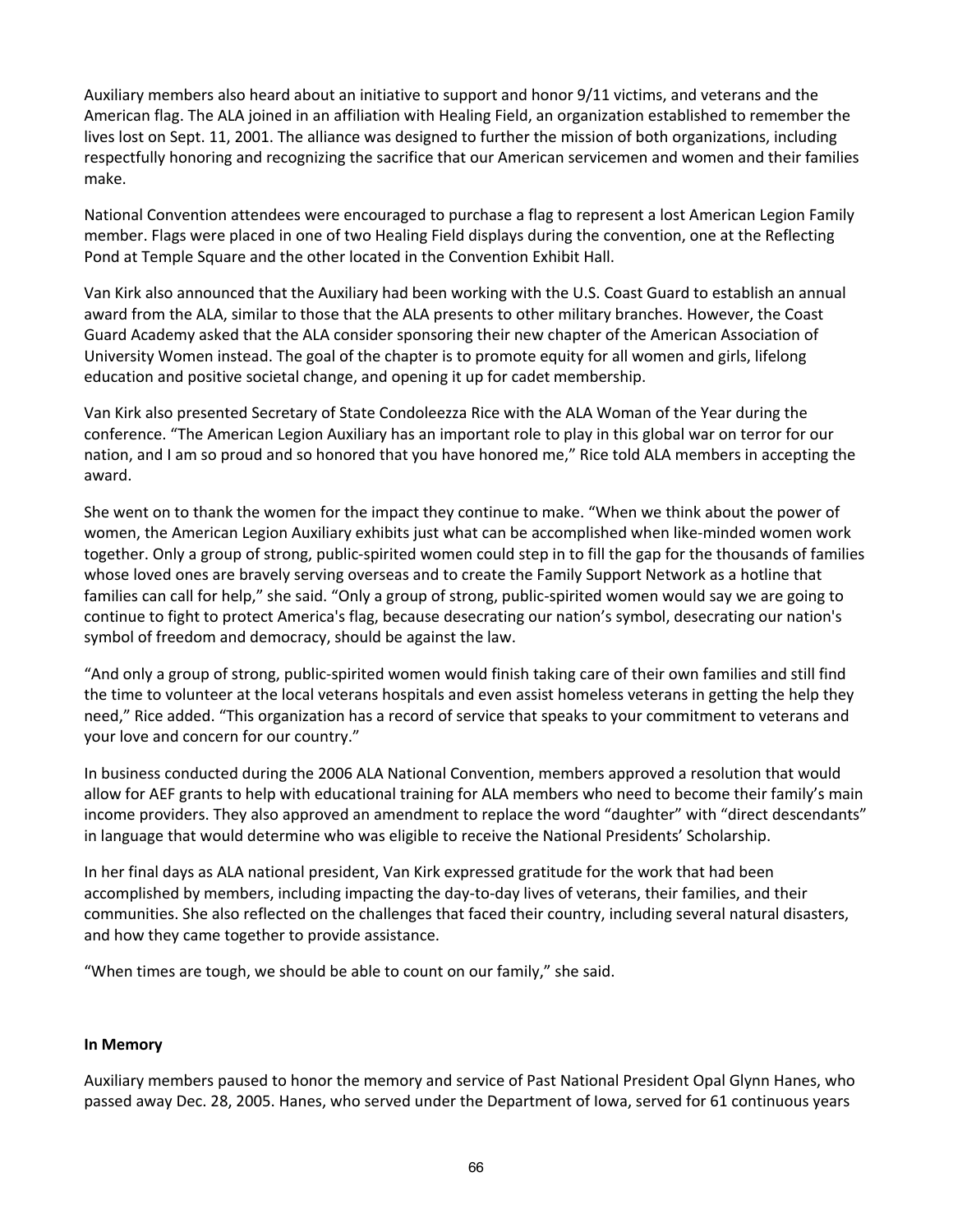as a member of the Auxiliary. She was ALA national president during the 1965-1966 administrative year. She was a member of Unit 60 in West Des Moines, Iowa, and promoted a renewed call to service.

#### **Making an Impact**

Through ALA programs in 2005-2006, members made a significant impact in their communities:

**Americanism –** Members encouraged students from all over the country to consider "What Freedom Means to Me" as part of the annual Americanism Essay Contest. Nearly 23,000 students from grades three through 12 entered the contest during the year. In all, more than 12,000 units reported volunteering nearly 13,000 hours and donating \$56,000 while working with The American Legion on its Junior Shooting, Oratorical, and baseball programs. They also spent \$535,000 and donated nearly 170,000 volunteer hours promoting the Americanism program. – Chairman Karen Lowe

**Auxiliary Emergency Fund** – Natural disasters, including Hurricane Katrina, took a toll on many members, some of whom lost their homes. During the months of September and October 2005 alone, the ALA had received 449 applications for help and distributed more than \$409,000 for disaster relief. By the end of the administrative year, the AEF had provided grants totaling nearly \$735,000 to 714 members. Understanding the great need, the AEF had launched a "Call to Action" to urge members to donate. ALA members answered the call — donating an unprecedented amount of \$309,481 to help fellow members. – Chairman Janet Jefford

**Children & Youth** – ALA members focused on three areas in supporting youth and children programs: family support, the Youth Hero Award, and traditional programs previously supported by the Auxiliary. During the administrative year, members donated nearly 349,000 volunteer hours to assist children. The impact resulted in more than 2.5 million children being served and \$3.6 million in donations. They also supported "Project Reach Out for Kids," which was designed to support children of activated or deployed service personnel. – Chairman Desireé Stoy

**Community Service** – As part of "Make a Difference Day," 15,000 members worked more than 250,000 hours to improve veterans' communities. They sent care packages and greeting cards to veterans, supported homeless programs and adopted a special project, "Operation Welcome Troops Home." They also donated \$355.467 to cancer research and another \$255,127 to assist patients with transportation, bills and other needs. — Chairman Ruth Proctor

**Education** – Members showed their commitment to Education programs by investing more than 23,107 volunteer hours and donating \$28,861 to promote literacy alone. Their volunteerism with literacy impacted more than 19,000 children and 11,521 adults who needed assistance with reading skills. Departments also contributed more than \$209,000 to award scholarships with students seeking a post-secondary education. Units contributed more than \$805,000 to fund scholarships for students. They also donated over \$16,500 to the Spirit of Youth Scholarship Fund, \$14,314 to The American Legion Legacy Scholarship and nearly \$125,000 to other scholarships offered in their communities. – Chairman K. Lynne Wild

**Finance** – In business related to finance, committee members considered ways to increase public relations resources for the Auxiliary organization, re-opened a Washington, D.C. office, and added a development director position at National Headquarters. They also reviewed the technology needs of the national organization. — Chairman Linda Boone

**ALA Girls State** – ALA members supported ALA Girls State programs nationwide, so that more than 25,000 young women could attend the sessions. Objectives also included chartering an ALA Girls State alumnae unit, adding a segment concentrating on veterans, updating programs, and showcasing the American Legion Auxiliary throughout ALA Girls State sessions. — Chairman Kris Nelson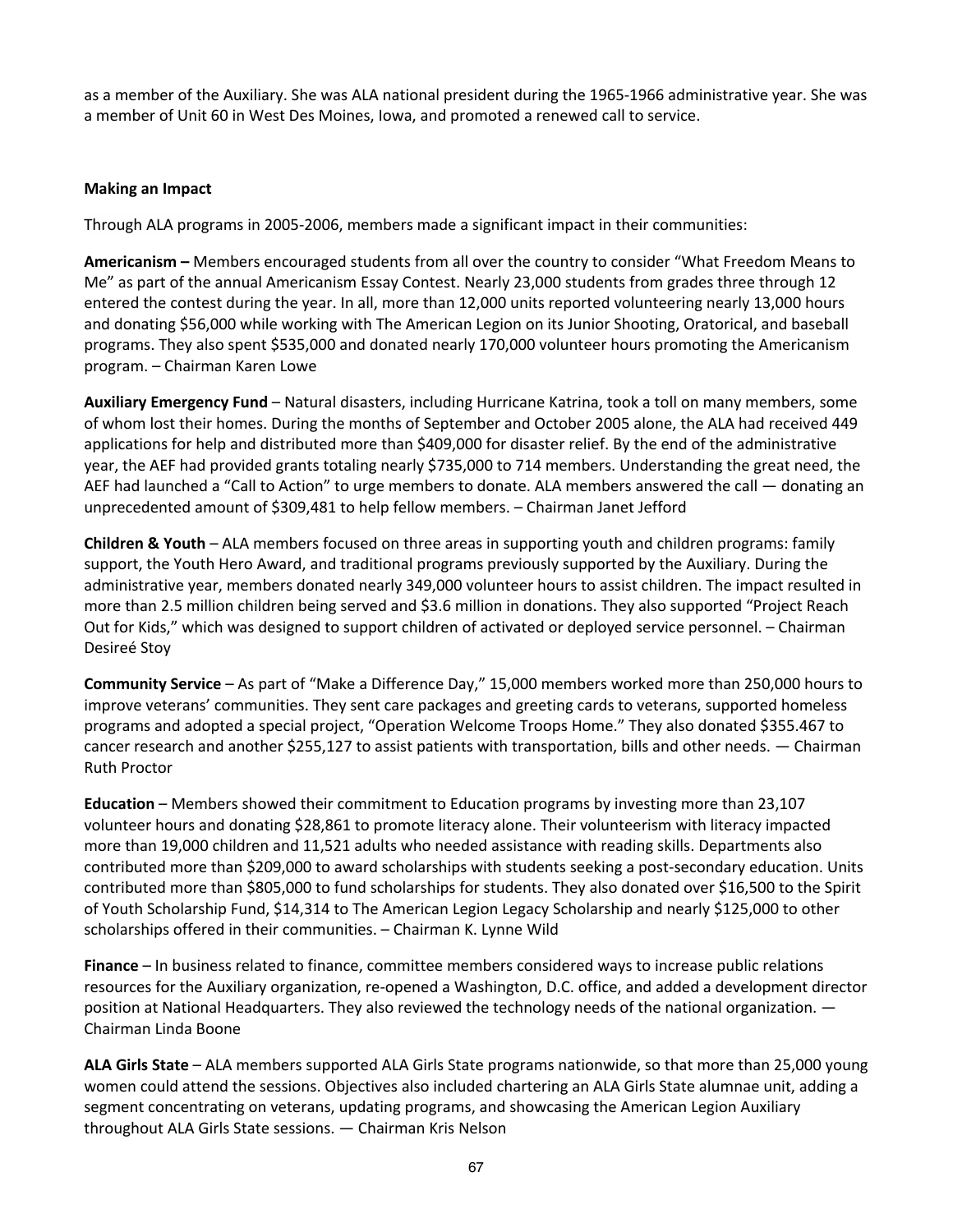**Junior Activities –** During the administrative year, ALA Juniors earned more than 2,500 patches and volunteered more than 75,000 hours. Also, 80 Juniors attended the 23rd National Junior Meeting. — Chairman Nancy Brown-Park

**Leadership** – The Leadership Committee updated the senior and Junior correspondence courses and the *Leadership Guide.* During the administrative year, they also focused on motivating, educating, and inspiring Auxiliary members to expand their leadership abilities. — Chairman Carlene Ashworth

**Legislative** – One of the leading objectives of the Legislative Committee was to show that one person can make a difference through legislative efforts. Committee members also prioritized advocating for various legislation, including the Flag Protection Amendment; the Veterans Administration Budget, and Medicare Reimbursement. In all, members made 30,000 contacts with members of Congress through letters, emails, phone calls, and personal visits. — Chairman Penny Maklary

**Liaison to Child Welfare** – The American Legion Family donated \$455,586 to the Child Welfare Foundation, with the Auxiliary donating \$87,147 of that amount. — Chairman Katherine Morris

**Membership –** American Legion National Commander Tom Bock joined ALA National President Van Kirk in a "Closing the Gap" campaign that was designed to charter a new unit for every post, sending a letter to all posts that do not have a unit. By June 2006, 56 new ALA units had been chartered. — Chairman Terry Porter

**National Security** — In following the national president's campaign to "Celebrate Freedom," members spent more than \$44,306 promoting the Blue Star Banner program, donated more than \$6.3 million in store coupons, and spent \$33,282 to support Crime Prevention and ROTC/JROTC programs. In all, members volunteered 144,893 hours and spent \$550,204 on various projects, including emergency preparedness programs and awareness assemblies. — Chairman Rita Navarreté

**Past Presidents Parley** – Committee members added a new program, "Honoring Active Duty Service Women and Women Veterans Serving in the Iraq War Era," and awarded more than 175 scholarships to students. They also honored several women who served in the Iraq War, including U.S. Navy Air Traffic Controller, First Class Theresa Wilson Day; U.S. Air Force Col. and Intelligence Officer Terri Meyer; U.S. Marine Corps Corp. Sandy Vital; and U.S. Army Capt. Alicia Chivers. — **Chairman Anna Gear**

**Poppy** – In addition to raising more than \$2.3 million in donations from poppy distributions, members sent poppies to troops stationed in Iraq and Afghanistan to let them know they are not forgotten. "It is amazing that a small, red flower, growing wild, on the French and Belgium battlefields so many years ago, would become such an important symbol memorializing veterans," Chairman Mary Davis said. She also noted that a poppy corsage contest at the ALA Awareness Assembly raised more than \$12,000. — Chairman Mary Davis

**Public Relations** — To adopt improved ways of communicating what the Auxiliary is all about, the Public Relations Committee helped in efforts to roll out a new national website. New features included the ability to download forms, review e-newsletters, and make online donations. — Chairman Priscilla Imburgia

**Unit Development & Revitalization** – As part of UD&R updates, 56 new units were chartered, five reinstated, and numerous other units saved as a result of members' efforts. New UD&R tools were also introduced, including a handbook that includes techniques and best practices for welcoming new members and advice on how to keep members involved. — Chairman Anita Biggs

**Veterans Affairs & Rehabilitation –** Efforts to support veterans included American Legion programs like the Disabled Soldier Support System and Troop Support Services, two new programs introduced in 2005. Members also supported the Grant the Last Wish initiative for a terminally ill veteran. In all, members donated \$118,580 to the National Veterans Creative Arts Festival, \$90,000 to Fisher Houses, and volunteered more than 2.5 million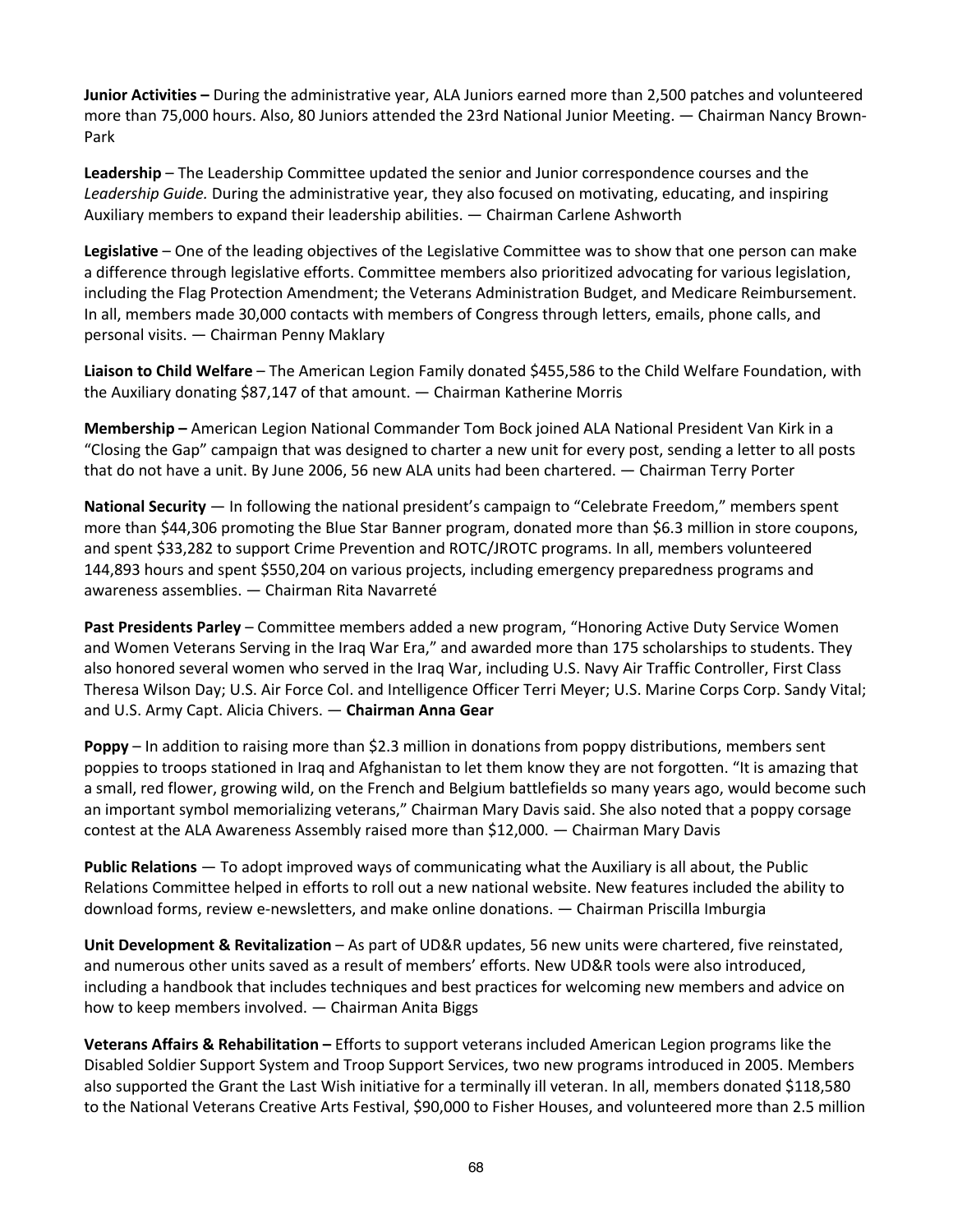hours in service to more than 1.6 million veterans. They also spent more than \$5.6 million on a variety of programs and services to veterans. — Chairman Jan Pulvermacher-Ryan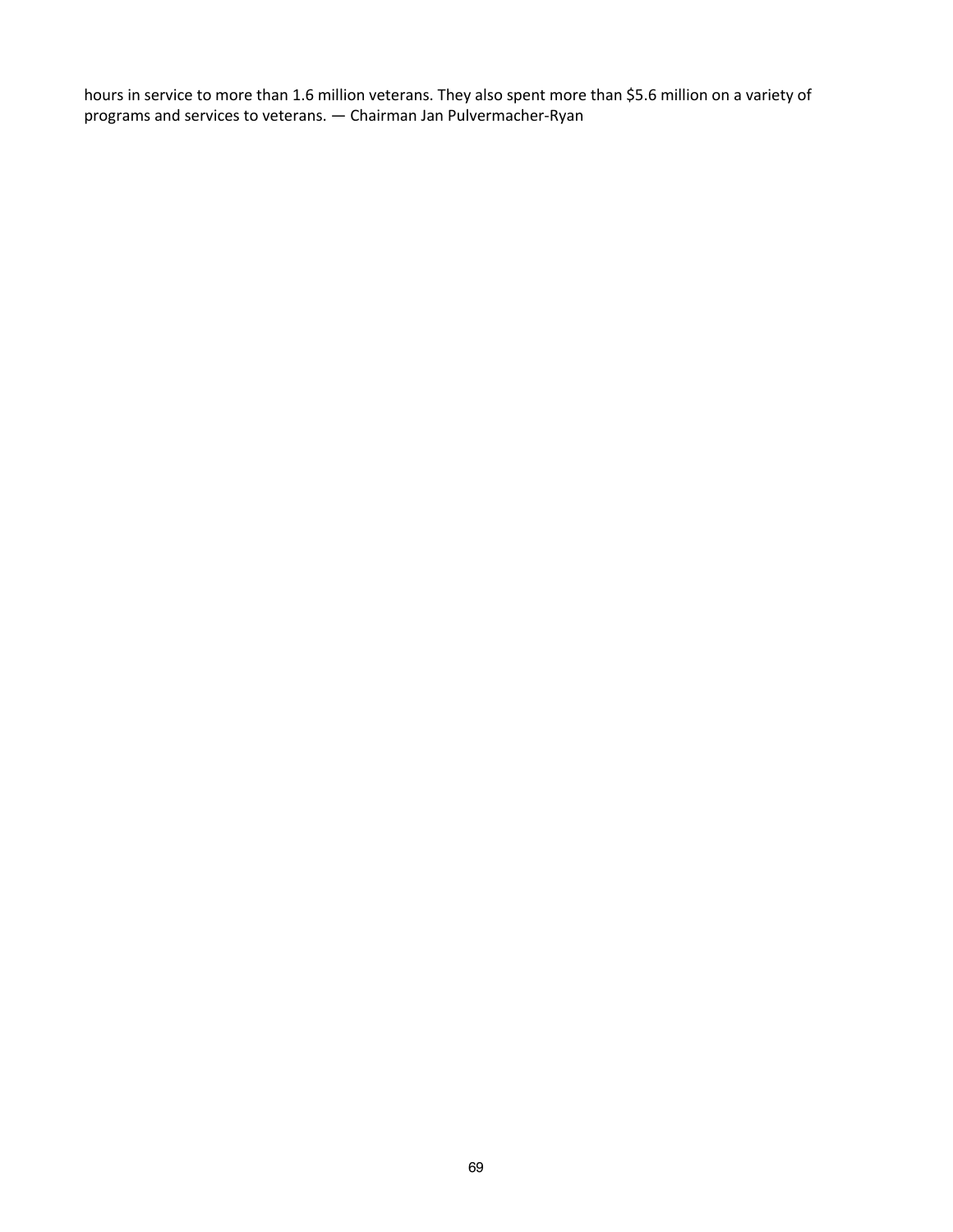## **2006: Social Network Takes Off**

By 2006, Americans had already grown accustomed to change. They were now communicating through new electronic means, including mobile phones and email. But they were about to embark on even more new discoveries.

That was the year that the International Astronomical Union (IAU) issued an update about our solar system. No longer would elementary schools cite nine planets as part of the solar system. Pluto was downgraded from a planet to a "dwarf planet" after another dwarf planet, Eris, was discovered to have 27 percent more mass than Pluto.

As a result, the IAU redefined what it meant to be a planet — only the gas worlds of the outer planetary system and the rocky ones of the inner solar system met the criteria.

Meanwhile, Americans who had grown increasingly accustomed to sending emails, especially at work, were introduced to yet another new way of communicating on a regular basis.

A young entrepreneur by the name of Mark Zuckerberg had launched a social media site exclusive to students at certain colleges and universities. In September 2006, he opened it to anyone over the age of 13 with a valid email address.

Also, the search engine Google introduced Gmail service in 2006, announcing that it was giving subscribers 1GB of storage — far more than other email providers. Yahoo! quickly responded by announcing that it would provide 100 MB of storage for basic accounts, and 2GB of storage for premium accounts.

Americans also were enjoying a love affair with tech innovations, like the first e-reader by Sony and a new interactive game from Nintendo called Wii. Christmas lists also were likely to include smartphones from brands like Nokia, Blackberry, and Motorola, or laptops, iPods, e-readers by Sony, handheld GPS devices, digital cameras, and TiVo digital recorders.

According to the U.S. Commerce Department, those types of consumer purchases helped boost the economy during the first quarter of 2006, pushing it to grow at its fastest pace in more than two years. Business investments in construction, software, and industrial equipment, and increased government spending on national defense, also contributed to an annual growth rate of 4.8 percent.

While new technology and communications captured Americans' imaginations, the realities of error continued to be a threat to people all over the world.

On Aug. 10, British and Pakistani authorities thwarted another attack by apprehending terrorists who were planning to mix a sports drink with a gel substance containing explosives and placing them on as many as 10 British planes headed to the United States. The plot led to canceled flights and new travel regulations for liquids.

That same month, Iran defied a deadline set by the United Nations to halt its nuclear activities. U.S. President George W. Bush called for global sanctions against Iran until it "gives up its nuclear ambitions."

On Oct. 9, North Korea reported that the country had successfully performed underground nuclear tests — an announcement that led the United Nations Security Council to quickly impose sanctions on the country. The United States government declared the tests as "provocative."

The year closed out with more news related to the "Axis of Evil," as President Bush often called nations that he accused of encouraging terrorism and building weapons of mass destruction.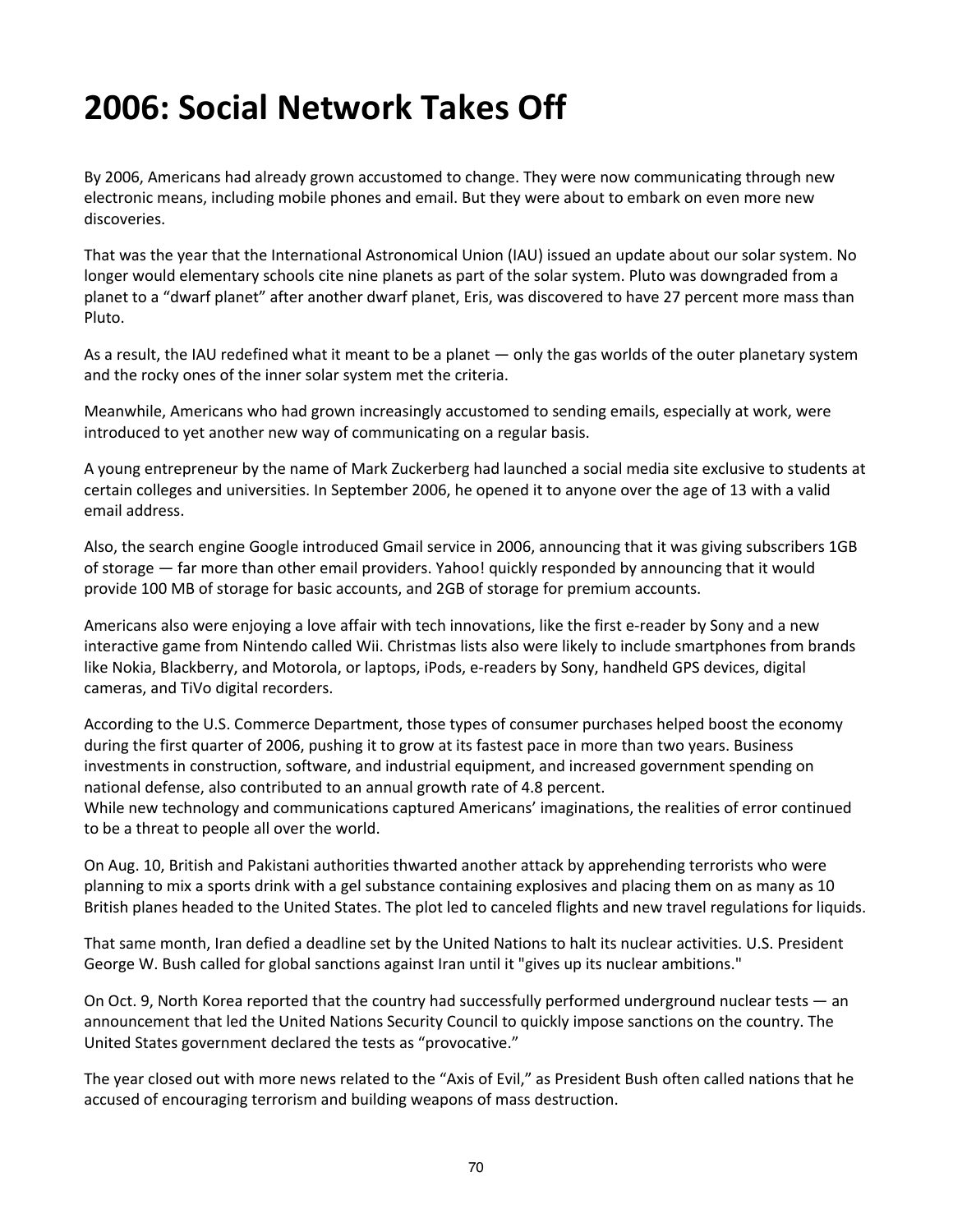Weeks before many families gathered to celebrate the Thanksgiving holiday, the grim news was delivered that Saddam Hussein, the President of Iraq, was found guilty of "crimes against humanity," including the torture and murder of men, women, and children, and received a death sentence by hanging. The execution was carried out on Dec. 30.

"Bringing Saddam Hussein to justice will not end the violence in Iraq, but it is an important milestone on Iraq's course to becoming a democracy that can govern, sustain, and defend itself," Bush said in reaction to the news.

#### **Other events in 2006**

- Oct. 9, 2006 North Korea allegedly tests its first nuclear device.
- Nov. 7, 2006 Democrats take control of both the U.S. House of Representatives and the Senate for the first time in a dozen years after the 2006 U.S. midterm elections.
- Dec. 30 Saddam Hussein is hanged just before dawn at an execution chamber in Baghdad during the morning call to prayer.
- Dec. 31, 2006 The total of American military deaths in Iraq reaches at least 3,000 since the March 2003 invasion.
- Jan. 4, 2007 The 110th United States Congress convenes, electing Nancy Pelosi as the first female Speaker of the House in U.S. history.
- Jan. 9, 2007 Apple Inc. CEO Steve Jobs announces the iPhone.
- Feb. 3, 2007 A Baghdad market bombing kills at least 135 people and injures 339.
- March 1, 2007 Tornadoes swarm across the southern United States, killing at least 20; eight of the deaths were at a high school in Enterprise, Ala.
- March 9, 2007 The U.S. Justice Department releases an internal audit that finds the Federal Bureau of Investigation had acted illegally in its use of the USA Patriot Act to secretly obtain personal information about U.S. citizens.
- April 16, 2007 The Virginia Tech massacre is the deadliest mass shooting in modern American history. The gunman, Seung-Hui Cho, kills 32 people and injures 23 others before committing suicide.
- May 4, 2007 A tornado hits Greensburg, Kan., nearly destroying it.
- May 17, 2007 Trains from North and South Korea cross the 38th Parallel in a test run agreed by both governments. This is the first time trains have crossed the Demilitarized Zone since 1953.
- Aug. 1, 2007 The I-35W Mississippi River Bridge spanning the Mississippi River in Minneapolis collapses during the evening rush hour.
- Aug. 8, 2007 An EF2 tornado touches down in Kings County and Richmond County, New York State, the most powerful tornado in New York to date and the first in Brooklyn since 1889.
- Aug. 14, 2007 Coordinated bombings in Yazidi communities in Iraq kill at least 500 people, the seconddeadliest terror attack of all time.
- Aug. 23, 2007 The hashtag is invented and first used in a tweet by U.S. product designer Chris Messina.
- Aug. 29, 2007 Radical Shiite cleric Moktada al-Sadr announces he will suspend for six months his Mahdi Army militia's operations, including attacks on American troops.

### **2006-2007 - American Legion Auxiliary Administrative Year "We Can Do It!"**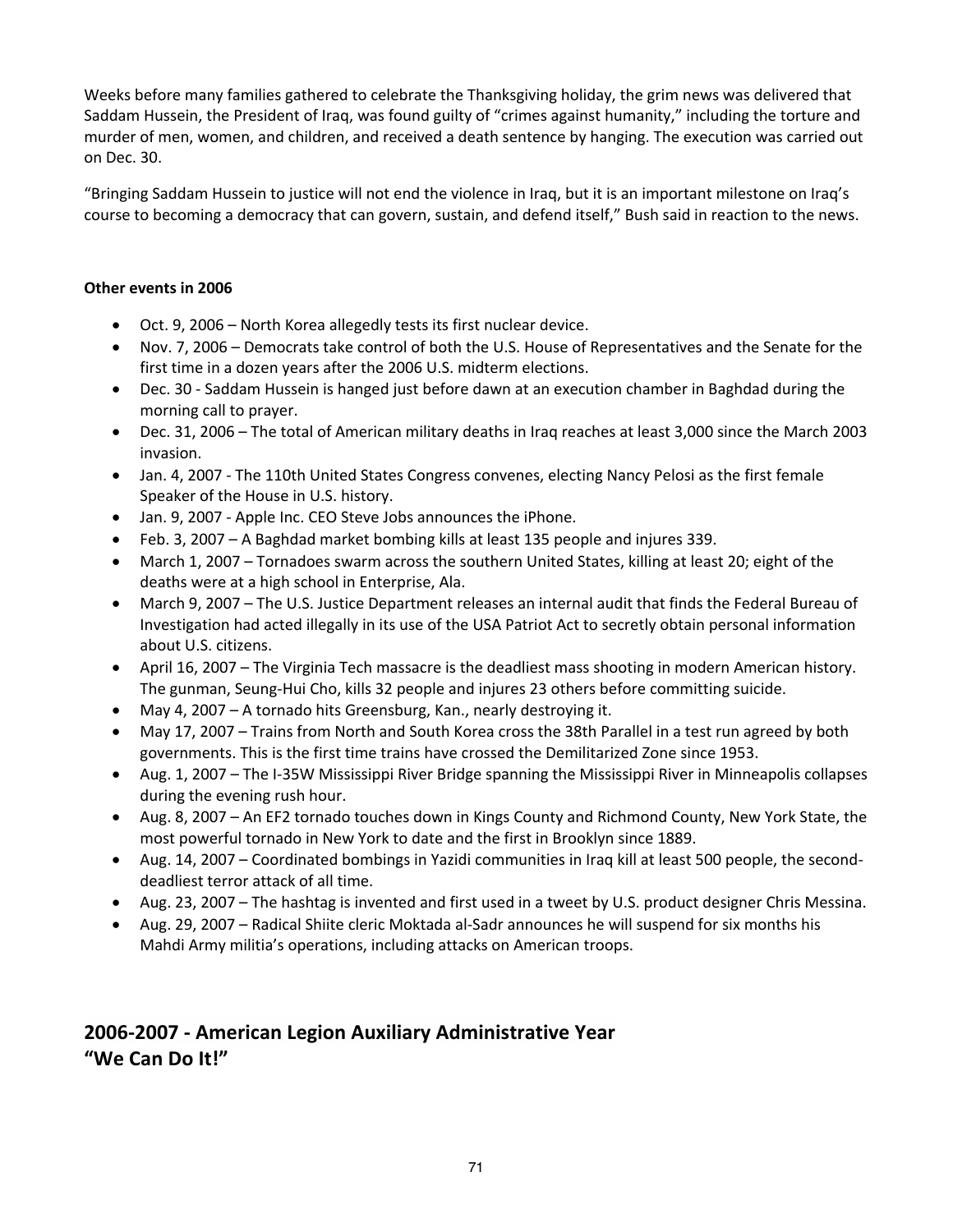"People around the world are thankful for the men and women serving our country. And we, the men and women of The American Legion Family, are the ones who can take care of them. We say, 'How can *we* help?'" — JoAnn Cronin, 86th National President of the American Legion Auxiliary

With America continuing to wage its War on Terror, newly elected American Legion Auxiliary National President JoAnn Cronin urged members to keep their focus on the needs of veterans, including injured servicemembers returning home, and the troops deployed to war-torn Iraq and Afghanistan.

Adopting the theme "We Can Do It!," Cronin said she wanted ALA members to spend the year reminding each other that "we can do it for our veterans" — whether they were volunteering by distributing poppies, visiting veterans in VA facilities, serving military spouses and children, or strengthening the communities where veterans live.

As part of that initiative, Cronin encouraged each unit to find programs within the U.S. Department of Veterans Affairs and the Auxiliary that they could back as a show of support for troops.

Cronin chose the National Veterans Creative Arts Festival as her special president's project, one that had increasingly become one of the Auxiliary's most beloved partnerships in service to veterans. By the end of her administrative year, ALA members had overwhelmingly supported her project by contributing more than \$100,000 for the annual event.

Shortly after her installation, Cronin asked National Vice President Jan Pulvermacher-Ryan to lead a new initiative that would help chart a future-oriented comprehensive strategic plan. It would involve taking a broader look at the challenges facing the organization, including ways to raise awareness, combat declining membership, and ensure that it continued to thrive to support future generations of veterans. A committee was appointed to set the blueprint for future strategic planning and annual reviews.

Cronin also encouraged members to adapt to the technology revolution in their midst. She announced that the organization would not be hosting National Information Conferences that year. Instead, they would invest time in determining better ways to help members develop. "With all the new technology and changes," she said, "I feel it is time to look at what we're doing and how to best provide that training to our membership."

A member of the Auxiliary for more than 54 years, Cronin had come to the organization as a result of her eligibility through her late father, Jack Cronin, who served as a Marine during World War II. In addition to her volunteerism as a member of ALA Rock Memorial Unit 283, Cronin worked at the National Geospatial-Intelligence Agency.

#### **Other officials elected during the 2006 ALA National Convention:**

- National Vice President Jan Pulvermacher-Ryan (Department of Wisconsin)
- Central Division NVP Irene Weber (Department of West Virginia)
- Eastern Division NVP Charlotte Craven (Department of New York)
- Northwestern Division NVP Roberta Morrow (Department of Colorado)
- Southern Division NVP Tillie Davis (Department of Georgia)
- Western Division NVP Judy Daybell (Department of Utah)
- National Chaplain Caroline Koveleski (Department of New Jersey)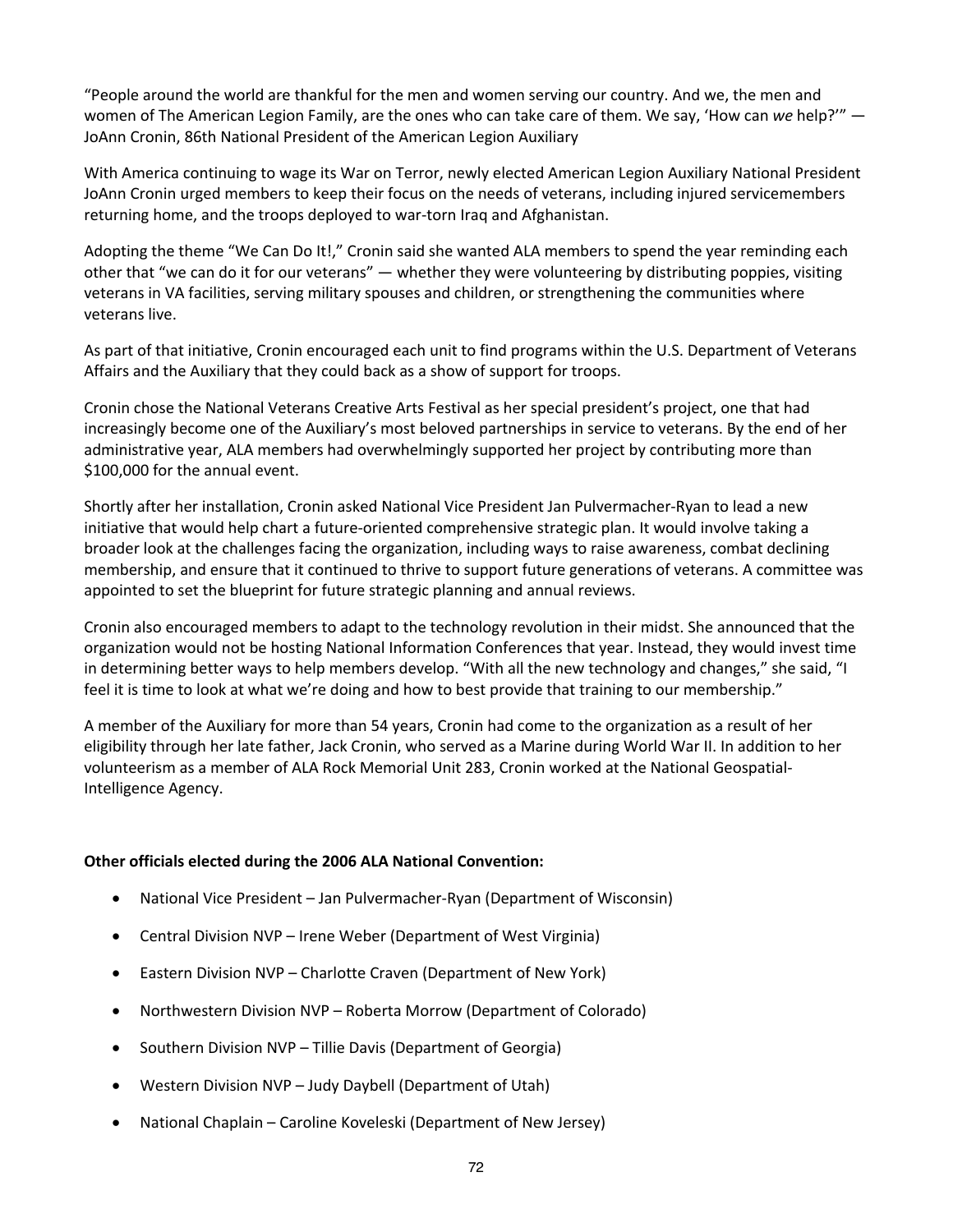- National Historian Patricia Kranzow (Department of Illinois)
- National Secretary Pamela Gilley (Department of Indiana)
- National Treasurer Marta Hedding (Department of Indiana)

### **Working the Mission**

In the months following the ALA National Convention and the Post-Convention National Executive Meeting, Cronin traveled throughout the country like many of her predecessors, meeting members in their home states. She made stops in states ranging from Nebraska, South Dakota, and Florida to Missouri, Wisconsin, and Minnesota. Cronin attended various events held by organizations the ALA supported. Her travels also included international destinations, such as Germany, where she visited the U.S. military hospital in Landstuhl with American Legion Commander Paul Morin.

As part of one of the first major events in support of veterans, Cronin joined other ALA volunteers at the National Veterans Creative Arts Festival (NVCAF) in Rapid City, S.D. In a show of support for the 130 veterans who won competitions in states nationwide, ALA members helped them prepare for their performances, set up their artwork, and hosted workshops. The Festival, which was held at the Rushmore Plaza Civic Center Fine Arts Theater, was the culmination of competitions at VA facilities across the nation. These programs use creative arts therapy as ways to help veterans overcome disabilities, crises, and other challenges. That year, 2,849 veterans from 104 VA facilities entered the competition.

Also, members were encouraged to hear that more people were starting to learn about the NVCAF. Excerpts from the competition were televised on PBS stations around the country, allowing households to enjoy the impressive performances and artwork of talented veterans.

In other activities throughout 2006, the Auxiliary continued to demonstrate that veterans and military servicemembers were in their hearts and minds. Many of them joined a crowd of about 30,000 people at the Field of Honor Celebration at the U.S. Air Force Memorial at the Pentagon, an event the Auxiliary co-hosted with the Colonial Flag Foundation. As part of their volunteerism, ALA members set up 600 flags around the grounds and at the Pentagon. They also helped staff with a booth as part of an open house and greeted attendees by handing out flags and Legion Family membership information.

The organization also expanded its impact nationally by supporting the Heroes to Hometown program. The American Legion had signed a memorandum of agreement with the U.S. Department of Defense in support of the program, which connects a servicemember with a local American Legion post. Each post assigned a member would commit to helping serve the needs of that servicemember. Cronin said the Auxiliary, in a show of support for veterans and the Legion, would commit to helping where help was needed.

The Auxiliary also joined the nationally recognized project Connect with the Troops. As part of the initiative launched in 2006, ALA members would be among those helping to promote an effort to create the World's Largest and Greatest Scrapbook.

In addition to embracing new events as part of their outreach, Auxiliary officials gathered for their annual meetings, including the Presidents & Secretaries Conference, where they heard from American Legion National Commander Morin and guest speaker Sabrina Clark, learning consultant for the VA Learning University.

Morin, in speaking to the group, encouraged members of ALA and the Sons of The American Legion to work hard at increasing membership — ensuring that each reached 100 percent membership by July 2007. He also gave a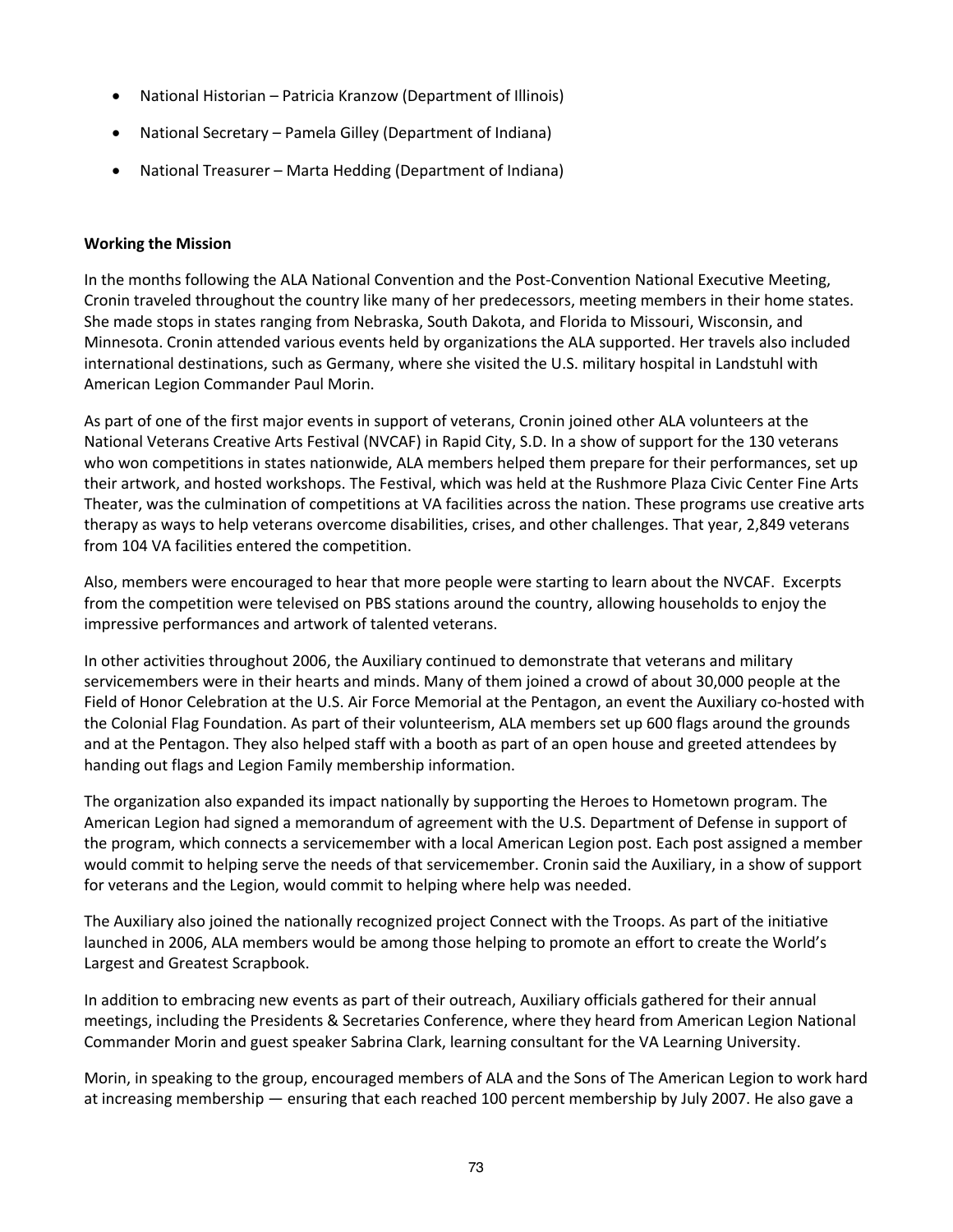light-hearted threat to any group that didn't reach that goal. They would be subject to a dunking during National Convention activities, he joked.

To ensure the organization was continuing to evolve, members reviewed new formats for strengthening their mission statements, goals, tactics, and branding under Plans of Work. They attended workshops focused on membership recruitment strategies and leadership techniques.

ALA leaders also gathered for the Mid-Year National Executive Committee Meeting in Washington, D.C., where they reviewed their progress on the organization's strategic plan. Those plans included attracting and retaining professional staff and leadership to support the mission, developing web-based program portals that would allow members to discuss projects and activities, opening the Washington, D.C. office to encourage better partnerships with Legion programs centered in the nation's capital, and improving the image of the Auxiliary and its members.

They approved a resolution to assist the Indiana-Ohio Center for Traumatic Amputation Rehabilitation Research. The research program, a partnership between the Indiana University Purdue University-Indianapolis and The Ohio State University, focused on creating awareness and helping to build a database of Vietnam War amputees, many who were injured from landmines and booby traps.

As part of awareness strategies, members discussed changes to the Auxiliary's national magazine's mission to make it more accessible to external audiences. The goal to "inspire engaged and non-engaged members, as well as those not already members" would help the organization better use the magazine as a public relations tool.

ALA officials also heard about recommendations to implement an Audit Committee, and developing initiatives to attract and retain a membership base of women from a variety of communities and eligibility groups. Members were told that 56 ALA units were cancelled, 39 new unit charters were granted, and three were reinstated.

During the ALA Awareness Assembly in Washington, D.C., more than 200 ALA members gathered to gain inspiration through a series of workshops, presentations, and motivational speeches. The theme for the event was "Mission Ready: Knowing Our Military, Leading the Auxiliary."

Speakers talked about stories to help members understand the day-to-day realities of servicemembers in Iraq. They included U.S. Army Brig. Gen. Randy Manner, who gave a presentation on "A Day in the Life of an Army Soldier in Iraq," and ALA National Vice President Jan Pulvermacher-Ryan, who led a panel discussion on Taking Care of Our Wounded Soldiers.

Manner informed members that the profile of the average troop in Iraq is a 22-year-old who is married with two children. He also said there were 158,000 troops training Iraqis, improving the infrastructure, providing running water, and improving school buildings.

Susan Dakak, a native of Iraq and an American citizen, told the members she was deeply inspired by the servicemembers who were supporting the people in her home country. As a result, she left the United States to use her civil engineering skills to help solve wastewater problems in Baghdad and advocate for women's rights in the formation of the new constitution and government.

In a joint gathering of The American Legion Family, Cronin shared Dakak's story. She said it demonstrates the impact servicemembers are having in the lives of people around the world. Before Saddam Hussein's tyrannical dictatorship, Dakak had said, Iraq was a fine place to live. In the wake of America's war on terrorism, troops took the time to restore order and engage with Iraqi children, encouraging them to return to school.

"They're not simply American soldiers," Cronin said. "They're American angels. We hear of these stories but never heard one like Susan tells. People around the world are thankful for the men and women serving our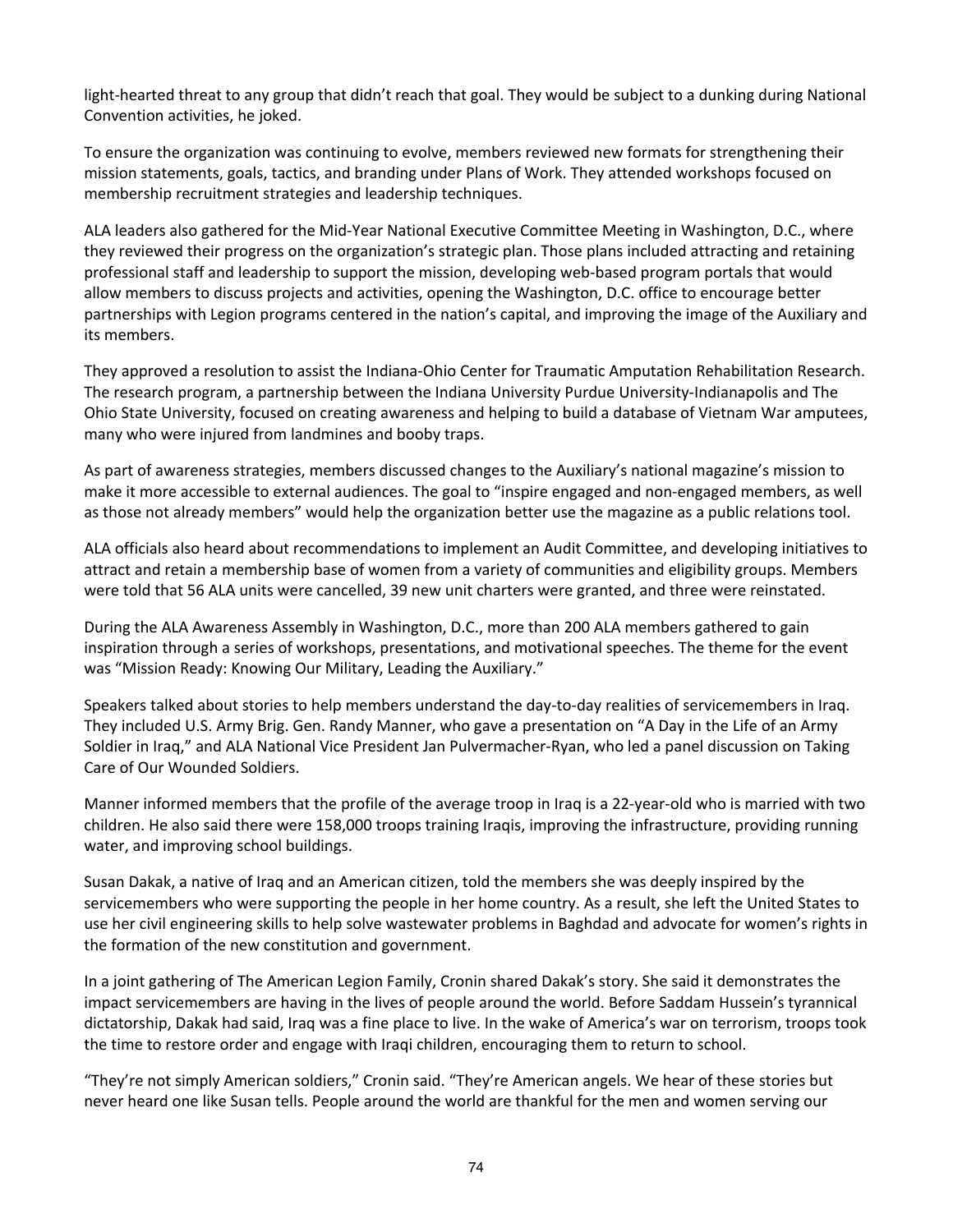country. And we, the men and women of The American Legion Family, are the ones who can take care of them. We say, 'How can *we* help?'"

In another presentation, ALA members honored artist Kaziah Hancock with the Public Spirit Award for founding Project Compassion Soldier Fund Inc., an organization that sets out to make sure the faces of fallen military heroes are never forgotten.

## **Celebrating the Service of ALA**

ALA members once again traveled from all over the United States, and, in some cases, international destinations, to gather for their 87th National Convention, which was held in Reno, Nev., in August 2007.

During the National Executive Committee meeting held prior to the convention, members received an update that 9,787 ALA units were active, after cancellations and the granting of new charters. They also discussed establishing an endowment as a 501(c)(3) so that the organization could grow through various fundraising efforts and distribute more funds for scholarships. A motion also was made to move the National Headquarters offices to a more suitable location. The current building was cited as needing extensive repairs.

As part of a series of joint convention activities, Legion Family members actually followed up on their commitment to go down in a dunk tank. Since none of the three organizations reached 100 percent of their membership goals, all of them were subject to the dunk tank.

National President Cronin and Membership Vice Chairman Mary Davis donned old-fashioned bathing suits and took turns getting dunked in a tank to the delight of the members gathered. As a result, they raised \$919, which was divided between the Legacy Fund, National Emergency Fund, Child Welfare Foundation, and the National Veterans Creative Arts Festival.

Following other festivities, workshops, events, and presentations, members gathered for a special luncheon to honor Gale S. Pollock, U.S. Army Deputy Surgeon General for Force Management.

Cronin, in presenting the ALA Woman of the Year Award and a beautiful green vase to Pollock, said she had been impressed by the general's service, including in her previous role as the chief of the Army Nurse Corps.

After accepting the award, Pollock said, "To feel valued by people who are so committed to our nation, who have lived with men who have served our country, who have grown families that are now serving, who truly understand the benefits of freedom and democracy, and who are totally committed to that safety and security of our country was just awesome," Pollock said. "I will always find a way to help take care of the men and women in uniform."

In a joint session of The American Legion Family, President George W. Bush addressed members, thanking them for their continued dedication in supporting military servicemembers.

"This family represents the best of the American spirit  $-$  a spirit that shows we have the grit and the will to defend the American people," he said. "One day years from now, another president will be in a room like this. … Some in that audience will include people who won the fight against fascism and Nazism and communism. You'll be joined by younger veterans who have fought in places like Kandahar and Ramadi. And just like you, the new generation of veterans will be able to say proudly they held fast against determined and ruthless enemies, helped salvage an entire region from tyranny and terror, and made a safer world for the American people.

"To those future members of The American Legion, and to all of you, I offer the gratitude of our nation, and offer my prayers for a future of peace," Bush said. "Thank you. And may God bless America."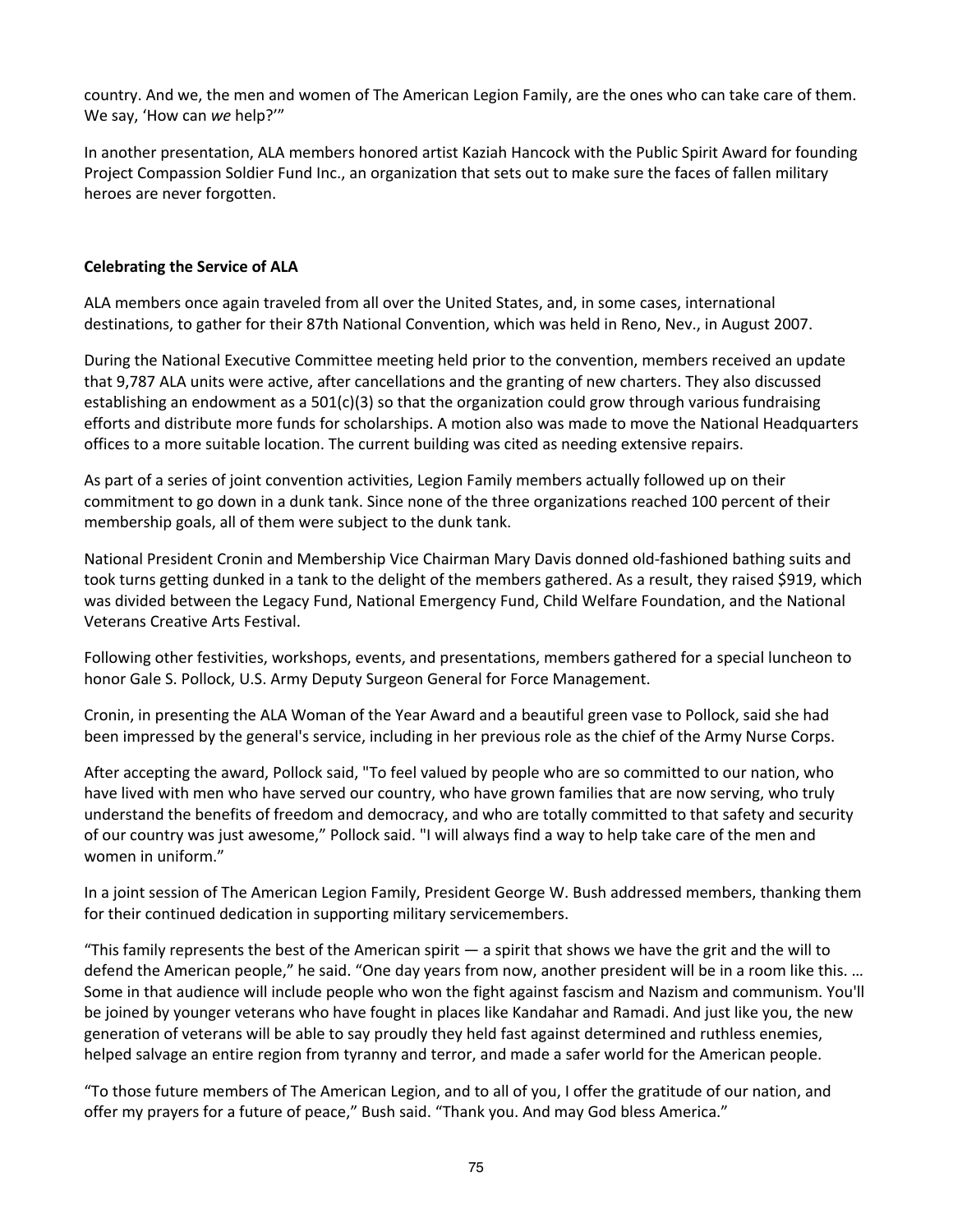As part of a presentation about missing servicemembers, Deputy Commander Johnnie Webb, joint POW/MIA Accounting Command, told members there were about 78,000 soldiers from World War II unaccounted for, 8,000 Americans from the Korean War, 120 Americans unaccounted from the Cold War, and 1,773 from the Vietnam War. However, continuing work had resulted in 17 individuals being identified from the Vietnam War, 15 from the Korean War, and 18 from WWII.

In wrapping up business for the administrative year, members adopted numerous resolutions. They included urging U.S. Congress to support legislation that would designate the second Sunday of April as National Child's Day; adopting a patch for National Security under the Junior Activities Patch Program; including the word "veterans" in all public relations and/or promotional materials of the American Legion Auxiliary; and adding the national vice president as a salaried officer, designating \$6,000 to help defray personal expenses.

## **In Memory**

As part of a memorial, Auxiliary members honored the memory and service of Past National President Agnes Kennedy, who passed away Sept. 2, 2006. Kennedy, whose membership came under the Department of New York, served the ALA for more than seven decades. She had joined Bill Brown Unit 507 at the age of 12 through the eligibility of her father, Mark J. Masadrie, a World War I Navy veteran. Kennedy also was a teacher and administrator. She served as the ALA national president during the 1979-1980 administrative year.

#### **Making an Impact**

Through ALA programs in 2006-2007, members made a significant impact in their communities:

**Americanism** - Recognizing the theme "Freedom is Not Free," 59 students from 42 ALA departments attended the Americanism Youth Conference. Members also set out to increase flag awareness and promote patriotism through the Americanism Essay Contest. As an organization, members committed to sponsoring a special healing field on the National Mall during Veterans Day to commemorate the 25th anniversary of the Vietnam Memorial — Chairman Janet Jefford

**Auxiliary Emergency Fund** – The program set a goal to raise the Auxiliary Emergency Fund balance to continue to meet the needs of members. During the administrative year, the AEF was used to provide 129 financial hardship grants totaling \$136,432, 19 disaster grants in the amount of \$23,100, and two educational grants totaling \$1,000. — Chairman Krisann Owens

**Children & Youth** – Through collaborative program efforts, members supported military and veteran families, children, and the Child Welfare Foundation. In all, members contributed \$3 million to serve more than 252,000 children. They granted awards to numerous organizations, including the National Meningitis Association, \$40,000; Our Military Kids Inc., \$56,500; and Women of Substance Ministries Inc., \$12,000. They also presented 80 Youth Hero Awards to children and youth. — Chairman Rita Navarreté.

**Community Service** – ALA members volunteered more than 1.5 million hours and donated more than \$2.5 million to improve the quality of life in the communities of veterans and military servicemembers. As part of those efforts, they also welcomed troops home, addressed health issues, and supported other organizations that shared the Auxiliary's mission. — Chairman Mary Harper

**Education** – As part of their mission to invest in education, ALA members mentored 28,666 children in 809 schools, promoted literacy among children and adults, and hosted an oratorical contest. ALA departments also awarded \$534,855 in student scholarships. The Auxiliary awarded \$52,500 through the three national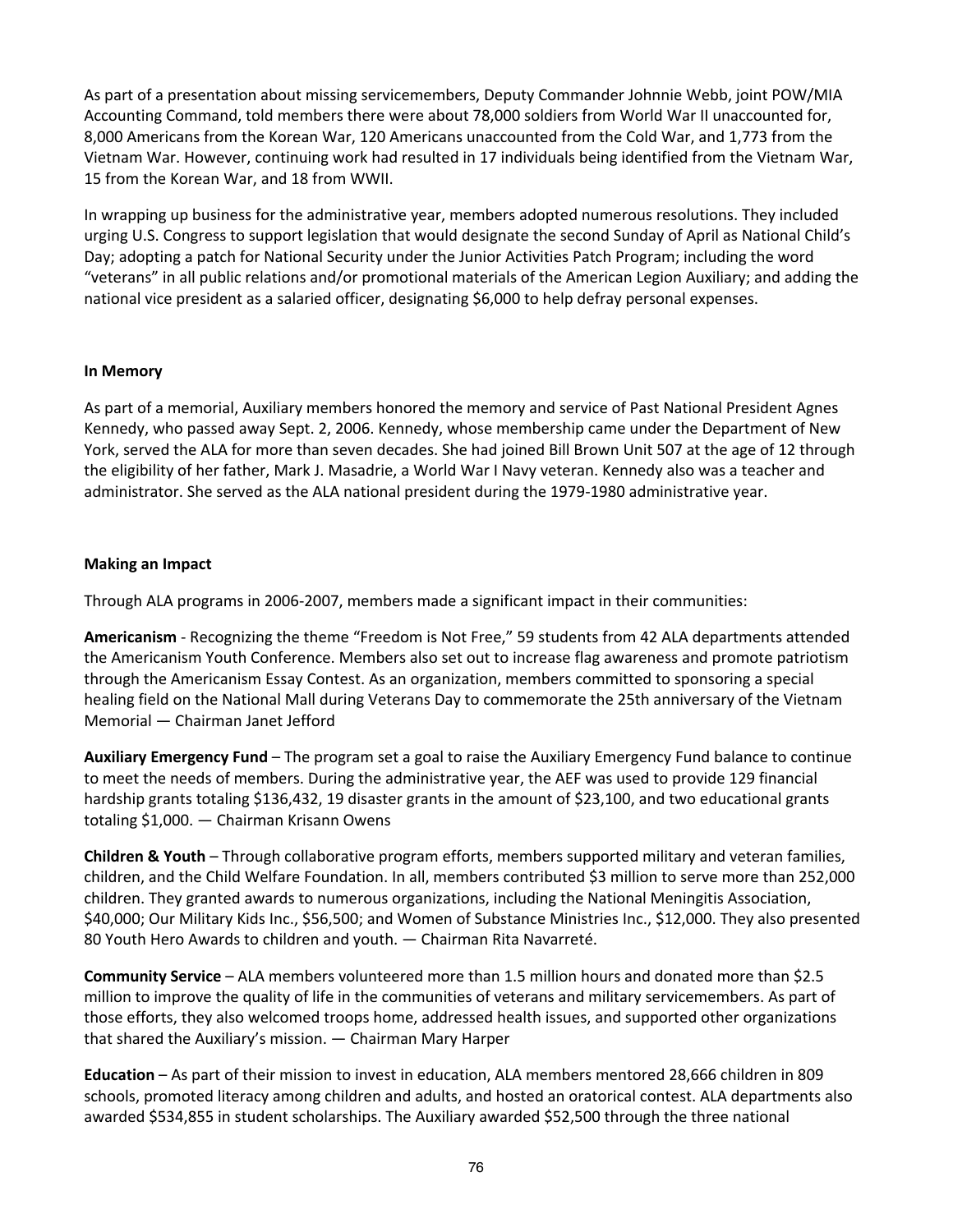scholarship programs: National Presidents' Scholarship, Spirit of Youth for Junior members, and the Non-Traditional Student scholarship. — Chairman Kris Nelson

**Finance** – The Auxiliary's National Headquarters added a Development Division with the intent of distributing new, educational, and training resources to members. An annual training plan for the committee also was introduced. At the Pre-Convention NEC meeting, a motion was approved to establish an endowment for the National Presidents' Scholarship Fund, with a lead gift of \$200,000, and a matching gift fund of \$75,000 in fiscal year 2008 from the reserve funds. — Chairman Linda Boone

**ALA Girls State** – In reviewing ALA Girls State activities, Chairman Karen Lowe said, "[ALA] Girls State and [ALA] Girls Nation programs are gifts from the American Legion Auxiliary to the nation and to our young people, the citizens of the future." Goals for the year included growing ALA Girls State participation and increase public awareness about the program. During the 61st ALA Girls Nation, 98 senators toured the White House, met President Bush, and honored servicemembers during a visit to Arlington National Cemetery. — Chairman Karen Lowe

**Junior Activities** – Members promoted Americanism, the Patch Program, and the Veterans History Project. They also organized 36 new Junior groups and reorganized 30 Junior groups. A total of 188 Junior members attended the Junior Correspondence Course, and 1,808 patches were earned and distributed. They also spent 1,800 hours folding flags that were sent to troops overseas. — Chairman Carlene Ashworth

**Leadership** – ALA members emphasized leadership training through a series of three workshops during the Awareness Assembly. They also worked on educating and motivating members to take on more leadership responsibilities. New reporting guidelines also were developed. — Chairman Terry Porter

**Legislative** – Committee members set goals for Legislative Council training, raising awareness and supporting The American Legion's legislative priorities, including the Flag Protection Amendment; Global War on Terrorism; Public Expression of Religion Act; Veterans Employment and Training Services Budget; Total Force GI Bill; Total Repeal of the Disabled Veterans Tax; and the FY '07 Defense Supplement. — Chairman Elaine Walmsley; Priscilla Imburgia (appointed in February 2007)

**Liaison to Child Welfare Foundation** – Auxiliary members joined other members of The American Legion Family in contributing \$622,292 – an increase of \$67,000 over donations from the previous year. They also awarded 16 grants totaling \$416,369. — Chairman Katherine Morris

**Membership** – With ALA membership continuing to be a top concern, the committee set national and departmental goals, and implemented incentives to encourage membership drives. National membership was at 96.42 percent of the goal set, with the Auxiliary adding 61,206 members. — Chairman Sharon Conatser

**National Security** – As part of National Security programs, members supported the CERT (Certified Emergency Response Team) and America Supports You. — Chairman Peggy Thomas

**Past Presidents Parley** – The Auxiliary's Past Presidents Parley honored five servicemembers by presenting Women Veterans Awards to U.S. Army Command Sgt. Major Geralyn Chyle; U.S. Navy Yeoman 1st Class Elizabeth Wells; U.S. Marine Corps Maj. Wendy Goyette; U.S. Air Force Technical Sgt. Terri Dearborn; and U.S. Coast Guard Cadet Kirsten K. Laning. The women all served during the Iraq War. Departments also distributed \$20,350 for nurse scholarships. — Chairman Virginia Hobbs

**Poppy** – Members increased awareness about the significance of the poppy through educational programs and annual poppy distribution efforts to support servicemembers and veterans. — Chairman Diane Kelly Ambler

**Public Relations** – As part of efforts to increase awareness about the American Legion Auxiliary, members invested in updating the organization's communications and public relations plans; expanding electronic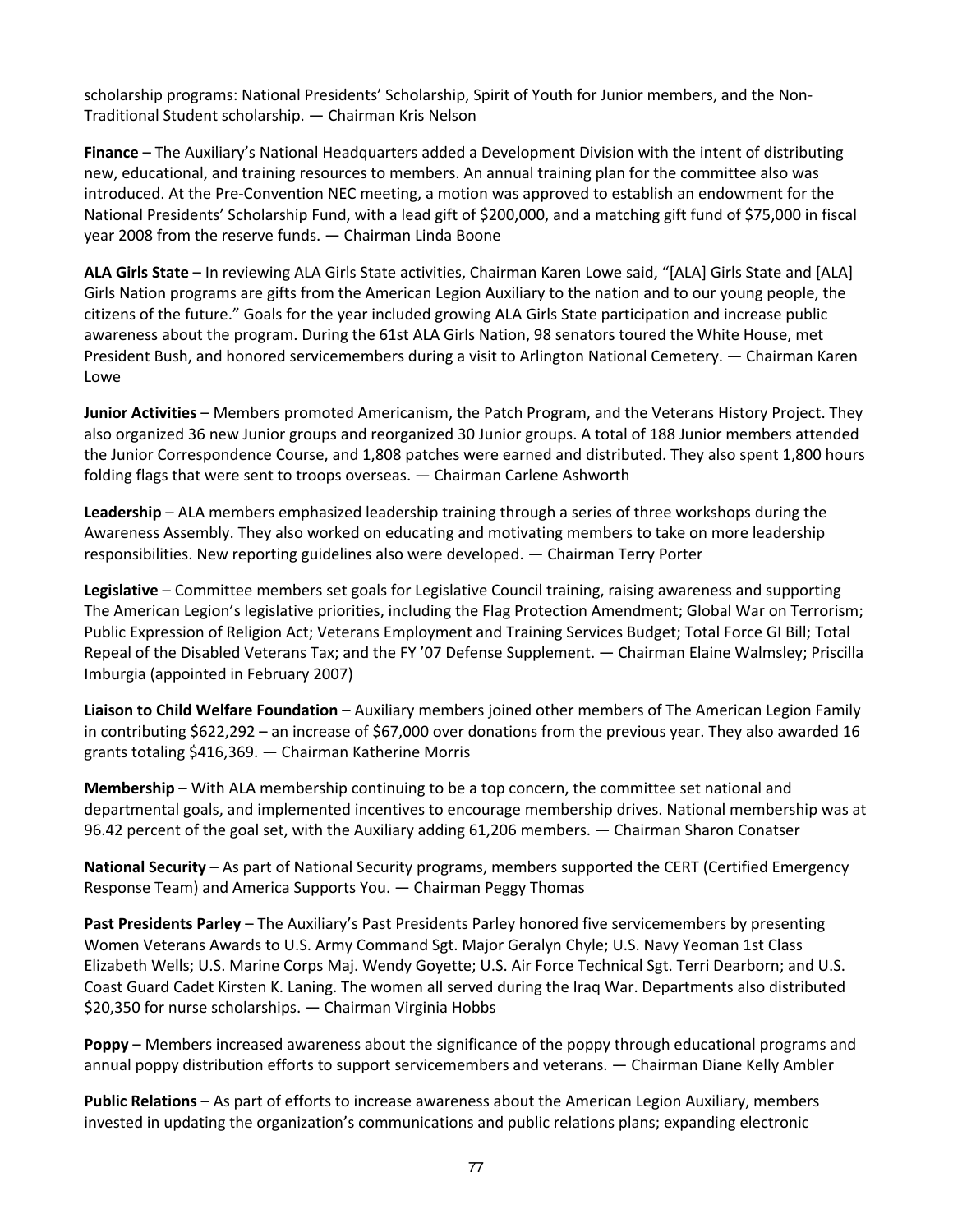communications through e-newsletters, podcasting, and websites; and increasing the use of the Auxiliary's eBrand identity and media kits. — Chairman Nancy Brown-Park

**Unit Development & Revitalization** - As part of efforts to strengthen ALA units, 16 workshops were held nationwide for members to learn more about how to run their organizations. In all, 1,251 ALA members attended the workshops. Also, 66 new ALA units were chartered, and 542 ALA units were revitalized. — Chairman Miriam Junge

**Veterans Affairs & Rehabilitation** - ALA members supported veterans by making home visits, addressing homelessness among veterans, and recruiting volunteers from local schools. In all, 92,735 volunteers donated nearly 3 million volunteer hours and donated \$7.8 million. — Chairman Desireé Stoy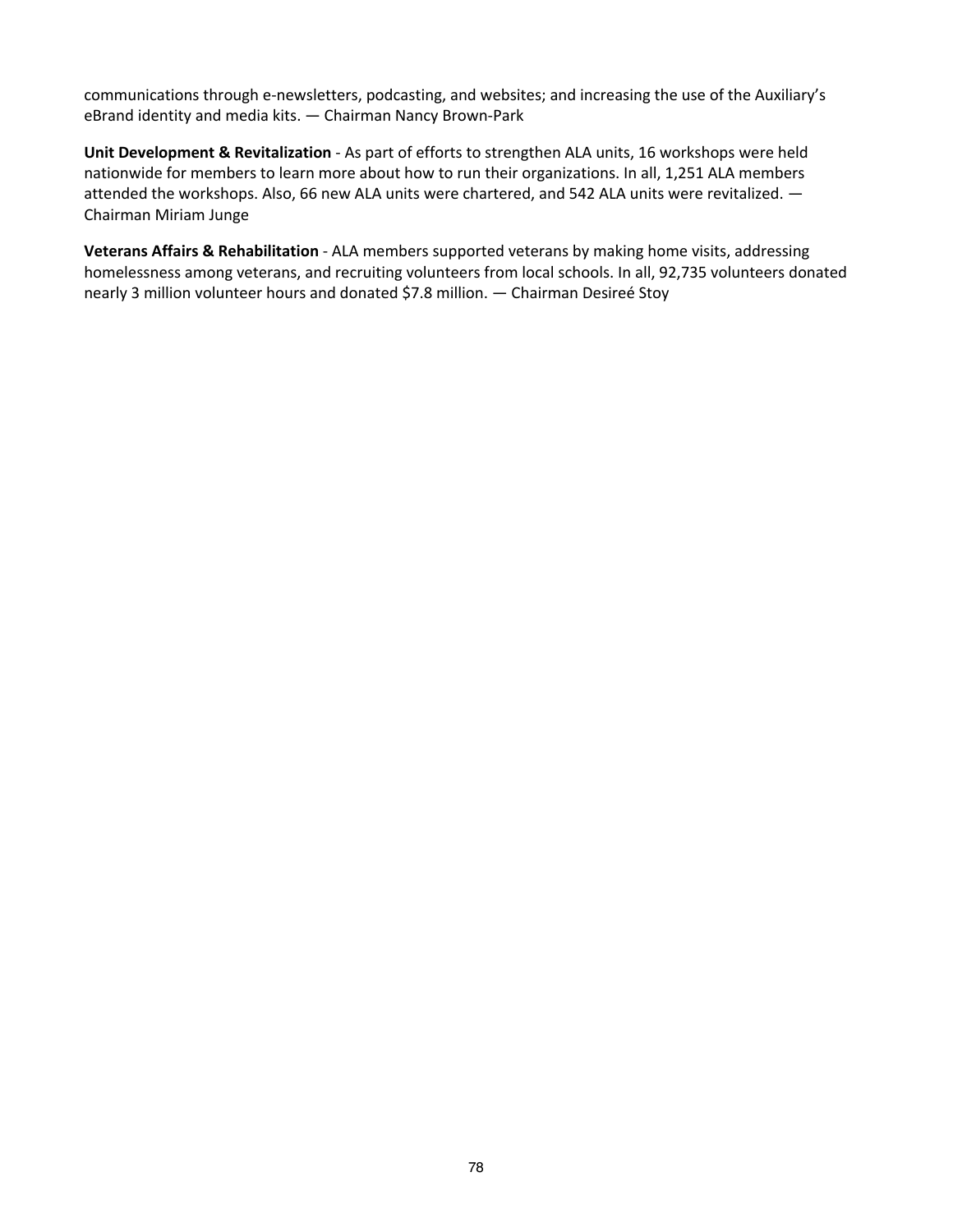## **2007: A Broken System of Veteran Care**

One by one, several veterans and a spouse of a veteran testified before Congress, sharing the pains of dealing with a veteran care system that failed them, often ignoring their pleas for help or sending them on a spiraling course of bureaucratic red tape.

Their voices were finally being heard, as the Congressional hearing got underway in the wake of a shocking exposé of the neglect of soldiers treated at Walter Reed Army Medical Center. The hearing was held after *The Washington Post* published a series of articles in 2007 titled "The Other Walter Reed."

Staff Sgt. John Shannon told legislators that he suffered a gunshot wound to the head while in Iraq, which caused a traumatic brain injury and the loss of his left eye. After he was discharged days later, he was sent away to find an outpatient facility on his own. "I was extremely disoriented," he recalled.

"The system can't be trusted," Shannon testified during the March 2007 hearing. "And soldiers get less than they deserve from a system seemingly designed and run to cut the costs associated with fighting this war. The truly sad thing is that surviving veterans from every war we've ever fought can tell the same basic story, a story about neglect, lack of advocacy, and frustration with the military bureaucracy."

In other testimony, the spouse of a disabled veteran shared that she was driven to tears after being told that he didn't qualify for full disability.

"My life was ripped apart the day my husband was injured," said Annette McCleod. "But then, having lived through the mess that I lived through at Walter Reed has been worse than anything I ever sacrificed in my life. I worked the chain. I worked anybody that would listen. And it took the aid of another soldier who actually heard me cry one day. He said, this is a number. Make a call."

"All I'm trying to do is have my life — the life that I had and that I know," McCleod told legislators.

The American Legion Family had been among those advocating on behalf of veterans and their families, seeking answers and demanding change for decades.

"We've been doing battle for adequate funding for VA health care, adequate money for construction, and upkeep of VA facilities for a number of years," 2006-2007 American Legion National Commander Paul Morin told NPR. He also said they would recommend increasing spending to \$38.4 billion to address the concerns.

In an address to a gathering of American Legion Family members, President George W. Bush announced that he would appoint a bipartisan team to lead the White House probe into the conditions at veteran facilities.

"We have a moral obligation to provide the best possible care and treatment to the men and women who served our country," Bush said. "They deserve it, and they're going to get it."

Sen. Carl Levin, chairman of the Armed Services Committee, also promised that veterans would receive better care. "The war in Iraq has divided our nation but the cause of supporting our troops unites us," Levin said. "We will do everything we can possibly do — not as Democrats or Republicans, but as grateful Americans to care for those who have served our nation with such honor and distinction."

At about the same time that Congress was addressing the challenges facing injured servicemembers returning home from war, the United States had started sending in a surge of 30,000 additional troops to Iraq. President Bush, who also appointed a new commander, Gen. David Petraeus, said it was part of a new strategy to quell violence and stabilize the country.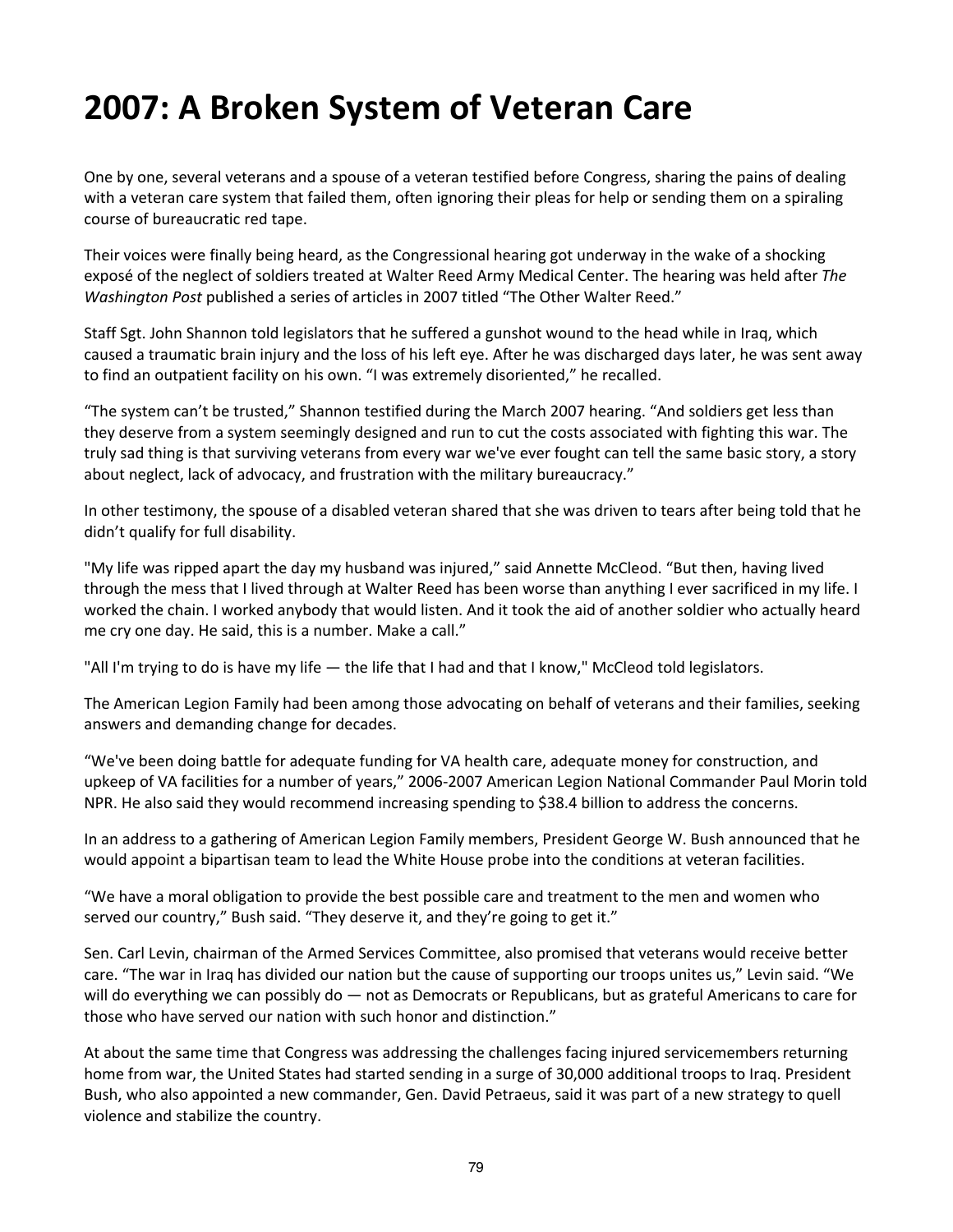In other events of 2007, economists and financial analysts observed with increasing alarm signs of an economic downfall. In April, New Century Financial declared Chapter 11 bankruptcy. The company specialized in subprime mortgages, which allowed more people to purchase homes, even if they had poor credit scores. Federal Home Loan Mortgage Corp. announced it had stopped purchasing these subprime mortgages, determining that they were too risky.

In August, the Federal Reserve added \$24 billion in liquidity to the bank system as a response to the subprime mortgage crisis.

However, things started looking up to the general public. On Oct. 9, the U.S. stock market climbed to an all-time high, with the Dow Jones Industrial Average at 14,164 points. The U.S. unemployment rate stood 5 percent as the year closed out. While economists still had concerns, most Americans were felt confident about the U.S. economy.

## **Other 2007 events:**

- Sept. 5, 2007 Three terrorists are arrested in Germany after allegedly planning attacks on both the Frankfurt International Airport and U.S. military installations.
- Sept. 11, 2007 Russia tests the largest conventional weapon ever.
- Dec. 3, 2007 The National Intelligence Estimate issues a report, declaring "with high confidence" that Iran froze its nuclear weapons program in 2003. It contradicts a report written in 2005 that states Iran was determined to continue developing such weapons. Dec. 19, 2007 - President Bush signs an energy bill requiring passenger vehicles sold in the U.S. to have fuel economy standards of 35 mpg by 2020, a 40 percent increase over the current standard.
- Jan. 4, 2008 A levee breaks in Fernley, Nev., flooding the area.
- Feb. 5-6, 2008 A major tornado outbreak across the southern United States and lower Ohio Valley leaves at least 58 dead, the most since the May 31, 1985, outbreak that killed 88.
- Feb. 10 Robbers steal four pieces of artwork, a Cezanne, a Degas, a Van Gogh, and a Monet worth a total of \$163 million, from the Zurich Museum. It was one of the largest art robberies in history.
- Feb. 14, 2008 A gunman opens fire in a lecture hall of Northern Illinois University, resulting in 24 casualties.
- Feb. 24, 2008 Fidel Castro retires as president of Cuba due to ill health, after nearly 50 years in power.
- March 23, 2008 The number of servicemembers and Defense Department civilians to die in the Iraq war reaches 4,000. Many were killed by improvised explosive devices.
- June 10, 2008 The Gora Prai airstrike by the United States reportedly kills 11 Pakistani paramilitary troops.
- June 30, 2008 U.S. President Bush signs the new GI Bill.
- Aug. 27, 2008 Barack Obama becomes the first African American to be nominated by a major political party for President of the United States.

## **2007-2008 - American Legion Auxiliary Administrative Year Caring for Veterans and Their Children**

"A veteran is a veteran is a veteran. It doesn't matter whether you've been wounded in combat or not. When you have a need, the government should be there for you. They made a promise and they need to live up to it." — Jan Pulvermacher-Ryan, 87th National President of the American Legion Auxiliary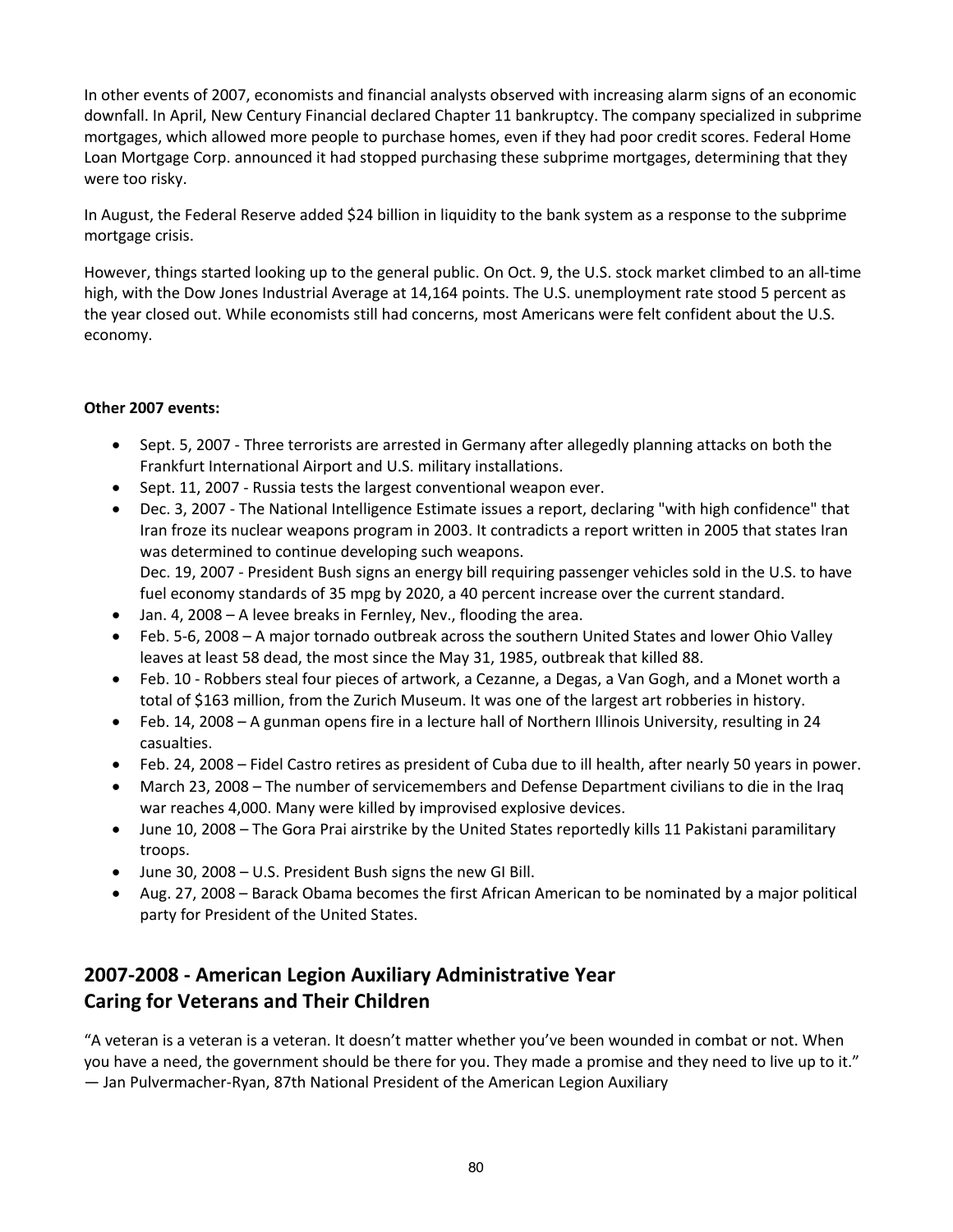As veterans continued to share their personal stories about inadequate care at VA facilities like the Walter Reed Army Medical Center, members of The American Legion family were once again galvanized in their advocacy and volunteerism efforts to serve the military, including active servicemembers and veterans.

Newly elected American Legion Auxiliary National President Jan Pulvermacher-Ryan was on the frontlines, reminding members that their sacrifice on behalf of veterans, their families, and communities was making a difference. She also reaffirmed the Auxiliary's commitment to support Legion members as they worked on behalf of veterans.

"Our organization always supports you and your programs," she said in remarks during a meeting of National Executive Committee Legion officials. "We stand ready to help you in any way that we can. I know I speak for all of the members of our organization when I say that's our task to help you. We certainly have our own programs, but they really go hand in hand with those that you have."

Pulvermacher-Ryan shared her concerns about the failures of the government in meeting the needs of veterans, and her hopes that legislation for increased funding would be approved. "I'm hoping that we can push forward that budget this year so that veterans all over get what they need," she said. "A veteran is a veteran is a veteran. It doesn't matter whether you've been wounded in combat or not. When you have a need, the government should be there for you. They made a promise and they need to live up to it."

As part of her installation address to ALA members, Pulvermacher-Ryan also announced that her special project would be focused on children, especially the children of veterans and military servicemembers, and those who have been victims of domestic violence.

Her top initiatives included setting up an endowment fund for the children of the military, with a goal of raising \$1.2 million from both internal and external sources to fund it. The Endowment, which was named "Educating Children of Warriors," represented the 1.2 million children whose parents served in the military.

"They sacrifice far more than any of us can ever imagine," Pulvermacher-Ryan said in announcing the endowment. "The sacrifices of our military personnel are great, but their children's shouldn't be. The American Legion Auxiliary has identified a tremendous need to create an endowment fund to ensure that children of warriors have a more level playing field in higher educational opportunities."

She also said that the needs of abused children also would be a leading focus during the administrative year.

"It's so important that we recognize that there are so many children who are missing and abused, sometimes by parents and friends, which is really unfortunate," she said. "As parents, no one really sets us up to go to school to learn how to be a good parent. I think, as an organization, we can try to help."

Pulvermacher-Ryan was elected ALA national president after serving in the organization for 48 years as part of the Department of Wisconsin. She attended the 1954 ALA Girls State in Wisconsin and later joined the ALA William Lansing Unit 360 in 1960 through the eligibility of her late husband, Sylvester C. Pulvermacher, who had served in the Korean War.

Later, she met her husband, Connie Ryan, a funeral home director and Marine, while she was working at a local bank. Their family also included son, Scott, and daughter, Tami, and six grandchildren.

In an interview with a local publication, Pulvermacher-Ryan said, "I feel passionately about the Auxiliary's mission to support veterans, the military, and the children and communities of military members. By volunteering locally, and, later, nationally, I felt I could make a contribution to that work. It is critical, especially now with the war in Iraq, to continue to fulfill that mission."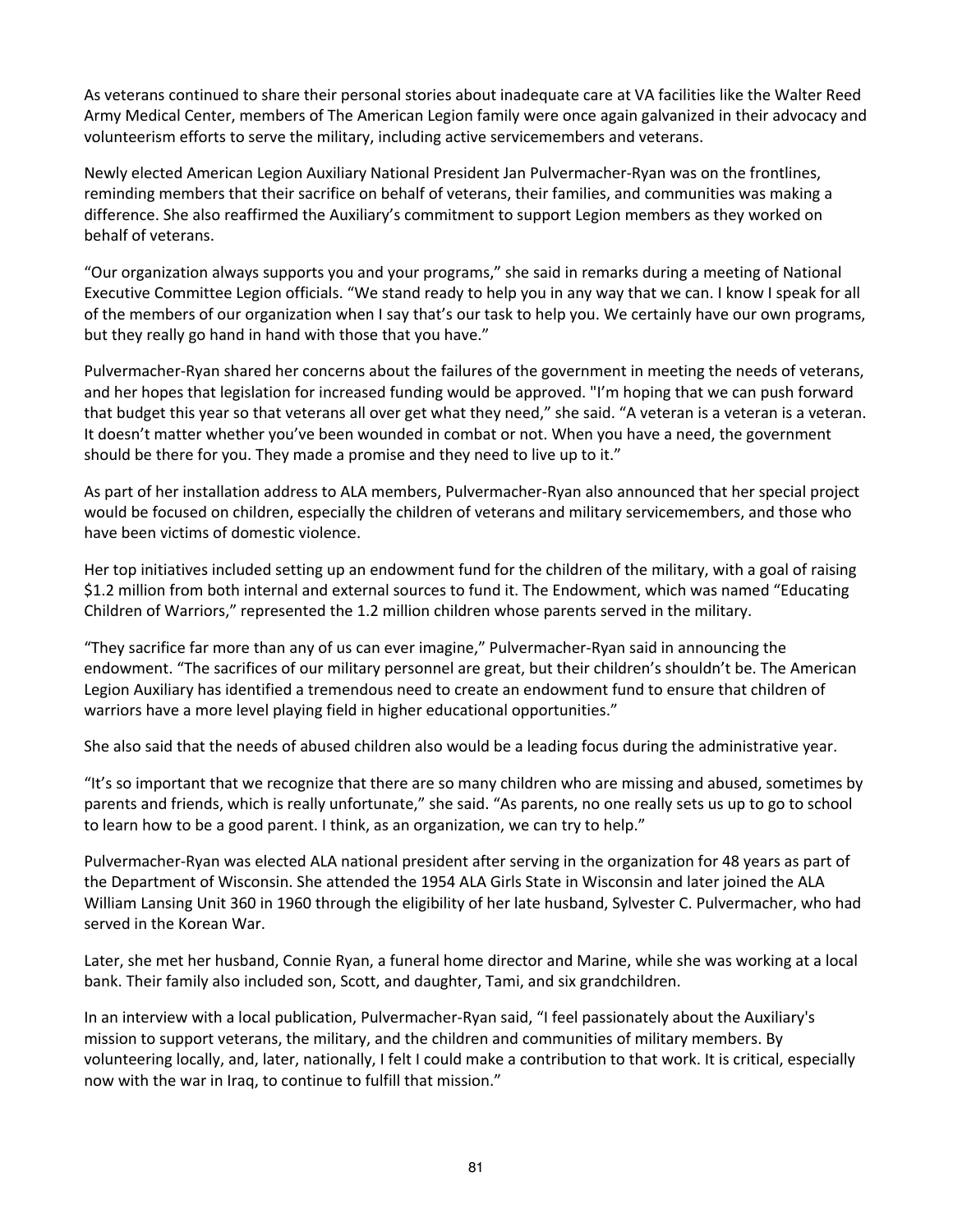## **Other officials elected during the 2007 ALA National Convention:**

- National Vice President Desireé Stoy (Department of Ohio)
- Central Division NVP Shirley Jones (Department of Illinois)
- Eastern Division NVP Karen Thompson (Department of Connecticut)
- Northwestern Division NVP Carol Holmgren (Department of Minnesota)
- Southern Division NVP Peggy Monroe, (Department of Tennessee)
- Western Division NVP Patricia Salmen (Department of Nevada)
- National Chaplain Jeri Brooks Greenwell (Department of Maine)
- National Historian Virginia Nelsen (Department of Nebraska)
- National Secretary Pamela Gilley (Department of Indiana)
- National Treasurer Marta Hedding (Department of Indiana)

#### **"Forward Thinking: A Ripple Today, a Wave Tomorrow"**

Using her theme "Forward Thinking: A Ripple Today, A Wave Tomorrow" to guide the Auxiliary, Pulvermacher-Ryan encouraged members to understand how the small acts of volunteerism and advocacy they take each day impact future generations.

"Always look forward to build a better tomorrow," said Pulvermacher-Ryan, outlining how members and officials could make improvements by working on department issues and concerns, taking strategic steps to build up membership, and supporting programs focused on children.

Pulvermacher-Ryan traveled throughout the country to see firsthand the work of ALA members in their home states, as well as to attend annual meetings of elected officials and other ALA members. She visited members in Oregon, Maine, Illinois, North Dakota, New Mexico, Ohio, and Missouri. She also traveled internationally, making stops in Japan, Korea, and the Philippines as part of an Asian tour. While in Japan, she joined other American Legion Family members in serving Thanksgiving dinner to the troops. She also visited Europe, including Normandy, where she honored those who lost their lives during World War II.

As part of the ALA's membership growth initiative, Pulvermacher-Ryan asked the Advisory Committee to look at three groups as potential programs of the Auxiliary — the husbands of women veterans, wives of the Sons of The American Legion members, and husbands of Auxiliary members who cannot belong to The American Legion.

During the Post-Convention National Executive Committee Meeting in August 2007, Pulvermacher-Ryan asked officials to ratify the appointment of a Strategic Planning Oversight Committee. Officials also approved a motion to establish a reserve fund of \$100,000 to support the continuation of the strategic planning process adopted in 2006.

The following month, 50 volunteers and staff members gathered in Indianapolis for the ALA's Strategic Planning Retreat. During the two half-day gatherings, members worked on a document that outlined "long-term guidance and clear direction to the entire organization."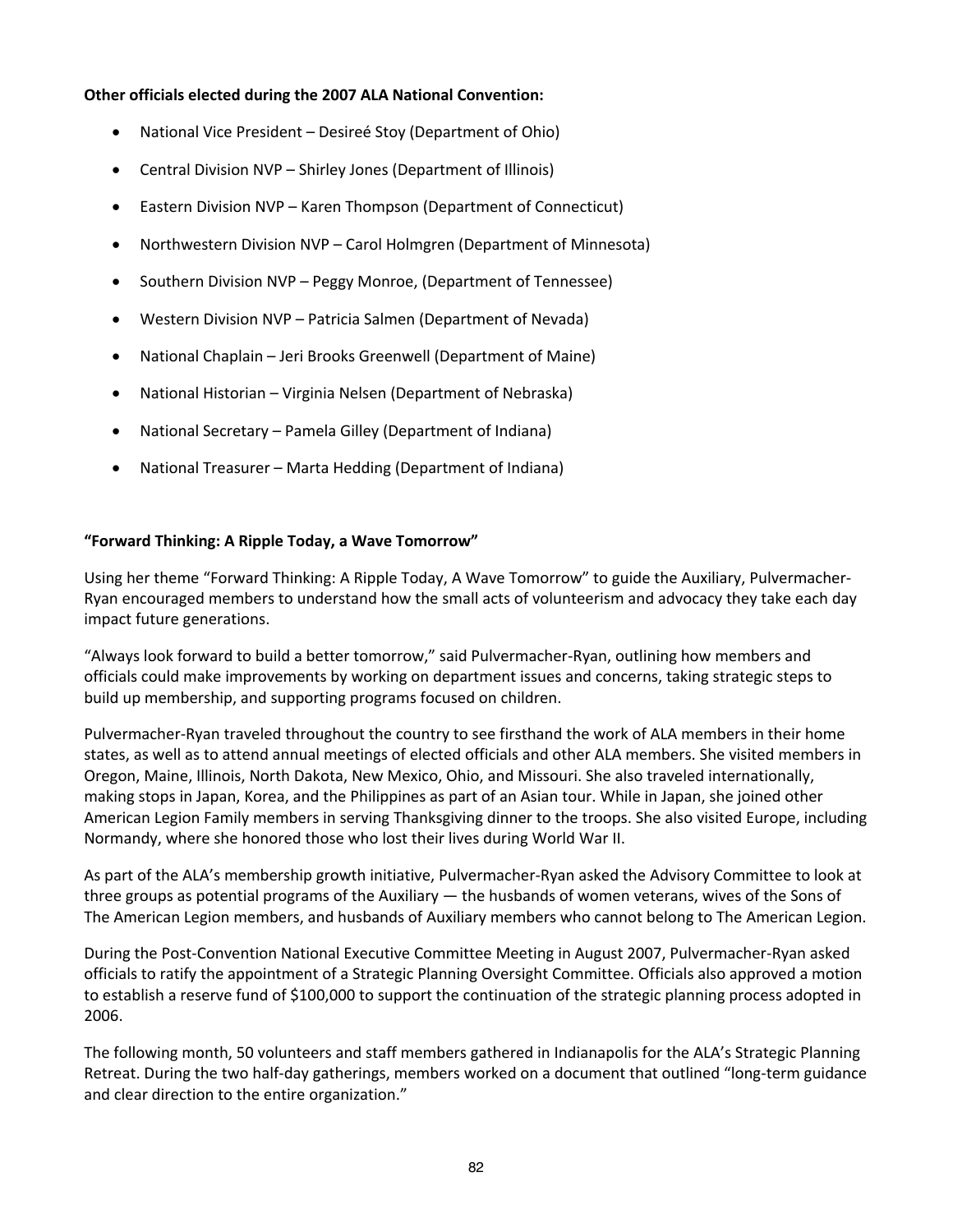The plan, which was scheduled to be reviewed at the National Executive Meeting in March 2008, would be implemented in April 2008, if approved.

During one of the ALA's first meetings of the administrative year, the Presidents & Secretaries Conference, 150 members gathered to engage in breakout sessions on topics ranging from effective leadership, communicating with impact, governance issues, developing facilitation skills, and working with National Headquarters staff.

They also continued to expand their communications efforts by exploring new avenues to increase awareness and connect with the public. Some ALA members participated in a special session of Army Wife Talk Radio, which featured a live interactive broadcast designed to help ALA members understand what military families need and how the organization can help.

Also, to increase the visibility of the Auxiliary, the organization updated the Auxiliary's *National News* magazine with new content and a new name. The magazine, now called *Homefront,* was designed to reach potential new members and better serve ALA unit members. With the changes, the magazine was made available online so that members could easily share its contents.

ALA members, who had frequently sent mail to troops through the post office, started participating in the program "Voices from America," which allowed well-wishers to send voicemail messages to the Armed Forces during the holiday season.

In October 2007, ALA members stepped up to help the organizers of the National Veterans Creative Arts Festival host more than 110 veterans, the winners from 2,800 entries from VA facilities across the United States. They helped host workshops, set up veterans' artwork, and assisted in helping veterans prepare for their performances at a gala.

Pulvermacher-Ryan, who joined the festivities in St. Louis, expressed the organization's continued commitment to the NVCAF. "The National Veterans Creative Arts Festival is one of the highlights of our year," Pulvermacher-Ryan said. "We are privileged to share and support this wonderful event both locally and nationally. We are well aware of the positive outcomes of the veterans' participation, both in the performing and the visual arts."

Before the end of 2007, members gathered in Indianapolis for the ALA Girls State Directors Conference where they talked about increasing ALA Girls State participation and sponsored a Healing Field at the base of the Washington Monument where they placed 1,000 flags as a salute to Vietnam Veterans.

As the new year got underway, officials gathered for the Mid-Year NEC Meeting to approve a new Department Secretary's Advisory Committee. The appointment was for a term of two years and consisted of five department secretaries. Their role was to advise and recommend to the national secretary ideas for improving processes impacting departments, and implementing new procedures to increase efficiency throughout the organization; to make contact with and represent the views of those department secretaries who fall under their assignment; and to participate in meetings and conference calls on behalf of those departments that fell under their assignment. They also were notified of 86 ALA unit charter cancellations and approved a new mission statement for the American Legion Auxiliary: "To serve veterans, their families, and their communities."

During the ALA Awareness Assembly in Washington, D.C., in early spring 2008, members gathered to discuss a strategic vision for ALA work and to honor Public Spirit Award recipients Elizabeth Johnston, president/founder, Mothers of Military Support; Karen Degner, coordinator for Military Families Connect; Marian Chirichella, founder, Angels of Mercy; and Karen Grimord, president/founder, the Landstuhl Hospital Care Project. It marked the first time the organization recognized its own members with the special recognition.

In keeping with Pulvermacher-Ryan's commitment to support children, members learned firsthand about the Army Family Covenant, a five-point covenant developed by the U.S. Army to bring awareness about the challenges facing military children. The session featured a panel of military teenagers who talked about the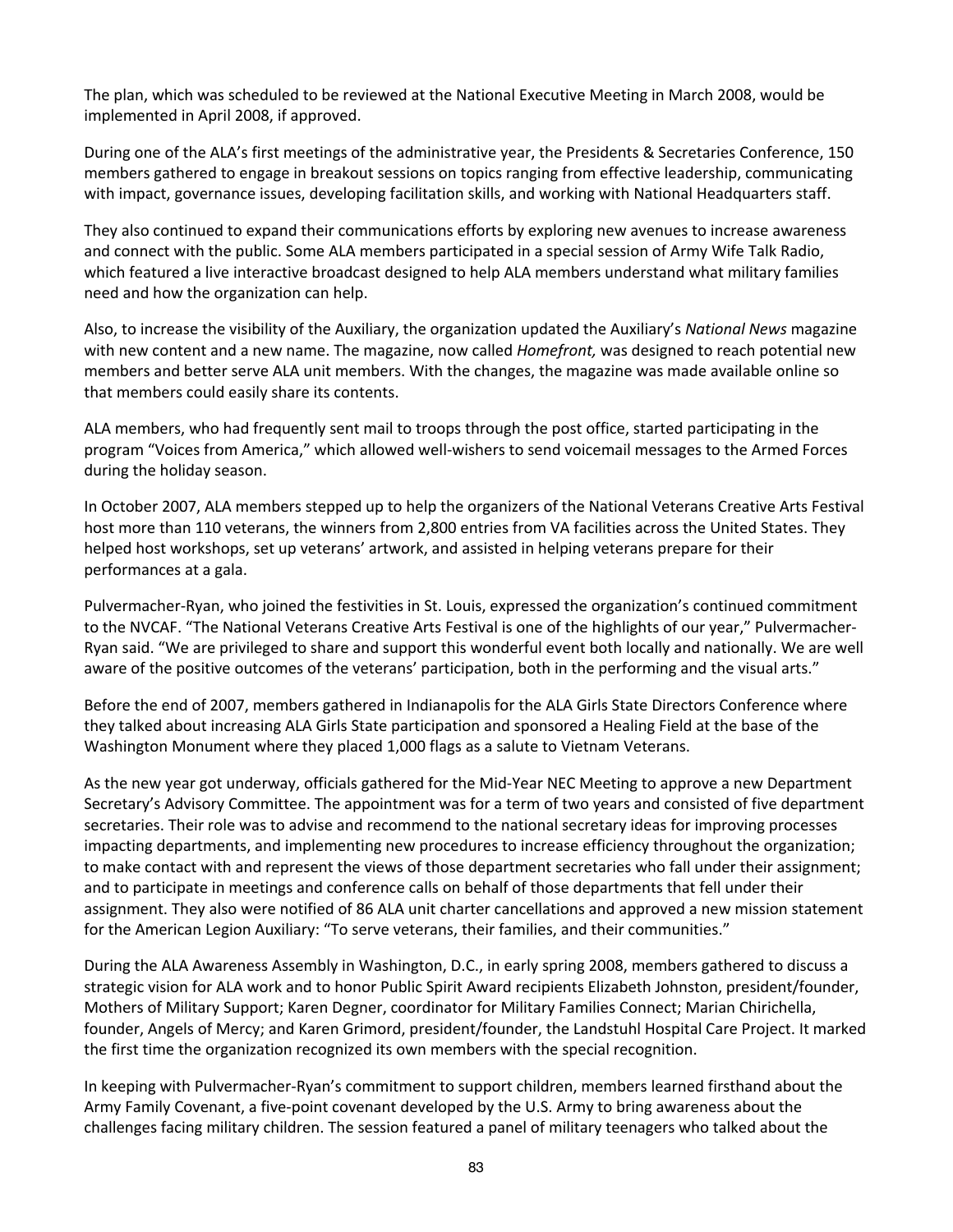issues a military child faces. Members later viewed a video presented by the Sesame Street Foundation, designed to help children cope with a "different" parent who returns home from war.

Meanwhile, in Indianapolis, staff members at the ALA's National Headquarters packed their offices for a longawaited move to a new, leased office location at 8945 N. Meridian St. on the north side of Indianapolis. The previous building in downtown Indianapolis was in extensive disrepair and had been a concern for many years.

As the end of the administrative year drew near, the Auxiliary accomplished a few more significant milestones, including joining AMVETS, Disabled American Veterans, and the Veterans of Foreign Wars in co-sponsoring the 4th National Summit on Women Veterans Issues on June 20 in Washington, D.C. The event, which was held to recognize the unique challenges of the nation's 1.7 million women veterans, focused on services for health care, counseling, post-traumatic stress disorder and homelessness. Briefings were held, along with exhibits and breakout sessions, including a viewing of the new documentary *Lioness* and a town hall meeting with the VA's Advisory Committee for Women Veterans.

*Lioness*, a winner of a number of awards, was a documentary following the journey of five female support soldiers who served together for a year in Iraq and became the first women in U.S. history to be sent on direct ground combat missions. They assisted with house-to-house searches and community relations to help defuse the tensions of local civilians.

"Women who served this country in uniform, whether veterans of World War II, Korea, Vietnam, the Gulf War, the current Global War on Terror, or peacetime service, have earned our respect and thanks," said Dr. James B. Peake, Secretary of Veterans Affairs in remarks to ALA members. "They have also earned the full range of VA programs offered by a grateful nation."

The women's national summit was designed to encourage discussion about how to improve women veterans issues, as well as increase awareness about benefits and programs specifically designed for women veterans. By law, he said, women veterans receive the same benefits and medical care as men serving in the military, including disability compensation, employment and counseling services, health care, education assistance, and work-study allowance. Yet, they face special challenges in larger numbers than their male counterparts, including sexual harassment.

## **Moving the Auxiliary Forward**

In August, ALA members once again left their hometowns to meet with one another for their largest annual event. Pulvermacher-Ryan was among those who traveled to Phoenix for the 88th Annual American Legion Auxiliary National Convention.

During the conference, ALA members conducted ALA business, listened to motivational speakers, heard updates about the impact of their volunteerism, and honored those who excelled in their support of America, including veterans and the military.

Pulvermacher-Ryan joined members in recognizing Tara Crooks, military lifestyle writer and talk radio host, with the ALA's Woman of the Year award for her work in support of servicemembers. Crooks was producer of *Army Wife Talk Radio*, the original internet talk radio program for military wives. At the time, the show had a weekly audience of nearly 2,000 listeners. It offered tips, interviews, and resources in an effort to make the wives' lives easier. "The women of the American Legion Auxiliary are amazing forces of volunteerism, education, and community," Crooks said. "They function in the spirit of pride, duty, and honor of serving their nation. I am blessed to be a part of this great organization and honored to receive this award."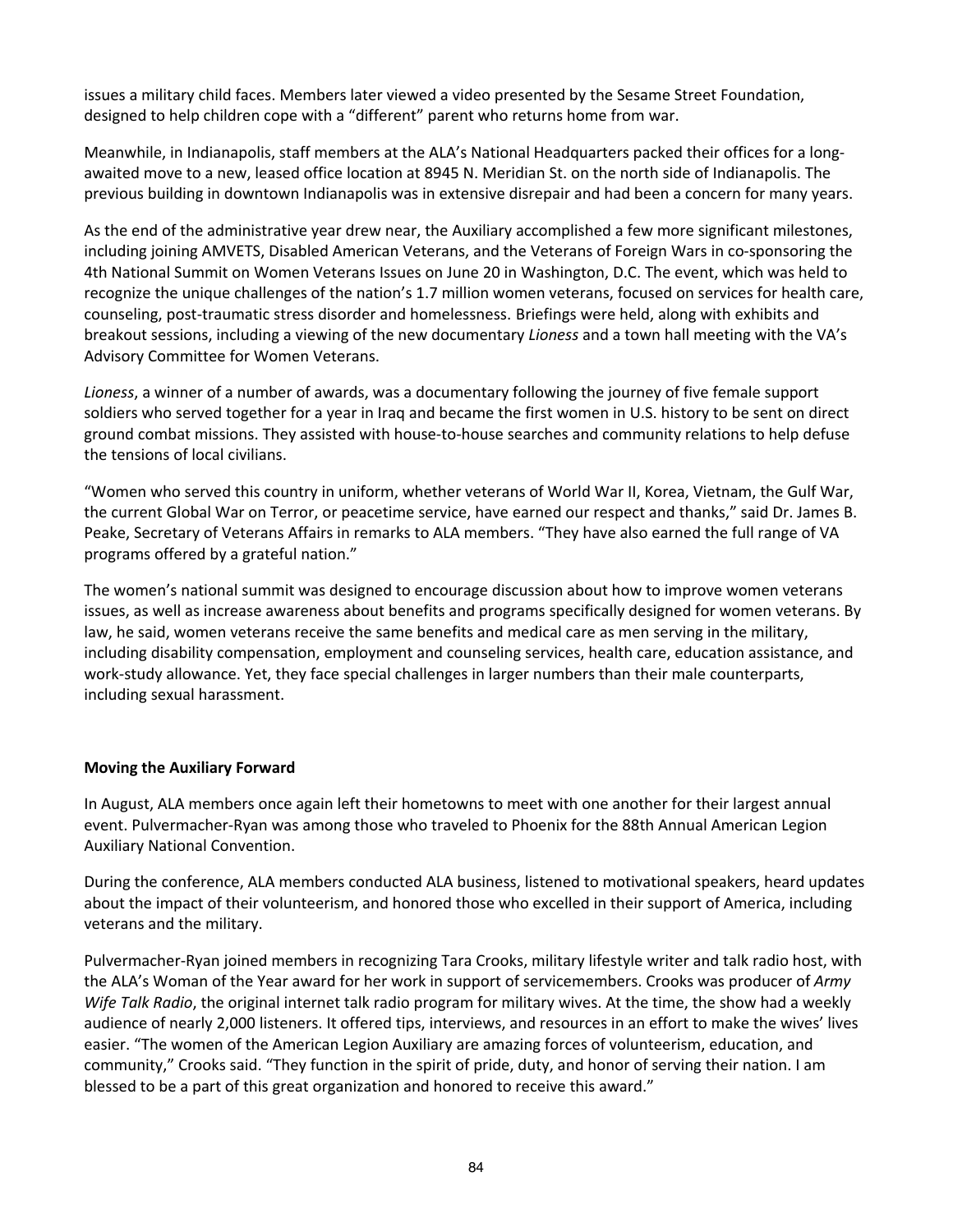It was also announced that the Auxiliary had formed a collaboration with the Corporation for National and Community Service, a U.S. federal government agency that engages more than 5 million Americans in service through AmeriCorps, VISTA, Learn and Serve America, Senior Corps, and other national service initiatives.

The national president's desire to help children moved many ALA members to act. During updates, it was reported that members distributed 18 grants totaling \$530,700, including funds for The American Legion Children's Home in Oklahoma, Big Brothers and Big Sisters of McHenry County, Mercy Medical Air Lift, the National Indian Child Welfare Association, Military Kids, and Zero to Three.

Auxiliary members later heard from presidential candidate Sen. John McCain during a joint session with members of The American Legion and Sons of The American Legion. In his comments, McCain expressed his appreciation for The American Legion Family and its role in supporting veterans and the military.

"America's veterans have faced different enemies, but they have always found the same friend and ally in the Legion, the VFW, and other veterans service organizations. All of us returned from war with a few experiences we'd gladly forget, but the friendships and camaraderie we brought home are forever," he said. "For keeping us all together, and helping those most in need, we're all in the debt of The American Legion.

"The men and women of the Legion believe in their country's cause in the world, and you have served and sacrificed for it," he added. "You know that when our leaders speak of this nation's history and purposes in the affairs of the world, they should do so with confidence, gratitude, and above all with moral clarity."

## **In Memory**

As part of a memorial, Auxiliary members honored the service of Past National Presidents Maxine Bigalow and Norma Brown, who both passed away during the administrative year of 2007-2008.

Bigalow, who passed away Nov. 8, 2007, in Medford, Ore., was national president from 1978-1979. She gained her eligibility through her husband, Earl, a U.S. Army veteran during World War II. She joined ALA Medford Unit 15 in Oregon in 1949. Her son, Vaughan, served in Vietnam. During her tenure, she partnered with The American Legion to support the Special Olympics. While she was attending a meeting about the National Convention, Bigalow's husband passed away unexpectedly.

Members also mourned the loss of Brown, who passed away March 1, 2008. Brown, who served as national president from 1976-1977, was the ALA's first national president from the Department of Idaho. Her eligibility came through her husband, Paul, who served in the U.S. Navy during WWII. Brown, a schoolteacher, was a member of Filer Unit 47 for more than 30 years. She announced at her installation that there would be no fund drives during her administration because the ALA needed a respite to concentrate more on the local activities of the unit.

## **Making an Impact**

Through ALA programs in 2007-2008, members made a significant impact in their communities:

**Americanism** - Students from across the nation gathered in Valley Forge, Pa., for the Americanism Youth Conference at the Freedoms Foundation. During the weekend, the students engaged in workshops and sessions designed to enhance their commitment to civic responsibility, gain new insights about constitutional law, and strengthening their leadership skills. They each wrote an essay on "America: Land of the Free Because of the Brave." — Chairman Kris Nelson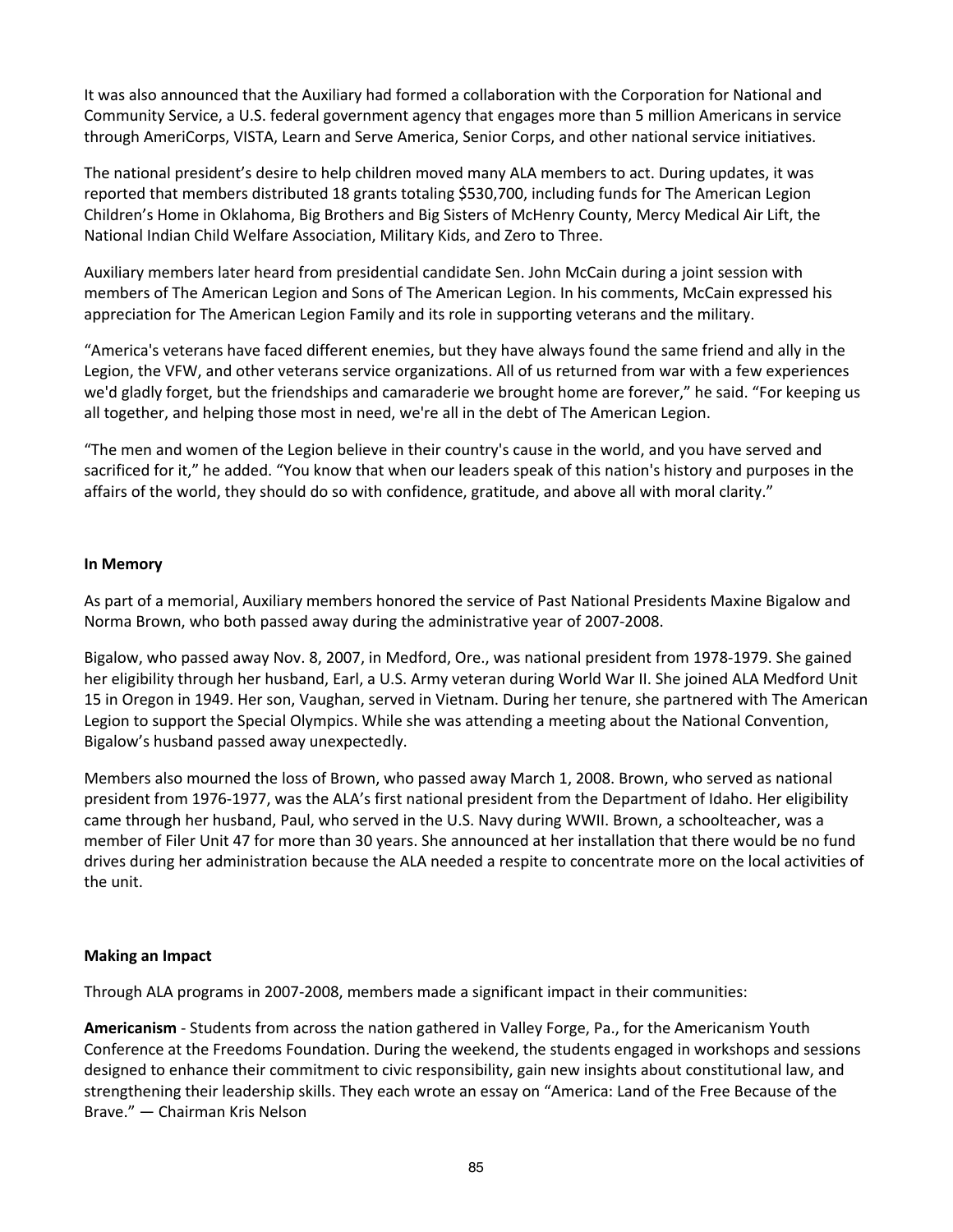**Auxiliary Emergency Fund** - To continue to help support other ALA members in need, members donated \$148,600 to the Auxiliary Emergency Fund. In all, 135 grants were awarded in the amount of \$139,265. — Chairman Vickie Koutz

**Children & Youth** - The Auxiliary worked on numerous programs to help support children and youth, including the Youth Hero Award. In all, the honor was given to 82 recipients who were recognized for being good citizens with high morals and great integrity. — Chairman Carlene Ashworth

**Community Service** - As part of their community volunteer efforts throughout the administrative year, members volunteered at senior citizen homes, cleaned city parks and homeless shelters, and supported programs like Welcome Troops Home, Habitat for Humanity, American Heart Association, Cancer Relay for Life and Special Olympics. — Chairman Priscilla Imburgia

**Education Committee** - Members mentored children and adults as part of literacy efforts throughout their communities and distributed scholarships. In all, they contributed more than \$1.5 million to education efforts. — Chairman Coral May Grout

**Finance Committee** - As part of the finance updates submitted for the year, it was announced that the National Presidents' Scholarship Endowment Fund was approved by the NEC and that staff members in Indianapolis had finalized the relocation of National Headquarters. — Chairman Linda Boone

**ALA Girls State** - More than 16,000 high school students attended ALA Girls State programs throughout the nation. Of those, 96 girls were selected to attend ALA Girls Nation. In addition to the thousands of volunteer hours invested in the programs, ALA members donated \$3.3 million to support the programs. — Chairman Terry Porter

**Junior Activities** - In recognition of the National Presidents' Endowment Scholarship Fund, a new patch for Juniors was introduced. Also, 66 Juniors attended the National Junior Meeting. As part of a communications update, Juniors launched their own Facebook page. — Chairman Krisann Owens

**Leadership Committee** - The committee undertook efforts to establish a comprehensive leadership program that would offer training options for members at every level. — Chairman Peggy Thomas

**Legislative Committee** - The American Legion Family advocated for the elimination of the Survivor Benefits Plan and Dependency and Indemnity Compensation offset, which they considered an unfair practice because it deducted VA survivor benefits from military Survivor Benefit Plan annuities. Also, the Auxiliary introduced a new Legislative newsletter called the *Spirit of America* and made the Legislative Advocacy Guide available online. — Chairman Diane Duscheck

**Liaison to the Child Welfare Foundation** - Auxiliary members joined other members of The American Legion Family in rewarding 18 grants out of 222 grant requests. — Chairman Pearl Behrend

**Membership Committee** - As part of efforts to drive membership numbers up, a National Membership Workshop was held in Indianapolis. Members also were given recommendations about how to contact nonrenewals and attract new memberships. — Chairman Mary Davis

**National Security Committee** - In recognition of women who served their countries in the military, the American Legion Auxiliary presented its Salute to Servicewoman of the Year awards to U.S. Air Force Col. Gloria Twilley, U.S. Navy Capt. Donna Joyal, U.S. Army Capt. Michele Smith, and U.S. Marines Corps Staff Sgt. Rochelle Griffin. — Chairman Nancy Brown-Park

**Past Presidents Parley** - As part of their volunteer efforts, past presidents donated more than \$40,000 in scholarships to students pursuing medical careers. — Chairman JoAnn Cronin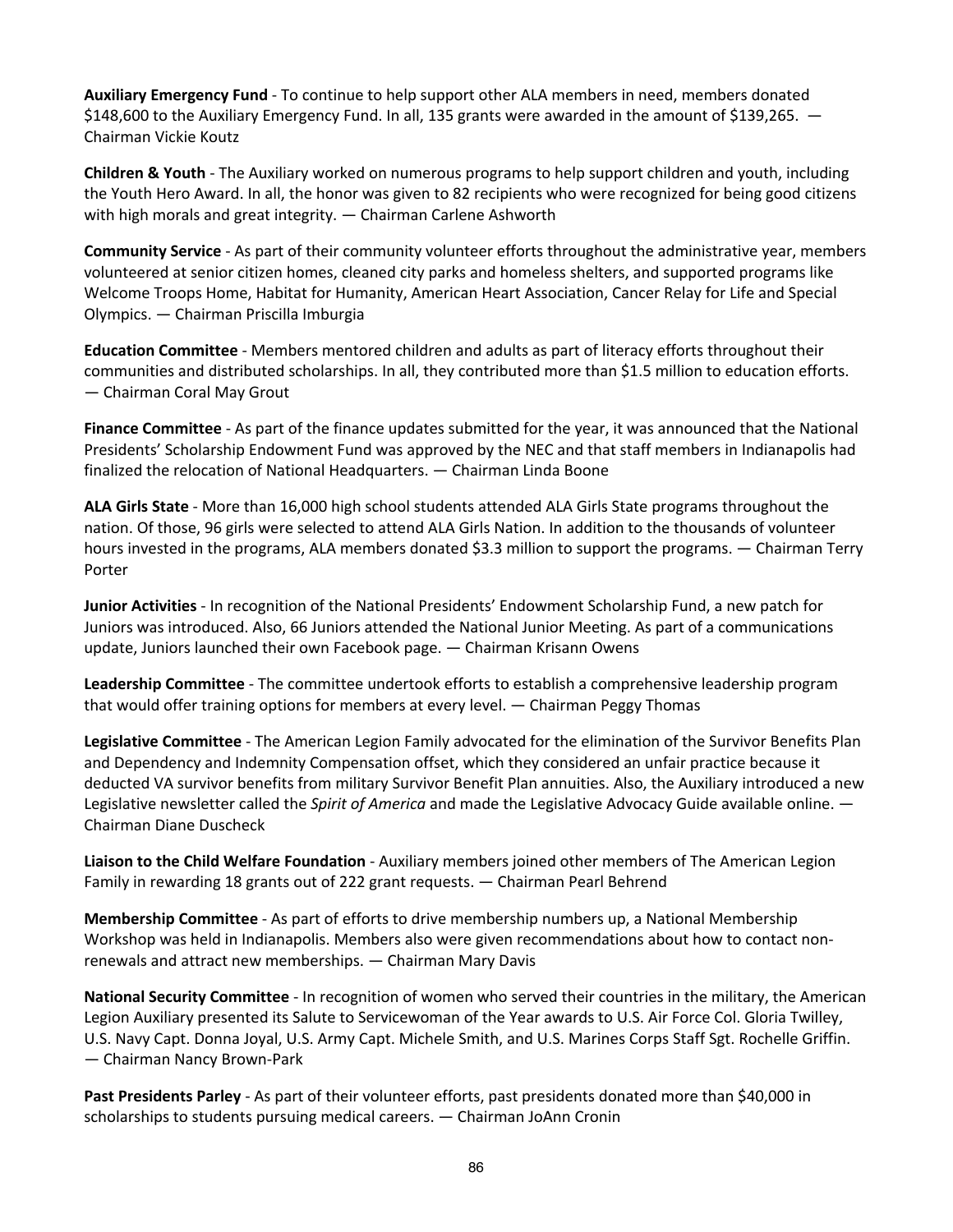**Poppy Committee** - Members sponsored a poppy corsage contest at Awareness Assembly, which brought in an additional \$15,098 in funding for the National Veterans Creative Arts Festival. — Chairman Kathy Dungan

**Public Relations Committee** - More units and departments turned to the internet, emails, and bulletins to keep in touch with members. Fifteen departments and 254 units reported having websites. The national magazine – *Home Front* – got a new look as *National News* became an insert within the publication, featuring "best practice" articles and inspiring stories about members. -- Chairman Janet Jefford

**Veterans Affairs & Rehabilitation** - Chairman Rita Navarreté pointed out that recruitment of VAVS must continue in order to meet ongoing demands and stop the decline in service hours. "This year, 2,772 units participated at VA medical centers with \$3,160,417 in donations," she said. Over \$80,000 was donated by departments to the National Veterans Creative Arts Festival.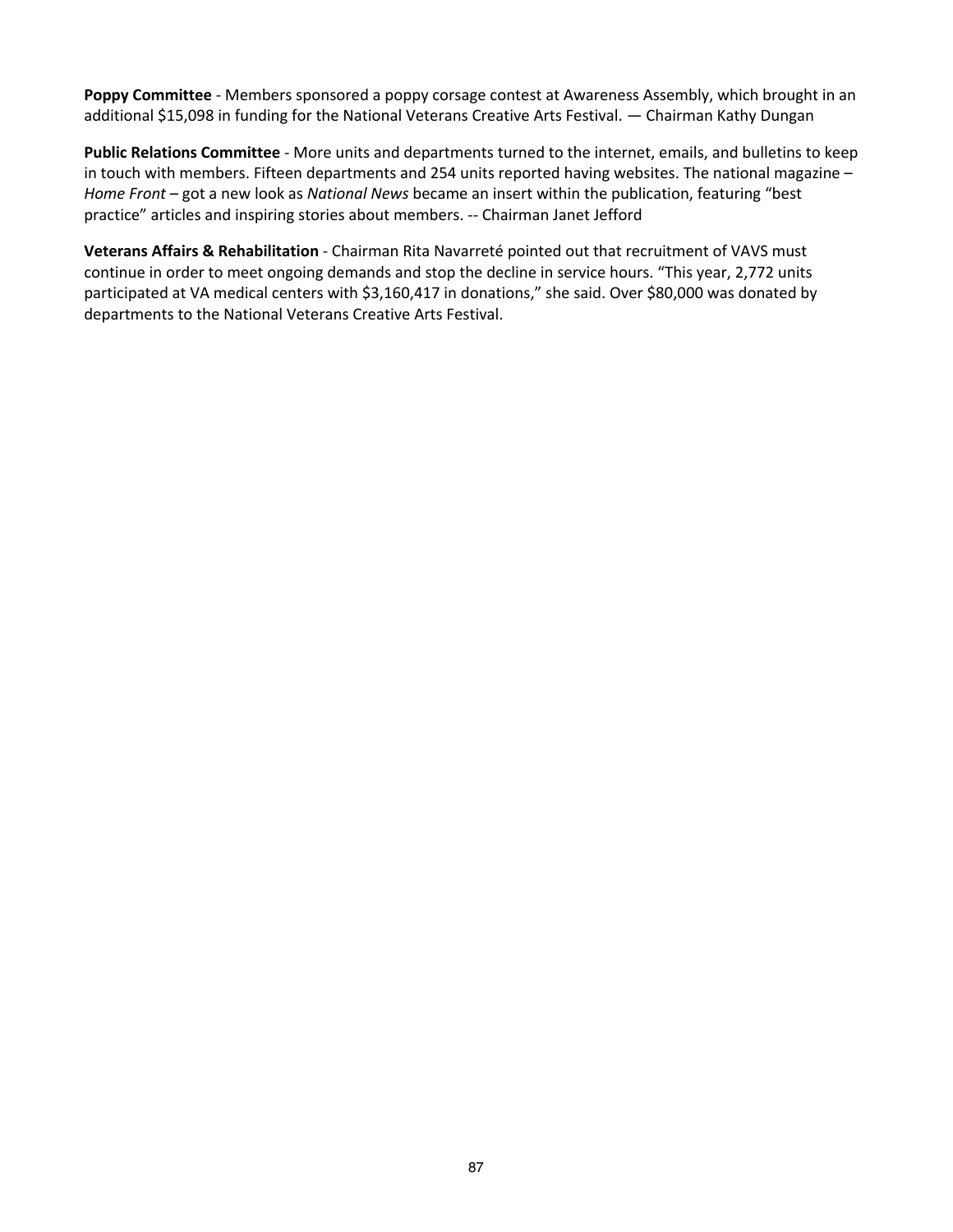## **2008: A Great Recession, A New U.S. President**

For many Americans, 2008 seemed to be off to a good start — by all measures. The U.S. Federal Reserve had just dropped short-term interest rates to a low of 3 percent — the fourth time they had been dropped since the previous year, when they were 5.25 percent.

And President George W. Bush had signed the Economic Stimulus Act of 2008 — a \$158 billion stimulus package that gave individual taxpayers at least \$300 per person or \$600 for married joint filers. Those with children received more, as much as \$1,000. Businesses also received tax breaks.

But those incentives did nothing to avert the financial crisis that turned out to be the worst in America's modern history — since the Great Depression of 1929.

In March, news broke that the brokerage firm Bear Stearns had collapsed. J.P. Morgan Chase purchased it for \$2 per share — down from \$30 per share just days earlier. The sale caused panic on Wall Street and led to the tumbling of stock markets worldwide.

Financial institutions once considered invincible fell, one after the other. Lehman Brothers, which also had bet on subprime lending, filed for bankruptcy in September, citing \$639 billion in assets and \$619 billion in debt. The bankruptcy by Lehman, the fourth largest U.S bank, made it the largest in history — surpassing those of Enron and WorldCom.

Following the Lehman Brothers bankruptcy, the Dow Jones dropped by 504 points — the worst decline in seven years. On the same day, Bank of America purchased Merrill Lynch.

Other financial institutions, including Freddie Mac, Fannie Mae, and AIG, also were on the brink of bankruptcy.

Housing prices fell by nearly 32 percent. Americans who had worked for decades lost their retirement funds. Many, in a sense of panic, chose to withdraw their savings instead of watching their funds entirely disappear.

Meanwhile, companies started cutting costs by laying off employees or freezing their hiring. As a result, unemployment rates started rising. By the end of the year, millions of Americans were unemployed, which only exacerbated the problem. Many homeowners defaulted on their mortgages, causing millions of them to lose their homes to foreclosures. Those who kept up their payments often found that they owed more than what they were now worth.

In the midst of it all, the U.S. government took measures to minimize the crisis. The U.S. Treasury took over the management of Freddie Mac and the Federal National Mortgage Association, and Congress enacted the Housing and Economic Recovery Act and the Troubled Asset Relief Program (TARP). Taxpayer dollars covered the costs of these programs, including \$700 billion alone for TARP, which were used to purchase mortgage-back securities from the troubled financial institutions.

The end of the recession seemed nowhere in sight, as the value of stocks continued to plunge. During the week of Oct. 6, the Dow suffered its largest weekly loss — 1,874 points.

The government continued to bail out companies, including Citigroup, and automobile companies General Motors and Chrysler in an effort to bring some stability to the economy.

The year closed out with the Federal Reserve dropping interest rates to 0 percent, the first time it had done so in American history.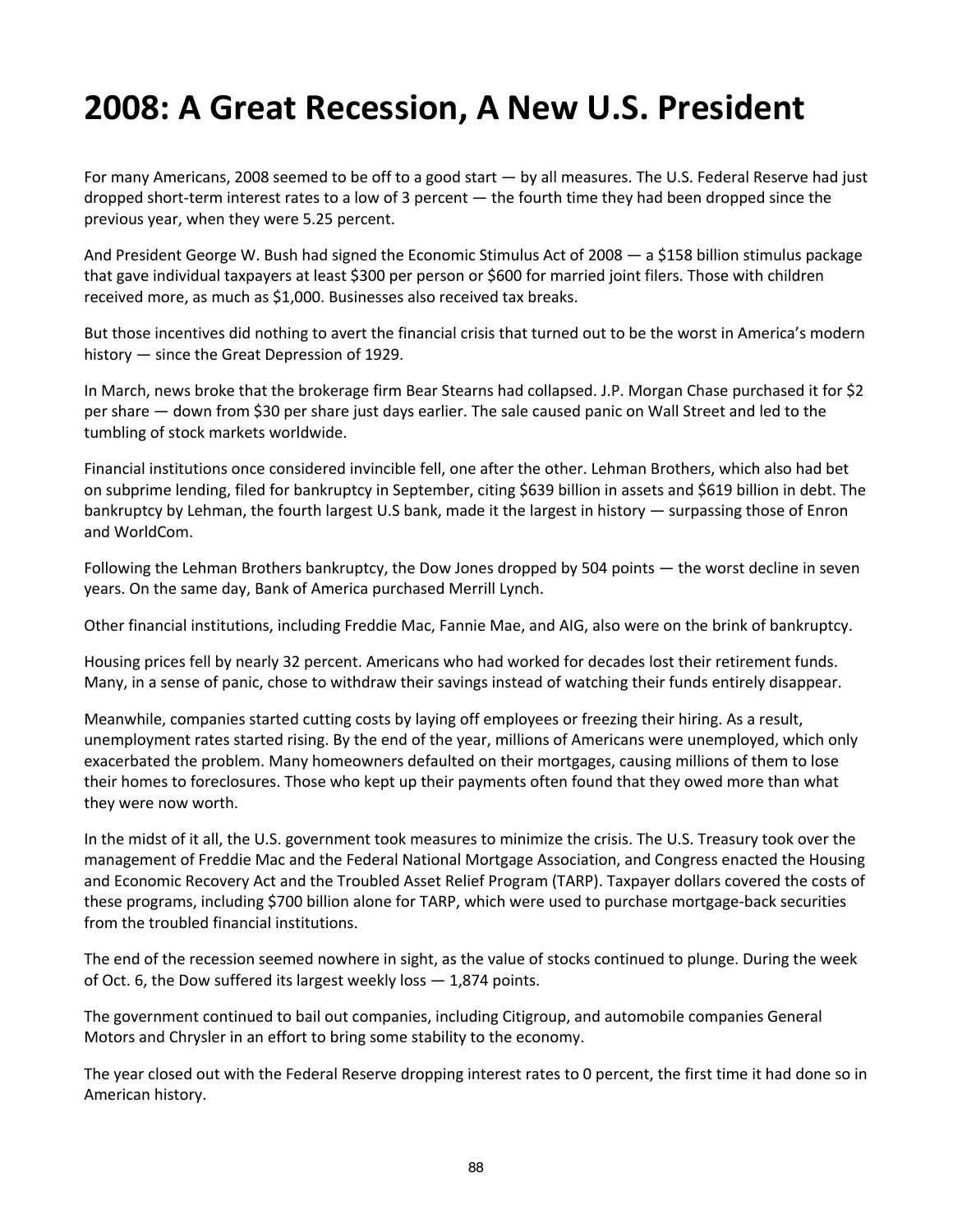Although the economic crisis dominated the news in 2008, other developments were underway that would shape the global landscape. Earlier in the year, Cuban President Fidel Castro ended his 49 years of reign by handing over power to his younger brother, Raul Castro.

And Americans made history by electing the nation's first African American president, Barack Obama. The Democratic senator from Chicago had defeated Sen. John McCain in the November 2008 election.

In his acceptance speech, Obama acknowledged the many challenges that faced America, including two wars and the worst financial crisis in a century.

"Even as we stand here tonight, we know there are brave Americans waking up in the deserts of Iraq and the mountains of Afghanistan to risk their lives for us," Obama told a crowd in Chicago. "There are mothers and fathers who will lie awake after the children fall asleep and wonder how they'll make the mortgage or pay their doctors' bills or save enough for their child's college education.

"There's new energy to harness, new jobs to be created, new schools to build, and threats to meet, alliances to repair," he added. "The road ahead will be long. Our climb will be steep. We may not get there in one year or even in one term. But, America, I have never been more hopeful than I am tonight that we will get there."

## **Other events in 2008**

- Sept. 1, 2008 American commanders formally return responsibility for keeping order in Anbar Province to the Iraqi Army and police.
- Sept. 7, 2008 U.S. government takes control of the two largest mortgage financing companies in the country: Fannie Mae and Freddie Mac.
- Sept. 13, 2008 Hurricane Ike makes landfall on the Texas gulf coast of the United States, causing heavy damage to Galveston Island, Houston, and surrounding areas.
- Sept. 23, 2008 U.S. Department of Veterans Affairs announces it will provide \$36.7 million in grants to 35 states, the District of Columbia, and Puerto Rico to support homeless veterans. The grants assist community groups to create 1,526 beds for homeless veterans.
- Oct. 3, 2008 President Bush signs the \$700 billion bailout bill for the U.S, financial system.
- Oct. 24, 2008 "Bloody Friday" marks some of the worst declines in the world's stock exchanges experienced in history.
- Nov. 4, 2008 Barack Obama becomes the first African American to be elected President of the United States.
- Nov. 14, 2008 U.S. Army Gen. Ann E. Dunwoody is sworn in as the first four-star female general.
- Dec. 14, 2008 President Bush makes his fourth and final trip to Iraq as U.S. President and is almost struck by two shoes thrown at him by Iraqi journalist Muntadhar al-Zaidi during a farewell conference in Baghdad.
- Jan. 15, 2009 Chesley Sullenberger lands US Airways Flight 1549 on the Hudson River shortly after takeoff from LaGuardia Airport in New York City. All passengers and crew members survived in what becomes known as the "Miracle on the Hudson."
- Feb. 17, 2009 President Obama signs a \$787 billion stimulus package into law. The package is designed to create 3.5 million jobs over a two-year period.
- March 12, 2009 Bernard Madoff pleads guilty to a Ponzi scheme that defrauded his clients out of billions of dollars over a 20-year period.
- April 4, 2009 NATO (North Atlantic Treaty Organization) observes its 60<sup>th</sup> anniversary at its 21<sup>st</sup> Summit, co-hosted by France and Germany.
- April 30, 2009 Chrysler Motors files for Chapter 11 bankruptcy.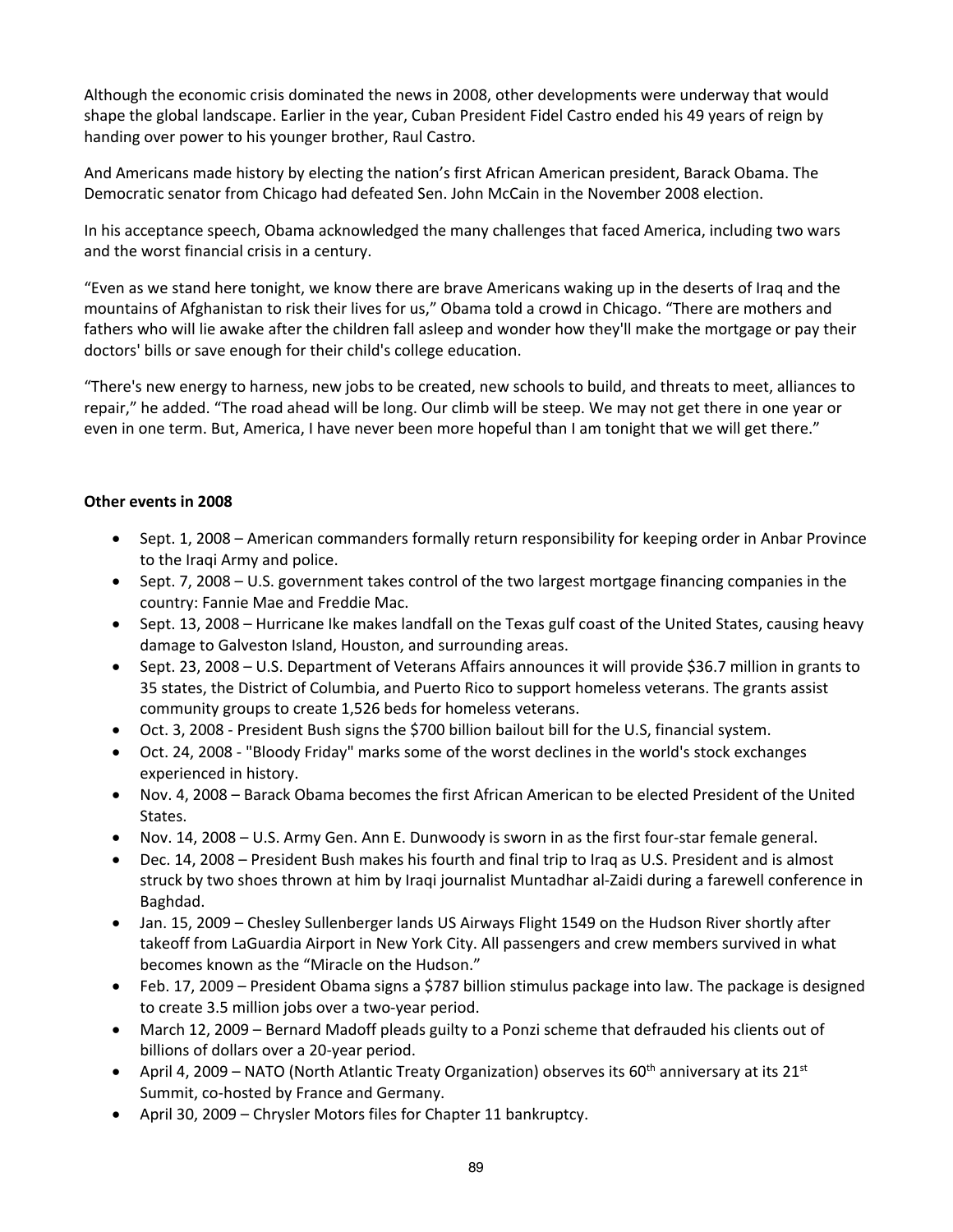- June 1, 2009 General Motors files for Chapter 11 bankruptcy. It is the fourth largest United States bankruptcy in history.
- July 4, 2009 The Statue of Liberty's crown reopens to the public after eight years of closure due to security reasons following the World Trade Center attacks.
- Aug. 6, 2009 U.S. Senate approves the nomination of Sonia Sotomayor to the U.S. Supreme Court, making her the first Hispanic Supreme Court justice and the third woman to serve on the court.
- Aug. 19, 2009 A series of bombings in Baghdad kills 101 and injures 565 others.
- Aug. 25, 2009 Sen. Edward "Ted" Kennedy, who served in the U.S. Senate for 46 years, dies of brain cancer at the age of 77.

## **2008-2009 - American Legion Auxiliary Administrative Year "H.O.P.E.: Honoring Our Promise Every Day"**

"When the dust settles on the year of 2008-2009, my legacy I hope, will be one of hope. Hope for an even better tomorrow where the best is yet to come." — Desireé Stoy, 88th National President of the American Legion Auxiliary

As the newly elected national president of the American Legion Auxiliary, Desireé Stoy had an immediate request of the members who volunteered through the organization. During her installation remarks during the 2008 ALA Convention, she asked them to think back to the moment that they first joined the organization, whether just a few years had passed since that time or many, many decades.

Stoy then asked each woman to reflect on why they joined the Auxiliary, and, in doing so, renew their commitment to the mission of the organization. She assured them that she would be doing the same throughout her administrative year.

In outlining her theme around one word, "HOPE," Stoy asked ALA members to commit to four specific goals and objectives:

**Goal 1 - Operation Hope:** A grassroots campaign to target military families by addressing their needs, while at the same time not forgetting veterans in U.S. Department of Veterans Affairs facilities.

**Goal 2 - Strategic Planning Phase ll:** Leveraging technology to improve operations and communication, developing unit and department operational standards and training; becoming a clearinghouse for information, programs, and services.

**Goal 3 – Development:** Continuing a financial commitment to honor the promise to support scholarship funds, the National Veterans Creative Arts Festival, and the Auxiliary Emergency Fund.

**Goal 4 – Finance:** Continuing commitment to achieve transparency, accountability, explore new diversified income streams, and find partners who share our visions.

In other remarks, Stoy said, "When the dust settles on the year of 2008-2009, my legacy I hope, will be one of hope. Hope for an even better tomorrow where the best is yet to come."

Stoy, a native of Bellville, Ohio, gained her eligibility for the Auxiliary through the military service of her late father Jack Miller, a Korean War veteran. As part of her volunteerism for the organization, Stoy served as chairman of the Veterans Affairs & Rehabilitation Committee of the American Legion Auxiliary.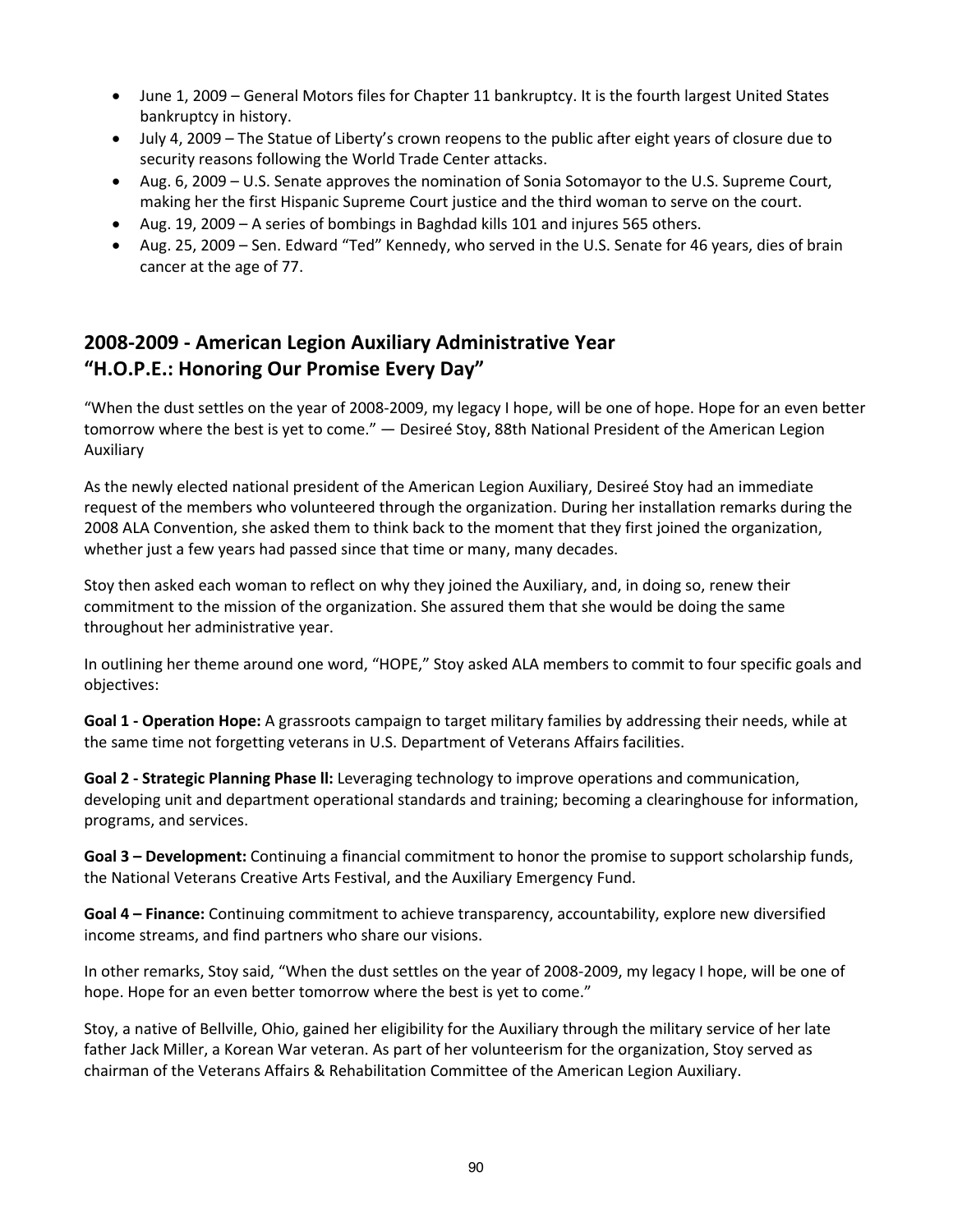## **Other national officers elected at the 2008 National Convention:**

- National Vice President Rita Navarreté (Department of New Mexico)
- Central Division NVP Virginia Kodl (Department of Wisconsin.)
- Eastern Division NVP Mary Ann Ventulett (Department of Massachusetts)
- Northwestern Division NVP Thelma Fueller (Department of North Dakota)
- Southern Division NVP Nancy Jordan (Department of South Carolina)
- Western Division NVP Josephine Keanu (Department of Hawaii)
- National Chaplain Cherita Potter (Department of Oregon)
- National Historian Marian "Pic" Webster (Department of Michigan)
- National Secretary Pamela Gilley (Department of Indiana)
- National Treasurer Marta Hedding (Department of Indiana)

#### **Traveling Across America as ALA Ambassador**

As part of her service to the American Legion Auxiliary, National President Desireé Stoy made a goal to meet face to face with veterans, their families, and other ALA members in communities in every state.

Stoy told a news reporter in Bangor, Maine, one of the many stops she made while traveling across the country, that she considered herself an ambassador — representing the Auxiliary as well as raising awareness about its role in supporting veterans and their families.

"As president and ambassador of this organization, I make it a point to travel to each state for an official visit," said Stoy, who had just returned from a trip to Fairbanks, Alaska.

While in Maine, she met with officials at the Togus VA Medical Center, a nearly 150-year-old facility located in Augusta. She also was introduced to the Maine Troop Greeters at the Bangor International Airport, a nonprofit group that meets every troop flight when they land. "It's such a wonderful thing that they do," Stoy said.

She also led a special candlelight ceremony to initiate 38 new ALA members who had traveled from cities throughout Maine to meet with her. The four candles used in the gathering signified justice, freedom, democracy, and loyalty. The new members pledged to "uphold the constitution of the United States and foster 100 percent Americanism."

In her parting remarks with the Maine ALA members, Stoy asked them to "honor our promise every day to support American children, veterans, and their families."

Within the first several months of her term, Stoy also had joined American Legion National Commander David K. Rehbein in Washington, D.C., where he testified before Congress about the legislative agenda advocated by the organization.

She also traveled to other states, including Iowa, Idaho, New Jersey, and Oregon before the holidays. During those visits, she took the opportunity to see firsthand how members were serving veterans. And she also volunteered alongside them at VA hospitals, nursing homes, and homeless shelters.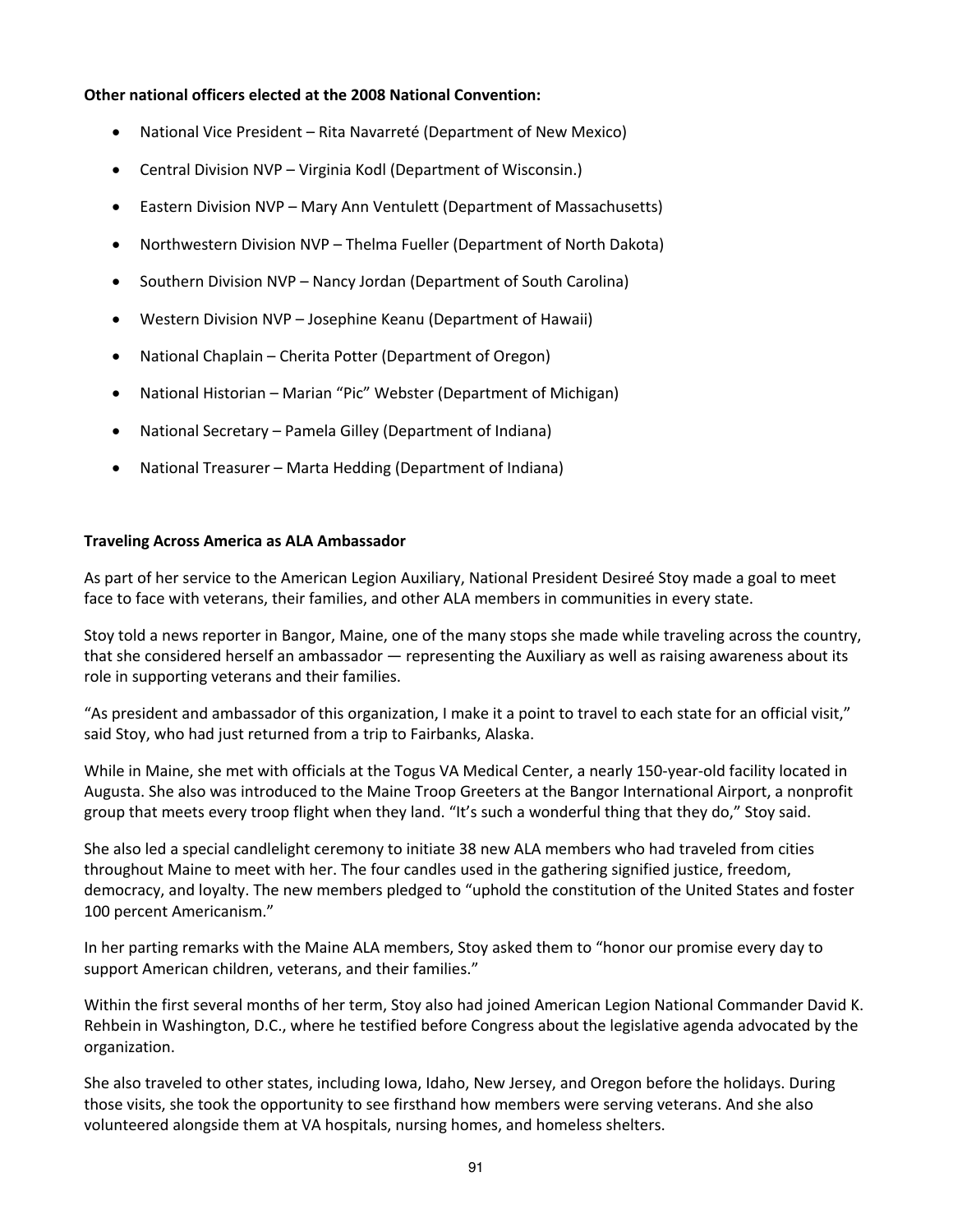For example, during a tour of the Portland VA Hospital, Stoy signed up to be an occasional volunteer. While there, she acquired six volunteer hours, including helping out during the open house for the Christmas Gift Shop.

She also joined other ALA members who traveled to Riverside, Calif., in October to help support more than 120 veterans who arrived to participate in the National Veterans Creative Arts Festival. Some of the participants were veterans of recent operations in Iraq and Afghanistan.

In addition to showcasing their talents in the arts, including stage performances, visual arts, and creative writing, the veterans shared their experiences in using the arts to help them overcome disabilities and conditions, including PTSD. More than 3,000 veterans had competed in local competitions across the country to become one of the finalists of the national event.

The American Legion Auxiliary continued to co-sponsor the event, which had been called vital to veterans' recovery by numerous leaders, including Veterans Affairs Secretary James B. Peake.

"Creative expression is an important component of healthy living," said Peake, describing the NVCAF as an extension of VA's rehabilitative care. "This annual Festival shows that real healing goes well beyond our patients' physical needs. Creative arts therapy has a key role at VA in rehabilitation and recovery."

Stoy continued to travel across the country to meet ALA members and veterans, making stops in Connecticut, Delaware, Massachusetts, and other states. She also attended several important meetings, including the Presidents & Secretaries Conference in Indianapolis, where members participated in effective leadership training and heard from a special speaker, Ruth Purcell Jones, about sharpening meeting facilitation skills.

As part of an update on Operation Comfort Warriors (OCW), an American Legion Family program, Stoy joined National Commander Rehbein and Sons of The American Legion National Commander Tommie Cisna as they gathered for an update on the progress of the program.

"We asked the Legion Family to donate \$50,000 so we could purchase comfort items by the holidays for our wounded heroes recovering at Walter Reed Army Medical Center, the National Naval Medical Center in Bethesda, Maryland, and the many other U.S. military hospitals around the globe," Rehbein said. "With Christmas three weeks away, this challenge was no small feat. The American Legion Family and friends responded in a big way. By Christmas, you raised more than \$80,000. By New Year's Day, \$100,000 had come in – double our goal.

I am proud of our American Legion Family, but the war goes on. More than \$115,000 has been raised for Operation Comfort Warriors."

Rehbein said the donations helped purchase items such as hooded sweatshirts and sweatpants, which are especially needed by amputees and other wounded heroes. They also were able to buy DVDs, puzzles, and portable electronics for wounded warriors facing long hospital stays. He also noted that the comfort items like these are not included in government budgets.

The funds also helped with the purchase of a biofeedback system that benefits troops with post-traumatic stress disorder, traumatic brain injuries, and other war-related injuries at the Madigan Army Hospital in Fort Lewis, Wash.

"As national commander, I frequently visit hospitalized troops," Rehbein said. "While some people enter these wards intending to lift the spirits of the patients, I find the opposite happening for me. They actually inspire me. It is not uncommon to hear troops express the desire to rejoin their units in combat, even after they've lost limbs. Their thoughts are not about their own disabilities but about the safety of their buddies, and whether or not they'll be able to accomplish their mission."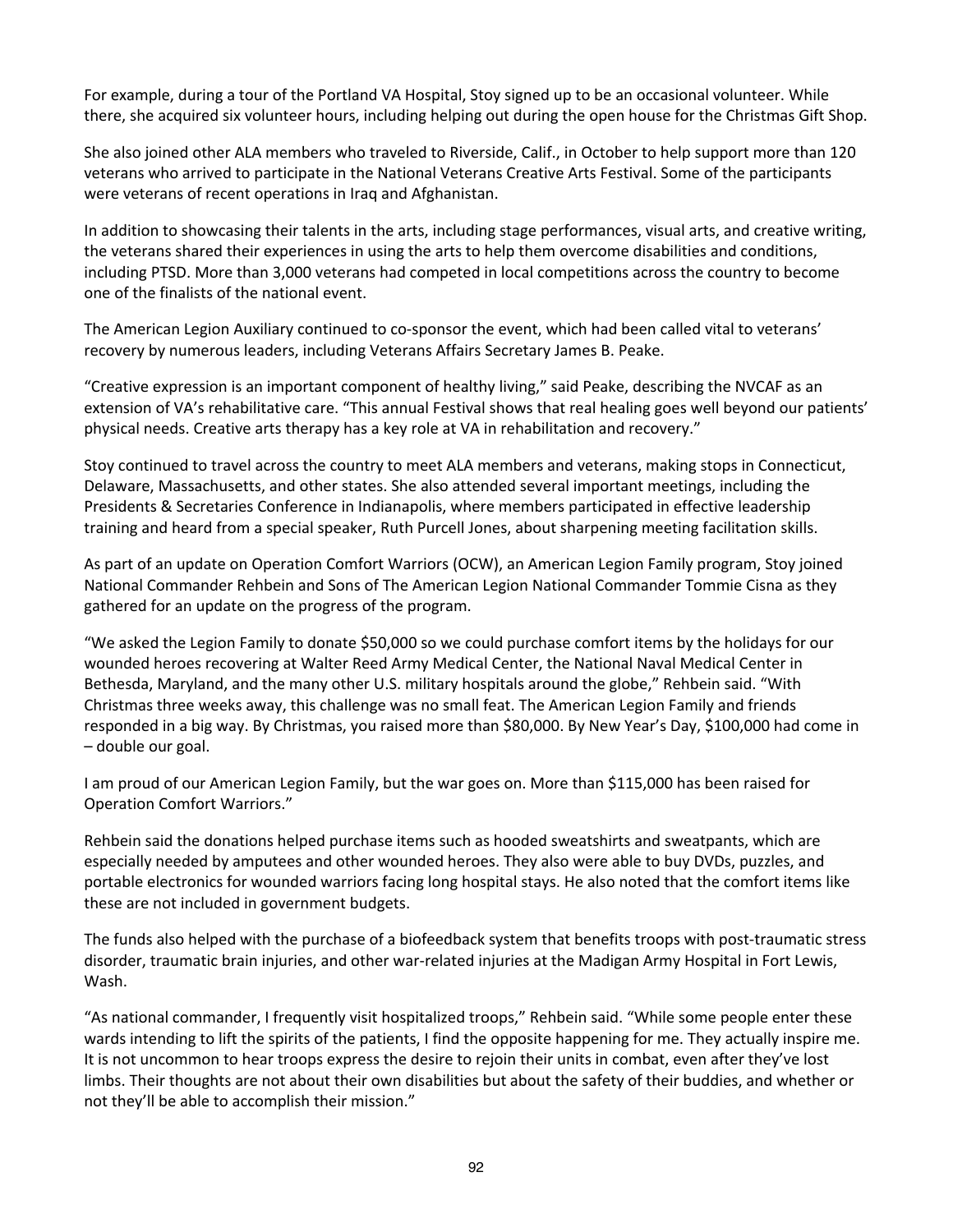In other business following the 2008 ALA National Convention, officials discussed a new budget for the administrative year as well as technology improvements to help members communicate more effectively through national, department, and unit websites.

After Pamela Gilley resigned from her position as ALA national secretary, Past National Secretary Miriam Junge accepted serving as interim executive director. National Headquarters also announced the hiring of Robert Reeg as the interim director of the ALA's Washington, D.C. office.

During the Mid-Year National Executive Meeting, which was held in Washington D.C., from Feb. 28-March 1, 2019, members nominated and elected Mary "Dubbie" Buckler as ALA national secretary. They also discussed the organization's financial status, and approved a motion to establish an Audit Committee. Past National President Virginia Hobbs was confirmed as its first chairman.

Officials also talked about the need for \$4 dues increase, which would be presented as a resolution during the 2009 ALA Convention.

## **Building the Auxiliary to Secure its Future**

Driven by their commitment to support veterans, Auxiliary members continued to visit and support veterans at VA facilities, nursing homes, and homeless shelters in their neighborhoods and joined efforts with other organizations with similar missions.

Many ALA members gathered in Washington, D.C., for the 28th annual Awareness Assembly in March 2009 to better understand the challenges facing veterans, and updates about America's national security. As part of their activities, they saw a screening of "Medal of Honor," a film that tells the personal stories behind the highest U.S. award for valor in combat.

Members also heard from Medal of Honor recipient Brian Thacker, a Vietnam War veteran, who served in the U.S. Army as a first lieutenant with the 92nd Artillery when his unit was attacked in 1971 in the Kon Tum Province.

During the assembly, they presented Public Spirit Awards to Michele Cuppy, president of Sew Much Comfort, and Morrill Worcester of Wreaths Across America. Sew Much Comfort is a group of volunteers with sewing talent across America making and designing articles of clothing to fit the wounded bodies of men and women veterans, including those with prosthetics. The organization's mission is to provide the clothing free of charge to injured servicemembers, making recovery more comfortable both physically and emotionally. Although the clothing appears to be normal, it is designed to allow for easy access to an injury or wound.

Wreaths Across America is a family-owned tree farm that donates pine wreaths with big red bows to be placed at the gravesites in Arlington National Cemetery and other national cemeteries. It is an idea grown from seeing an overage of 5,000+ fresh wreaths go to waste as the winter season comes to an end. In 2008, the wreathlaying ceremonies had grown to include over 350 locations nationwide and 100,000 wreaths placed. Founder Morrill Worcester said, "… especially to those who made the ultimate sacrifice, we owe unwavering support and a profound debt of gratitude for preserving the way of life we all enjoy here in the United States."

In other activities throughout the year, the ALA formed a collaboration with MyVetwork, an online social networking community that brings together veterans, their families, and their supporters. Founded by John R. Campbell, a U.S. Marine Corps veteran of Vietnam, the network was developed to help military members and their families connect with each other and find the services and resources they need in one place.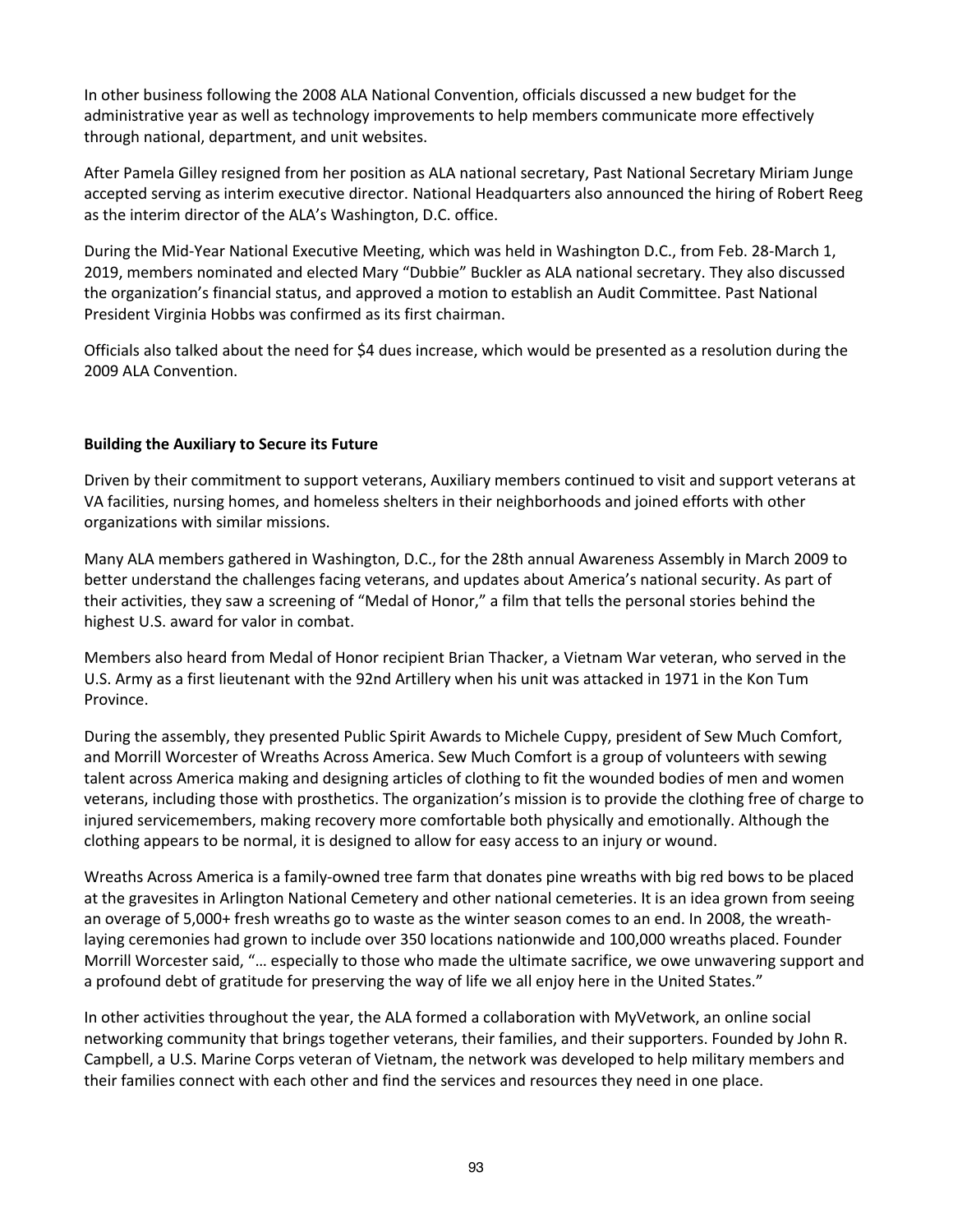Campbell's wife, Susan W. Bird, described it as the first online social network designed specifically to help the military and their families shape their own community. "For the Auxiliary, it's a great communication tool. The Auxiliary has some impressive projects that deserve more attention."

As part of its international profile and influence, the Auxiliary also was invited to participate in national service initiatives. The Corporation for National and Community Service invited the ALA to be a partner in the implementation of the recently enacted Edward Kennedy Serve America Act and the development of a 5-year strategic plan.

In fall 2008, 20 Volunteers In Service To America were assigned to the ALA Call to Service Corps. VISTA members placed at the National Headquarters developed training, technical assistance, tools, and resources for use by Auxiliary departments and units for volunteer recruitment, retention, engagement, management, and program development. The ALA Call to Service Corps was one of only five national, multi-site projects slated to receive American Recovery and Reinvestment Act funds through the AmeriCorps VISTA program of the Corporation for National and Community Service (CNCS), a federal agency responsible for promoting national and community service throughout the country. The remaining volunteers worked at field sites to alleviate poverty among veterans and their families.

The organization was invited to testify at the House Veterans Affairs about the topic "The Growing Needs of Women Veterans: Is the VA Ready?" Past National President Linda Boone represented the ALA at the May 2009 meeting.

Throughout her administrative year, Stoy continued to make important trips in her ambassador role to destinations throughout the United States and the world. She traveled to Asia, Australia, and Europe, where she met with U.S. and international officials, and visited U.S. troops and veterans, including those recovering in local hospitals.

In other ALA developments, members started preparing for the 2009 Auxiliary National Convention, which was scheduled for August in Louisville, Ky. During the Pre-Convention NEC Meeting, officials heard that 94 unit charters had been cancelled since March 2009 and that donations were down by 20 percent — a reflection of the economic challenges the nation was facing. In all, the Auxiliary reported 9,672 active ALA charters — down from 9,766 active chapters earlier in the year.

Once again, ALA members traveled from their hometowns to encourage each other, attend educational sessions, and provide updates about the volunteer work they had accomplished throughout the administrative year. Workshop training covered topics on budgeting and spending in tough economic times, strategic planning, understanding resolutions and bylaws, and membership growth.

At the Pre-convention NEC meeting, a resolution was passed to allow the national organization to take action in making the Department of Philippines a foreign unit effective with the 2010-2011 administrative year. Issues cited were failure to report and send in dues to National Headquarters.

ALA members also welcomed various dignitaries who addressed their assembly, including U.S. Department of Homeland Security Secretary Janet Napolitano, who paid them an unexpected visit after speaking at the 2009 National Convention.

"The security of the United States is a shared responsibility …. Focus on making sure you know how to take care of yourselves, your families, so that the government can focus on those who have special needs and that we need to get to first."

Napolitano, a 1974 ALA Girls State participant, having been elected the 1974 lieutenant governor of ALA New Mexico Girls State, commended ALA members for their work in encouraging young women to become leaders. She made it clear that her experience got her started "thinking in a new direction, which really helped get me to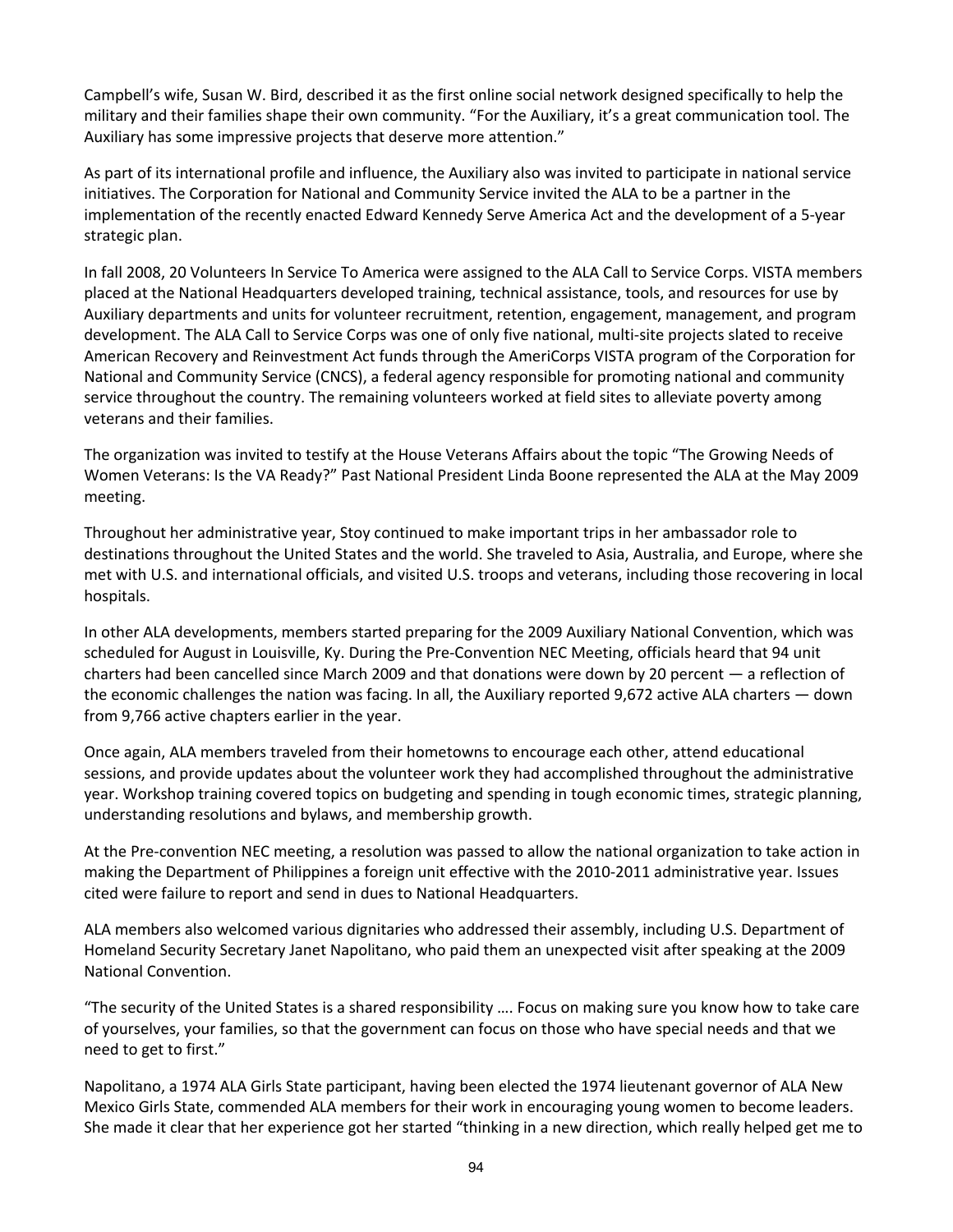where I am today," she said. Napolitano expressed her hope that the Auxiliary keeps this important program going. "These young girls out there need to know that the future is theirs, and you can help them get started too."

Members also heard from Miss America 2009 Katie Stam, who ran on a platform of "Passion for Service: Promoting Community Service and Involvement." Stam, who became an Auxiliary member during Memorial Day events, thanked the Auxiliary for its commitment to serving veterans and their families. "Nearly 400,000 veterans experience homelessness over the course of a year, and another half million veterans are at risk of homelessness, because rent consumes more than half their income," said. She continued by thanking the Auxiliary for becoming a part of the Call to Service Corps.

Members, upon ALA National President Stoy's recommendation, presented their ALA Woman of the Year Award to Lori Stevens, a certified dog trainer and founder of Patriot PAWS. The organization, which began in February 2005 at the request of disabled veterans from the Dallas VA Hospital trains and provides service dogs at no cost to disabled American veterans and others with mobile disabilities and post-traumatic stress disorder.

In a more sobering address to the Auxiliary, Mike Alerding, managing partner of Alerding & Company, LLC, said a recent audit he performed for the organization revealed that they needed to make changes immediately. If not, he said, the organization may not be around to celebrate its 100th anniversary. Because of the Enron scandal in 2001, the Internal Revenue Service was requiring "that not-for-profit organizations be accountable, be transparent, and be governed effectively." Alerding informed convention attendees that the Senate Finance Committee in Washington, D.C., had started hearings because it was "believed that one-third of the non-forprofit organizations in this country were abusive," and that they were getting rid of them. These organization were abusing their privilege to be tax exempt, as they were not serving a charitable purpose, the committee said.

Alerding told members the new concepts ordered by the IRS applied to every ALA unit and department. He made several recommendations, including that the NEC approve a 990 Review Committee, and that they elect a board of directors from its constituency to govern the ALA, with a rotation of directors. He further recommended an Audit Committee to report directly to the board and the NEC. Its job would be to make sure that risks to the organization are mitigated.

ALA National Secretary Dubbie Buckler also presented a financial update as part of her platform remarks. She said the Auxiliary was facing a revenue shortfall of nearly 15 percent but was trying to do more with less to maintain its commitment to veterans. A result of members' mission outreach during the administrative year: They were able to contribute more than \$6 million to benefit veterans and donated nearly 2 million in volunteer hours. They also awarded \$1 million in scholarships to students and \$1 million to Operation Military kids.

Buckler also announced that The American Legion and Black Horse Productions had partnered in the production of the documentary video "The History of The American Legion." The film highlighted the entire American Legion Family.

In other developments, a resolution submitted by the national president and the Past National Presidents Club, was approved to bestow ALA member Miriam Junge with the title "Honorary Past National President," with all privileges and rights pertaining to the office. Junge had been on track to become national president, but had stepped in to serve the organization as national secretary after the retirement of Doris Anderson. Junge held the role for 15 years and then re-assumed it until a new national secretary was hired in 2008. As part of the recognition, Junge received a Past National President's pin and ribbon, as well as the colors.

"Never in a million years did I ever, ever, ever think anything like this would ever, ever happen, and I am so grateful," Junge said.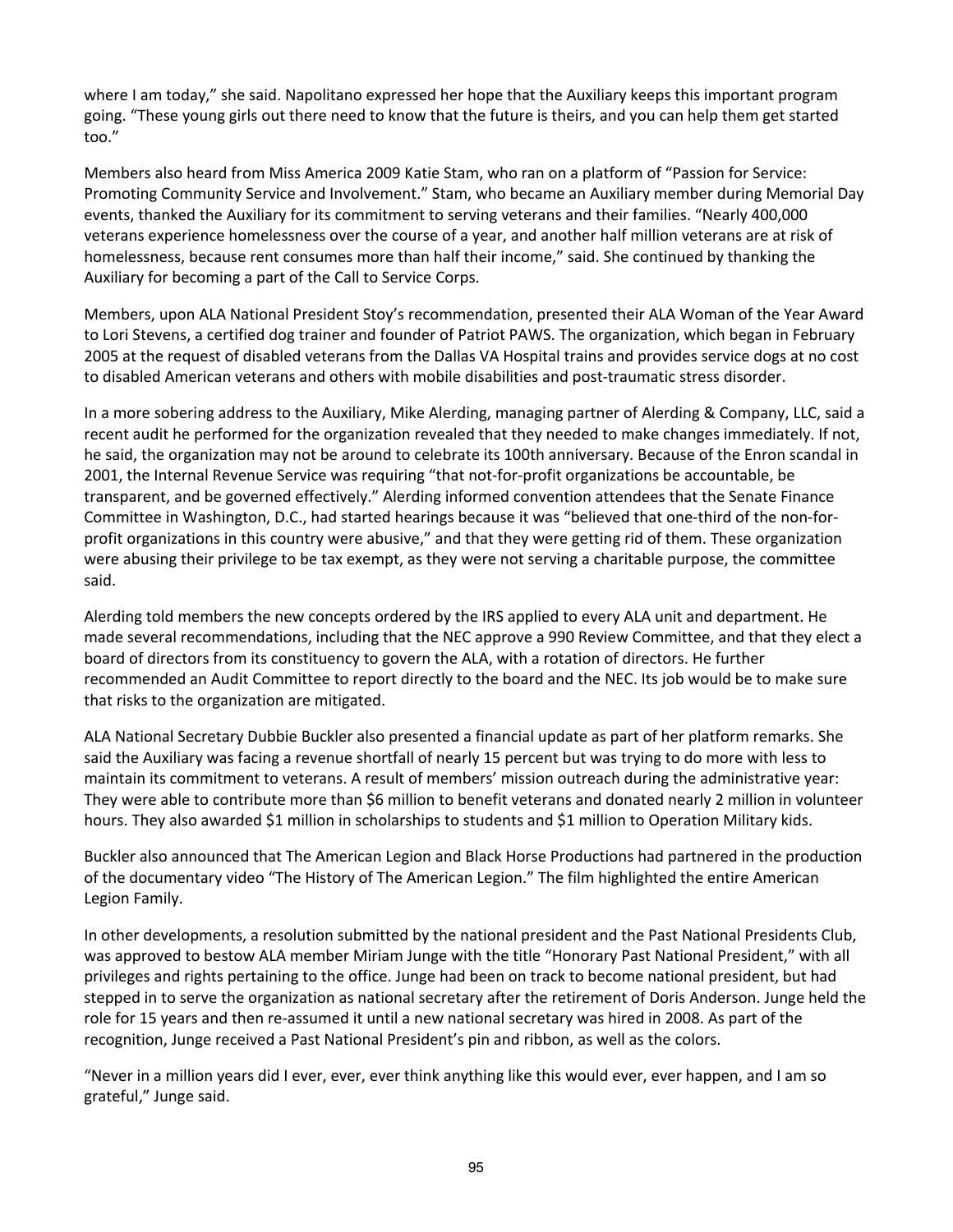She recalled when she and her siblings were young, marching with their father in parades. She accompanied him to all American Legion and Auxiliary activities. Junge thanked the Department of Ohio for understanding when she made the decision to become national secretary instead of staying on the track to become national president. "I thank you from the bottom of my heart," she said.

Other resolutions and amendments approved at National Convention included adding the Audit Committee as an administrative committee.

## **In Memory**

As part of a memorial, Auxiliary members honored the service of Past National President Ione Kubby who served the organization in that role from 1974-1975, the first national president from the Department of Texas. Her theme was "Achieve the Impossible." The Freedoms Foundation at Valley Forge was the benefactor of her president's project – an outdoor theatre commemorating the nation's bicentennial, with the stage surrounded by four pillars and a Proscenium Arch, bearing a plaque from the American Legion Auxiliary with her name on it. Kubby, who was a life member of ALA El Paso Unit 36, passed on Nov. 25, 2008. She was eligible through her husband, Maurice Kubby, who served during the Great War.

Kubby was recognized for her contributions by the *El Paso Herald Post*, which named her one of El Paso's outstanding women. The Texas House of Representatives also recognized her as an Outstanding Woman of Texas in 1962. She worked at the Mt. Bell Telephone Company for 27 years as a supervisor in the Accounting Department. She was preceded in death by her husband, and survived by two daughters, Norma J. Wager and Nancye K. Britner.

## **Making an Impact**

Through ALA programs in 2008-2009, members made a significant impact in their communities:

**Americanism** - ALA members contributed nearly \$1.4 million and donated 865,363 volunteer hours to Americanism programs. They also held fundraisers to rebuild a Healing Field that was destroyed by a tornado. In other Americanism efforts, 31 ALA departments sent students to the Americanism Youth Conference, along with Operation Military Kids, for a total of 67 students. — Chairman Coral May Grout

**Auxiliary Emergency Fund** - Members donated an additional \$181,000 to the Auxiliary Emergency Fund, and awarded 232 grants totaling nearly \$219,000 to ALA members facing financial troubles. — Chairman Martha Corriher

**Cavalcade of Memories** - The ALA Department of Ohio donated \$2,000 in honor of National President Stoy to purchase the preservation of and new display case for Past National President Edith Hobart's gown, which had been on display in the national Cavalcade of Memories museum at National Headquarters. — Chairman Katherine Morris

**Children & Youth** - ALA members presented 32 Youth Hero Awards and 61 Good Deed Awards to outstanding youth in their communities. They also donated more than \$1 million worth of goods to children and contributed \$4 million to Children & Youth programs to serve nearly 600,000 children. — Chairman Kris Nelson

**Community Service** - Members donated more than \$1.2 million to provide community support for troops, including as part of "Make a Difference Day." They served veterans through nursing homes, homeless shelters, food banks, and pantries — Chairman Sharon Conatser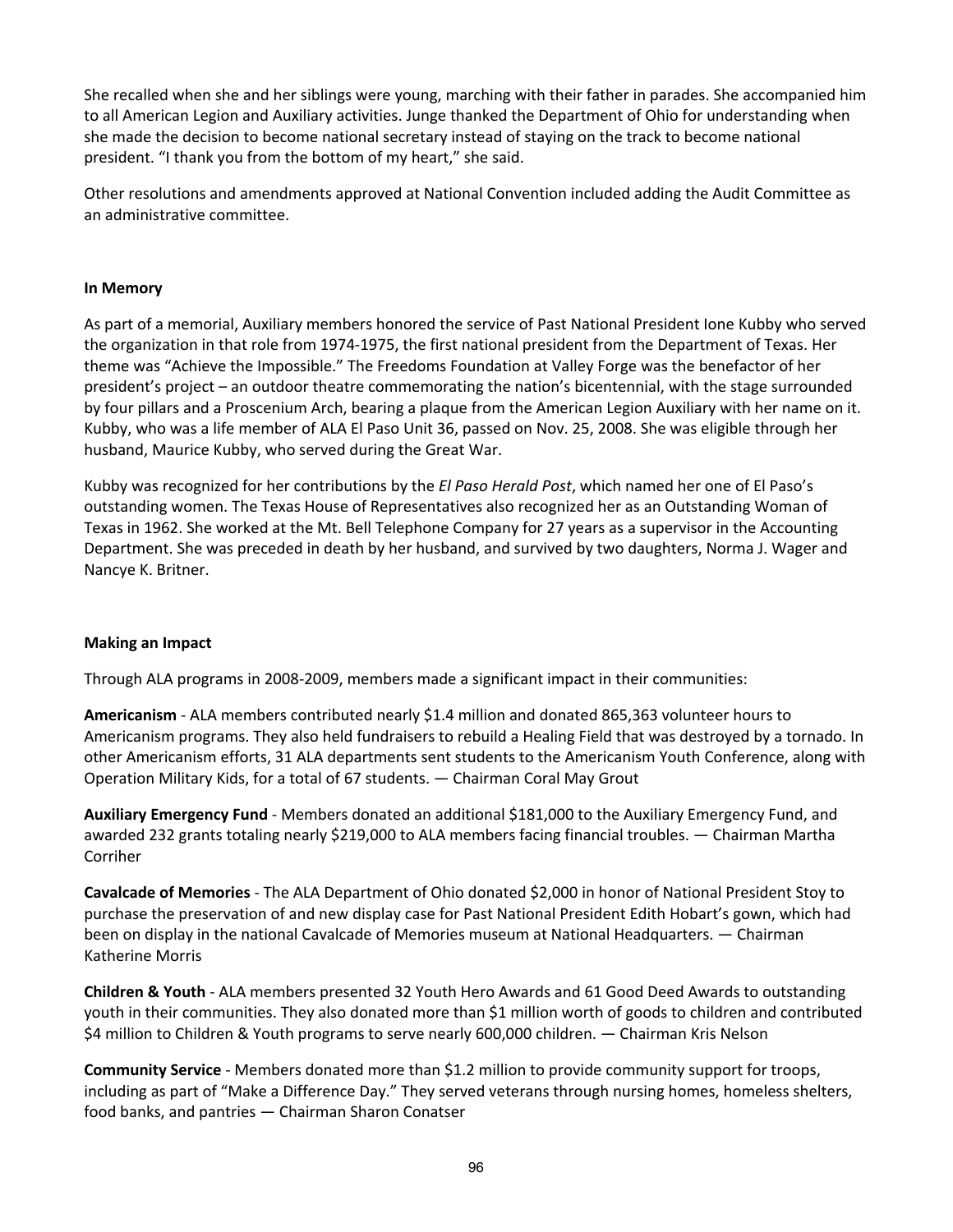**Education** - ALA members continued to meet the challenge of helping students by helping to fund their postsecondary higher education goals. As a result, 1,750 students received more than \$1.2 million scholarships. They also volunteered more than 84,000 hours to nearly 5,000 schools across the country. — Chairman Janet Jefford

**Finance** - In spite of significant financial losses throughout the administrative year, the Auxiliary was able to experience some recovery. Members focused on strategic planning, IRS Form 990 compliance, income diversity, and developing relationships with new committees. — Chairman Linda Boone

**ALA Girls State** - More than 9,800 girls from 4,700 schools participated in ALA Girls State programs across the country. Of those, 98 were selected to participate as senators of ALA Girls Nation near Washington, D.C. — Chairman Mary Davis

**Junior Activities** - ALA members, including seniors and Juniors, contributed more than 100,000 volunteer hours as part of Junior Activities for the administrative year. They also reported that 285 Juniors participated in a special Leadership Course. Juniors earned about 2,100 patches, including two new patches: the Education Patch and the National Security Patch. — Chairman Kathy Dungan

**Leadership** - Nearly 1,200 ALA members completed the Leadership Course. Also, the organization offered officer training. — Chairman Diane Duscheck

**Legislative** - ALA members joined other members of The American Legion Family in advocating for legislation related to educational opportunities for military children, PTSD, and traumatic brain injuries, military sexual trauma, absentee voting for servicemembers and their families, and the Homes for Heroes Act. — Chairman Denise Delaney-Wrolen

**Liaison to the Child Welfare Foundation** – Just one simple message in the report to American Legion Auxiliary members: Go home and get your members to donate. — Chairman Pearl Behrend

**Membership** - Recognizing that the success of membership depends upon each person, ALA departments were given the opportunity to take part in deciding their own department goals. Thirty-one departments chartered 60 new ALA units. — Chairman Rene Reese

**National Security** - Community Emergency Response Team (CERT) was introduced to several ALA Girls State programs. — Chairman Krisann Owens

**Past Presidents Parley** - PNPs honored four women veterans who also served as ALA members: U.S. Army Staff Sgt. Lisa Woods, Department of Ga.; Hollie Boley Rinachler, U.S. Navy, Department of Iowa; U.S. Navy Air Force Staff Sgt. Kristine LaGuardia, Department of Arizona; and National Guard Master Sgt. Roberta Moline-Lueck. — Chairman Sherry McLaughlin

**Poppy Committee** - Members generated more than \$1.7 million in contributions from poppy distributions.  $-$ Chairman Vickie Koutz

**VA&R -** More than 78,000 volunteers donated nearly 2 million hours in service and \$6 million in contributions to VA programs. As a result, more than 930,000 veterans were served. At the beginning of the administrative year, committee members had set a goal to increased volunteerism in VA facilities by 20 percent or by 834 new volunteers. At the end of the year, they had added 1,151 volunteers — 317 over the original goal. — Chairman Carlene Ashworth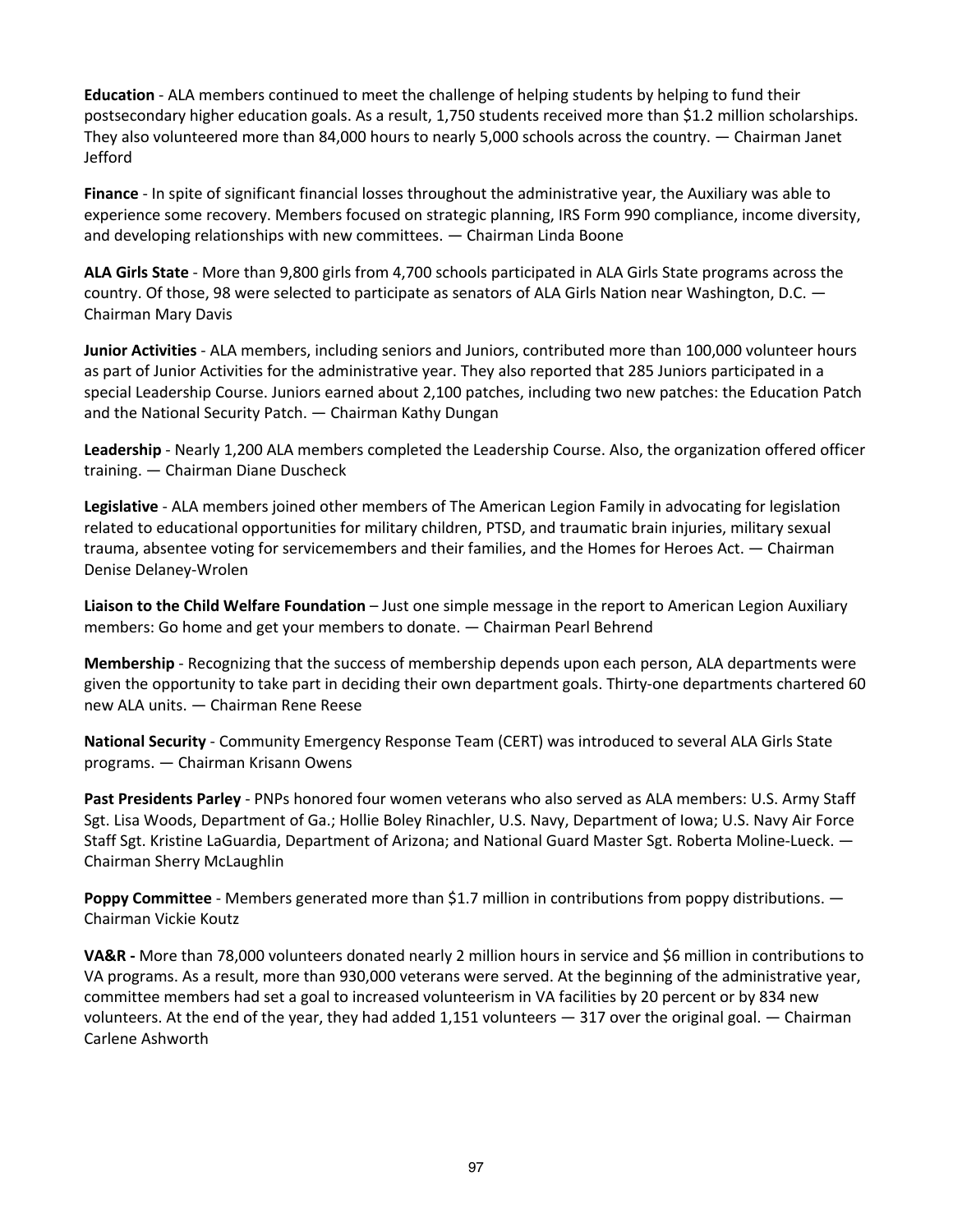# **2009: Economy Continues a Downward Spiral**

Americans, battered by a series of bad economic challenges in 2008, didn't find much relief as a new year dawned, signaling the start of 2009. Experts were increasingly describing the downturn as the worst economic disaster since the Great Depression.

In the United States, homeowners were dismayed by plummeting property values. For the first time, many of them experienced what it meant for homes to be upside down in value; they owed a significant amount more than the depreciated value of their homes. Meanwhile, the stock market continued to plummet, with nearly \$8 trillion in value completely wiped out between late 2007 and 2009.

Unemployment rates also continued to climb, and retirement accounts took a beating, leading to further anxieties.

The impact was not just felt in the United States; stock markets plunged around the world. In efforts to avoid another repeat of the disastrous Great Depression, governments, including in the United States, intervened by bailing out major companies. By the end of the year, markets were starting to reveal slow signs of recovery.

The world also was united by other developments that captured global attention. In the area of space travel, NASA launched a space shuttle mission so that a seven-person crew could finalize repairs on the Hubble Telescope, the last trip as part of that mission.

Meanwhile, people became increasingly wary as the deadly "swine flu" infected millions of people around the world, hospitalizing an alarming number of youth and adults. The World Health Organization soon declared that the swine flu, the H1N1 influenza strain, had become a global pandemic.

And people around the world were glued to news reports about an attempted hijacking of the Maersk Alabama Cargo Ship in the Indian Ocean near Somalia. The incident, which happened in April, led to a standoff between the pirates holding Captain Richard Phillips on a lifeboat and the USS Bainbridge and the USS Halyburton. Days later, U.S. Navy SEAL marksmen rescued Phillips after killing several hostage takers.

It was in this climate of unease and uncertainty that many Americans took hope in the words of their newly elected U.S. President, Barack Obama, after he was sworn into office Jan. 20 in Washington, D.C.

Obama, in an address to about 1.8 million who gathered on Washington, D.C.'s National Mall in sub-zero temperatures, said it was time for a "new era of responsibility."

"That we are in the midst of crisis is now well understood," said Obama. "Our nation is at war against a farreaching network of violence and hatred. Our economy is badly weakened, a consequence of greed and irresponsibility on the part of some, but also our collective failure to make hard choices and prepare the nation for a new age. Homes have been lost, jobs shed, businesses shuttered. Our health care is too costly; our schools fail too many — and each day brings further evidence that the ways we use energy strengthen our adversaries and threaten our planet.

"Today I say to you that the challenges we face are real. They are serious, and they are many. They will not be met easily or in a short span of time. But know this, America: They will be met," Obama said. "... And so, to all the other peoples and governments who are watching today, from the grandest capitals to the small village where my father was born, know that America is a friend of each nation, and every man, woman, and child who seeks a future of peace and dignity. And we are ready to lead once more."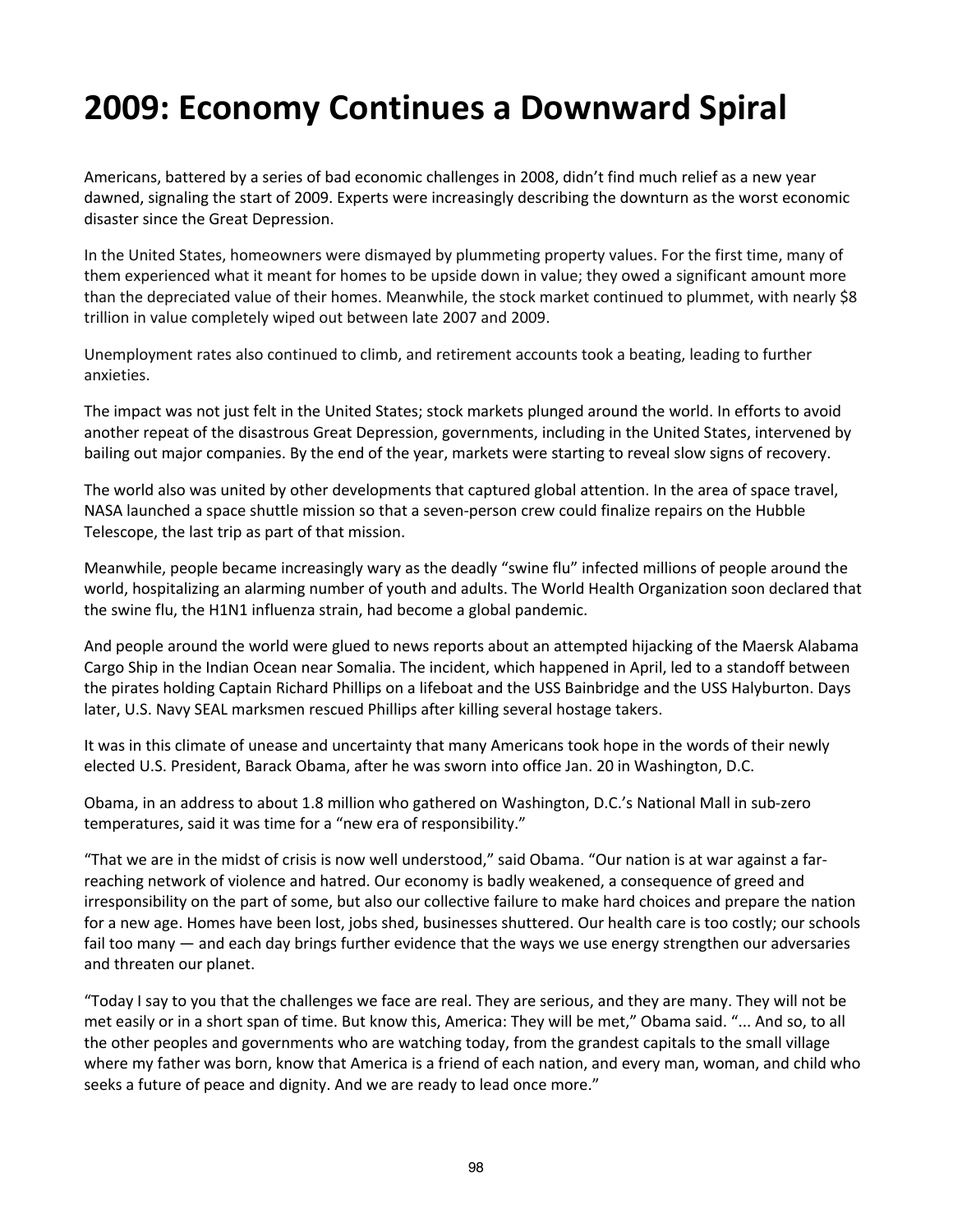## **Other events in 2009**

- Aug. 31, 2009 President Obama declares an end to combat operations in Iraq.
- October 2009 The U.S. unemployment rate reaches 10 percent.
- Oct. 1, 2009 President Obama signs an executive order banning federal workers from texting while driving.
- Nov. 5, 2009 U.S. Army Maj. Nidal Malik Hasan kills 13 and wounds 43 at Fort Hood, Texas, in the largest mass shooting ever at a U.S. military installation.
- Dec. 1 President Obama announces that the U.S. military will be sending an additional 30,000 troops to Afghanistan, which will bring the total number of American troops in Afghanistan to 100,000.
- Dec. 8 Bombings in Baghdad kill 127 and injure 448.
- Jan. 4, 2010 The U.S. Department of Health and Human Services, Centers for Disease Control and Prevention remove HIV from its list of communicable diseases of public health significance.
- Feb. 18, 2010 President Barack Obama issues Executive Order 13531, stablishing the National Commission on Fiscal Responsibility and Reform.
- Feb. 23, 2010 The U.S. Navy officially announces it will end its ban of women in submarines.
- March 23, 2010 President Obama signs the Patient Protection and Affordable Care Act into law. Several states sue the federal government over it.
- Apr. 20, 2010 The Deepwater Horizon drilling rig explodes, killing 11 and causing the rig to sink, resulting in a massive oil discharge into the Gulf of Mexico and an environmental disaster.
- Apr. 23, 2010 Arizona Gov. Jan Brewer signs the Support Our Law Enforcement and Safe Neighborhoods Act, which is the broadest and strictest anti-illegal immigration measure in decades.
- May 1, 2010 A car bomb fails to go off in Times Square, New York City.
- Aug. 19, 2010 Operation Iraqi Freedom ends, with the last of the Unites States brigade combat teams crossing the border to Kuwait.
- Aug. 31, 2010 U.S. President Obama declares an end to combat operations in Iraq.

## **2009-2010 - American Legion Auxiliary Administrative Year A New ALA President in Ruby Red Shoes**

"Looking back at our past struggles and successes can light the path of the future for the American Legion Auxiliary." — Rita Navarreté, 89th National President of the American Legion Auxiliary

Just as Barack Obama made history as the first African American President of the United States, Rita Navarreté was making history as the first Hispanic woman elected to the highest volunteer office of the American Legion Auxiliary in 2009.

And she wore sparkling ruby red slippers to mark the occasion. "You know, I believe I can fly today, and I've got Dorothy's adult shoes to make all those wishes come true," Navarreté said with a laugh.

In her remarks to the ALA members gathered to celebrate the organization's 90th anniversary and their new president, Navarreté encouraged them to look back as a way of looking forward. Using the theme "Reconnecting with Our Heritage to Strengthen Our Future," Navarreté asked members to research and collect all the history they could find about the women who went before them as part of their ALA membership at the unit, Department and national levels.

"Stories are powerful tools for connecting and inspiring. I want us to showcase our heritage and history," said Navarreté, as she called on historians to capture the many stories behind the American Legion Auxiliary. "We need to look back and share those stories in our communities and among each other."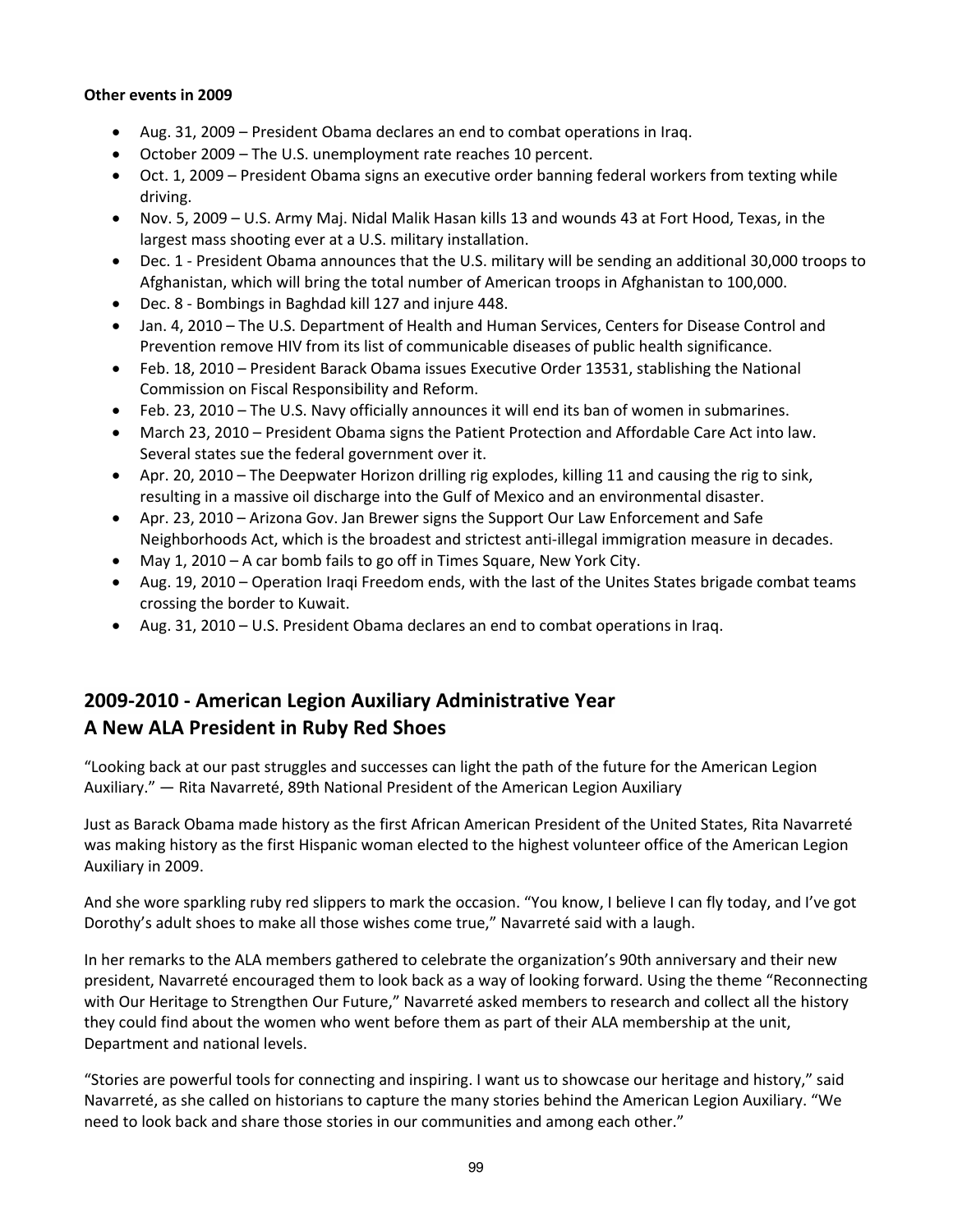In describing the focus on history, Navarreté talked about her early days as an ALA member and the inspiration she gained from her mother, also an ALA member. "Yes, the strength beneath my wings started at an early age. My mother, my mentor, my role model influenced who I am today. The young girl who sat with her mom at unit meetings listening and not moving unless told to – how I remember those days even though many, many years ago," she said. "At a young age, I knew, and I believed I could be that person leading the group. I knew my love for God and country was real, and I wanted to work and serve for those reasons.

"This year, the American Legion Auxiliary celebrates its 90th anniversary, and you can make your mark to be a part of it. This is a critical time to reconnect with our heritage to strengthen our future with our members, veterans, and communities in our support for veterans in supporting this 90-year milestone," Navarreté said.

"The early years of the American Legion Auxiliary were occupied with developing a program to meet the urgent needs of World War I veterans, their families, widows, and orphans of the dead," she noted. "Members supported The American Legion in its fight to secure adjusted compensation of World War I veterans. Caring and support for hospitalized and disabled veterans became a top priority along with their rehabilitation. The years went by, and the mission of the organization remained constant in serving and caring for all veterans."

However, Navarreté said, the Auxiliary is faced with the real possibility that those ideals could be compromised without intervention.

"Today, we face a dilemma: Our organization is not growing at a healthy pace," Navarreté stressed. "I want to be a part of a team that will move forward with new ideas and ways to retain our current members and reach out to individuals in our communities who are eligible and who want to join. You see, I believe promoting our programs and activities in our communities will bring growth to the organization. Singing to the choir is no longer an effective tool. We each have a responsibility to tell our stories and let people know who we are, what we do, and how we can make a difference in our communities.

"Stories and connecting with one another go hand in hand," Navarreté said. "Looking back at our past struggles and successes can light the path of the future for the American Legion Auxiliary."

Navarreté gained her eligibility to the organization as the wife of Tony Navarreté, a U.S. Army veteran of the Vietnam War era. Tony and the couple's sons, Joseph and Steven, joined her as part of her installation ceremony.

As part of her service with the ALA, Navarreté regularly volunteered at the Raymond G. Murphy Veterans Affairs Medical Center in Albuquerque, N.M., before being elected by her peers as their national president at the close of the organization's 89th National Convention of the American Legion Auxiliary in Louisville, Ky.

A lifetime member of Otero-Garcia-Navarreté Unit 72 in New Mexico, Navarreté had served in numerous volunteer roles for the Auxiliary at local, state, and national levels, including ALA national division vice president representing western states, before assuming the organization's highest volunteer leadership role. She also was national chairman of several committees: Veterans Affairs & Rehabilitation, Children & Youth, Community Service, and Membership. She engaged with the Auxiliary as a participant in ALA New Mexico Girls State.

Navarreté had retired in 2003 as administrative officer under the Department of Agriculture, Rural Development Agency, completing 37 years as a federal public servant.

Her experiences as an ALA member inspired her membership theme, "Membership Begins With Me." During her installation address, Navarreté encouraged ALA members to embrace the impact they could make as individuals. With each person taking ownership for helping to increase membership, Navarreté said, the organization could make significant strides in reaching their goal to exceed 1 million members.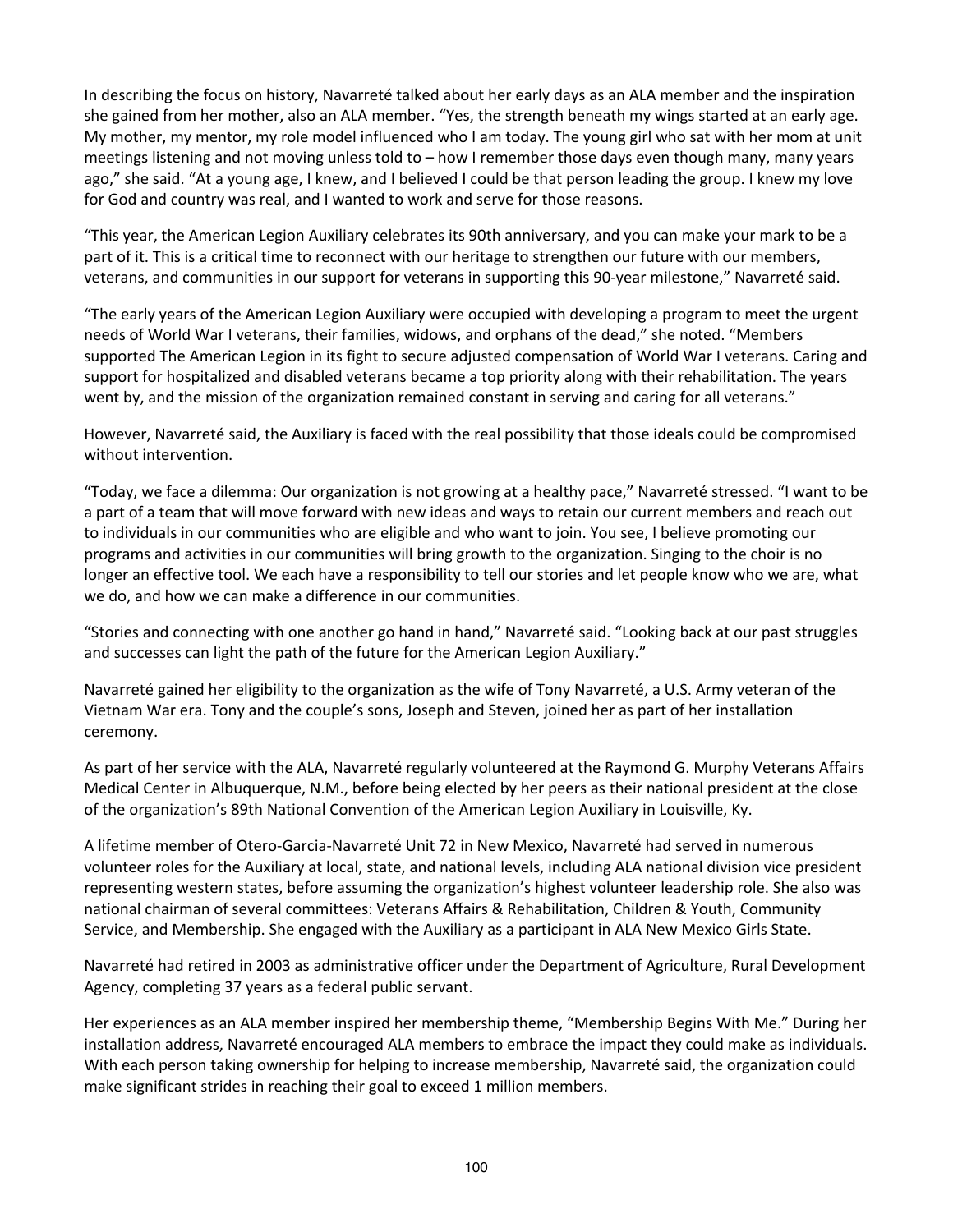She also inspired members through several other initiatives to strengthen the largest women's organization dedicated to veteran support. The new ALA national president asked members to "Believe" in the possibilities the future could hold by continuing the mission established by their founders, and reconnecting with other ALA members, veterans, and their communities.

In addition to activities to celebrate the Auxiliary's 90th anniversary, Navarreté announced at the Post-Convention National Executive Meeting her plans to enhance department training, conducting effective meetings, developing listening skills, and building dynamic teams to get results.

During the annual convention in 2009, members also addressed the financial challenges that faced the organization — a direct consequence of the economic woes being experienced throughout the United States and around the world. As a result, as Finance Committee Chairman Linda Boone reported, the Auxiliary set a goal to lower expenses by 8 to 10 percent, which would require giving up some previous ALA traditions. "It's one of those things where, when times are tight, you have to cut out some things and then when times get a little bit better, you can add some things back in or you cut someplace else and add something back in."

## **Other national officers elected at the 2009 National Convention:**

- National Vice President Carlene Ashworth (Department of Texas)
- Central Division NVP Norma Swanson (Department of Kansas)
- Eastern Division NVP Barbara Golde (Department of Rhode Island)
- Northwestern Division NVP Joyce Babcock (Department of Montana)
- Southern Division NVP Lynda Horton-Turk (Department of Texas)
- Western Division NVP Peggy Brown (Department of New Mexico)
- National Chaplain Beverly Wolff (Department of North Dakota)
- National Historian Joyce Arent (Department of Arizona)
- National Secretary Mary "Dubbie" Buckler (Department of Indiana)
- National Treasurer Marta Hedding (Department of Indiana)

## **New Partnerships, New Direction**

While inspired Auxiliary members continued the work of those who came before them, they also took on new partnerships that allowed them to expand their reach. One of those programs, AmeriCorps VISTA, offered the organization the rare opportunity to be a part of a national service program designed to alleviate poverty. The program was conceived by former President John F. Kennedy.

ALA's National Secretary Mary "Dubbie" Buckler said the primary benefits of the new partnership with VISTA were twofold. It would allow the organization more opportunities to serve veterans in need while providing them the capacity to build membership.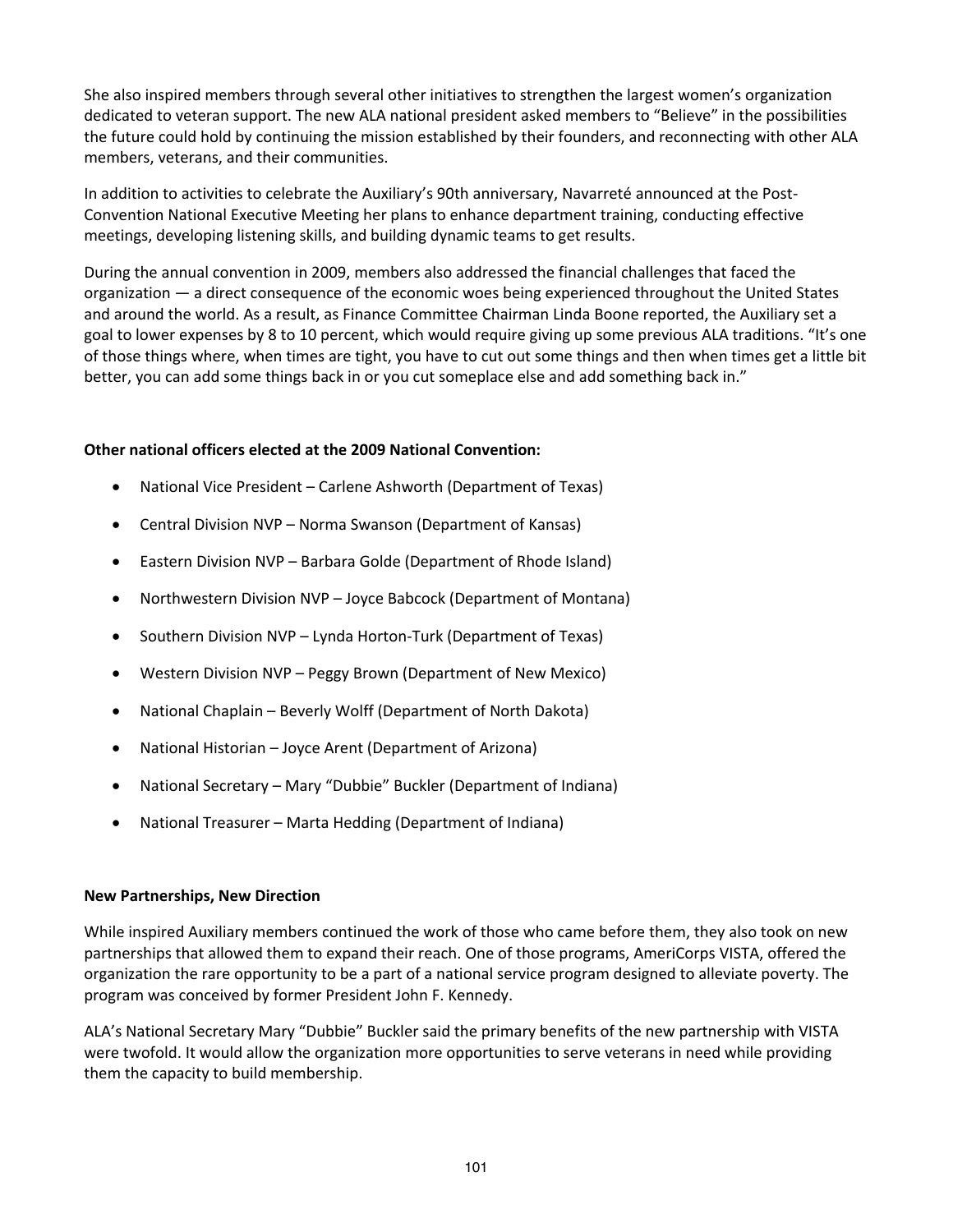As part of the partnership, the Auxiliary also was given the opportunity to receive a grant from the Corporation for National and Community Service, said Buckler, noting that it is a separate contract in her remarks to members at the convention.

The grant, if approved, would award the Auxiliary 20 VISTA members. Training costs and living expenses for the VISTA members working on behalf of the Auxiliary would be covered by the federal government.

"It is tantamount to the Peace Corps, except it is a domestic program. The VISTA members will make a one-year commitment to the organization," Buckler said. "That equates to \$500,000 in human resources being received by the American Legion Auxiliary. This is indeed a significant incentive, and we are very, very fortunate that we have been selected to be the veterans service organization of choice."

As part of another significant partnership the Auxiliary had started several years earlier, ALA members joined their National President Navarreté at the National Veterans Creative Arts Festival in San Antonio, Texas.

Once again, ALA members rolled up their sleeves and got to work, helping about 140 veteran winners set up their artwork for displays and prepare for gala performances. They also joined other volunteers in hosting workshops and sessions for the veterans who were selected as winners from nearly 3,500 participants of a yearlong fine arts competition.

VA medical facilities incorporate creative arts into their recreation therapy programs. The National Veterans Creative Arts Festival recognizes the progress and recovery made through art therapy, and increases the visibility of veterans' creative achievements.

"It is truly an honor for the American Legion Auxiliary to support the National Veterans Creative Arts Festival," Navarreté said of the organization's partnership. "This phenomenal event affords our veterans a unique outlet for their creative expression and is incredibly inspiring for everyone who is privileged to attend.

"I am amazed by the breathtaking artwork these veterans create," she added. "The true beauty of this event is witnessing the ability of our veterans who have experienced so much and yet still create such objects and expressions of beauty."

As part of the 2009-2010 administrative year, the Auxiliary also announced another partnership to support veterans. By supporting Ride 2 Recovery (R2R), Auxiliary members helped the disabled veterans participate in fundraising rides across the country. They also helped raise funds needed for Spinning® Recovery Labs and outdoor cycling programs at Military and VA locations around the United States. These cycling programs were proven to help in the rehabilitation of injured veterans.

Navarreté said she was incredibly inspired by the wounded warriors participating in R2R, including U.S. Army Sgt. Nathan Hunt, a double amputee, who cycled for more than 350 miles as part of R2R.

As the winter holidays approached, Auxiliary members made every effort to ensure that veterans knew they were not forgotten. They joined The American Legion Family in renewing their commitment to Operation Comfort Warriors. Through this fundraising effort, members were able to purchase comfort items for troops recovering in U.S. military hospitals and warrior transition units around the world.

"The government does a good job of providing the necessities," said American Legion National Commander Clarence E. Hill. "Through Operation Comfort Warriors, we have been able to provide items that usually don't appear in the budget, such as sweatsuits, iPods, DVDs, calling cards, and other comfort items. I am grateful that American Legion Auxiliary National President Rita Navarreté and Sons of The American Legion National Commander Mark Arneson have given their complete support to this effort."

Hill, who had asked members to contribute a total of \$100,000 for the Operation Comfort Warriors project, also noted that all of the funds raised would go to veterans. "Some people think that expecting \$100,000 during an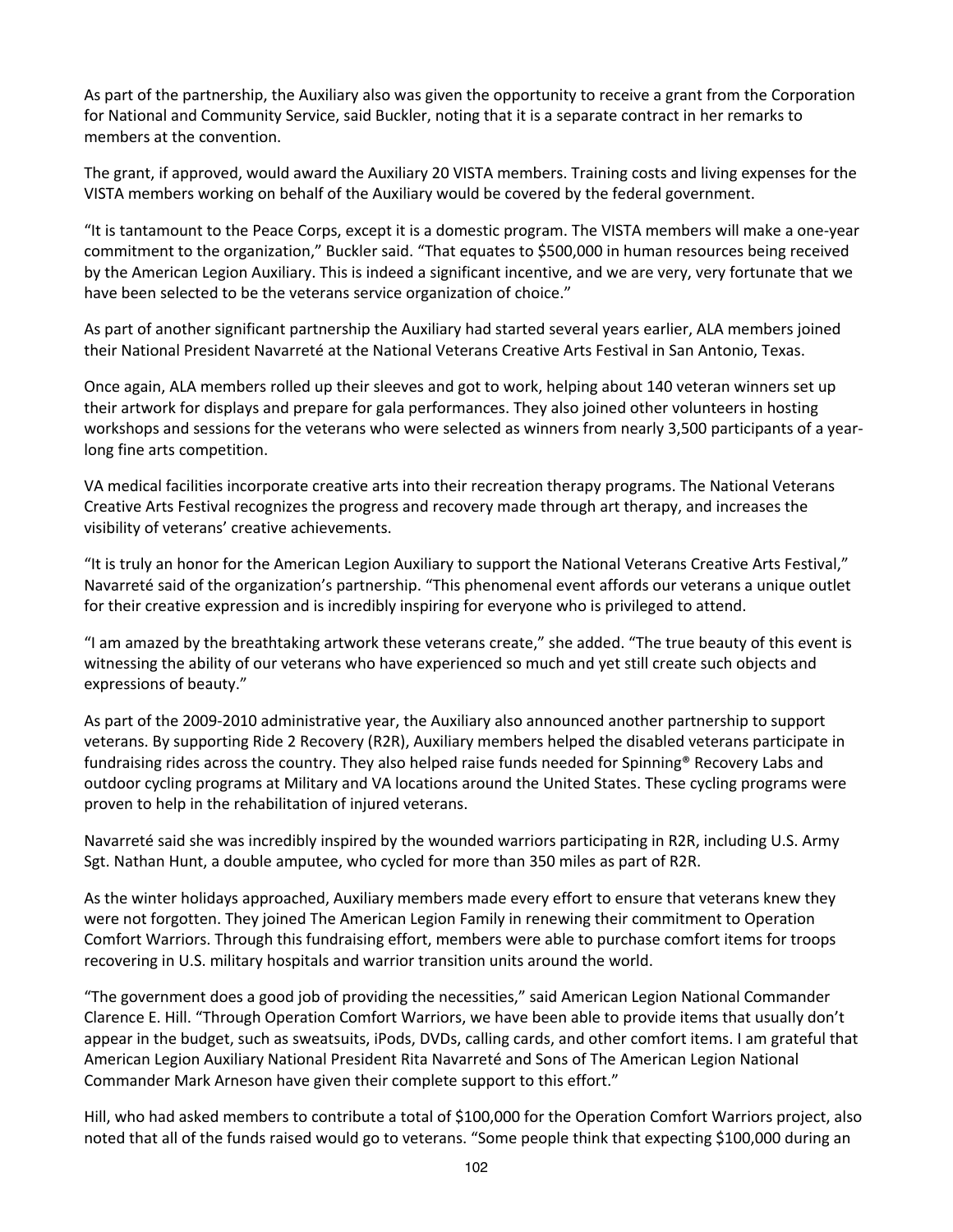economic recession is too lofty a goal. I don't," Hill said. "Americans are generous, and what better way is there to show your holiday spirit than to remember those who have served and are still serving?"

## **Envisioning the Auxiliary of Tomorrow**

As ALA members celebrated another New Year at the start of 2010, they also quickly engaged in strategic planning focused on preserving the future of their organization. Numerous ALA leaders gathered Jan. 6 for a leadership retreat in Indianapolis. One of the most important agenda items involved the questions, "What will ALA look like in five years?" "In 10 years?" Members weighed in on numerous concerns, including the impact of technology, maintaining the ALA mission, and inclusiveness.

Many of those topics were further discussed at the Mid-Year National Executive Meeting and Awareness Assembly, both held in Washington, D.C., the following February and March.

Members at the NEC meeting heard from Mike Alerding of Alerding & Company, who talked about the responsibilities of the NEC, including following guidelines on financial statements, and monitoring membership income and expenses. He noted that contributions from membership dues had been dropping since 2005, and that 89 cents of every dollar ALA collects from dues, contributions, and investment income goes to the people served by the organization.

To offset declining dues and contributions, the leaders discussed proposing a \$5 national dues increase, plus a raise of 50 cents every three years.

In other developments, the organization added a "Gateway to Services" feature on the national website, allowing veterans and military servicemembers to easily find the help the information they need for numerous services, from scholarships for military spouses to lawn care. Auxiliary members, a VISTA volunteer, and National Headquarters staff worked together to make this happen.

During the Awareness Assembly, members gathered for 90th anniversary recognitions at the Renaissance Hotel, where they presented the Public Spirit Award to Ride 2 Recovery. They also were entertained as part of a special dance performance by Maléné Asi Bailey, a U.S. Air Force veteran and a 2009 National Veterans Creative Arts Festival participant.

Bailey, who had performed a selection called "Free" as part of her competition, said, "Free is how I feel when I dance, and I want to share my story of triumph over homelessness and beginning anew."

Members also heard from guest speaker Tammy Duckworth, Assistant Secretary of the VA and a U.S. Army veteran who lost both legs in 2004 after enemy fire took down the Blackhawk helicopter she was piloting during the Iraq War.

Other sessions and speeches during the Awareness Assembly included topics ranging from national security to current veteran affairs, veteran homelessness, and the future of the Auxiliary.

Members continued those discussions at the National Chairmen's Meeting and the ALA Long-Range Strategic Planning Committee, both held in Indianapolis during April. They worked on ways to successfully implement the strategic plan of the ALA, including communicating the goals and objectives at the unit and department levels. The strategic plan was designed to help address imminent problems within the organization, including declining membership.

Summer came and so did the new membership database, the American Legion Auxiliary Management Information System, known as ALAMIS, with the launching of the first phase. National Headquarters staff, along with members who were part of the technology team, were quite excited at the possibilities ALAMIS would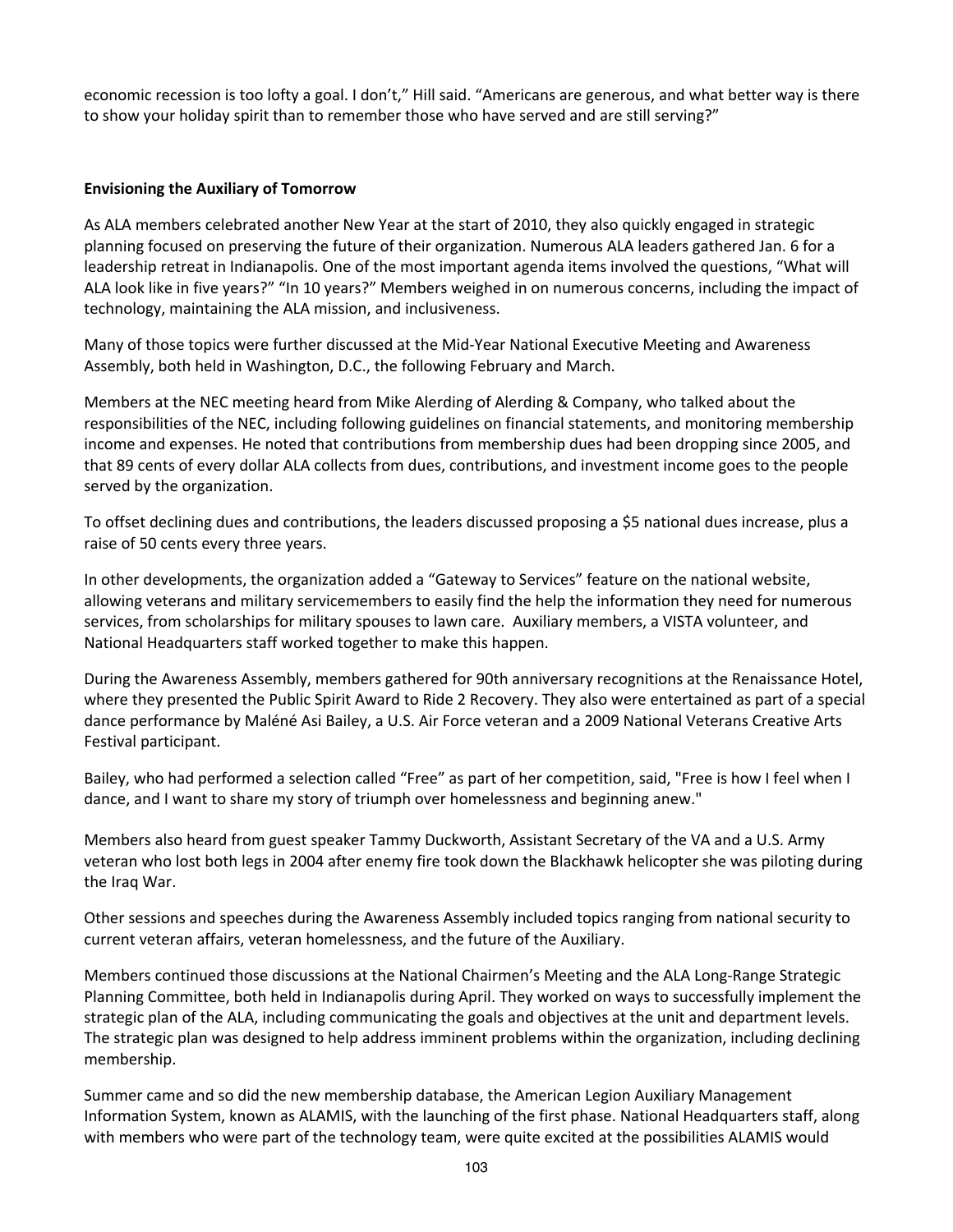mean for staff, departments, and units. It would organize 1.8 million member records and 18 million activity records, all requiring a large amount of storage space and processing power. Because of its "real time" capability and being entirely web based, department and authorized unit users could enter information into the database, making it readily available to others to see. Because of the system's capabilities, the future was looking quite bright in the area of membership records.

As part of their focus on developing the future of the Auxiliary, members also joined National President Navarreté in supporting attendees of the 64th ALA Girls Nation in Washington, D.C., in July. They heard from several guest speakers, including Holocaust survivor Nesse Godin, and Mary McNaught-Yonkman, chief of staff at Civic Enterprises, a public policy firm in Washington, D.C., the wife of a Navy aviator, and a former ALA Girls Nation senator from Indiana.

Attendees toured the White House, met President Obama, paid respects to those buried at Arlington National Cemetery, and participated in numerous activities to better understand the legislative process.

One of the ALA Girls Nation senators, Rose C. Porter of Delaware, expressed the impact that the experience had made.

"If someone had told me that this summer I was going to meet the president, make over 100 new best friends I truly love, learn new ideas and values that some of these girls hold so dear to them, and have doors of opportunity open up as wide as they did this past week, I would not believe a word," Porter said.

"Throughout my experience here at [ALA] Girls Nation, I have learned something so life changing to me and hopefully to others. I learned that if you surround yourself by greatness, it will rub off onto you and you will grow into a greater person," she added. "I learned that an African American girl all the way from Delaware could become best friends with a southern blonde from Florida in a matter of days. I learned how to truly respect the soldiers working hard each day to protect my nation. I learned about how many people work tirelessly behind the scenes to provide citizens like myself the little things."

Rose also thanked the ALA staff and ALA President Navarreté for her 64 years of service with the organization.

The week was topped off with commencement and the Circle of Light service of songs and inspirational readings. The graduation ceremony featured Pentagon Foundation Chief Operating Officer Kate Kohler, a U.S. Army veteran and ALA Girls Nation alumna.

ALA members gathered in Milwaukee for the 2010 National Convention to celebrate "90 Years of Service Not Self." The annual gathering featured a special video presentation that recounted events throughout the Auxiliary's history.

Breakout sessions for the event covered topics about mission outreach, member engagement, governance, training, and acknowledging past and future leaders.

As part of her final presentations as ALA National President, Navarreté announced that contributions for NVCAF had exceeded \$116,000 as of July 30 and the ALA expected another \$10,000. She also shared that ALA was invited to submit an application to continue the Call to Service AmeriCorps VISTA Project. As part of their initial experience with the program, 19 volunteers worked with the ALA. Of those, six were veterans, 12 relatives of veterans or servicemembers, and six were members of The American Legion Family. They served in Arkansas, California, Florida, Michigan, New Mexico, New York, Ohio, Oregon, and Wisconsin, and their accomplishments were many. Funds were raised to purchase vans in which to transport veterans in need from rural parts of Arkansas to VA medical centers. There were blood drives, hygiene kits assembled for homeless veterans and homeless youth, as well as collaborations with domestic violence service providers to develop support for military families experiencing intimate partner violence. A community resource guide was prepared to direct military servicemembers, veterans, and their families to public and private sources of assistance. Warrior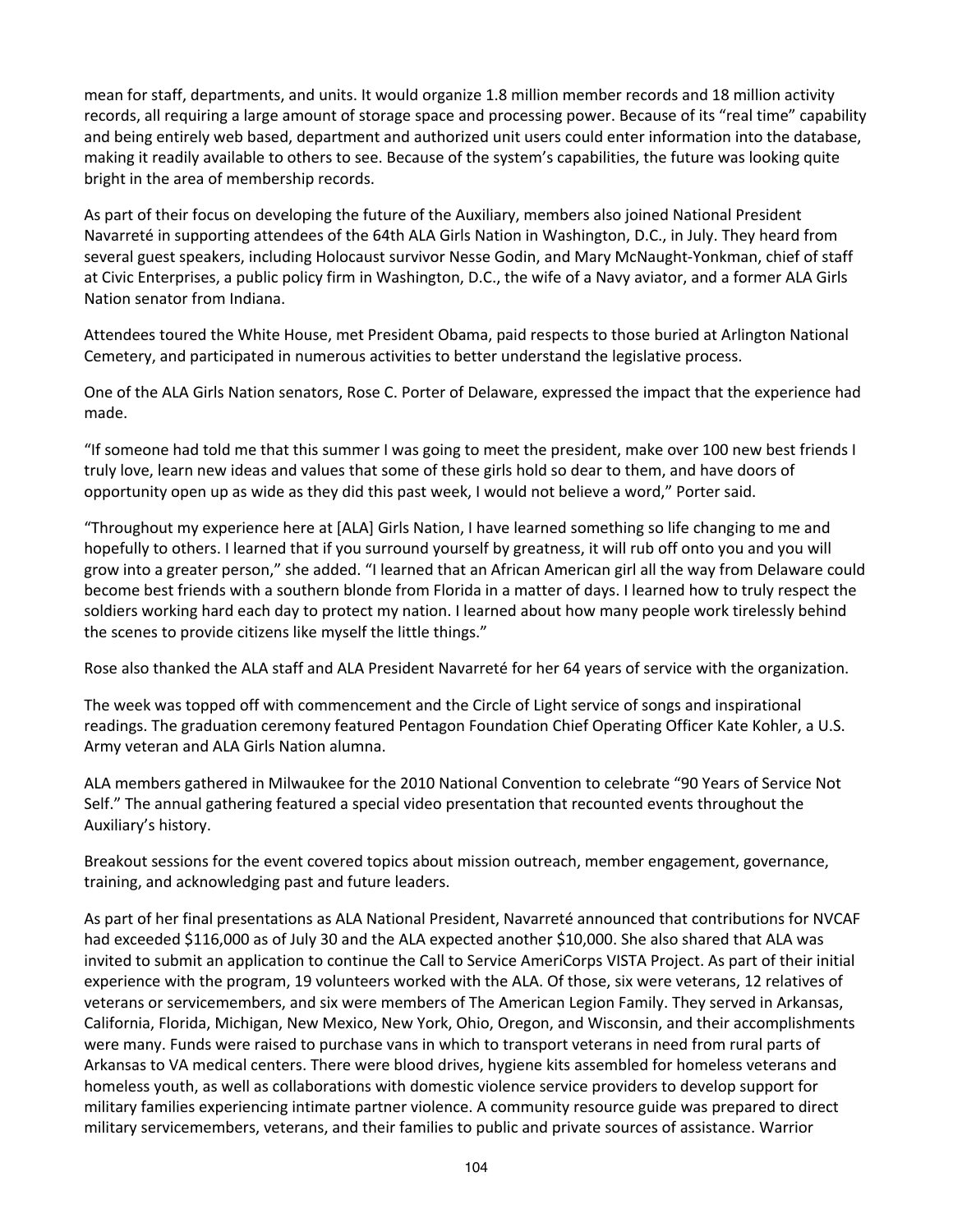Assistance Funds were developed to provide cash assistance to military families, linked soldiers to local Auxiliary units and posts to assist them in their transition within their communities, and implemented statewide series of veteran and family member job fairs. The impact was felt nationwide.

Members heard from several guest speakers at National Convention, including U.S. Speaker of the House Nancy Pelosi, who reminded the audience that the previous week was the  $90<sup>th</sup>$  anniversary of women attaining the right to vote in this country. "You all stand on strong shoulders, and others will stand on yours." She also spoke about bipartisan legislative efforts on behalf of veterans and her hope for the nation's unemployment problems. With the new 9/11 GI Bill of Rights, education for veterans is transferable to other family members should the veteran not take advantage of it. Under the former GI Bill, if the soldier died in combat, the education benefit went away. Now there is education counseling, mental health services, respite care to families of veterans, and enhanced health services for 1.8 million women veterans, including care for newborns, a first in this nation's history.

"You can never make up for lost birthdays, anniversaries, events in the lives of children, but we can do what we can to make life easier for them, and that means when they come home that their parent will have a job."

American Legion National Commander Clarence Hill gave an update to ALA members about the overall growth of the Legion – an increase of 54,000 members over the previous year. Bob Caudell, executive director of the Child Welfare Foundation board brought tidings, and so did Elizabeth Mackey, director, National Veterans Creative Arts Festival. Mackey had earlier asked VA staff who assist veterans entering the Creative Arts competition for feedback on the involvement and support to their local program by the Auxiliary. The responses were very positive. "Your support has a widespread and direct positive influence on veterans who truly need your involvement and who cannot always see out your help on their own for reasons beyond their control."

ALA National President Navarreté presented the organization's Woman of the Year Award to the Honorable Tammy L. Duckworth. An Iraq War veteran and Assistant Secretary of the U.S. Department of Veterans Affairs, Duckworth had followed in the footsteps of her father, U.S. Army veteran Franklin Duckworth, who served in World War II.

In other updates, ALA members responded to Navarreté's call to research the histories of their units and departments. ALA National Historian Joyce Arent noted that 761 ALA history reports and 43 ALA Junior history reports had been submitted for competition on all levels. Also, 426 ALA senior members and 96 ALA Junior members participated in the Veterans History Project.

As Navarreté had said during her tenure, "The rich history and traditions of the American Legion Auxiliary will continue to be the foundation that will not only support our mission but will enrich the quality of lives of those that we serve."

## **Making an Impact**

Through ALA programs in 2009-2010, members made a significant impact in their communities:

**Americanism** — Fifty-five students attended the Americanism Youth Conference, and more than 14,000 essays were submitted for the ALA Americanism Essay Contest. Also, 156 entries were submitted for the Girl Scout Achievement Award. Members volunteered 234,945 hours and spent \$758,548 for Americanism programs. — Chairman Krisann Owens

**Auxiliary Emergency Fund** — Members recognized the 40th anniversary of the AEF by providing 140 grants totaling \$140,511. They also donated \$190,858 to the fund during the administrative year. — Chairman Kathy Dungan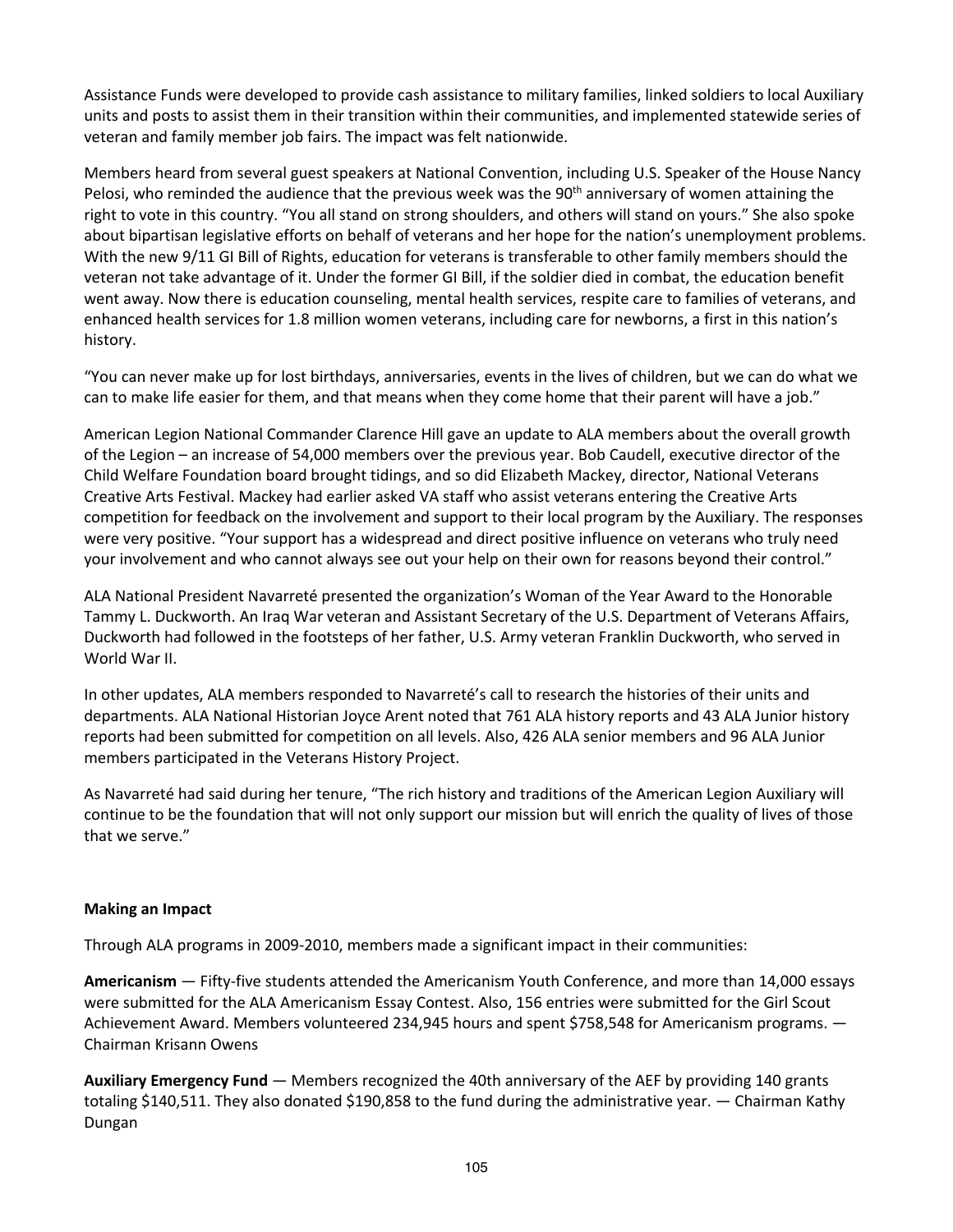**Children & Youth** — Members generated \$3,521,952 to assist 455,112 children and youth through various programs. — Chairman Peggy Thomas

**Community Service** — The primary objective for the year was to reach out and support veterans, active military, and their families. Programs involved welcoming troops home, helping military families find jobs, housing, and counseling, and supporting veterans at VA hospitals. — Chairman Denise Delaney-Wrolen

**Constitution & Bylaws** — Members developed a Constitution & Bylaws PowerPoint presentation that was made accessible to ALA departments and units — Chairman Coral May Grout

**Education** — Members volunteered more than 200,000 hours to classroom reading programs for both children and adults. They also promoted patriotism through Veterans in the Classroom programs. ALA units also donated nearly \$110,000 worth of merchandise to classrooms for supplies. — Chairman Mary Davis

**Finance** — As a result of the economic crisis that started in 2008, ALA's savings were depleted by several million dollars. The organization already had experienced a 16-year decline in revenue from dues. As a result, the organization counteracted the loss by decreasing expenses by 21 percent in 2009 and by 9 percent in 2010. — Chairman Linda Boone

**ALA Girls State** — More 20,000 young women participated in ALA Girls State, and 98 young women attended ALA Girls Nation. During the ALA Girls Nation program, attendees met with President Obama. Since it was implemented, more than 1.2 million women had participated in ALA Girls State, and 6,000 attended ALA Girls Nation. — Chairman Janet Jefford

**Junior Activities** — ALA welcomed 1,967 new Junior members and distributed 1,536 patches. During the ALA National Junior Meeting, members learned they had an opportunity to earn a Membership patch or a National President Scholarship patch. — Chairman Martha Corriher

**Leadership** — Members focused on officer training and program education as part of leadership initiatives. — Chairman Sharon Conatser

**Legislative** — As part of The American Legion's legislative agenda, members advocated for the Wounded Warrior Act, women veterans issues, processing VA claims in a timely manner, proving combat-related health issues, PTSD, homelessness, and education benefits for veterans. — Chairman Vickie Koutz

**Liaison to Child Welfare Foundation** — American Legion Family members donated \$771,499 in funds for grants and distributed 19 grants totaling \$636,869 to fund projects that improve the quality of children's lives. — Chairman Katherine Morris

**Membership** — As part of its membership goals, the ALA set out to maintain 95 percent of its current membership while adding 38,000 new members. They were able to reach the goal for new members, while nearly achieving its retention goal of 95 percent. — Chairman Krisann Owens

**National Security** — Members focused on numerous initiatives, from caring for servicemembers and their families to preparing for natural and manmade disasters. — Chairman Diane Duscheck

**Past Presidents Parley** — For the first time, the Auxiliary's PPP Committee set a goal to honor special ALA unit members who had gone above and beyond expectations and who had not served in an office higher than unit president. They also honored several women as part of the Salute to Servicewomen Award: U.S. Army Col. Mauhee Wells-Edmonson, medic; U.S. Navy Petty Chief Officer Michelle-Ann Christy Hastings; and U.S. Air Force Lt. Col. Heather Alexander. — Chairman Elsie Bailey-Comer

**Poppy** — *Ladies Home Journal* did a media spotlight to support and salute soldiers for Memorial Day in their May issue. — Chairman Diane Spencer